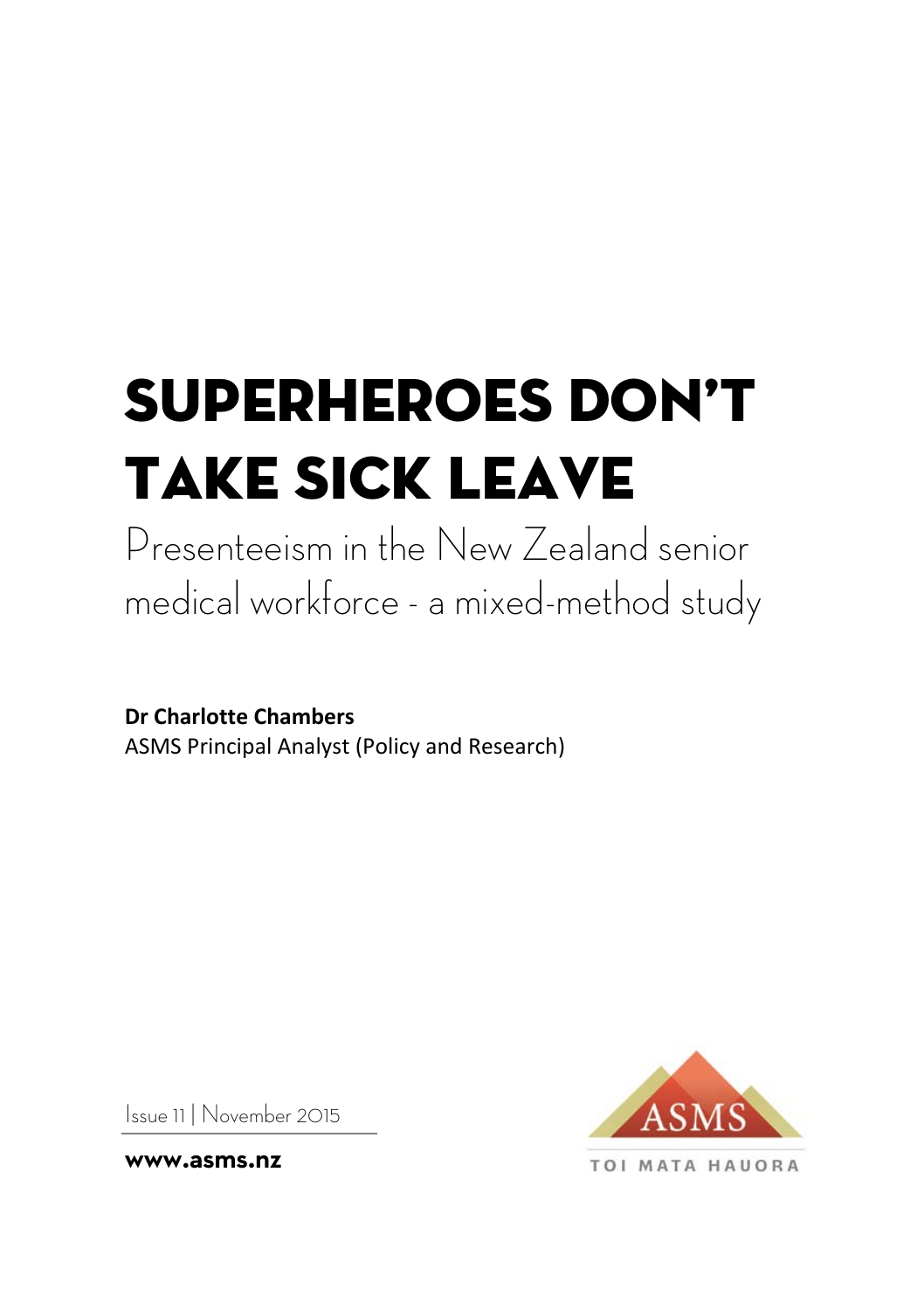# **Previous Issues of Health Dialogue**

| Issue 1  | <b>Workforce Planning</b>                                                                                                                            | April 1999        |
|----------|------------------------------------------------------------------------------------------------------------------------------------------------------|-------------------|
| Issue 2  | <b>Sexual Health Services</b>                                                                                                                        | <b>March 1999</b> |
| Issue 3  | Managed Care and the Capital Coast Health<br>Draft Business Plan                                                                                     | June 1999         |
| Issue 4  | Superannuation for Senior Doctors in DHBs                                                                                                            | April 2002        |
| Issue 5  | Professionalism in a Modern Health System                                                                                                            | June 2003         |
| Issue 6  | The Future of the Leaking Bucket                                                                                                                     | November 2009     |
| Issue 7  | A Public Hospital for 2026: Queenstown                                                                                                               | June 2011         |
| Issue 8  | Waitemata District Health Board's 'Package of Care'<br>Elective Surgery Model: A costly experiment?                                                  | August 2013       |
| Issue 9  | Reality check: The myth of unsustainable health<br>funding and what the Treasury figures actually show                                               | August 2014       |
| Issue 10 | Proposed privatisation of hospital laboratories:<br>weighing the risks of unintended consequences<br>Wairarapa, Hutt Valley and Capital & Coast DHBs | November 2014     |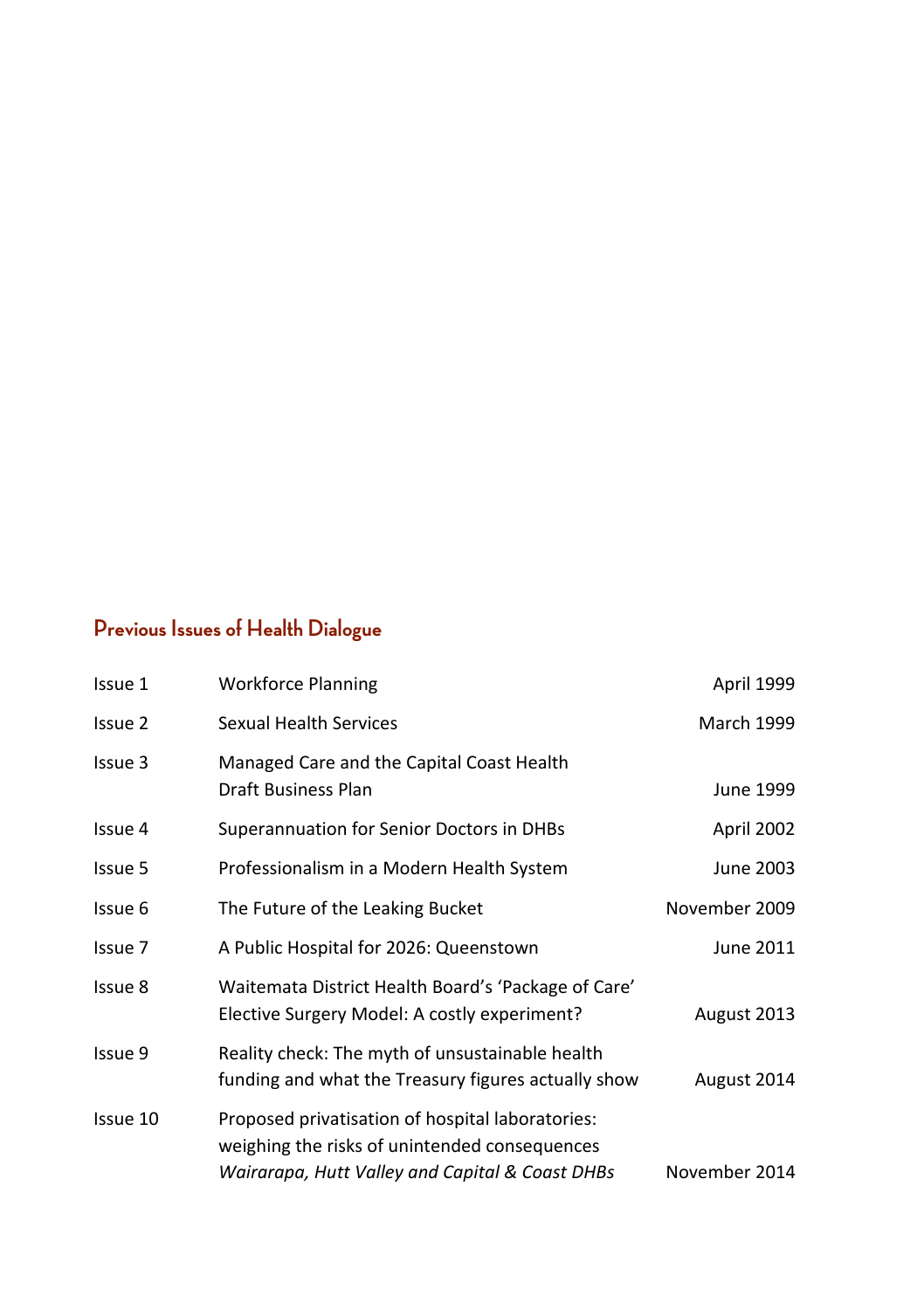# **CONTENTS**

| <b>Executive summary</b>                                           | 1  |
|--------------------------------------------------------------------|----|
| <b>Introduction</b>                                                | 3  |
| What is presenteeism and why does it matter?                       | 4  |
| Existing studies of presenteeism in New Zealand                    | 6  |
| Methodological approach                                            | 8  |
| Variables                                                          | 9  |
| Analytical procedures                                              | 10 |
| <b>Results</b>                                                     | 12 |
| Rates of presenteeism                                              | 13 |
| Antecedents for presenteeism behaviour                             | 17 |
| Reasons for turning up to work when unwell                         | 19 |
| <b>Qualitative results</b>                                         | 25 |
| Workplace factors                                                  | 28 |
| Professional and cultural norms                                    | 28 |
| Acceptable thresholds of illness                                   | 29 |
| <b>Discussion</b>                                                  | 30 |
| Rates of presenteeism                                              | 30 |
| Reasons for turning up to work when unwell                         | 34 |
| Cover and management of sickness absence                           | 35 |
| Presenteeism as a consequence of concerns for burdening colleagues | 39 |
| Presenteeism and duty of care                                      | 40 |
| Sick leave, presenteeism and superhero SMOs                        | 41 |
| Acceptable thresholds of illness                                   | 46 |
| Visibility of illness                                              | 49 |
| <b>Summary and conclusions</b>                                     | 53 |
| <b>References</b>                                                  | 56 |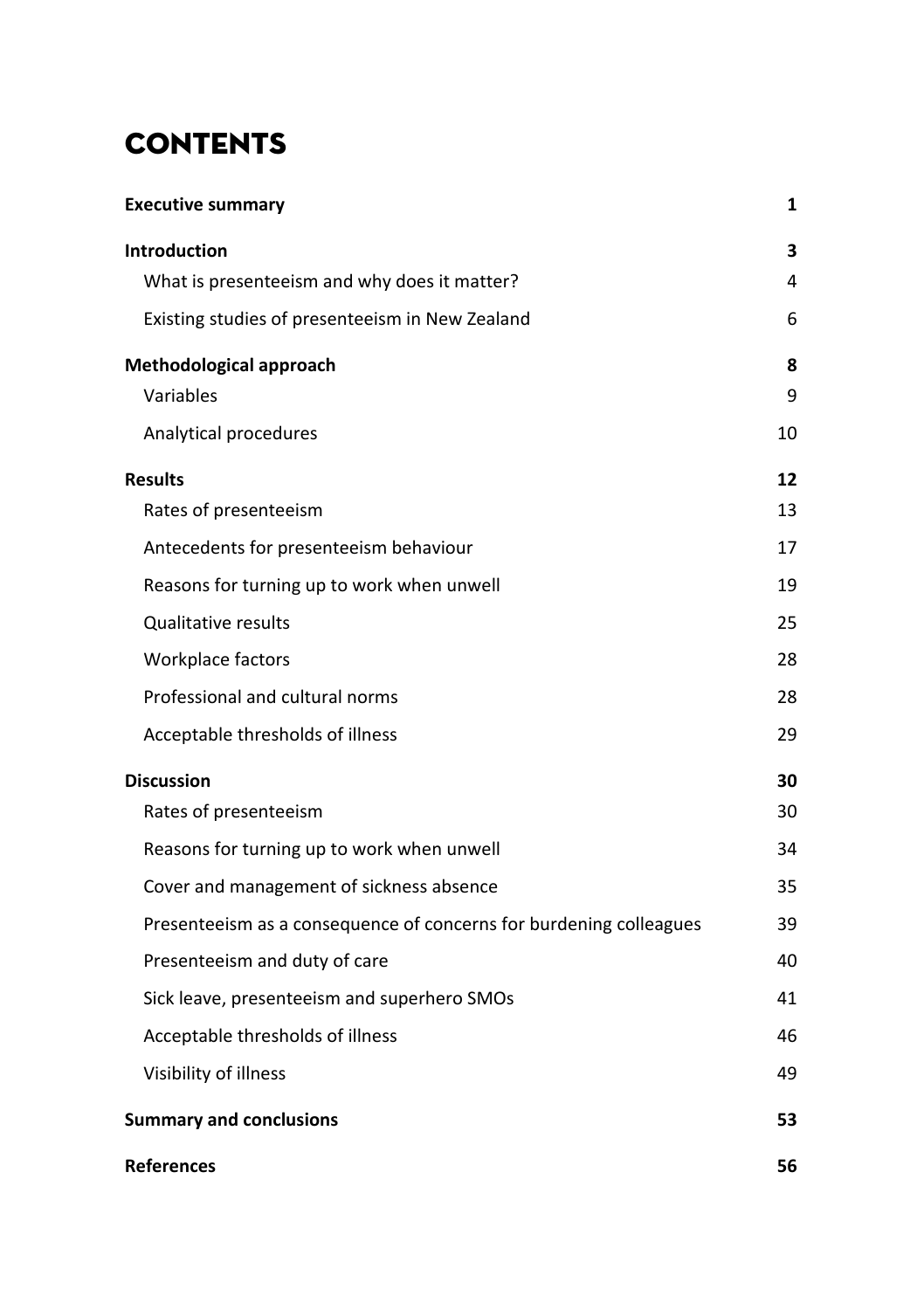| <b>Appendices</b>                                                                                                                                                                                                                             | 62 |
|-----------------------------------------------------------------------------------------------------------------------------------------------------------------------------------------------------------------------------------------------|----|
| Appendix 1:<br>Letter from the National Ethics Committee Re. Scope of Study                                                                                                                                                                   | 62 |
| Appendix 2:<br>Copy of the survey sent out to DHB-based ASMS members                                                                                                                                                                          | 64 |
| Appendix 3:<br>Cross tabulations between gender, age and years worked in New Zealand and rates of<br>coming to work unwell and coming to work with an infectious illness                                                                      | 68 |
| Appendix 4:<br>Details of Kruskal-Wallis tests for correlations between categories of gender<br>and host DHB and the Likert scale responses to coming to work unwell and<br>infectious and the quantitative counts of days at work presentee. | 70 |
| Appendix 5:<br>Respondents' views concerning various statements around sick leave when unwell                                                                                                                                                 | 72 |
| Appendix 6:<br>'Other' reasons provided for turning up to work when unwell                                                                                                                                                                    | 73 |
| Appendix 7:<br>Correlations between possible reasons for not taking leave and quantitative<br>counts of sick leave days and presenteeism days                                                                                                 | 74 |
| Appendix 8:<br>Correlations between reasons for coming to work unwell and Likert measures<br>for rates of coming to work unwell and with an infectious illness                                                                                | 75 |
| Appendix 9:<br>Correlations between views on different statements and rates of coming to work either<br>unwell or infectious                                                                                                                  | 76 |
|                                                                                                                                                                                                                                               |    |

# TABLES

| Table 1: Thematic coding schedule for qualitative comments                                                              | 11 |
|-------------------------------------------------------------------------------------------------------------------------|----|
| Table 2: Characteristics of survey respondents                                                                          | 13 |
| Table 3: Recall of presenteeism behaviour over the past 24 months                                                       | 14 |
| Table 4: Estimation of sick leave days taken and days when sick leave<br>should have been taken over the past 12 months | 15 |
| Table 5: Grouped estimates of sick days and days when sick leave should<br>have been taken over the past 12 months      | 15 |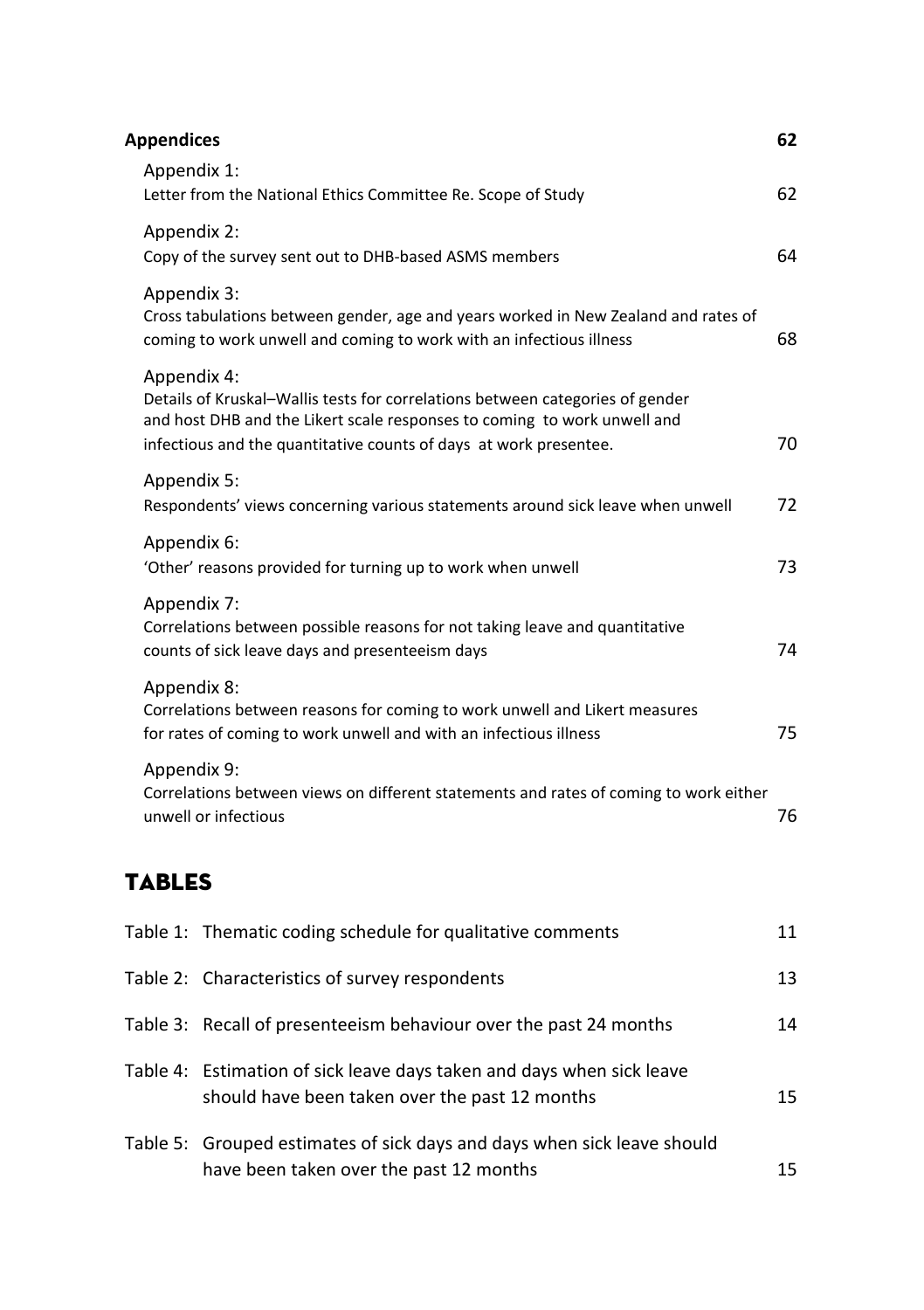|                | Table 6: Relationship between number of sick and presentee days and<br>Likert scale responses (n=1806)                                                                 | 16 |
|----------------|------------------------------------------------------------------------------------------------------------------------------------------------------------------------|----|
|                | Table 7: Cross tabulations between number of senior doctors in a<br>department, age and years worked in New Zealand, and number<br>of sick leave and presenteeism days | 18 |
|                | Table 8: Ranked reasons for turning up to work when sick leave should<br>have been taken                                                                               | 19 |
|                | Table 9: Correlations between reasons for coming to work unwell and<br>quantitative counts for sick leave days and presenteeism days                                   | 21 |
|                | Table 10: Associations between independent variables and reasons for<br>coming to work unwell                                                                          | 22 |
|                | Table 11: Correlations between views on different variables and number<br>of sick days taken and presenteeism                                                          | 25 |
|                | Table 12: Categories of themes identified in the free-text section of the<br>survey with illustrative quotes                                                           | 26 |
| <b>FIGURES</b> |                                                                                                                                                                        |    |
|                | Figure 1: Comparison between percentage of survey respondents and<br>percentage of total ASMS membership per DHB                                                       | 12 |
|                | Figure 2: Grouped presenteeism behaviour in survey respondents over<br>the past 24 months.                                                                             | 14 |
|                | Figure 3: Average number of days at work unwell against Likert scale<br>responses to rate of being at work infectious                                                  | 16 |
|                | Figure 4: Average number of presenteeism days against Likert scale<br>responses to rate of being at work unwell                                                        | 17 |
|                | Figure 5: Grouped ranked reasons respondents cite as justification<br>for turning up to work when they are unwell.                                                     | 20 |
|                | Figure 6: Grouped percentages of views concerning statements around sick<br>leave when unwell                                                                          | 23 |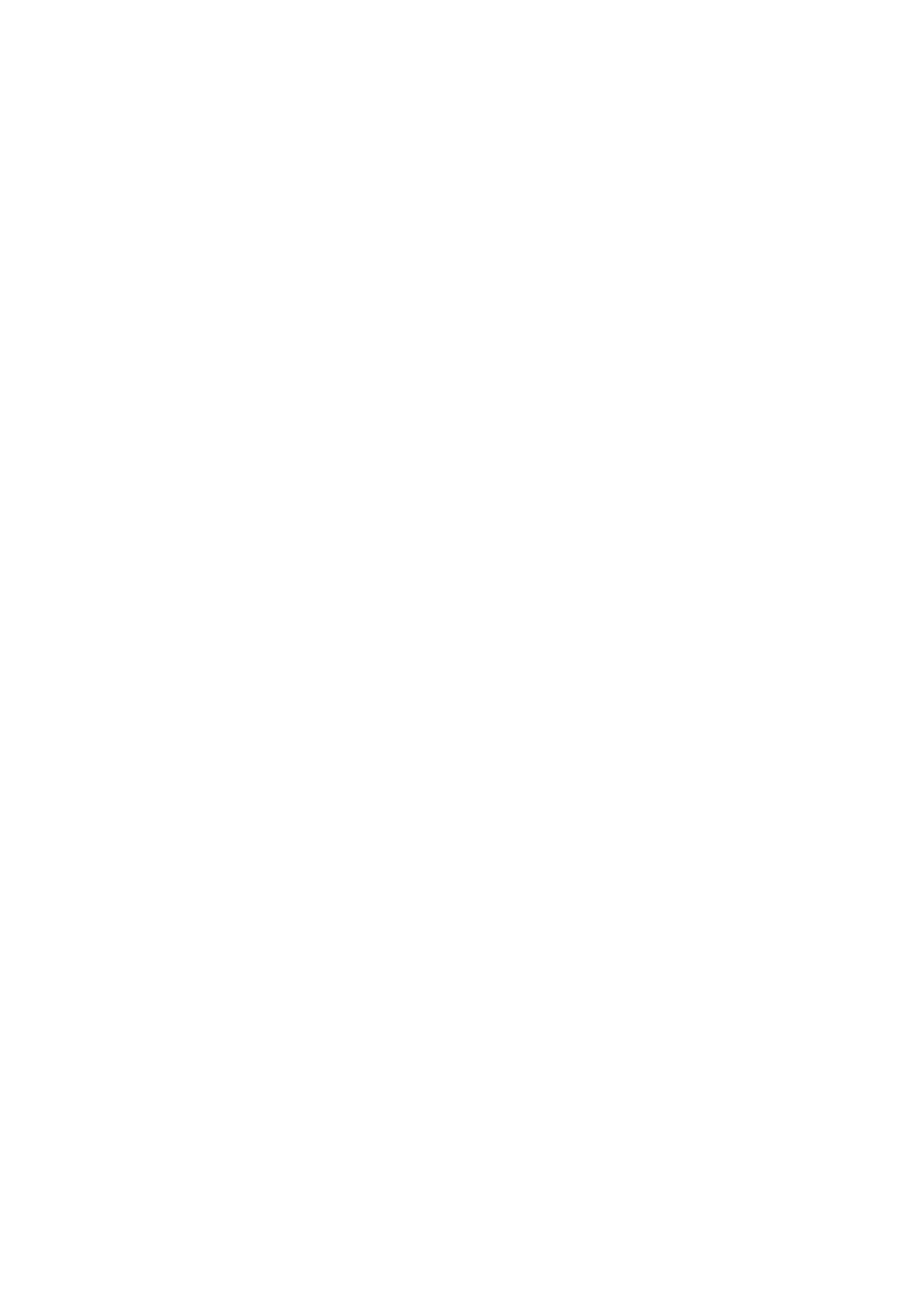# <span id="page-6-0"></span>Executive summary

This report describes and discusses the findings of a survey on presenteeism among senior doctors and dentists working in New Zealand's public hospitals. Presenteeism is defined as turning up to work when too unwell, fatigued or stressed to be productive.

The survey involved members of the Association of Salaried Medical Specialists (ASMS), who are medical and dental specialists, and other non-vocationally registered doctors and dentists employed primarily by New Zealand's 20 district health boards (DHBs). For ease of description, these ASMS members are referred to throughout this report as senior doctors or as the senior medical workforce.

The survey examined their self-reported rates of presenteeism as well as the relationships between rates of presenteeism and other variables, including amounts of sick leave, demographic factors and cultural and professional norms.

The study aimed to:

- 1. estimate the rates of presenteeism in this cohort of senior doctors
- 2. establish whether there is a relationship between presenteeism and sick leave rates
- 3. find out why senior doctors feel pressured to turn up to work when unwell and what barriers exist to taking legitimate sick leave
- 4. consider the broader significance of presenteeism for this group in terms of possible consequences for patient care and safety, and also what these attitudes say about the pressures on New Zealand's public health system.

The overall response rate for this survey was 1806/3740 members approached (48.3%). Presenteeism was reported by 88% of respondents over a 24-month period. Going to work while unwell with an infectious illness was reported by 75% of respondents in the same time period. An average rate of presenteeism was found to be just over 3 days per year with 47% of respondents reporting turning up to work when unwell 3 or more times a year. Females were more likely to exhibit presenteeism than their male counterparts (p=.000).

A positive relationship was found between the estimated number of sick leave days and the number of presenteeism days taken in a year (p=.000). Average rates of sick leave were 2.8 days per year with 54% reporting 1 or fewer days taken over the same time period.

The main reasons reported for presenteeism were feelings of duty to patients (35%), having clinics and theatre sessions already booked (27%), and not wanting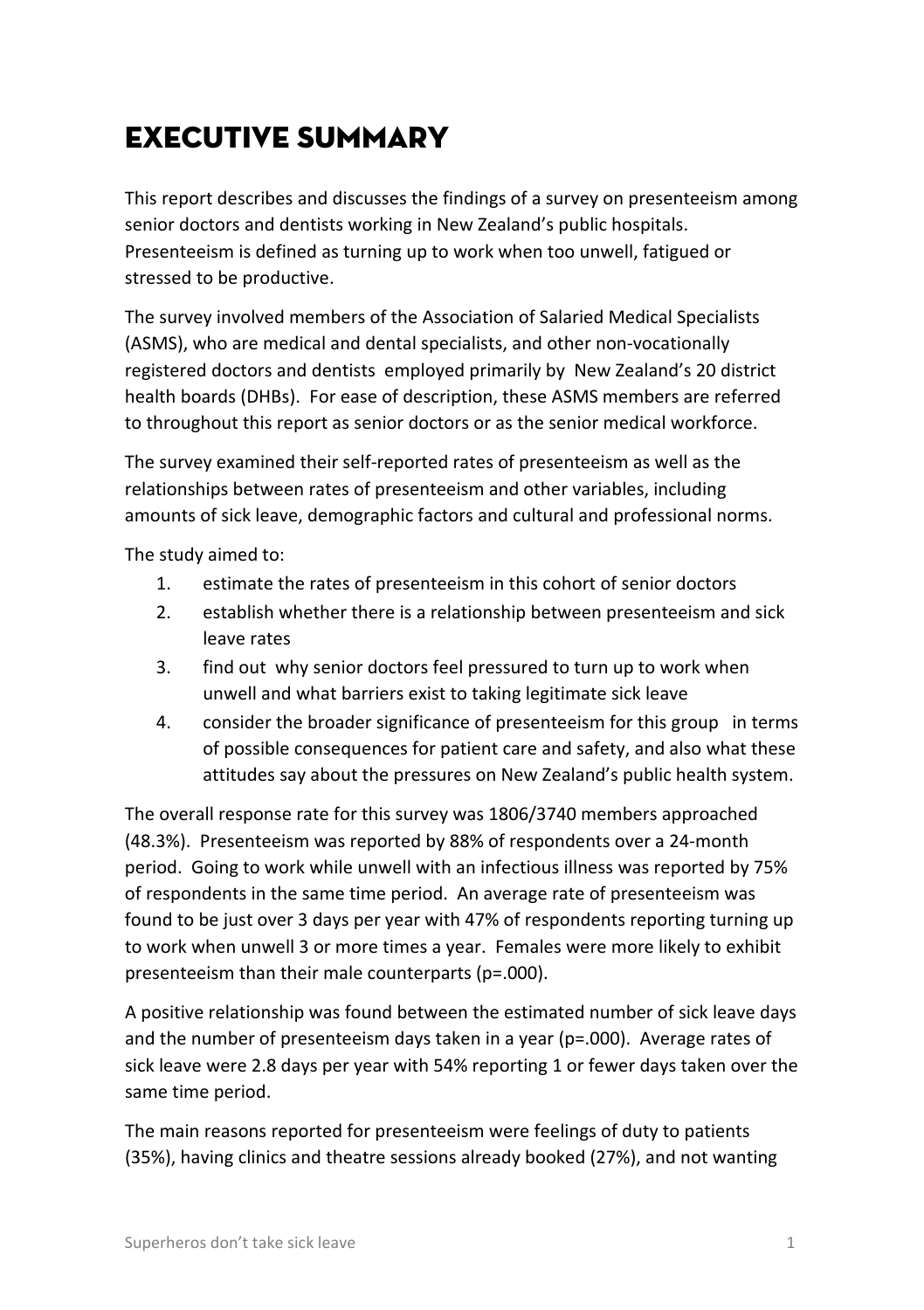to burden colleagues (24%). Additional analysis of qualitative data emphasised concern about the lack of cover available for sick leave, sociocultural norms where taking sick leave is framed as a weakness, and lack of clarity over the thresholds of illness for taking sick leave.

The findings suggest presenteeism is common, well recognised and an issue of concern. It suggests presenteeism is, at least in part, a behaviour influenced by the pressures on New Zealand's public health system, especially given the limited scope within DHBs for short-term sickness cover. Senior doctors worry about the impact of their sick leave on patients' access to timely health care. The strong pressures to attend work when unwell reflect the high value placed on a senior doctor's duty of care but also the tensions around defining responsible behaviour in this regard.

Specific recommendations include greater investment in the senior medical workforce to enable DHBs to 'staff up', reframing legitimate sick leave as responsible and healthy behaviour, formalising both the accounting processes for and the availability of short-term leave cover, and developing clear written guidelines stating the threshold and process for staying home when unwell.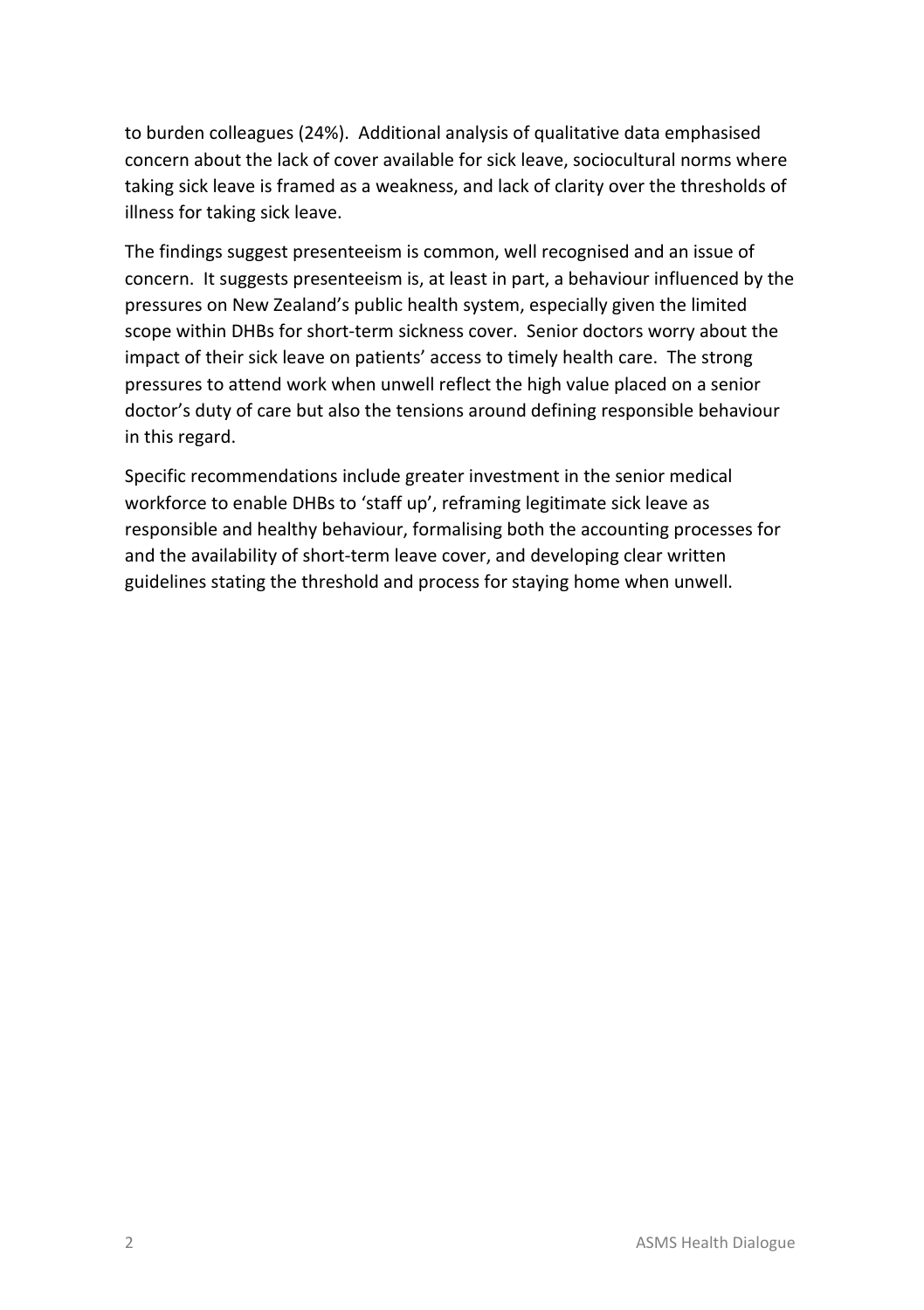# <span id="page-8-0"></span>Introduction

Working through illness, or attending work when an individual is too unwell to perform to their usual standards, is described as presenteeism. Johns (2010) summarises a range of definitions of presenteeism, which include reduced productivity at work due to ill health and putting in 'face time' at work even when unfit to attend (p. 521). Aronsson and Gustafsson (2005) describe presenteeism as a phenomenon when people ignore "complaints and ill-health that should prompt them to rest and take sick leave" (p. 958) and continue to turn up to work. Research into health care workers, including doctors, reports high rates of presenteeism (McKevitt, Morgan et al. 1997) and suggests feelings of duty to those in care as a core motivating factor to attend work when unwell. Other factors that can encourage presenteeism include high and unrelenting workloads, concerns for the impact of absence on colleagues and finding it hard to say no to workplace demands (Bergstrom, Bodin et al. 2009). Some research suggests a positive relationship between rates of sick leave and rates of presenteeism with many of the factors known to affect rates of sick leave also implicated in presenteeism behaviour (Johns 2011, Krane, Larsen et al. 2014).

This study seeks to understand the prevalence of and factors that influence presenteeism within a particular sector of the New Zealand medical workforce. It is based on a survey of members of the Association of Salaried Medical Specialists (ASMS) who work primarily in New Zealand's 20 district health boards (DHBs). These medical and dental specialists, along with other non-vocationally registered doctors and dentists, are referred to in this report as senior doctors or collectively as the senior medical workforce. The study aims to estimate the rates of presenteeism in this target group by exploring the self-reported rates of presenteeism and estimates of the number of days respondents go to work when they are unwell. It also attempts to establish whether there is a relationship between presenteeism and sick leave by comparing the number of days respondents take as sick leave with rates of presenteeism. Rates of presenteeism are based on participants' self-reported estimates of attending work when ill, and sick leave rates on recall of the number of sick leave days taken.

The research looks at why this group of doctors and dentists feel pressured to work when they are unwell. It describes quantitative and qualitative indicators on presenteeism and puts these in the context of workplace pressures, professional norms and thresholds of illness. Finally, the report considers the broader significance of presenteeism for this group, both in terms of possible consequences for patient care and safety, and in terms of what these attitudes say about the pressures on New Zealand's public health system. In so doing, it highlights the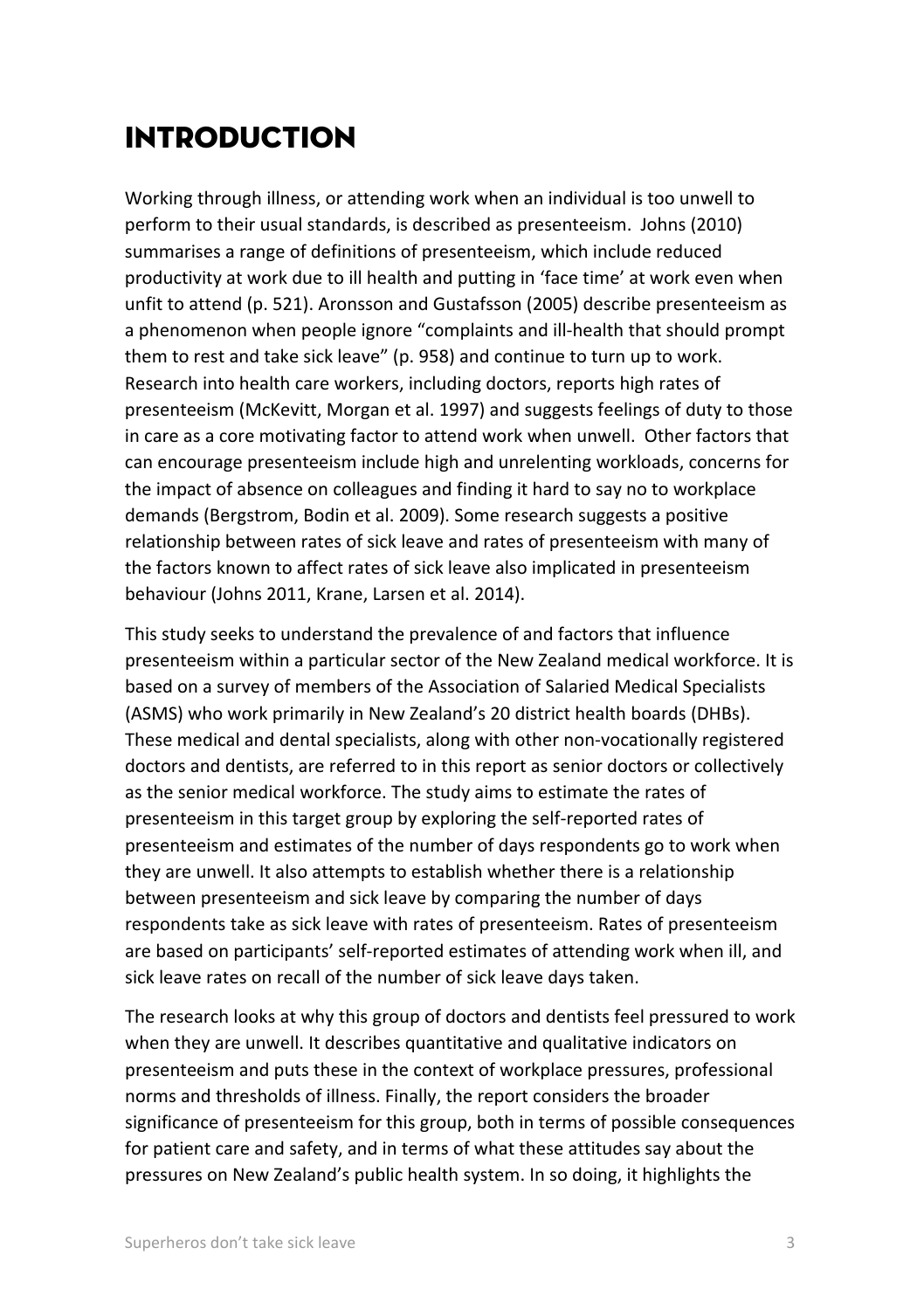barriers that limit the taking of legitimate sick leave and considers the potential risks this behaviour represents to the practitioners and their patients.

## <span id="page-9-0"></span>**What is presenteeism and why does it matter?**

For the purposes of this study, presenteeism is defined as the act of working in a formal capacity (ie, paid work) when an individual is too unwell, fatigued or stressed to be productive. This broader definition of presenteeism allows for a more encompassing understanding of 'unwell' which could include being unwell in physical and/or psychological terms, thus enabling attention to the significance of stress, fatigue and burnout. Indeed, research suggests that presenteeism is strongly associated with stressful work environments and that workers who report high levels of stress in their jobs are more likely to exhibit presenteeism as a consequence (Demerouti, Blanc et al. 2009, Niven and Ciborowska 2015). Further, Thun, Fridner et al. (2014) assert a clear relationship between high rates of presenteeism and symptoms of burnout among doctors. Including fatigue and stress in the definition enables consideration of presenteeism as a consequence of these factors as well.

It is commonly recognised that doctors<sup>[1](#page-9-1)</sup> take low amounts of sick leave (McKevitt, Morgan et al. 1997). Research suggests that doctors work through illness at a higher rate than other professional groups and frequently attend work when they would advise their patients to stay away (Rosvold and Bjertness 2001). The reasons behind these behaviours are complex. Some argue that it reflects a possible indifference of doctors to their own health (Waldron 1996, Khalid and Juma 2011) whereas others emphasise the importance of broader workplace pressures (Virtanen, Oksanen et al. 2008) and the significance of personal characteristics including commitment to the workplace and the blurring of boundaries between personal and professional spheres (Aronsson, Gustafsson et al. 2000, Aronsson and Gustafsson 2005).

In a seminal paper comparing sick leave behaviours of general practitioners and 'fee earning' professionals, McKevitt, Morgan et al. (1997) found doctors were less likely to take a day off work with a bad head cold than the company fee earners. In their study, 86.6% of general practitioners responded that they would 'definitely not' take the day off work. McKevitt, Morgan et al. (1997) note, however, that the

 $\overline{a}$ 

<span id="page-9-1"></span><sup>1</sup> Doctors has been chosen as a broad term to reference medical professionals including physicians, general practitioners, medical students, registrars etc. as the literature on presenteeism and sickness absence deals with many of these groups collectively or without specification. In our study we reference senior doctors as a specific cohort of this broader group of doctors.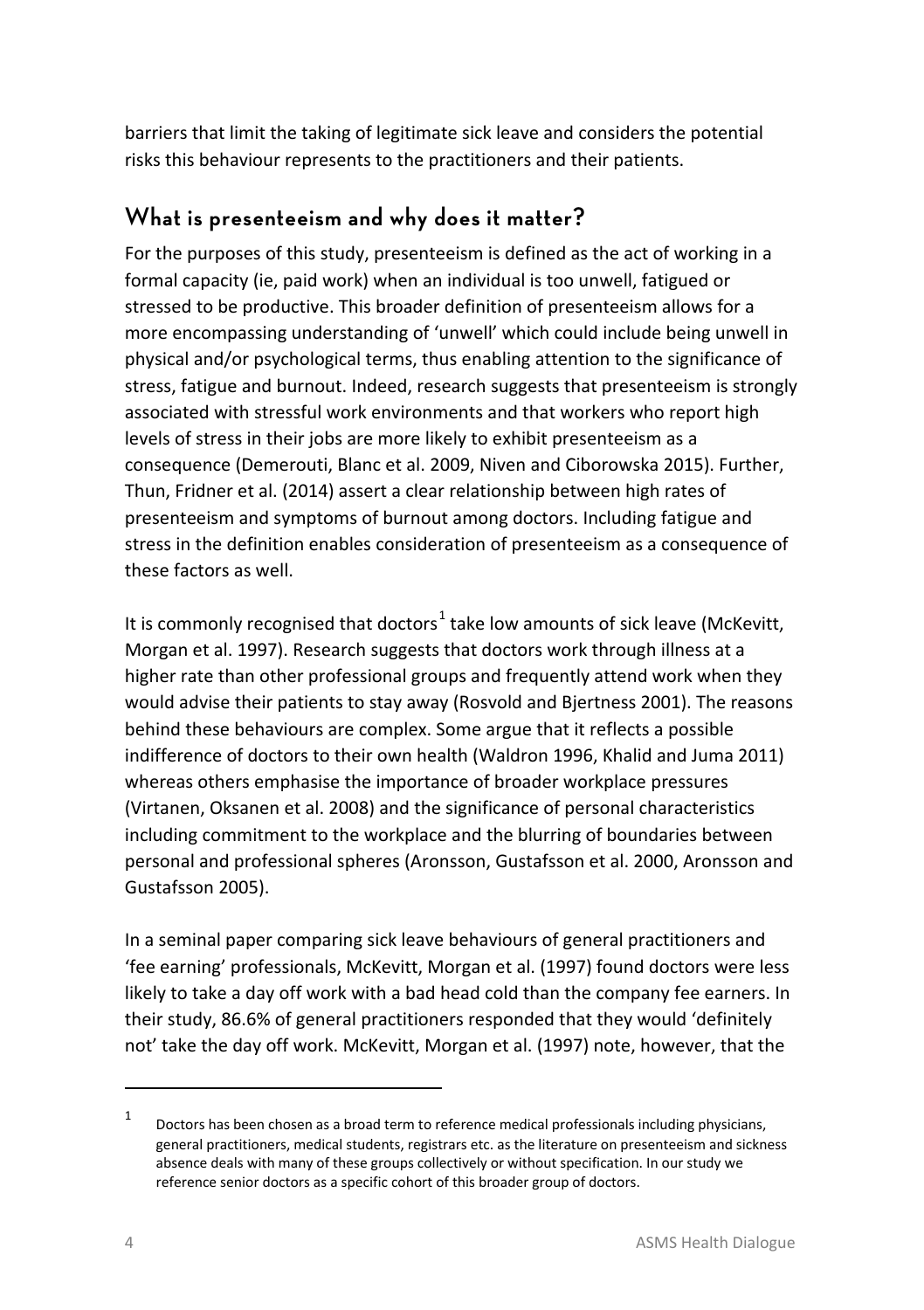low rates of sickness absence in doctors should not be assumed to indicate a lower incidence of health issues than in other professionals. Indeed, they suggest that levels of psychological ill health are likely to be higher in doctors than in other professional groups. As a consequence, they suggest that low rates of sick leave are likely to be associated with high rates of presenteeism.

Hansen and Andersen (2008) note that people who are unwell but take no sick leave are twice as likely to experience "significant coronary events when compared to those who took 1–7 sick days per year" (p957). Bergstrom, Bodin et al. (2009) suggest a positive association between continuing to attend work when ill and the likelihood of future ill health. Other research focussed on long-term sick leave found that while doctors took significantly less sick leave than the control groups involved in the research, they were at greater risk of long-term sickness absence if they experienced poor team work environments (Kivimaki, Sutinen et al. 2001).

Presenteeism has received considerable attention in management and organisation studies where the emphasis is frequently on estimating the consequences of presenteeism in economic terms as a form of productivity loss. Hemp (2004) asserts presenteeism can significantly reduce individual productivity by over a third. As a consequence, presenteeism is estimated to represent a far greater cost to employers than sickness absence. The Southern Cross report into the hidden costs of unhealthy employees estimates two-thirds of the costs per employee as a result of ill health are attributable to presenteeism (Southern Cross Health Society 2010). With possible links between high rates of presenteeism and future high rates of sickness absence, the assumption is that tackling presenteeism is likely to raise productivity rates in the workplace and have future benefits in terms of reducing the likelihood of needing sick leave at a later date (Johns 2011).

For medical professionals, turning up to work with illness is a decision that can have serious consequences that extend beyond an individual's capacity for output (Landry and Miller 2010). As other research into presenteeism in medical contexts suggests, presenteeism can have serious consequences for the morbidity of patients, as well as potentially impinging upon medical efficacy in terms of circumscribing the provision of optimal care (Dew 2011, Starke and Jackson 2015). For severely immunocompromised patients, exposure to mild infectious illnesses can have serious ramifications (Khalid and Juma 2011). Aside from the direct risks posed to patients treated by ill doctors, presenteeism has also been associated with an increase in the number of errors made while at work (Niven and Ciborowska 2015). As a result, presenteeism is likely to play a significant role in influencing the safety and wellbeing of both patients and those who care for them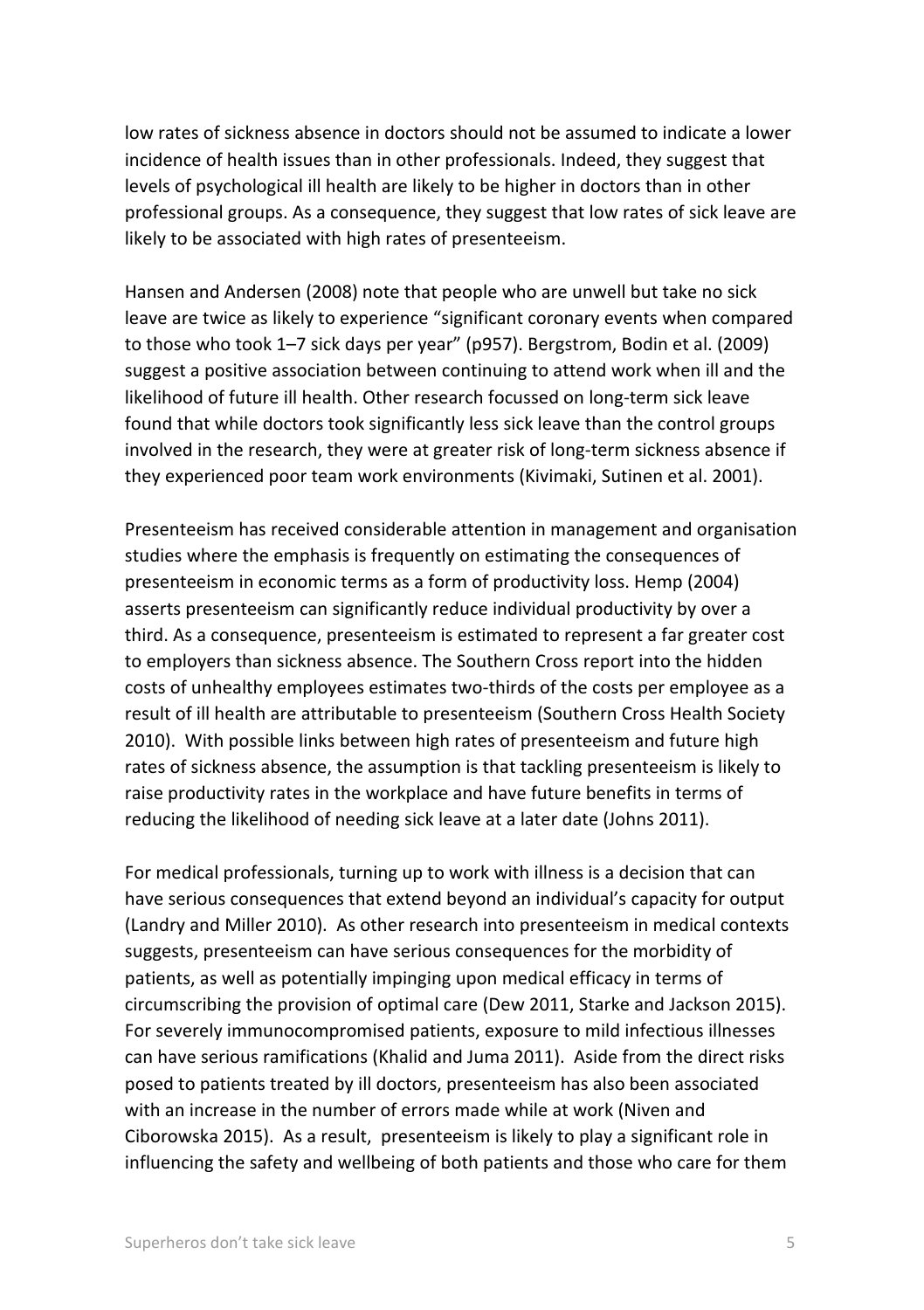(Rosvold and Bjertness 2001). As Landry and Miller (2010) state, "[p]atients should be able to obtain healthcare in a safe and disease free environment" (p. 1142). In a workforce that is already stretched and under pressure, identifying factors that may contribute to or alleviate the risk of presenteeism can only be positive for the health and wellbeing of New Zealand's senior medical workforce and the patients for whom they care.

'Choosing' to work through illness is not a simple decision. Dew, Keefe et al. (2005) assert that rather than a binaristic yes or no choice, going to work when unwell is a complex decision articulated within a matrix of other factors. These factors are likely to involve perceptions of individual health status, as well as reflecting broader work-related demands that may discourage or limit the ability to take sick leave (Dew, Keefe et al. 2005, Krane, Larsen et al. 2014, Thun, Fridner et al. 2014, Niven and Ciborowska 2015). Many studies have highlighted the significance of sociocultural factors in this matrix, including ideals about professional commitment and behavioural norms (Hansen and Andersen 2008, Ozbilgin, Tsouroufli et al. 2011). Dew, Keefe et al. (2005) also emphasise the significance of the legislative and compensation environments governing workplaces as a relevant factor as many workplaces have limited amounts of sick leave available. Aronsson, Gustafsson et al. (2000) suggest occupational status has a strong bearing on presenteeism as well, especially in workforces that involve primary responsibility for meeting the needs of other people.

## <span id="page-11-0"></span>**Existing studies of presenteeism in New Zealand**

In 2010, the New Zealand Treasury undertook an in-depth study examining the cost of ill health which included estimating the number of hours lost due to presenteeism (Holt 2010). They estimated that indirect costs associated with ill health in New Zealand are approximately \$7.483 billion, with presenteeism accounting for over half of this overall cost. Sickness absenteeism was estimated to amount to only 3% of this overall figure. The report further estimated that most New Zealand workers take fewer than five days of sick leave each year. Southern Cross Health Society also commissioned research in 2009 into what it defines as the "hidden costs of unhealthy employees", estimating an average cost to New Zealand employers of both absence and presentee days at more than \$2 billion across the entire New Zealand workforce (Southern Cross Health Society 2010). In its survey of 461 employees, Southern Cross Health Society arrived at an average of 11 days per year that an employee would turn up to work when they were unwell, with an average number of 4 sick days taken over the same time period. The most recent 'Wellness in the Workplace' survey by the Southern Cross Health Society, Gallagher Bassett, and Business NZ estimates about 35% of staff across New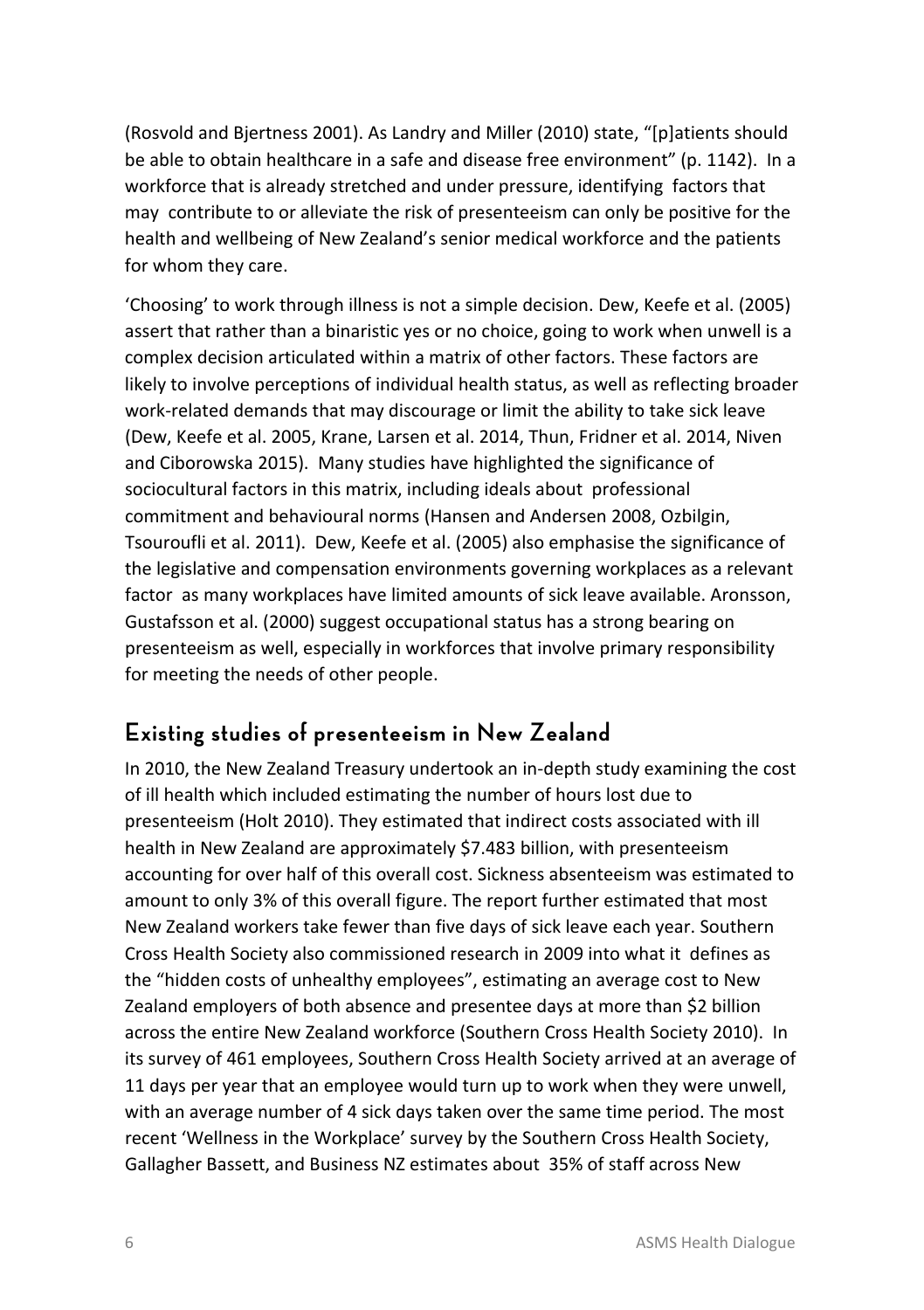Zealand's labour force go to work when they are ill, with an estimated 4.7 days of absence per employee per year (Summers 2015).

Presenteeism has also received attention within occupational health studies where there has been considerable research on the rates and drivers for this behaviour in medical settings. In New Zealand, there has been attention to presenteeism in both public and private hospitals (for the latter see the comparative study by Dew, Keefe et al. 2005). A 2010 study at the former Otago District Health Board focused on the attitudes of all clinical staff to acute personal illness following an outbreak of norovirus in 2008 (Bracewell, Campbell et al. 2010). The authors found that almost 50% of all study participants had reported attending work while sick with an infectious illness over a 12-month period. Within this cohort, doctors were significantly more likely to continue to work when unwell than all other groups surveyed (76.9%). A more recent study at the Capital & Coast District Health Board in 2014 sought to estimate the rate of presenteeism among hospital doctors and the reasons why they continued to work when they were unwell (Tan, Robinson et al. 2014). It found that 82% of respondents reported coming to work knowing they were too sick to perform to their usual standards based on a yes or no answer. Both studies reported the main reasons for doing so as not wanting to increase the workload of others (53.5% in Bracewell, Campbell et al. 2010), not wanting to burden co-workers (71% in Tan, Robinson et al. 2014) and not feeling unwell enough to stay home (40.9% in Bracewell, Campbell et al. 2010).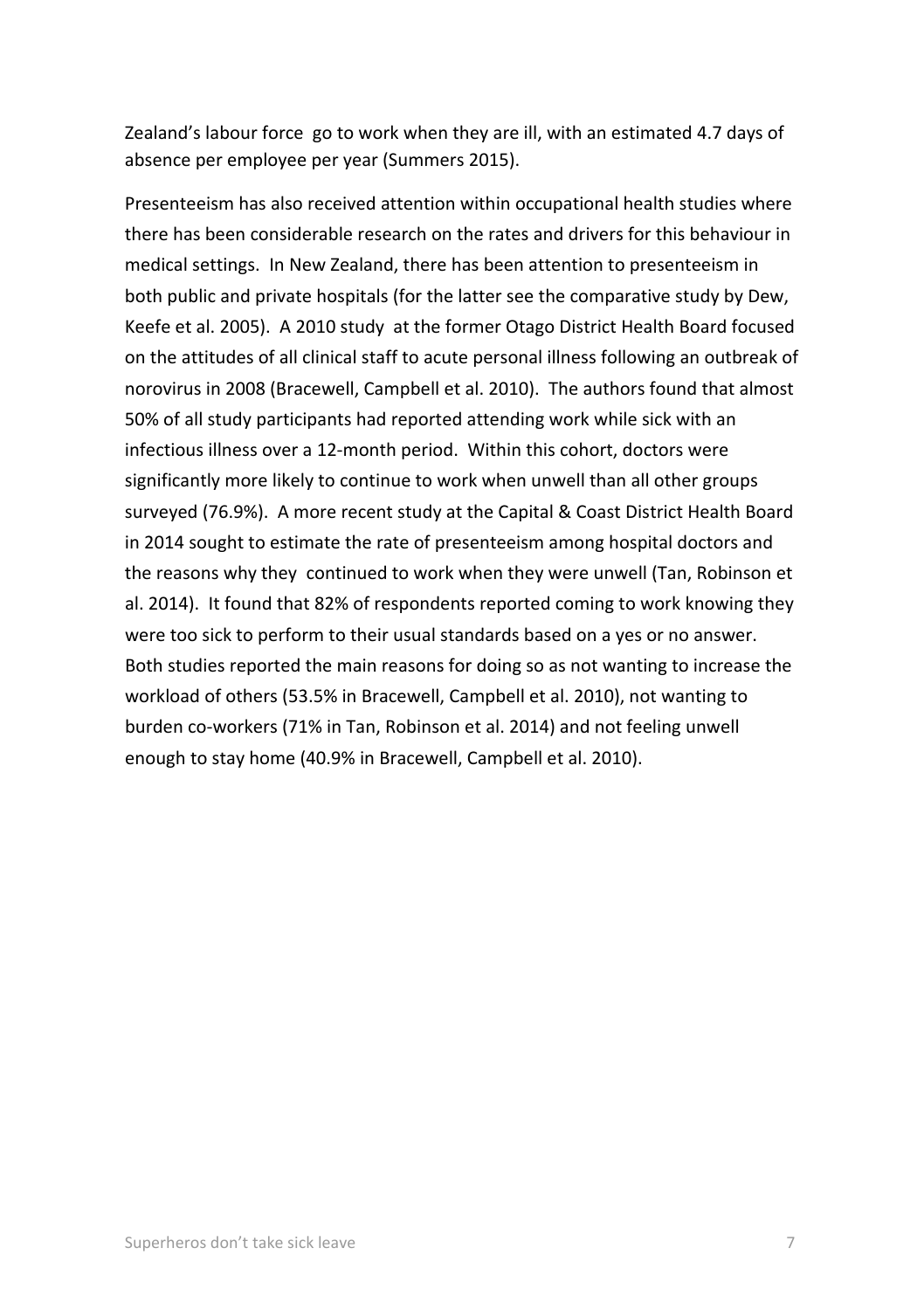# <span id="page-13-0"></span>Methodological approach

This research was based on a self-completion questionnaire administered online to all ASMS members working at DHBs, a total figure of 3740 potential survey participants. The ASMS represents over 90% of the senior medical DHB workforce in New Zealand. The survey was developed on the SurveyMonkey website and was available for participants to complete for a period of one month. This method of delivery was chosen due to its efficiency, cost, and the ease with which participants could participate and results could be analysed. Web-based surveys have been found to return lower response rates than paper-based surveys (Nicholls, Chapman et al. 2011) although Cunningham, Quan et al. (2015) have found that web-based surveys remain popular with research participants due to the greater individual anonymity they provide. Previous research conducted by Gauld and Horsburgh (2014) involving the ASMS membership found no significant differences in either respondent characteristics or views held between online and paper-based survey administration. As a consequence, it was assumed that the mode of delivery would not influence either those who chose to respond, or the views held. Nevertheless, it must be considered that there is some non-respondent bias in the research and limitations to the generalisability of the research on the basis that non-respondents may hold different views to those who took the time to participate.

The survey was widely publicised in internal ASMS publications but participation was voluntary and no incentives for participation were provided. Anonymity and confidentiality were emphasised and no personally identifying information was sought or collected. To encourage the completion of the survey, an estimated completion time of five minutes was stated, progress indicators were provided throughout and the use of open-ended questions was limited. To increase response rates, four reminders were emailed during the month that the survey was open and 'instant' results from the closed survey questions were made instantly available to those that completed the survey. The national ethics committee signalled the study was outside the scope for ethical review due to the anonymous nature of the survey (see appendix 1).

The survey consisted of 10 questions in total – a mixture of Likert scale responses and closed and open-ended questions. A final non-requisite question gave respondents the opportunity to contextualise their answers and provide further commentary on the subject in a free-text comments box. It was hoped this 'comments section' might provide additional insights into the topics of focus. Indeed, as Vadaparampil, Murphy et al. (2013) assert, the qualitative material provided in free-text comments sections of surveys often provides vital information that can be overlooked in terms of its significance. The questions in the main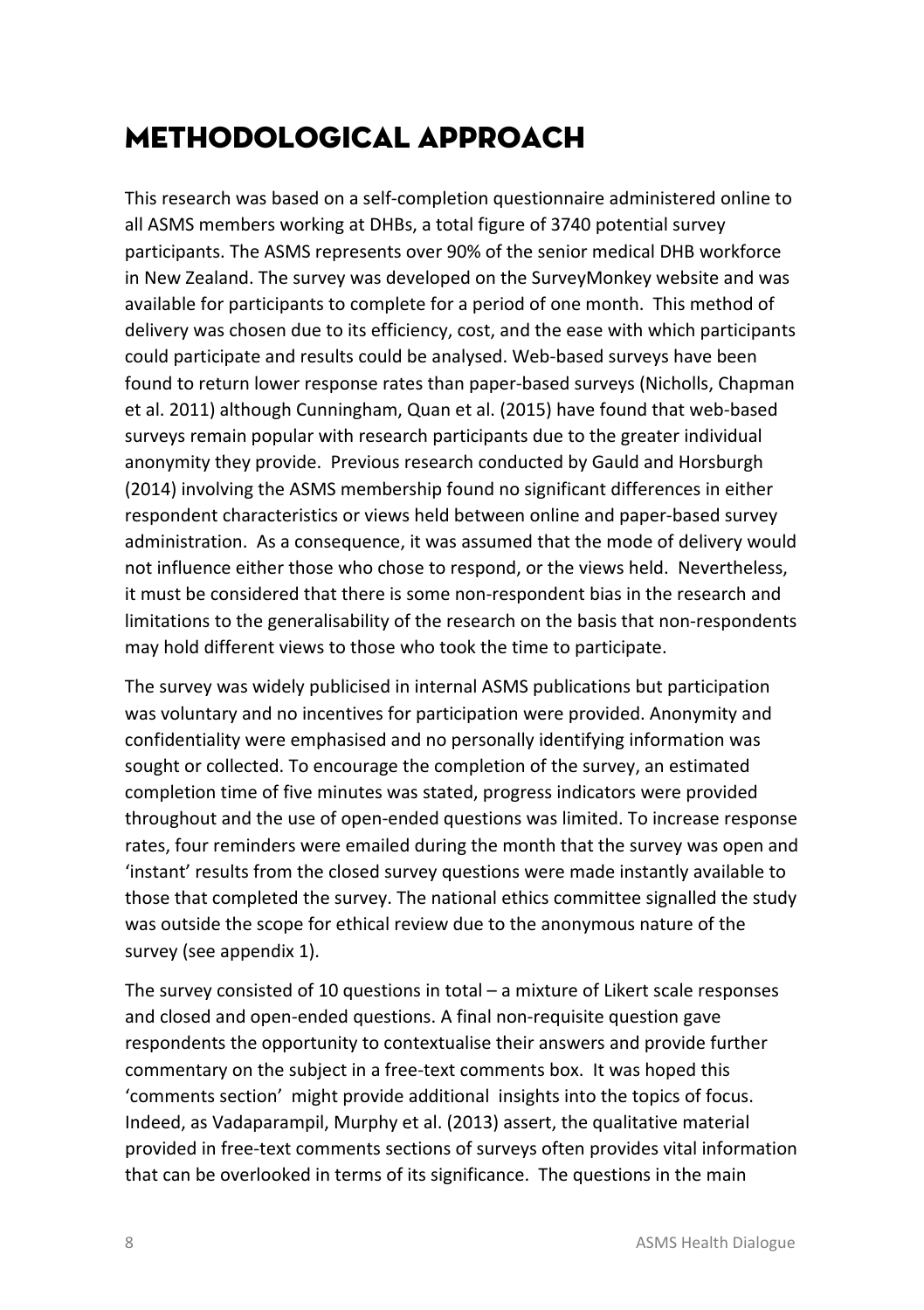section of the survey were developed with reference to the findings from the Bracewell, Campbell et al. (2010) and Tan, Robinson et al. (2014) studies, particularly in terms of what factors were selected as possible reasons why respondents might turn up to work when unwell and the factors selected for respondent views as possibly influencing their presenteeism behaviour. A full copy of the questionnaire is included in appendix 2. A pilot of the survey was conducted with the 10 members of the ASMS executive in order to assess the logic and coherence of the questions and minor changes were made as a consequence prior to sending the survey out to the membership as a whole.

## <span id="page-14-0"></span>**Variables**

Rates of presenteeism were assessed in different ways and over different time scales. The first question asked respondents to recall and estimate how many times they had turned up to work unwell and unable to perform to their usual standards over the past two years and how many times they had turned up over the same time period while unwell with an infectious illness. These questions were measured in a 4-point Likert scale from 1=often to 4=never. The survey also asked respondents to estimate how frequently their colleagues had turned up to work unwell with an illness using the same 4-point Likert scale. The second way presenteeism was estimated was by requesting respondents to recall and specifically quantify how often they had turned up to work unwell over the past 12 months by listing the number of days in a free-text box. It also asked for the respondents to recall and quantify the number of sick leave days taken over the same period. Comparisons were then made between the Likert scale answers and the quantified rates of presenteeism and leave taken.

Self-reported sickness and presenteeism rates are measures susceptible to recall error and either over- or under-inflation depending on the viewpoints of the respondents involved (Kivimaki, Sutinen et al. 2001, Gerich 2015). Having more than one tool to assess this factor was done in order to give greater confidence in the reported rates, as well as providing some internal contextualisation of the Likert scale answers. Similarly, exploring associations between the rates of presenteeism on two different time scales was hoped to give a more representative picture of presenteeism behaviours as well as checking for internal consistency.

Other variables in the study assessed respondents' opinions on the views of colleagues and management towards the respondent taking sick leave, whether departments had clear understandings of the thresholds for illness and whether they had clear written guidelines around this, and respondents' opinions about how colleagues and departments would manage workloads if the respondent was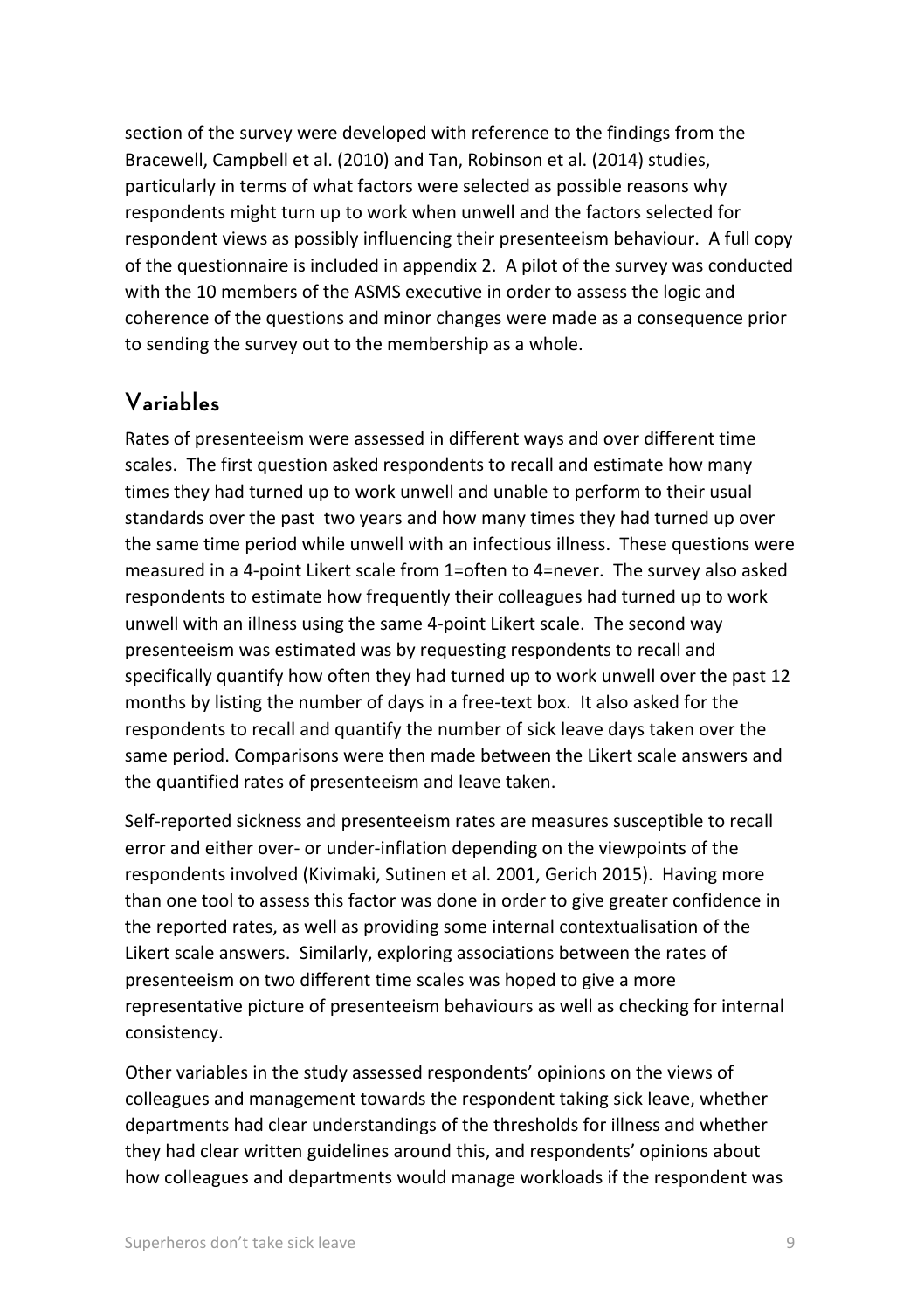to take sick leave. These were all assessed on a 5-point Likert scale from 1=strongly agree to 5=strongly disagree. The issues selected for this question were based on the findings from the study of Tan, Robinson et al. (2014).

The study also asked people to rank their top three possible reasons for not taking sick leave and gave them an opportunity to add their own reason to the list if it was not already included. This question proved the most difficult to analyse due to respondents either not understanding the instructions or choosing to rank more than one option as their first, second or third choice. The issues selected for inclusion in this question were based on studies into presenteeism conducted by Tan, Robinson et al. (2014) as well as Bracewell, Campbell et al. (2010).

In addition to assessing attitudes toward and approximating rates of presenteeism, the survey also collected basic demographic data including age (according to five categories), gender, length of time in the profession (four categories) primary DHB and number of senior medical officers in the respondent's department. A full copy of the survey is included in appendix 2.

# <span id="page-15-0"></span>**Analytical procedures**

The raw data was summarised in Excel with Likert scale responses translated into numeric form and basic descriptive statistics produced. Further statistical analysis was undertaken with SPSS (22.0). Associations with 'at work unwell' and 'at work infectious' Likert responses and with the respondents' estimates of the number of sick days and amount of presenteeism within the previous 12 months were explored using non-parametric Spearman's rank correlation coefficients and Kruskal–Wallis tests as appropriate. Key variables explored for these analyses include age, gender, years worked in New Zealand's public health system, size of department, the primary DHB of the respondent and the rankings ascribed to question 5 concerning the reasons for presenteeism. A two-tailed p-value <.05 was taken to indicate statistical significance.

Qualitative data from the free-text section of the survey was explored as it became available during the month that the survey was open. Initial analysis of the comments provided was informed by themes emerging from existing studies on presenteeism. Subsequently, interpretation of the comments was based on a more iterative process where the material and themes emerging were allowed to 'speak' for themselves with new codes generated from the material as they were encountered. Both the initial and emergent codes were treated as guides to the material rather than fixed codes against which the data was assessed. Macro-level themes generated through this iterative process are detailed in table 1 alongside the related sub-themes. The material was analysed in this process until theoretical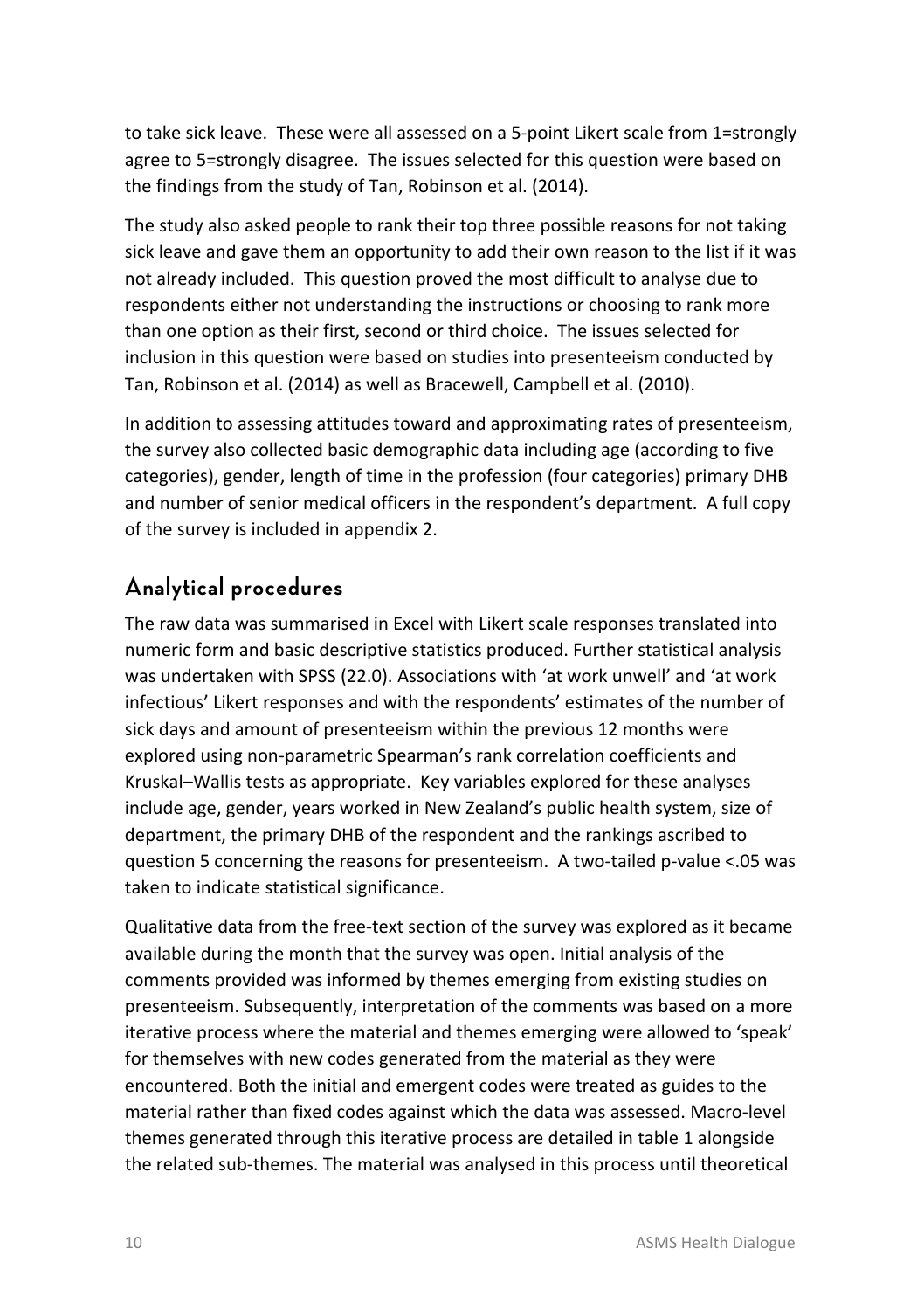saturation point had been reached (Charmaz 2008, Sbaraini, Carter et al. 2011). An additional quantification of the qualitative material was conducted to provide a proportional analysis of the three main themes. It is important to note that many of the comments alluded to more than one theme simultaneously, which allowed for an exploration of how the issues were related to other concerns as well as the complexity and tensions circulating around the subject of presenteeism.

| <b>Macro level themes</b>           | Sub-themes                                                            |  |  |  |
|-------------------------------------|-----------------------------------------------------------------------|--|--|--|
|                                     | Workload management and anticipation of workload on return            |  |  |  |
|                                     | Importance of lists and clinics                                       |  |  |  |
| Workplace factors                   | Issues of cover, 'no slack in the system'                             |  |  |  |
|                                     | Not wanting to burden colleagues                                      |  |  |  |
|                                     | Importance of 'permission' to take sick leave                         |  |  |  |
|                                     | Sick leave as risk to profession                                      |  |  |  |
|                                     | Sick leave as weakness                                                |  |  |  |
| Professional norms                  | Doctor's don't get sick                                               |  |  |  |
|                                     | Commitments to workplace versus commitments to self and family        |  |  |  |
|                                     | Types of illness including infectious versus non-infectious illnesses |  |  |  |
| Acceptable<br>thresholds of illness | Psychological illness and the 'visibility' of illness                 |  |  |  |
|                                     | Thresholds and fatigue                                                |  |  |  |

<span id="page-16-0"></span>

|  | Table 1: Thematic coding schedule for qualitative comments |  |  |
|--|------------------------------------------------------------|--|--|
|--|------------------------------------------------------------|--|--|

The comments about presenteeism and the various ways in which they were explained or justified were understood to be both a reflection of attitudes towards presenteeism as well as playing an active role in shaping the discourses around presenteeism themselves. Presenteeism was thus explored as a phenomenon resulting from the "interplay between … the structure of social fields and the constraints they pose on action and … the way these structures are appropriated and perceived by the individual" (Ozbilgin, Tsouroufli et al. 2011 p957).

The trends emerging from the quantitative data were explored in conjunction with the qualitative data, with the data sources treated as equally 'valid' in terms of what they suggested about patterns of and drivers for presenteeism. This approach allowed for greater depth and nuance in the interpretation of the findings and analysing both in combination allowed for tensions and in/consistencies in the data to be considered as they arose. For ease of description, the results from the closed-ended questions are described below before being discussed, where appropriate, alongside the qualitative findings in the final section of the report.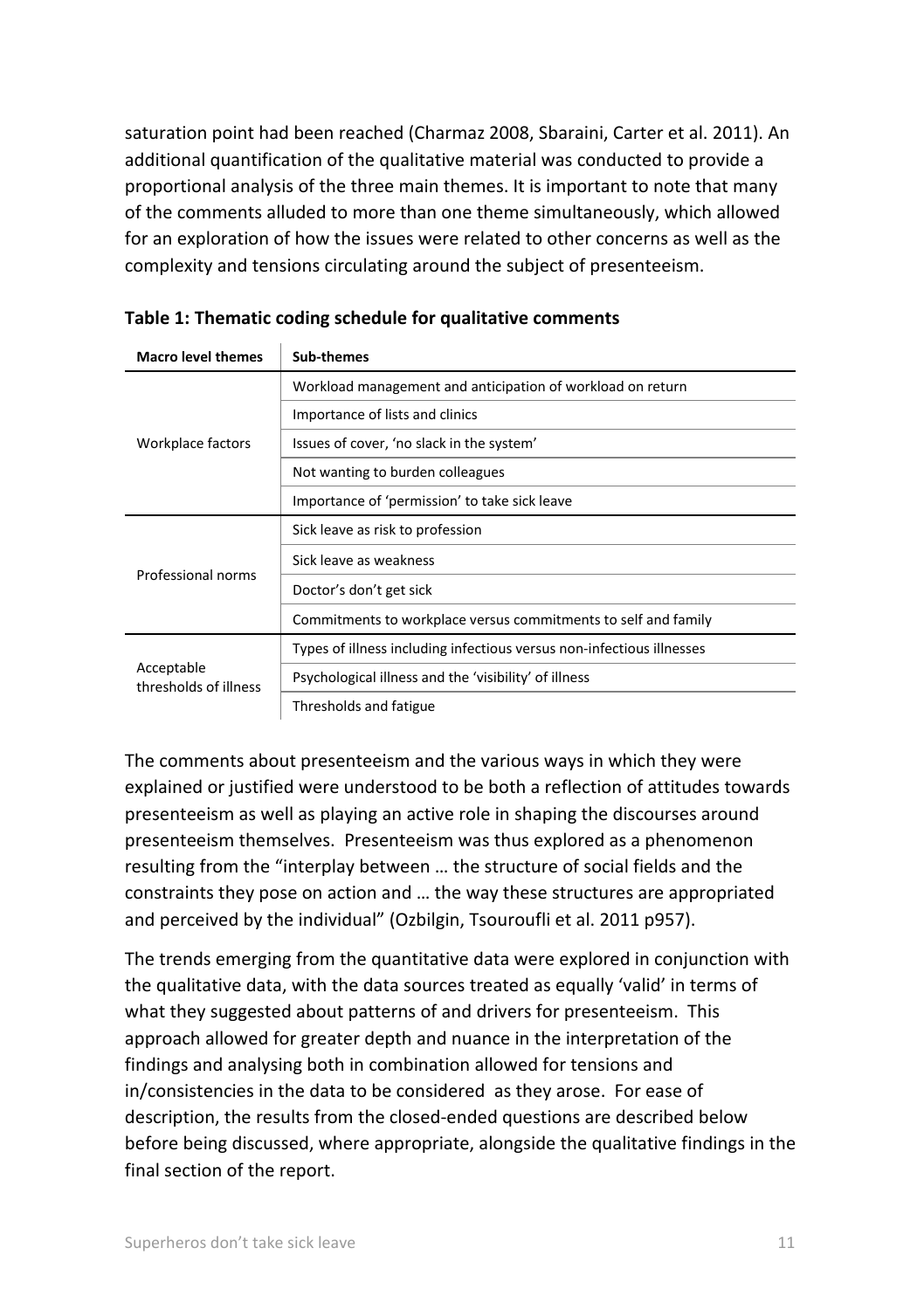# <span id="page-17-0"></span>*RESULTS*

Of the 3740 ASMS DHB members invited to participate in the survey, 1989 (53.2%) responded to at least two questions in the survey, 1806 (48.2%) completed the survey in its entirety and 660 (17.6%) left comments for qualitative analysis. Comparative analyses were undertaken on the basis of the respondents who answered the survey completely (1806 or 48.2%) and other correlations were made against the highest number of complete responses for the variables in question.

Of the 1806 who completed demographic information, 41% were female and 59% male. These proportions were broadly representative of the gender spread of the ASMS DHB membership, which is 36% female and 64% male. As figure 1 demonstrates, the spread of respondents across DHBs was a close match to the ASMS membership profile. Table 2 gives the breakdown of survey respondents by age, gender and years worked in New Zealand's public health system. Respondents were mainly aged over 40 and most had worked in New Zealand for periods between 5 and 30 years.



<span id="page-17-1"></span>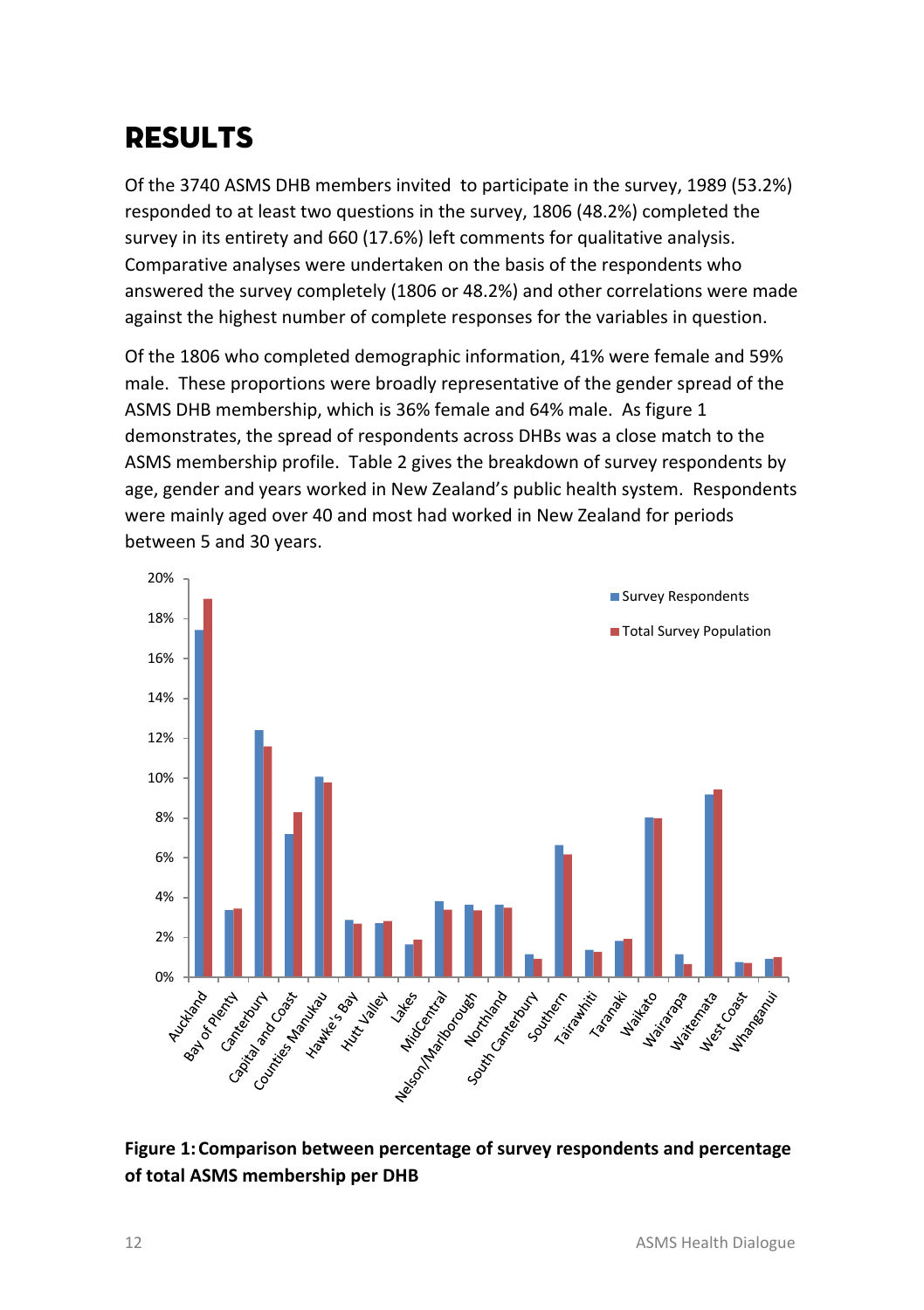|                         | <b>Years worked in New Zealand</b> |            |                 |                       |              |
|-------------------------|------------------------------------|------------|-----------------|-----------------------|--------------|
| Gender and<br>age group | Less than<br>5 years               | 5-14 years | $15 - 30$ years | More than<br>30 years | <b>Total</b> |
| Female                  | 68                                 | 320        | 303             | 46                    | 737          |
| $20 - 29$               | $\mathbf{1}$                       | 0          | $\overline{2}$  | 0                     | 3            |
| $30 - 39$               | 25                                 | 103        | 12              | 0                     | 140          |
| $40 - 49$               | 35                                 | 153        | 142             | $\mathbf 0$           | 330          |
| $50 - 59$               | 5                                  | 54         | 119             | 20                    | 198          |
| 60 or over              | $\overline{2}$                     | 10         | 28              | 26                    | 66           |
| Male                    | 92                                 | 335        | 487             | 155                   | 1069         |
| $20 - 29$               | 0                                  | 0          | 0               | 0                     | 0            |
| $30 - 39$               | 22                                 | 73         | 11              | 0                     | 106          |
| $40 - 49$               | 44                                 | 164        | 156             | $\mathbf{1}$          | 365          |
| $50 - 59$               | 18                                 | 70         | 253             | 48                    | 389          |
| 60 or over              | 8                                  | 28         | 67              | 106                   | 209          |
| <b>Grand Total</b>      | 160                                | 655        | 790             | 201                   | 1806         |

#### <span id="page-18-1"></span>**Table 2: Characteristics of survey respondents**

 $\mathbf{r}$ 

## <span id="page-18-0"></span>**Rates of presenteeism**

As detailed in table 3, 57% of respondents who answered this question estimated they had come into work when they were too unwell to perform to their usual standards 'often' and 'sometimes' over the past two years. Only 12% asserted that they 'never' did so over the previous two years; therefore, 88% of senior doctors had turned up to work when unwell at least once in the past 2 years (see figure 2).

Thirty-three percent of respondents estimated coming to work with an infectious illness 'sometimes' over the past two years, with 7% estimating that they did so 'often' over the same time period. The results suggest that 75% of the senior doctors reported presenting at work with an illness that they know to be infectious over the preceding two years. Fifty-two percent estimated that their colleagues had done so 'sometimes' over the past two years, with only 6% estimating that they had 'never' done so. These trends are displayed below in figure 2.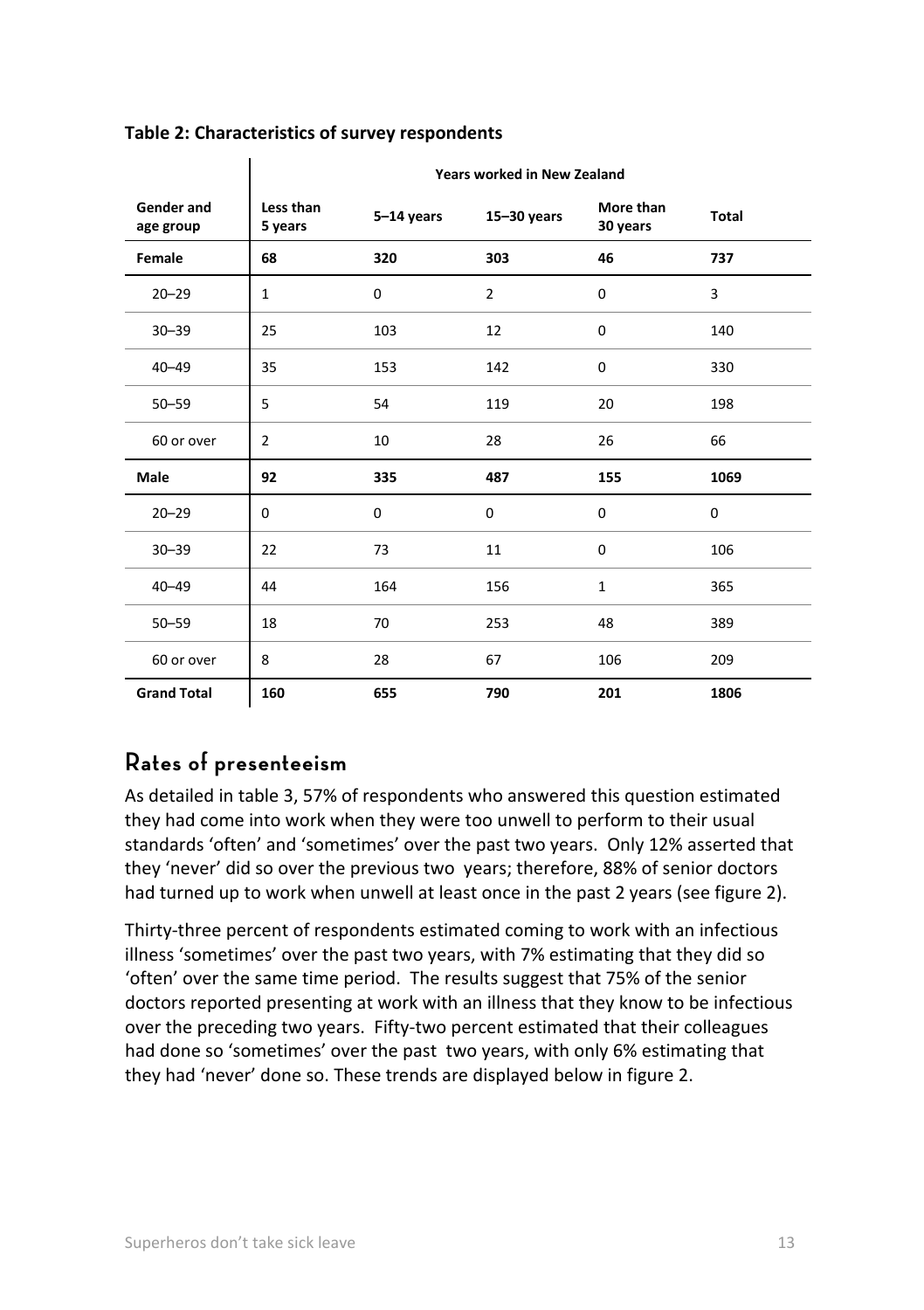#### <span id="page-19-0"></span>**Table 3: Recall of presenteeism behaviour over the past 24 months**

| <b>Statement</b>                                                                       | Often<br>n/1951 (%) | <b>Sometimes</b><br>n/1951 (%) | Seldom<br>n/1951 (%) | <b>Never</b><br>n/1951 (%) |
|----------------------------------------------------------------------------------------|---------------------|--------------------------------|----------------------|----------------------------|
| I have come to work when I<br>have been too unwell to<br>perform to my usual standards | 237 (12)            | 870 (45)                       | 602 (31)             | 242 (12)                   |
| I have come to work knowing I<br>am unwell with an infectious<br>illness               | 145(7)              | 646 (33)                       | 674 (35)             | 486 (25)                   |
| My colleagues have come to<br>work too unwell to perform to<br>their usual standards   | 180 (9)             | 1017 (52)                      | 630 (32)             | 124(6)                     |



#### <span id="page-19-1"></span>**Figure 2:Grouped presenteeism behaviour in survey respondents over the past 24 months.**

Other estimates of presenteeism were attained by analysing the quantitative counts for days of sick leave taken over the past year and number of days presenting at work when sick leave should have been taken. As table 4 details, the average number of days estimated they had turned up to work unwell over the past year was just over three days. The median number of days present at work when unwell was two and the median number of sick days taken was one.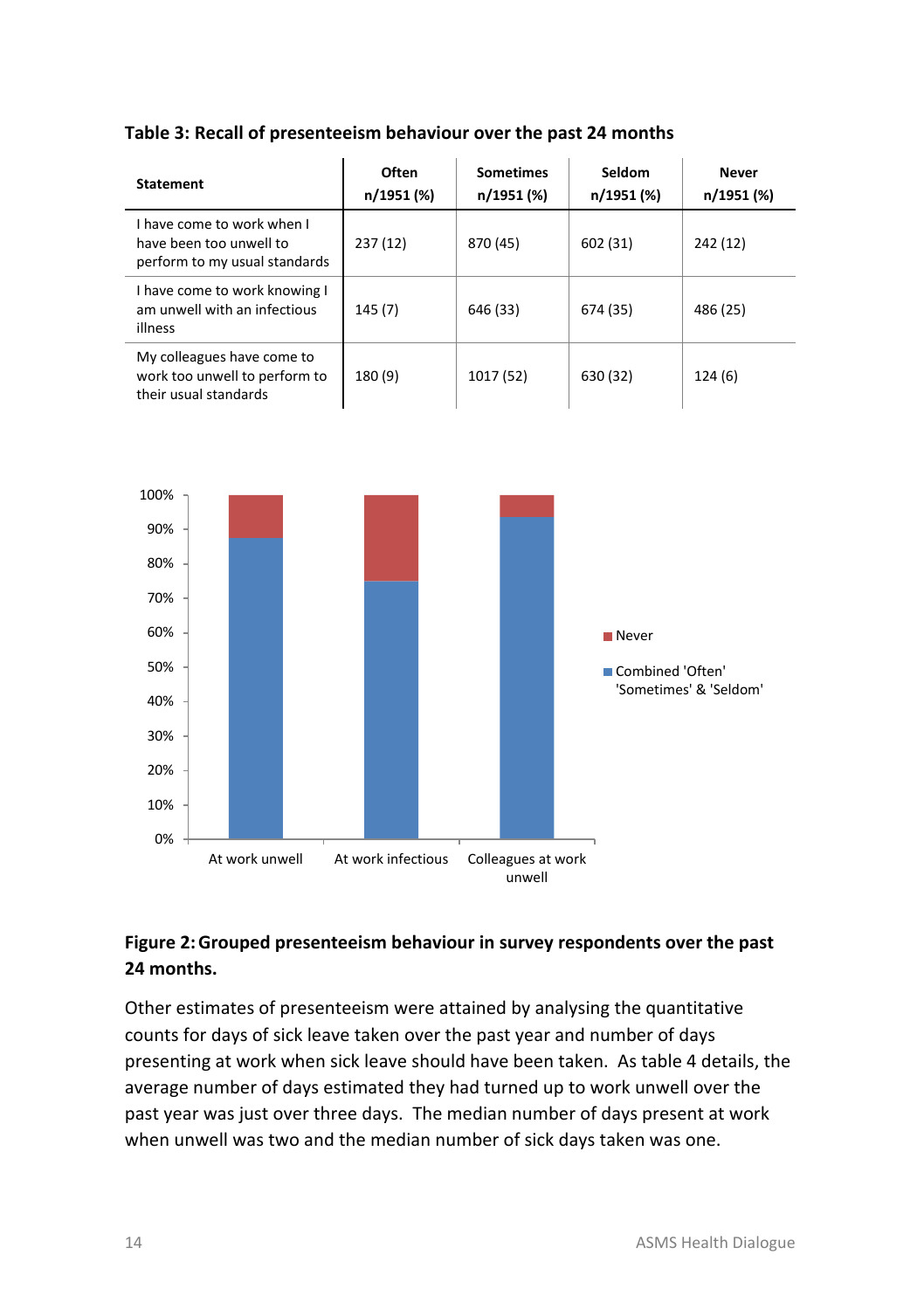#### <span id="page-20-0"></span>**Table 4: Estimation of sick leave days taken and days when sick leave should have been taken over the past 12 months**

| <b>Analysis</b>           | Number of days sick leave<br>taken over past year<br>$(n=1816)$ | Number of days present at work when<br>sick leave should have been taken over<br>past year (n=1816) |
|---------------------------|-----------------------------------------------------------------|-----------------------------------------------------------------------------------------------------|
| Average                   | 2.805                                                           | 3.04                                                                                                |
| <b>Standard Deviation</b> | 7.07                                                            | 3.48                                                                                                |
| Min                       | 0                                                               | 0                                                                                                   |
| Max                       | 135                                                             | 40                                                                                                  |
| Mode                      | 0                                                               | 0                                                                                                   |
| Median                    | 1                                                               | 2                                                                                                   |
| <b>Standard Error</b>     | 0.17                                                            | 0.08                                                                                                |

Grouping the data (table 5) reveals that the highest proportion of days 'presentee' was between 3 and 5 days, with 54% reporting taking one or fewer days sick leave over the same period. The mode for the number of sick days taken is 0.

#### <span id="page-20-1"></span>**Table 5: Grouped estimates of sick days and days when sick leave should have been taken over the past 12 months**

| Days      | Number of days sick leave<br>taken n/1816 (%) | Number of days present at work when sick leave<br>should have been taken n/1816 (%) |
|-----------|-----------------------------------------------|-------------------------------------------------------------------------------------|
| 0         | 660 (36)                                      | 390 (21)                                                                            |
|           | 333 (18)                                      | 218(12)                                                                             |
| 2         | 296 (16)                                      | 367 (20)                                                                            |
| 3 to 5    | 328 (18)                                      | 630 (35)                                                                            |
| 6 or more | 199 (11)                                      | 211(12)                                                                             |

Spearman's correlation analysis (table 6) shows that the number of presenteeism days is strongly associated with the responses given for being at work unwell and at work infectious (p<.001). These trends are displayed in figures 3 and 4 below. The analysis also suggests a strong positive association between the number of sick days taken and the number of presenteeism days (p<.001) but no significant association was found between the number of sick days taken and the rates of turning up to work with an infectious illness and the number of days of sick leave taken (p=.67 and p=.125 respectively).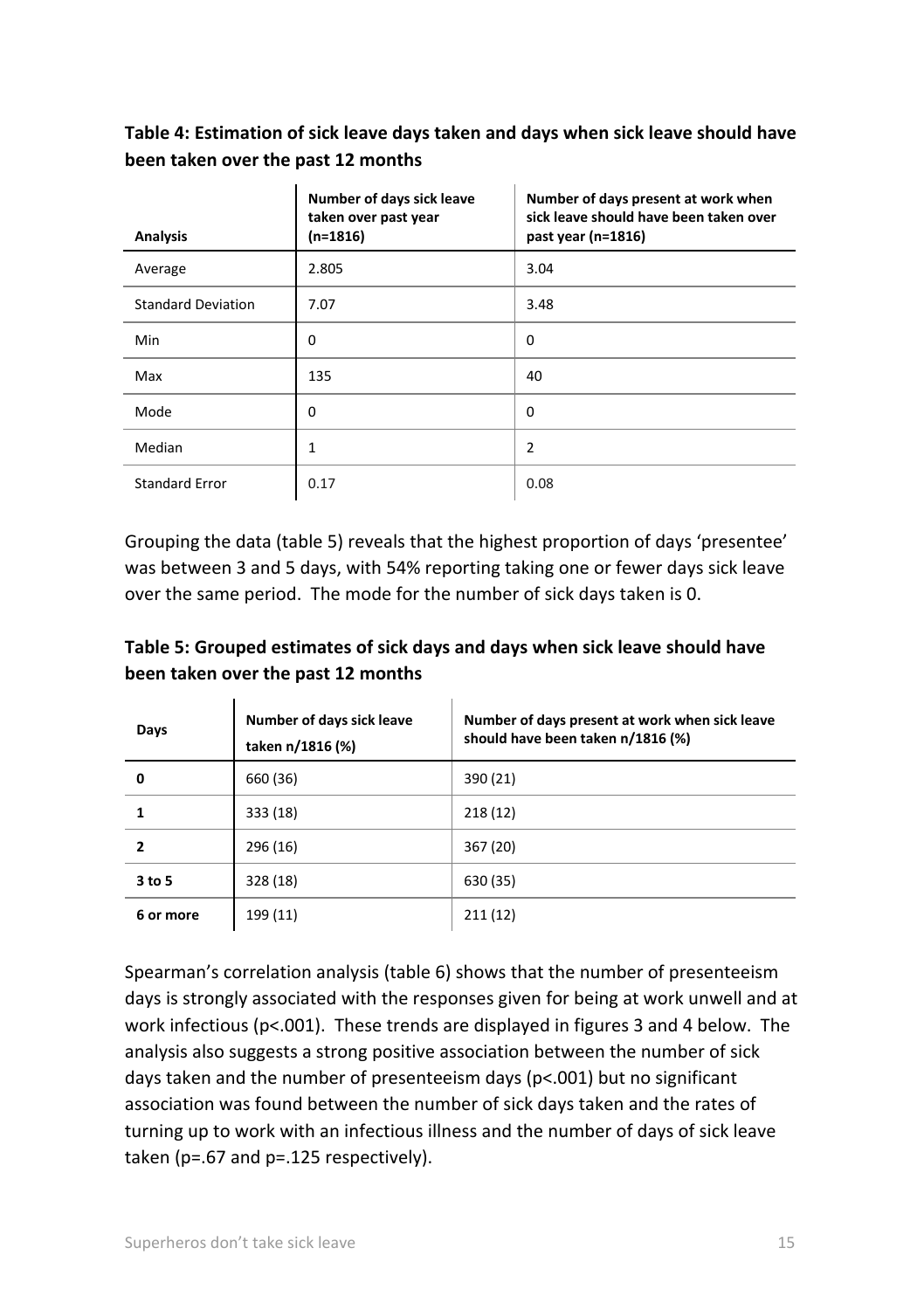|                                                                              |                         | <b>Number of days sick</b><br>leave taken | Number of days present<br>at work when sick leave<br>should have been taken |
|------------------------------------------------------------------------------|-------------------------|-------------------------------------------|-----------------------------------------------------------------------------|
| Number of days sick leave                                                    | Spearman<br>Correlation | 1                                         | $.164$ **                                                                   |
| taken                                                                        | Sig. (2-tailed)         |                                           | .000                                                                        |
| Number of days present at<br>work when sick leave should                     | Spearman<br>Correlation | $.164$ <sup>**</sup>                      | 1                                                                           |
| have been taken                                                              | Sig. (2-tailed)         | .000                                      |                                                                             |
| I have come to work when I<br>have been too unwell to<br>perform to my usual | Spearman<br>Correlation | .043                                      | $.473$ <sup>**</sup>                                                        |
| standards                                                                    | Sig. (2-tailed)         | .067                                      | .000                                                                        |
| I have come to work knowing<br>I am unwell with an infectious                | Spearman<br>Correlation | $-.036$                                   | $.313$ **                                                                   |
| illness                                                                      | Sig. (2-tailed)         | .125                                      | .000                                                                        |

<span id="page-21-0"></span>**Table 6: Relationship between number of sick and presentee days and Likert scale responses (n=1806)**

\*\* Correlation is significant at the .01 level (2-tailed).

The positive associations are displayed in figures 3 and 4, where average (Standard Error) number of days at work unwell is shown against the Likert scale responses for coming to work unwell and coming to work unwell with an infectious illness.



<span id="page-21-1"></span>**Figure 3:Average number of days at work unwell against Likert scale responses to rate of being at work infectious**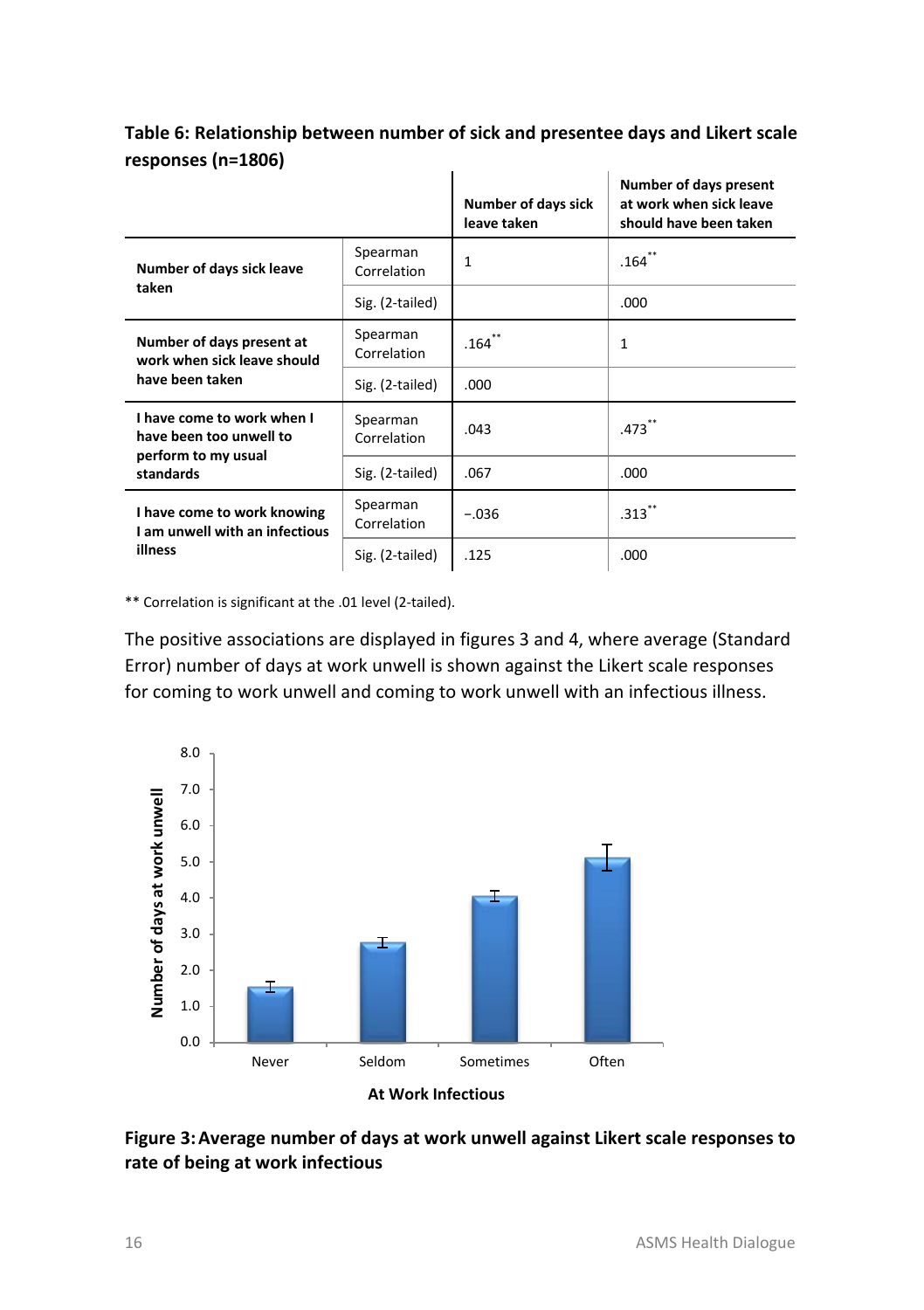

<span id="page-22-1"></span>**Figure 4:Average number of presenteeism days against Likert scale responses to rate of being at work unwell**

## <span id="page-22-0"></span>**Antecedents for presenteeism behaviour**

Spearman's correlation coefficients and Kruskal–Wallis tests were used to test for associations between Likert scale responses for coming to work unwell and coming to work when unwell with an infectious illness and the independent variables age, gender, years at work at a New Zealand DHB, and number of senior doctors in a department. Non-parametric Spearman's rank correlation coefficients found no significant correlation between numbers of senior doctors in DHBs and host DHB and the likelihood of being 'at work unwell' (−.015, p=.513 and n=1806). All other variables were found to be significant (p<.001). Detailed breakdown of these figures is provided in appendix 3 along with the detail of the Kruskal–Wallis analysis. These results suggest that female respondents are more likely to assert turning up to work unwell and infectious than their male counterparts. Older respondents are less likely to assert presenteeism and turning up to work infectious than their younger colleagues. Length of time in the profession had no influence on how likely respondents were to assert coming to work infectious but the greater the number of years worked in New Zealand meant that the respondents were less likely to assert presenteeism than those who had spent less time working in New Zealand.

Similarly, non-parametric Spearman's rank correlation coefficients (table 8) and Kruskal–Wallis tests (appendix 4) were used to test for associations between the quantitative counts for number of presenteeism days and number of sick leave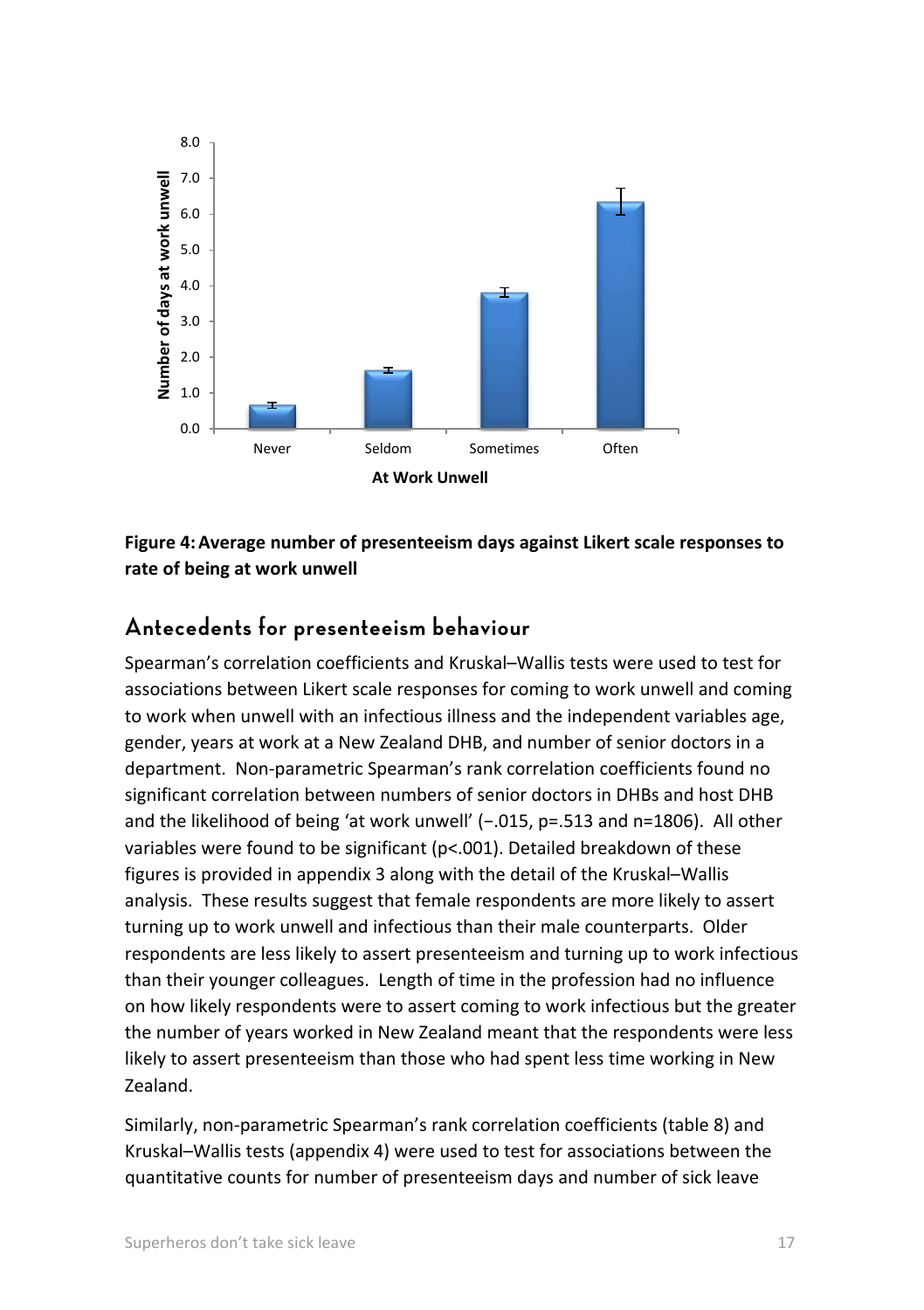days taken, and the independent variables age, gender, years at work at a New Zealand DHB, and number of senior doctors in a department. The results suggest a negative relationship between age and both number of sick leave days taken and number of presenteeism days. In other words, the younger the respondent, the higher the number of sick and presenteeism days reported. The results found a positive relationship between the numbers of senior doctors in a department and the number of sick leave days taken – in other words, the bigger the department, the more sick leave days taken. The tests further suggest a negative relationship between length of time worked in a New Zealand DHB and the number of presenteeism days (less time in New Zealand, higher presenteeism days). Kruskal– Wallis tests found gender to be significantly associated with both number of sick leave days and number of presenteeism days (p<.001), with females more likely to take higher numbers of sick days and presenteeism days than their male counterparts but no association between host DHB and the same variables ( $p=.05$ ) and p=.183 respectively – refer appendix 4).

<span id="page-23-0"></span>

| Table 7: Cross tabulations between number of senior doctors in a department. |
|------------------------------------------------------------------------------|
| age and years worked in New Zealand, and number of sick leave and            |
| presenteeism days                                                            |

| Variable                               | Spearman's rho                 | Number of sick<br>leave days | Number of<br>presenteeism<br>days |
|----------------------------------------|--------------------------------|------------------------------|-----------------------------------|
|                                        | <b>Correlation Coefficient</b> | $***$<br>$.077$ <sup>*</sup> | .000                              |
| <b>Number Senior</b><br><b>Doctors</b> | Sig. (2-tailed)                | .001                         | .994                              |
|                                        | n                              | 1806                         | 1806                              |
| Age                                    | <b>Correlation Coefficient</b> | $-.049$ <sup>*</sup>         | $-.155$ **                        |
|                                        | Sig. (2-tailed)                | .036                         | .000                              |
|                                        | n                              | 1806                         | 1806                              |
|                                        | <b>Correlation Coefficient</b> | $-.021$                      | $-.098$ **                        |
| <b>Years Worked in NZ</b>              | Sig. (2-tailed)                | .369                         | .000                              |
|                                        | n                              | 1806                         | 1806                              |

\*\*Correlation is significant at the .01 level (2-tailed)

\*Correlation is significant at the .05 level (2-tailed)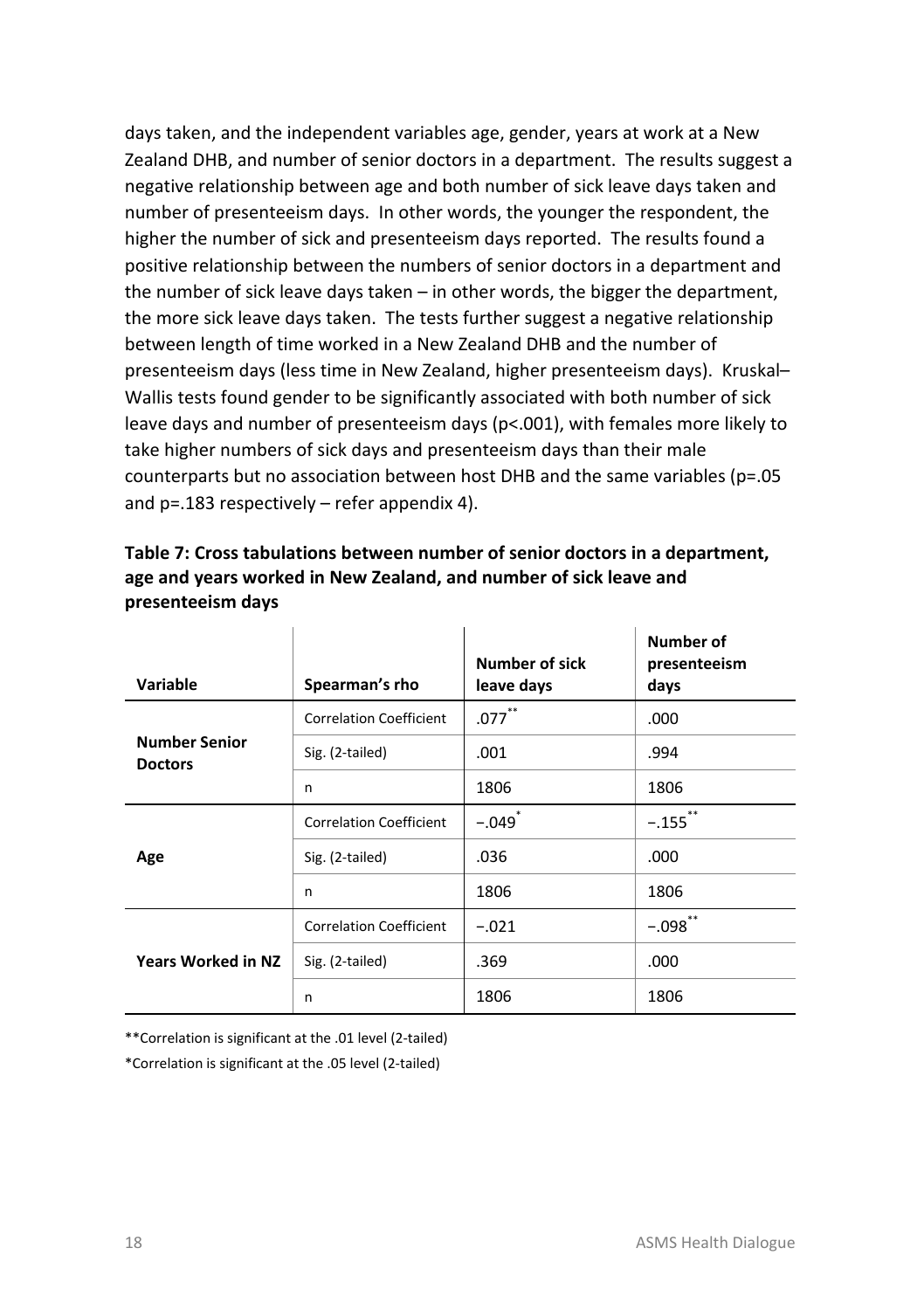# <span id="page-24-0"></span>**Reasons for turning up to work when unwell**

Forty-six percent of the respondents answered this question. Respondents were asked to rank their top three reasons they might not take sick leave from a list of seven possible reasons (with an additional 'other' option). Table 8 gives the top three ranked possible reasons for not taking sick leave with 1 being the most important reason cited. Respondents were able to nominate their own 'other' reason; the responses for this are provided in appendix 6.

| Reason                                                    | Rank 1<br>n/1737 (%) | Rank 2<br>n/1737 (%) | Rank 3<br>n/1737 (%) |
|-----------------------------------------------------------|----------------------|----------------------|----------------------|
| Feeling of duty to patient                                | 606 (35)             | 452 (26)             | 270 (16)             |
| Clinics/theatre sessions already booked                   | 474 (27)             | 374 (22)             | 232 (13)             |
| Not wanting to burden colleagues                          | 409 (24)             | 485 (28)             | 431 (25)             |
| Fear of appearing 'weak' compared to other<br>colleagues  | 42(2)                | 64 (4)               | 153(9)               |
| Anticipation of extra workload on return to<br>work       | 129(7)               | 214(12)              | 300 (17)             |
| Not knowing the threshold for staying home<br>when unwell | 33(2)                | 70 (4)               | 159(9)               |
| Not feeling unwell enough to stay home                    | 227(13)              | 181 (10)             | 314 (18)             |

#### <span id="page-24-1"></span>**Table 8: Ranked reasons for turning up to work when sick leave should have been taken**

Feeling of duty to patient was selected as the most important reason by 35% of respondents and was also ranked as the second most important reason by 26% of the respondents. Not wanting to burden colleagues was cited as the second and third most important reasons (28% and 25% of respondents respectively). The issue of having clinics or theatre sessions already booked was ranked by over 27% of the respondents as the most important reason; 22% and 13% ranked it as the second and third most important reasons respectively. Not feeling well enough to stay home was ranked as the third most important reason by 18% of respondents and anticipation of workload on return to work was also ranked as the third most important consideration for 17% of the respondents.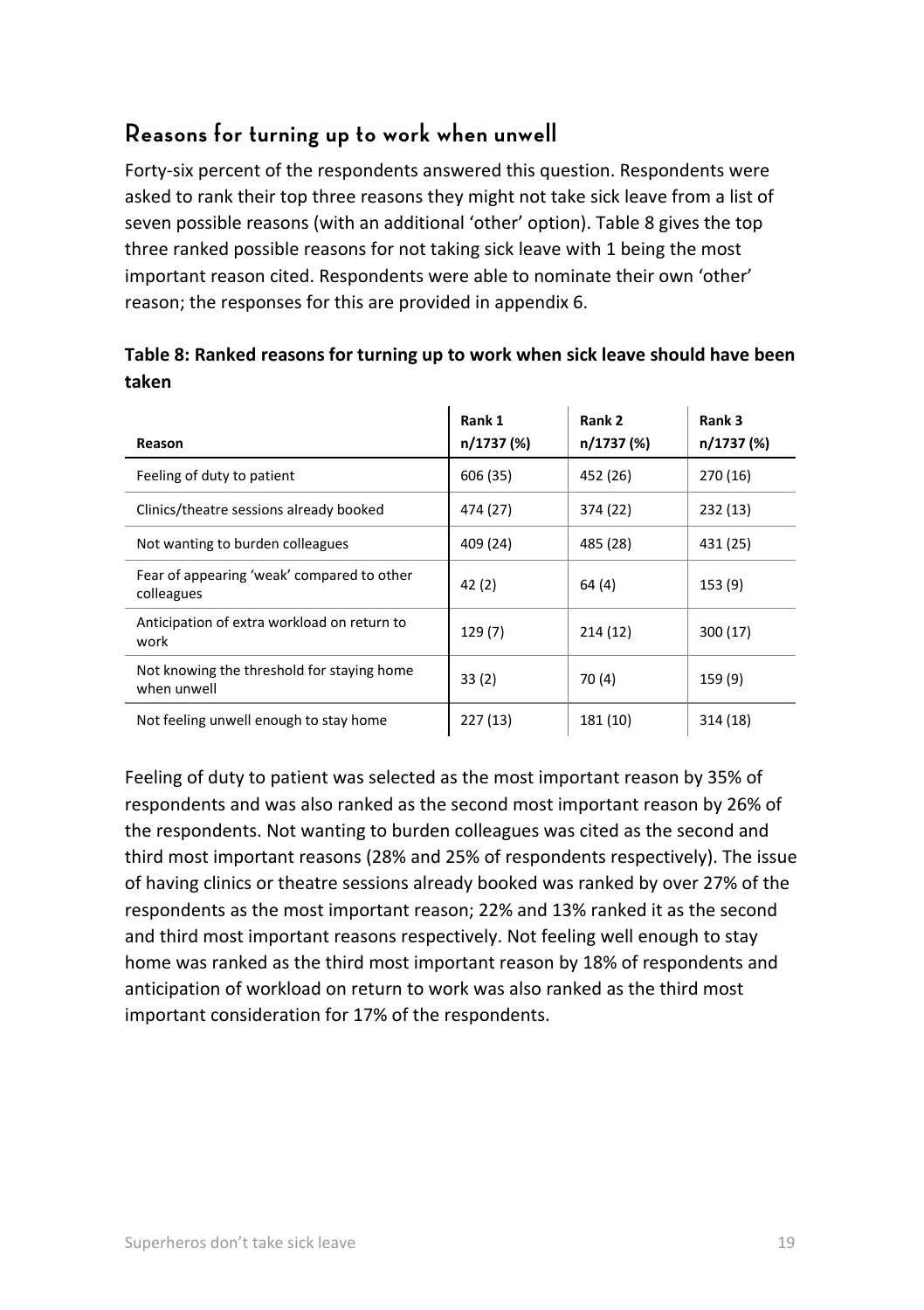

#### <span id="page-25-0"></span>**Figure 5:Grouped ranked reasons respondents cite as justification for turning up to work when they are unwell.**

Correlation analysis (Spearman's rho) was conducted to test for associations between quantitative estimates for the numbers of sick leave days taken, the number of presenteeism days and the ranking of the variables that may influence behaviour. The findings for this correlation analysis are detailed below in table 9 and in appendix 7. The same tests were also conducted for the Likert scale responses for coming to work unwell and coming to work with an infectious illness. This analysis is detailed in appendix 8. Variables were assigned either a ranking of 1, 2 or 3 as per the survey with non-ranked or higher ranked variables assigned a 4. Negative correlations actually reveal a positive association between the quantitative counts and a prioritisation of the variable in question as a high ranking is represented by a lower numeric score (ie,. 1 represents the highest ranked variable). Positive correlation results reveal an association between the quantitative counts and a lower prioritisation of the variable in question (ie, lower rankings were represented by higher scores of 4).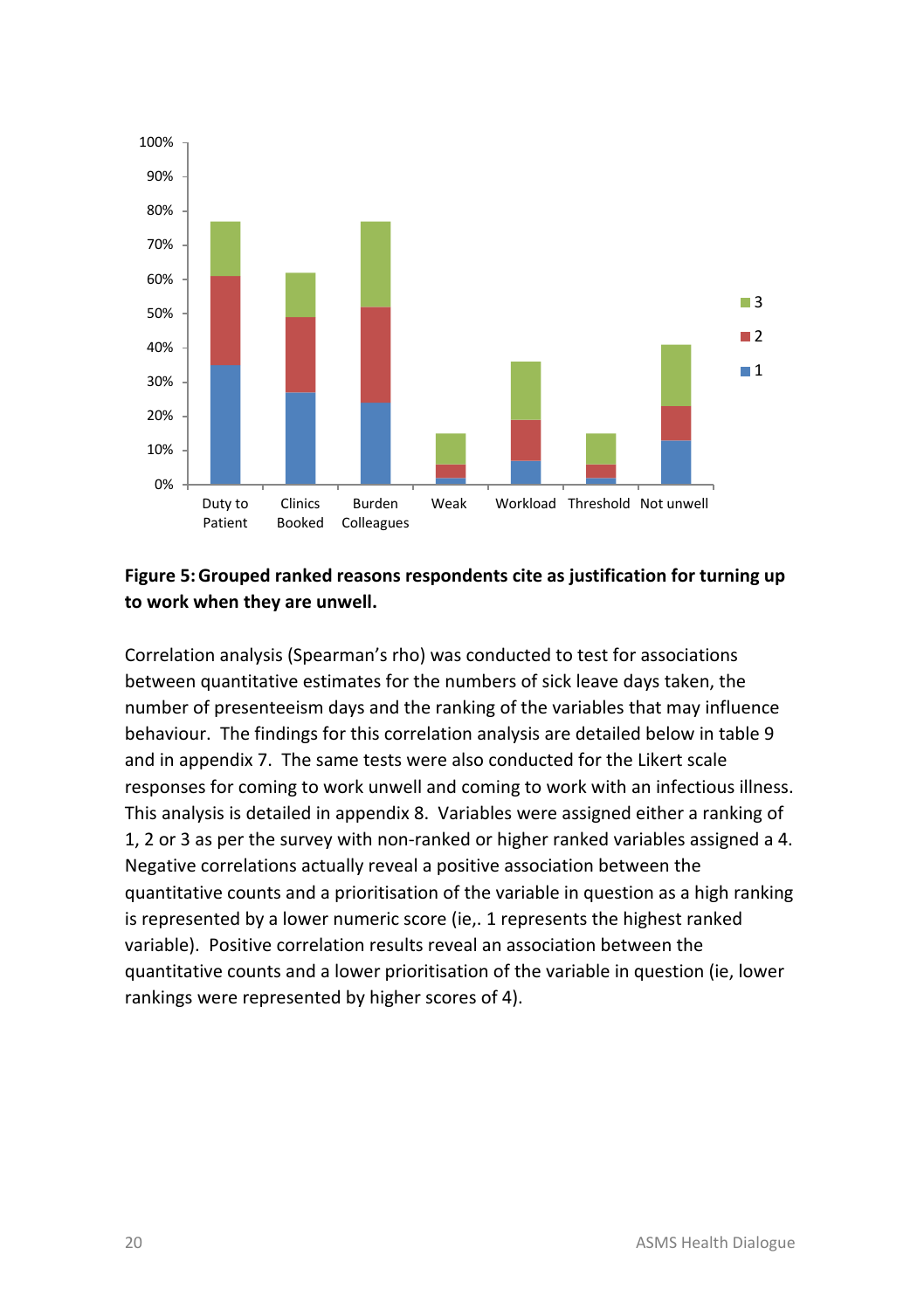#### <span id="page-26-0"></span>**Table 9: Correlations between reasons for coming to work unwell and quantitative counts for sick leave days and presenteeism days**

|                                                   | Number of sick leave days                                    |             | Number of presenteeism days                                      |                                   |
|---------------------------------------------------|--------------------------------------------------------------|-------------|------------------------------------------------------------------|-----------------------------------|
|                                                   | Not significant                                              |             | $p = .03$                                                        | $CC=-.052$                        |
| Feeling of duty to<br>patient                     |                                                              |             | Ranking duty to patients highly =<br>more presentee days         |                                   |
|                                                   | $p = 0.020$                                                  | $CC = .056$ | Not significant                                                  |                                   |
| <b>Clinics/theatre sessions</b><br>already booked | Ranking having clinics booked low =<br>more sick days        |             |                                                                  |                                   |
|                                                   | Not significant                                              |             | $p=.000$                                                         | $CC=-.115$                        |
| Not wanting to burden<br>colleagues               |                                                              |             | Ranking not wanting to burden<br>highly = more presentee days    |                                   |
| Fear of appearing weak                            | $p = .003$                                                   | $CC=-.025$  | $p = 0.000$                                                      | $CC=-.124$                        |
| compared to other<br>colleagues                   | Ranking fear of appearing weak<br>highly = more sick days    |             | Ranking fear of appearing weak<br>highly = more presentee days   |                                   |
|                                                   | $p = 0.012$                                                  | $CC=-.061$  | $p = 0.000$                                                      | $CC=-.098$                        |
| Anticipation of workload<br>upon return to work   | Ranking anticipation of workload<br>highly = more sick days  |             | Ranking anticipation of workload<br>highly = more presentee days |                                   |
| Not knowing the                                   | $p = 0.027$                                                  | $CC=-.054$  | Not significant                                                  |                                   |
| threshold for staying<br>home when unwell         | Ranking not knowing the threshold<br>highly = more sick days |             |                                                                  |                                   |
|                                                   | Not significant                                              |             | $p=.000$                                                         | $CC = .263$                       |
| Not feeling unwell<br>enough to stay home         |                                                              |             | low = more presentee days                                        | Ranking not feeling unwell enough |

Note: CC = correlation coefficient

These correlation tests suggest that respondents who ranked duty to patients as an important variable in deciding whether or not they would take sick leave were more likely to have higher numbers of presenteeism days than those who didn't rank the variable highly. Similarly, ranking 'concern for burdening colleagues', 'fear of appearing weak' and 'anticipation of workload upon return to work' were associated with higher numbers of presenteeism days. On the other hand, not ranking 'not feeling unwell enough to stay home' as an important variable was associated with higher numbers of presenteeism days.

In terms of the associations between the variable, ranks and number of sick leave days taken, similar patterns were evident with prioritisation of concern for appearing weak, anticipation of workload upon return and not knowing the threshold for staying home when unwell all associated with greater numbers of sick leave days. Not prioritising having clinics and/or theatre sessions already booked was also associated with greater numbers of sick leave days.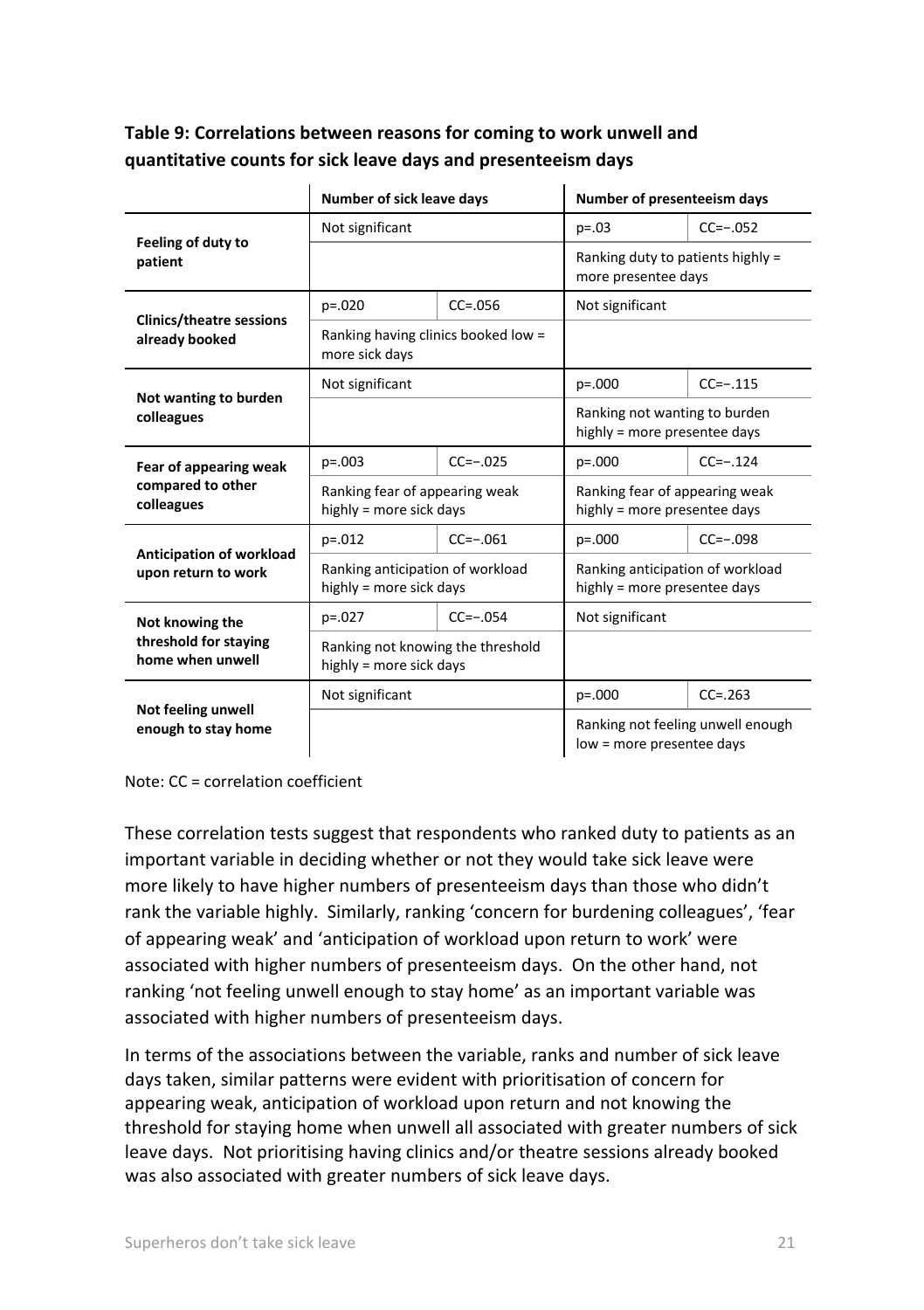Analyses using Spearman's correlation coefficients and Kruskal–Wallis tests were also performed to test for associations between how these variables were ranked by respondents and the independent variables of gender, age and length of time worked in the profession. Gender was found to be significantly correlated with four out of the six variables with females found to rank concern for burden on colleagues as more important than their male counterparts. Age was also significantly associated with four variables but length of time in the profession was only associated with two of the six variables. Older members were more likely to rank anticipation of workload, not knowing the threshold for staying home and not feeling unwell enough as important reasons for shaping their presenteeism behaviour. The different patterns of association between age of respondents and the length of time worked in New Zealand suggest that age and length of time worked are weakly similar measures. This could be in part due to some older members only having worked a short period of time in New Zealand if they were trained overseas. Those with the greater amount of time spent working in New Zealand were more likely to rank having clinics already booked and not feeling unwell enough to stay home as a significant influence on their presenteeism behaviour. These findings are summarised in table 10.

|                                                              | Gender                                                    | Age                                                                            | Time worked in NZ                                            |
|--------------------------------------------------------------|-----------------------------------------------------------|--------------------------------------------------------------------------------|--------------------------------------------------------------|
| Feeling of duty to<br>patient                                | Not significant                                           | Not significant                                                                | Not significant                                              |
| <b>Clinics/theatre sessions</b><br>already booked            | Not significant                                           | Not significant                                                                | Significant (p=.035)<br>More time in NZ rank<br>as important |
| Not wanting to burden<br>colleagues                          | Significant (p=.013)<br>More females rank as<br>important | Significant (p=.003)<br>Younger rank as<br>important                           | Not significant                                              |
| Fear of appearing weak<br>compared to other<br>colleagues    | Significant (p=.009)<br>More males rank as<br>unimportant | Not significant                                                                | Not significant                                              |
| Anticipation of<br>workload upon return<br>to work           | Significant (p=.029)<br>More males rank as<br>unimportant | Significant (p=.019)<br>Older rank as<br>important                             | Not significant                                              |
| Not knowing the<br>threshold for staying<br>home when unwell | Not significant                                           | Significant (p=.001)<br>Older rank as<br>important especially<br>for those 60+ | Not significant                                              |
| Not feeling unwell<br>enough to stay home                    | Significant (p=.000)<br>More males rank as<br>important   | Significant (p=.000)<br>Older rank as<br>important                             | Significant (p=.016)<br>More time in NZ rank<br>as important |

<span id="page-27-0"></span>

|                | Table 10: Associations between independent variables and reasons for coming |
|----------------|-----------------------------------------------------------------------------|
| to work unwell |                                                                             |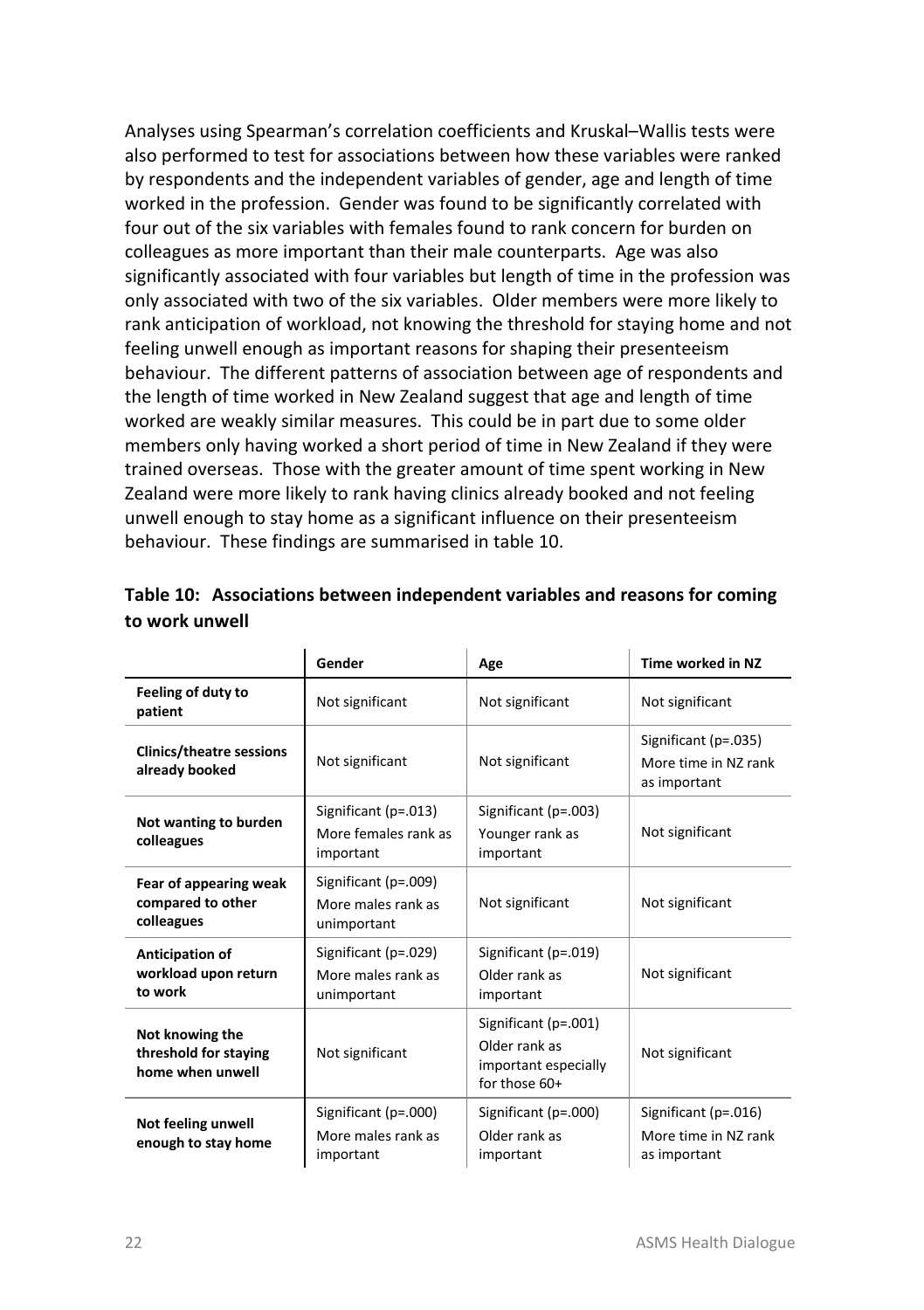Other closed-ended questions in the survey sought to ascertain respondents' views towards factors that may contribute to the behaviours around presenteeism. For ease of reporting and display, responses are grouped into agreement (combined strongly agree and agree), neutral, or disagreement (combined disagree and strongly disagree). Broadly speaking, these questions sought attitudes around sick leave guidelines, collegial and management attitudes and workload management provisions. Sixty-nine percent of respondents disagreed that their department had clear written guidelines on the threshold for staying home, and over 50% disagreed that their department had a clear understanding of the threshold for staying home. Similarly, over 50% disagreed that their department had good provisions for managing workloads when staff were away. Fifty-three percent agreed that management supported them taking sick leave when they are unwell, although 34% neither agreed nor disagreed with this statement.

Slightly fewer than 72% agreed that their colleagues are supportive of them taking sick leave and 48% agreed that their colleagues would manage their workloads if they were away on sick leave. Thirty-three percent disagreed that their colleagues would manage if they were to take sick leave. These findings are summarised in appendix 5 and figure 6 below.



#### <span id="page-28-0"></span>**Figure 6:Grouped percentages of views concerning statements around sick leave when unwell**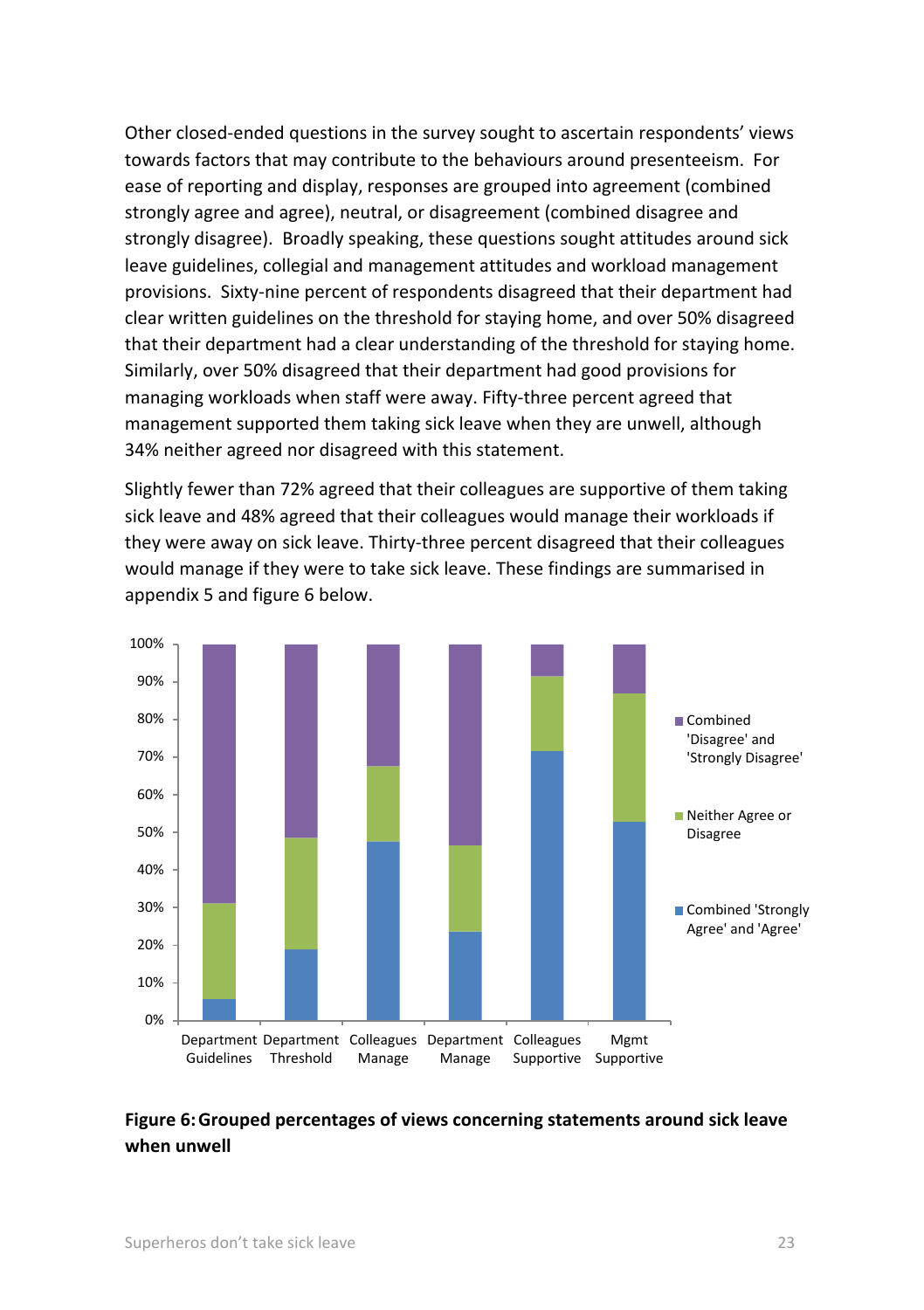Secondary analysis examined the relationship between these statements and rates of presenteeism and sick leave behaviour. Non-parametric Spearman's rank correlation coefficients were used to analyse the relationship between views on these statements and the responses to turning up to work when unwell and turning up to work when infectious. Statistically significant associations (p<.001) were found between the Likert scale responses for turning up to work unwell and infectious and strong disagreement with the statements (details provided in appendix 9). The same tests were undertaken to analyse the relationship between the quantitative counts of sick leave days and number of presenteeism days. The positive associations found (p<.001) mean that respondents are more likely to be at work unwell or infectious if they more strongly disagree with the associated variable, and similarly, the negative associations signal a strong level of agreement with the statement in question.

As detailed in table 11, the results suggest presenteeism days are higher for those who strongly disagree with all the statements detailed. Numbers of sick leave days taken, however, were likely to be higher for those who strongly agreed with the statements that their colleagues would manage their workloads, their department had good provisions for managing workloads, and they felt their colleagues were supportive of them taking sick leave. This latter was a particularly strong negative association (p=.003).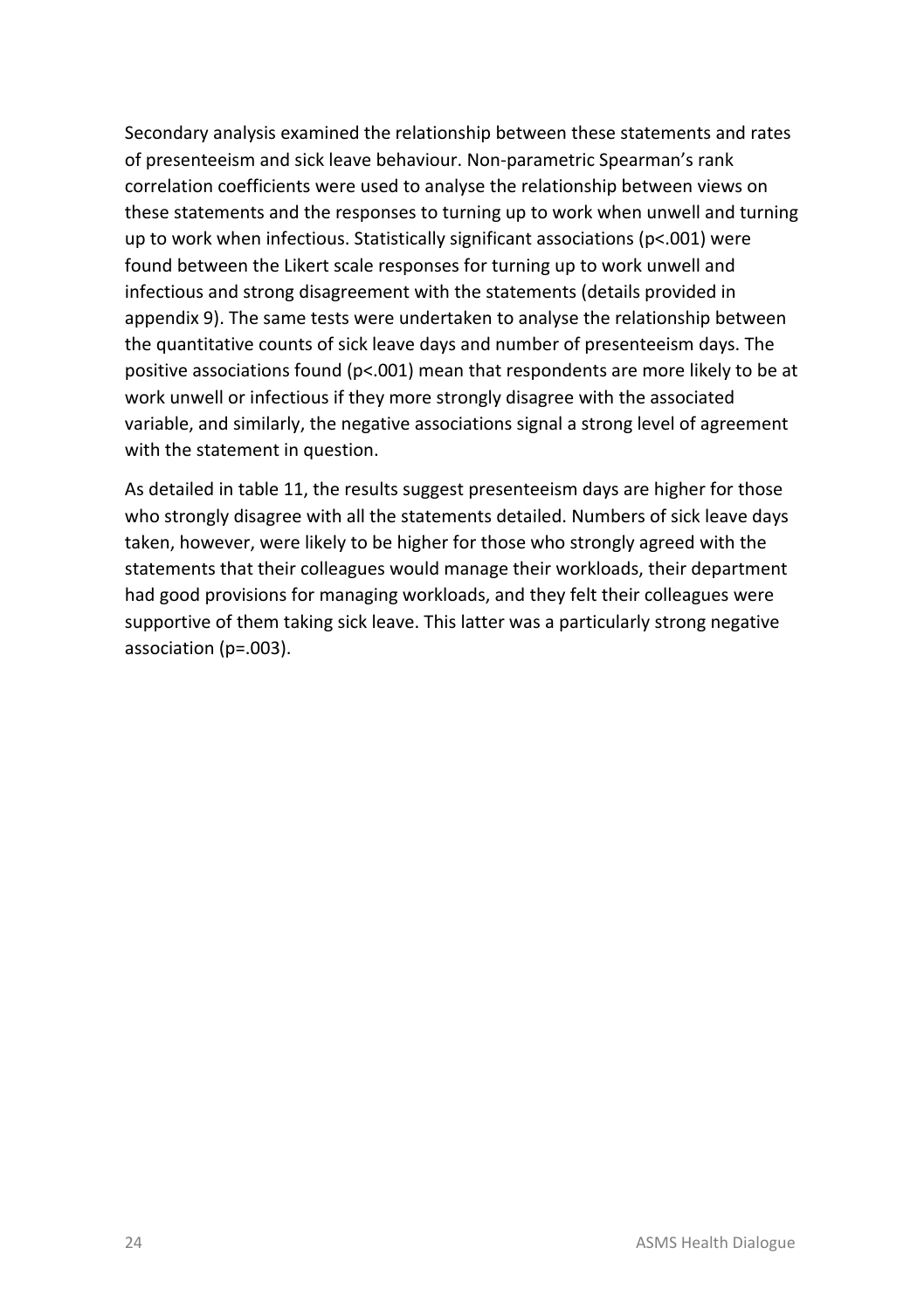#### <span id="page-30-1"></span>**Table 11: Correlations between views on different variables and number of sick days taken and presenteeism**

|                                                      | Spearman's rho                 | <b>Number of sick</b><br>leave days | Number of<br>presenteeism days |
|------------------------------------------------------|--------------------------------|-------------------------------------|--------------------------------|
|                                                      | <b>Correlation Coefficient</b> | .007                                | $.107**$                       |
| My department has clear<br>written guidelines on the | Sig. (2-tailed)                | .761                                | .000                           |
| threshold for staying home                           | n                              | 1806                                | 1806                           |
| My department has a clear                            | <b>Correlation Coefficient</b> | $-.031$                             | $.217**$                       |
| understanding of the                                 | Sig. (2-tailed)                | .190                                | .000                           |
| threshold for staying home                           | n                              | 1806                                | 1806                           |
| My colleagues would manage                           | <b>Correlation Coefficient</b> | $-.070**$                           | $.260**$                       |
| their workloads if I stayed<br>home when unwell      | Sig. (2-tailed)                | .003                                | .000                           |
|                                                      | n                              | 1806                                | 1806                           |
| My department has good                               | <b>Correlation Coefficient</b> | $-.047*$                            | .288**                         |
| provisions for managing<br>workloads when staff are  | Sig. (2-tailed)                | .047                                | .000                           |
| unwell                                               | n                              | 1806                                | 1806                           |
| My colleagues are supportive                         | <b>Correlation Coefficient</b> | $-.077**$                           | $.237**$                       |
| of me taking sick leave when I                       | Sig. (2-tailed)                | .001                                | .000                           |
| am unwell                                            | n                              | 1806                                | 1806                           |
| Management are supportive                            | <b>Correlation Coefficient</b> | $-.024$                             | $.314**$                       |
| of me taking sick leave when I                       | Sig. (2-tailed)                | .298                                | .000                           |
| am unwell                                            | n                              | 1806                                | 1806                           |

\*\*Correlation is significant at the .01 level (2-tailed)

\*Correlation is significant at the .05 level (2-tailed)

# <span id="page-30-0"></span>**Qualitative results**

Of the 1806 respondents who answered the survey in full, 660 (37%) left comments in the free-text section of the survey. Responses ranged in length from one sentence to multiple paragraphs. Analysis of the recurring themes emerging from these comments suggest that presenteeism is inflected by issues concerning structural factors associated with the workplace including availability of cover as well as idealised and gendered norms about what it meant to be a medical professional and acceptable thresholds of illness. Comments suggested there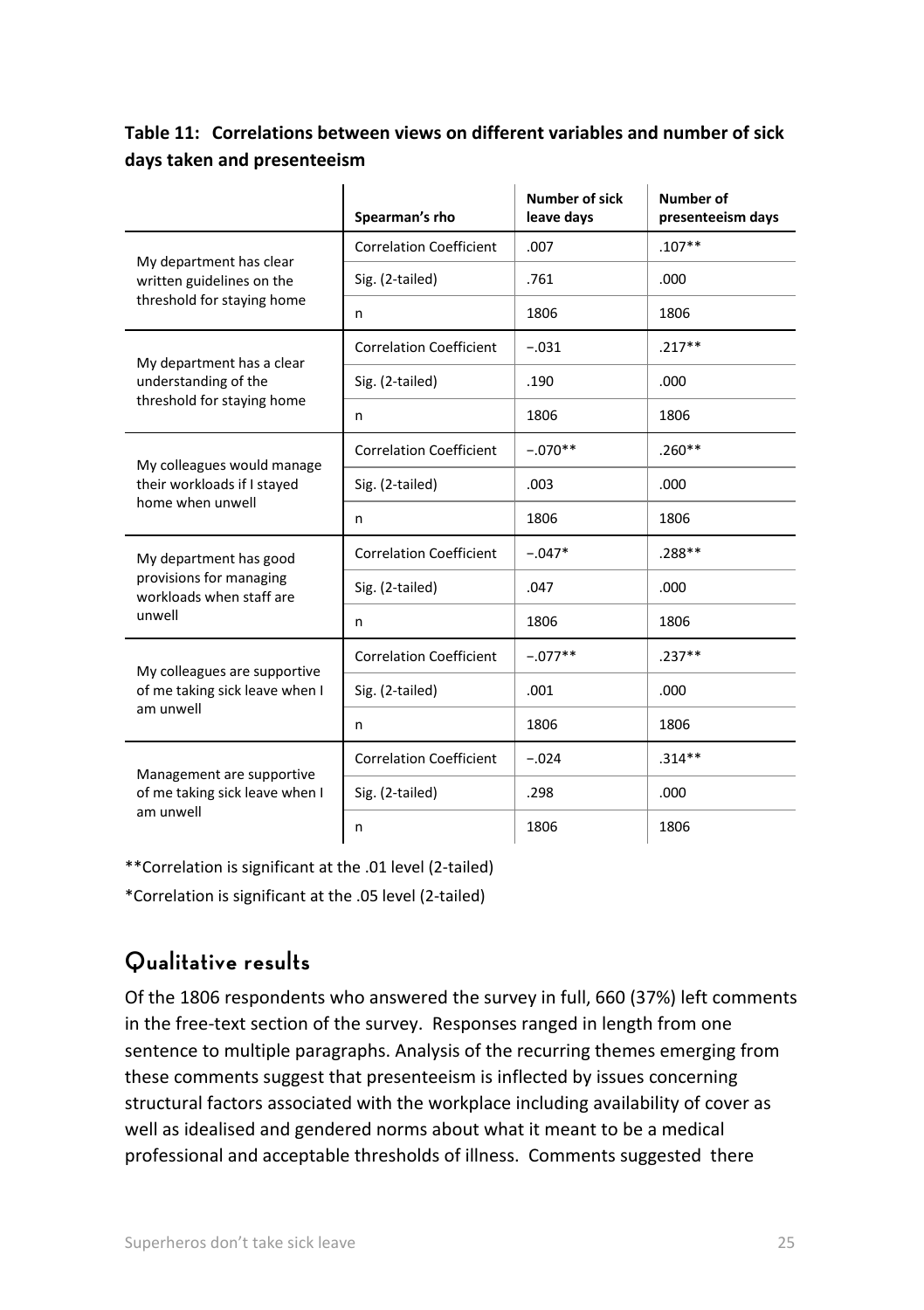were important intersections between types of illness and reasons for taking sick leave and highlighted the importance of collegial recognition and management support as enabling factors for individuals to stay away if they were unwell. Many of the comments referenced more than one theme simultaneously, suggesting the complex and imbricated nature of the problem at hand. Findings are described according to theme in the following sections, and a summary of thematic comments is provided in table 12.

| <b>Macro level</b><br>themes | n/660 (%) | Sub-themes                                         | <b>Illustrative comments</b>                                                                                                                                                                                                                                                                                                                                                                                                                                                                                                                                                                                                                                                                                                                                                                            |
|------------------------------|-----------|----------------------------------------------------|---------------------------------------------------------------------------------------------------------------------------------------------------------------------------------------------------------------------------------------------------------------------------------------------------------------------------------------------------------------------------------------------------------------------------------------------------------------------------------------------------------------------------------------------------------------------------------------------------------------------------------------------------------------------------------------------------------------------------------------------------------------------------------------------------------|
| Workplace<br>factors         | 441 (66)  | Issues of<br>cover, 'no<br>slack in the<br>system' | "There is no provision for SMOs [senior medical<br>officers] to take sick leave as there is nobody to<br>cover the duties. I would feel too guilty as it causes<br>chaos and huge inconvenience to patients who have<br>to be cancelled. So unless I physically can't get out of<br>bed, I would still turn up to work." (Comment 201)                                                                                                                                                                                                                                                                                                                                                                                                                                                                  |
|                              |           | <b>Difficulties</b><br>cancelling<br>clinics       | "The main reason is that if I don't turn up, there is a<br>clinic full of patients sicker than me who miss out.<br>Given resource constraints, rebooking these patients<br>elsewhere is a NIGHTMARE [emphasis in original].<br>There is absolutely no cover for unexpected leave."<br>(Comment 497)                                                                                                                                                                                                                                                                                                                                                                                                                                                                                                     |
|                              |           | Anticipation<br>of workload<br>on return           | "If I do not turn up, there is simply no one to take<br>over my workload - it simply waits until I return,<br>then gets added into whatever has already been<br>booked. It's easier to just keep working." (Comment<br>420)                                                                                                                                                                                                                                                                                                                                                                                                                                                                                                                                                                             |
|                              |           | Not wanting<br>to burden<br>colleagues             | "The main issue for me is worrying about who is<br>going to be doing my work if I am not there. There is<br>not the resource to cover sick leave without major<br>inconvenience to other colleagues. I once felt obliged<br>to come in to hospital on my day off to do a post-<br>acute ward round for my colleague who had called in<br>sick, because no other cover could be found (and it<br>was my team that was uncovered, although I was off<br>service at the time). Collegiality dictates that we help<br>each other out when things are not going right, and<br>that is fine, but it is often not recognised (apart from<br>the colleague you are covering for) and completely<br>relies on each other's good will. There is little formal<br>provision for cover of sick leave." (Comment 17) |

<span id="page-31-0"></span>**Table 12: Categories of themes identified in the free-text section of the survey with illustrative quotes**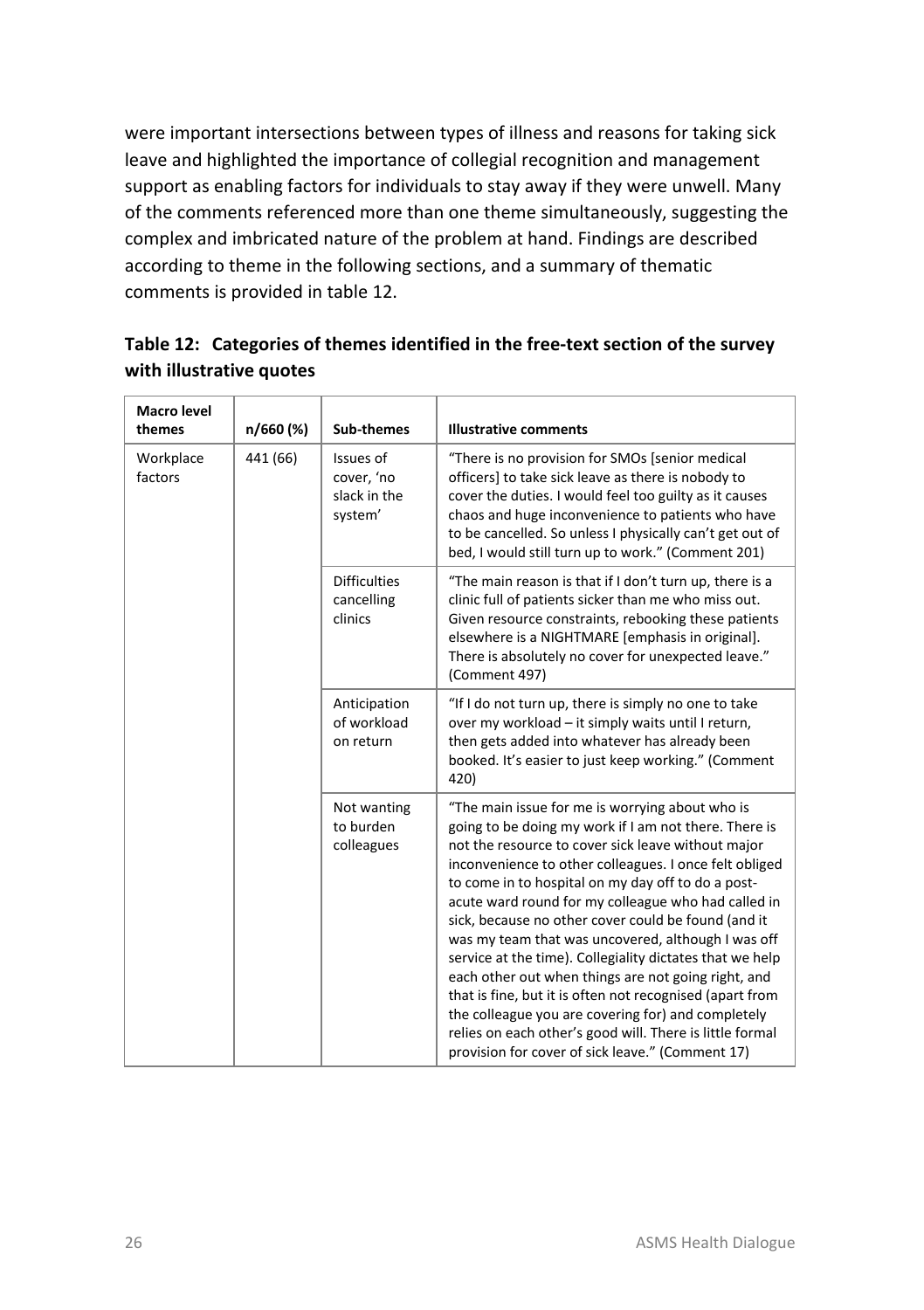| Macro level                            |           |                                                                                                    |                                                                                                                                                                                                                                                                                                                                                                                                                                                                                                                        |
|----------------------------------------|-----------|----------------------------------------------------------------------------------------------------|------------------------------------------------------------------------------------------------------------------------------------------------------------------------------------------------------------------------------------------------------------------------------------------------------------------------------------------------------------------------------------------------------------------------------------------------------------------------------------------------------------------------|
| themes                                 | n/660 (%) | Sub-themes                                                                                         | <b>Illustrative comments</b>                                                                                                                                                                                                                                                                                                                                                                                                                                                                                           |
|                                        |           | Institutional<br>processes to<br>enable sick<br>leave                                              | "I think that the main reason people don't stay home<br>when they should is that they fear that their<br>colleagues will resent them the extra workload. By<br>attending, however, they risk getting other people<br>sick and exacerbating the problem. I feel it is<br>important that there is a clear departmental message<br>of 'if you're sick, stay away' so that people don't feel<br>like they must attend no matter what." (Comment<br>447)                                                                    |
| Sociocultural<br>norms                 | 249 (38)  | Sick leave as<br>risk to<br>profession                                                             | "Patients are a lot less fortunate than me. There is no<br>excuse for having a day of sick leave for feeling<br>unwell." (Comment 95)                                                                                                                                                                                                                                                                                                                                                                                  |
|                                        |           |                                                                                                    | "Presenteeism is not usually due to illness but<br>laziness!! Some people take excessive sick leave.<br>That's more of a problem." (Comment 213)                                                                                                                                                                                                                                                                                                                                                                       |
|                                        |           | Sick leave as<br>weakness                                                                          | "There is a culture amongst the older members of<br>the department that one doesn't take sick days<br>unless dying  Management attitude is a throwback<br>to an earlier time when the Head of Department<br>(now thankfully removed) had a super-hero attitude<br>and expected us all to work even when fatigued and<br>proudly told the story of his wife operating with<br>pneumonia." (Comment 285)                                                                                                                 |
|                                        |           | Doctor's don't<br>get sick                                                                         | "Recently I tried to challenge our culture of working<br>despite being sick, and was told by my colleagues<br>that if the SMOs stayed at home when they were sick<br>there would be no one to look after the patients. Our<br>unit has a strong 'SMO superhero' culture where<br>SMOs are expected to work when sick, and not<br>thought to need sleep."(Comment 563)                                                                                                                                                  |
|                                        |           |                                                                                                    | "Doctors don't get sick till they can't walk. This is our<br>culture." (Comment 465)                                                                                                                                                                                                                                                                                                                                                                                                                                   |
|                                        |           | Commitments<br>to workplace<br>versus<br>commitments<br>to self and<br>family                      | "All the same issues of presenteeism and the<br>miserable pressure to attend occur when a child is<br>sick also. Complete lack of support and<br>understanding from colleagues. Often take child into<br>work when unwell too! Or throw them back into<br>school when still unwell to get me back to work. If<br>there was any other way than taking time off, I'd be<br>doing it already. Any time off is implied to be slacking<br>- annual/study leave included. How ridiculous this<br>has all got." (Comment 517) |
| Acceptable<br>thresholds of<br>illness | 199 (30)  | Types of<br>illness<br>including<br>psychological<br>illness and the<br>'visibility' of<br>illness | "Physical illness is barely 'tolerated' amongst the<br>SMOs but psychological stress (when we are 2 FTEs<br>[full-time employees] down for 8 months and now 3<br>FTEs down for the last month) is even more 'not<br>tolerated' - [The] EAP [Employment Assistance<br>Programme] is doing very well from me though!"<br>(Comment 483)                                                                                                                                                                                   |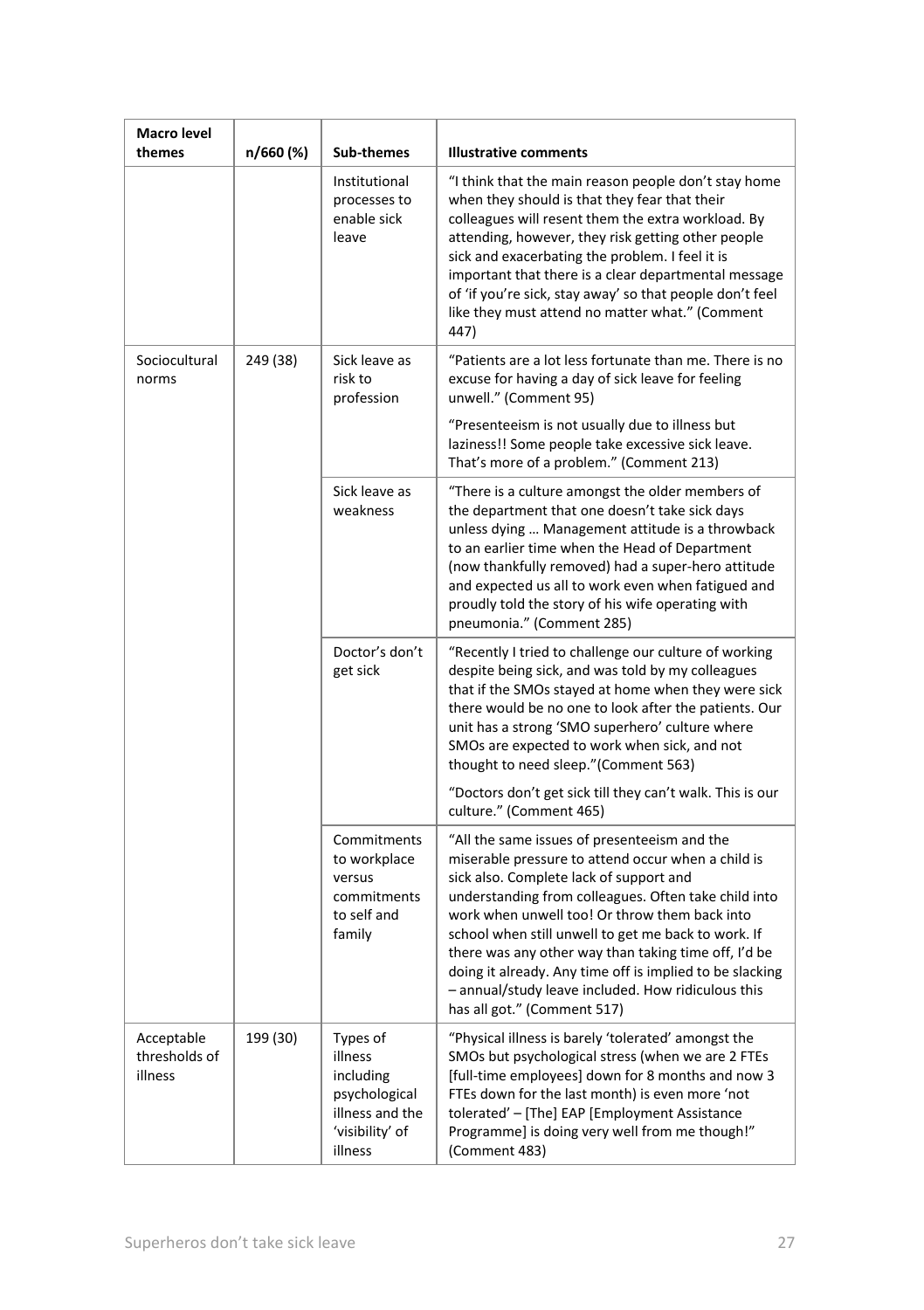| Macro level<br>themes | n/660 (%) | Sub-themes                                           | <b>Illustrative comments</b>                                                                                                                                                                                                                                                                                                                                                                                                                                                              |
|-----------------------|-----------|------------------------------------------------------|-------------------------------------------------------------------------------------------------------------------------------------------------------------------------------------------------------------------------------------------------------------------------------------------------------------------------------------------------------------------------------------------------------------------------------------------------------------------------------------------|
|                       |           | Infectious<br>versus non-<br>infectious<br>illnesses | "The main scenario for me and I would consider for<br>most, is upper respiratory tract infections and trying<br>to determine how unwell I am in terms of my own<br>functioning, infectiousness and what clinical burden I<br>am leaving for my colleagues to cover. Usually in this<br>circumstance with mild to moderate symptoms I<br>battle through the week limiting myself to mainly<br>clinical work and then utilising my free time at the<br>weekend for recovery." (Comment 261) |
|                       |           | Thresholds<br>and fatigue                            | "the issue of threshold is important; I don't think I<br>know what is reasonable in terms of when to be<br>away, in particular threshold when 'on call'. I've<br>raised with colleagues and others were likewise<br>unsure and our thresholds varied (but typically were<br>high)." (Comment 212)                                                                                                                                                                                         |

# <span id="page-33-0"></span>**Workplace factors**

Workplace factors were the most cited reasons why senior doctors go to work when they are unwell. As illustrated in table 12, workplace factors accounted for 66% of the comments explaining presenteeism behaviour. Sub-themes included issues pertaining to availability of cover and workload management issues, including concerns for clinics and anticipation of increased workloads. Additional factors included concerns for the workload burdens of colleagues as well as suggestions pertaining to institutional processes that may encourage the taking of sick leave. Comments reflected pressures endemic to high workloads and low staffing levels, the complete absence of cover in certain departments, especially small DHBs, and there being 'no slack in the system'. Taking sick leave was frequently described as an 'impossibility' and the hospital environment referenced as 'stretched and overburdened' and working at "110% capacity" (comment 611). Other common phrases and words used to describe workplace concerns included 'no flex', 'overworked system', 'high workloads', and 'lean', and spoke to the difficulties around taking sick leave as 'pressure', 'nightmare', representing "profound disruption" (comment 606) and being a 'struggle'.

# <span id="page-33-1"></span>**Professional and cultural norms**

Thirty-eight percent of all comments in the free-text section of the survey referenced themes pertaining to the significance of professional and cultural norms in shaping their presenteeism behaviour. Sub-themes in this regard were divided into references to sick leave as a risk to the profession and as a weakness, and illness as something that doctors could not afford to succumb to. Behaviours were described with phrases such as 'superhero', 'macho', 'old school' and discussions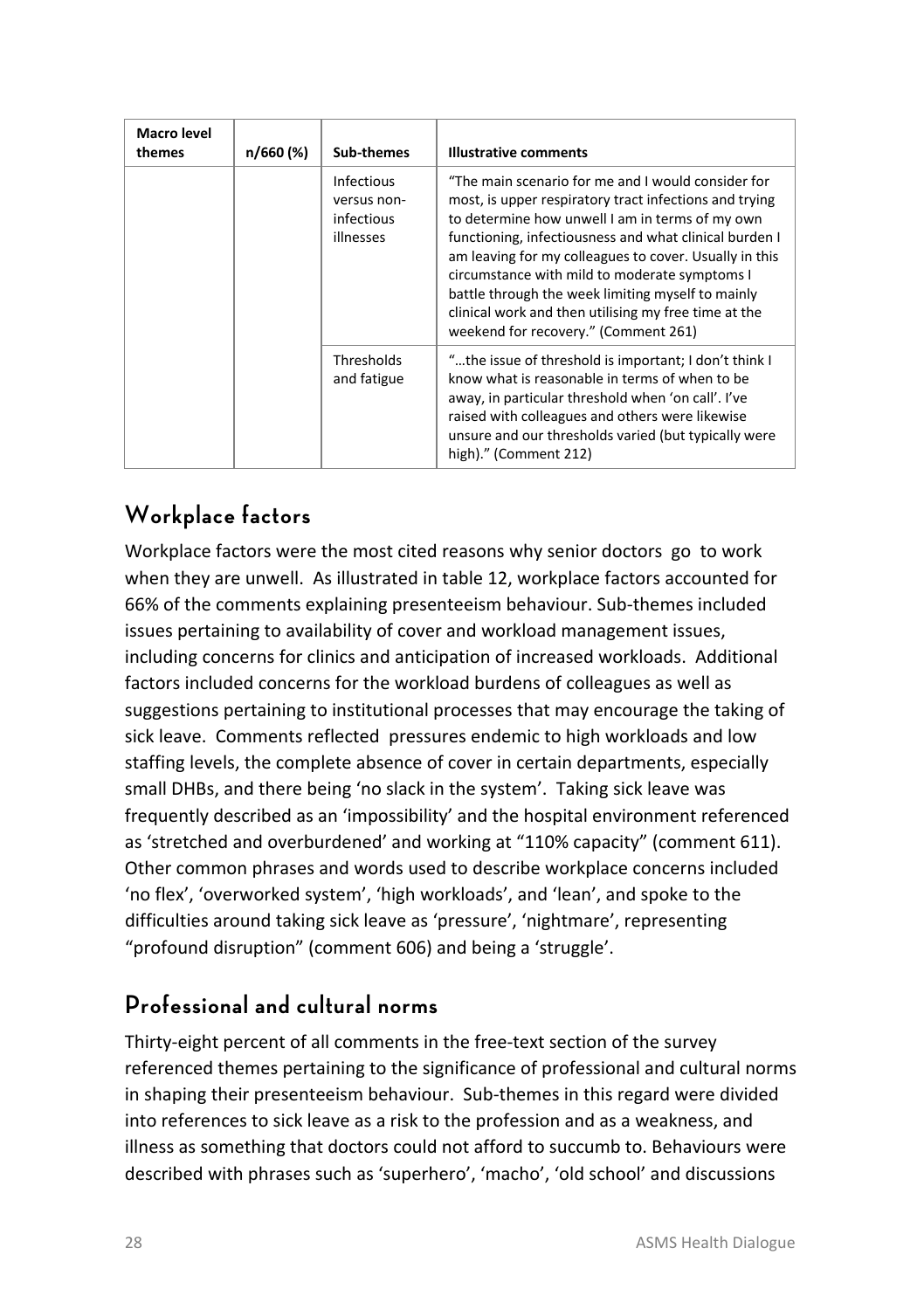about medical professionals' 'culture' referring to expectations of behaviour where it was vital to 'soldier on'. Underlying many of these references to expectations were subtle gendered references and comparative descriptions that suggested presenteeism behaviour was an important signifier of what it meant to be identified as a senior doctor. Respondents wrote of feeling 'guilty' if they took sick leave and described leave as 'letting the team down'. Sick leave was cast as a negative behaviour that deviated from the 'norm' with some respondents describing it in ways that signalled unprofessional or less-than-collegial behaviour. Respondents recounted instances when colleagues "put down another if they weren't tuffing [*sic*] it out" (comment 362). Another key sub-theme grouped under professional norms was references to tensions between commitments to the workplace and commitments to family and how the interplay between these affected whether and how respondents took sick leave. Comments in the free-text section of the survey revealed a number of respondents who felt they could not take both time off in order to care for sick children especially as well as time off to look after themselves.

#### <span id="page-34-0"></span>**Acceptable thresholds of illness**

Thirty percent of comments left in the free-text section of the survey were coded as referencing notions about acceptable thresholds of illness. Comments were grouped under this theme if they discussed difficulties trying to work out when an illness would be 'bad' enough to justify taking a day off work on sick leave, how behaviour would differ depending on whether they were ill with infectious versus non-infectious illnesses, and how sick leave taken for operations and 'planned' events was easier to plan for and more 'acceptable'. Comments also discussed the under-recognised impact of psychological illnesses and fatigue from working long shifts and being on call. These 'hidden' issues were described as being less readily accepted as a reason to take sick leave and as a consequence, respondents reported finding it harder to adjudicate appropriate courses of action. The notion of 'thresholds' was referenced directly, with many commenting that they were unsure of "when to be away" (comment 212). The feeling was that there needed to be greater recognition of psychological illnesses and fatigue-related issues as issues of concern for the senior medical workforce. Many spoke about needing better guidance and more support from management to help them feel that it was ok to 'stay away'.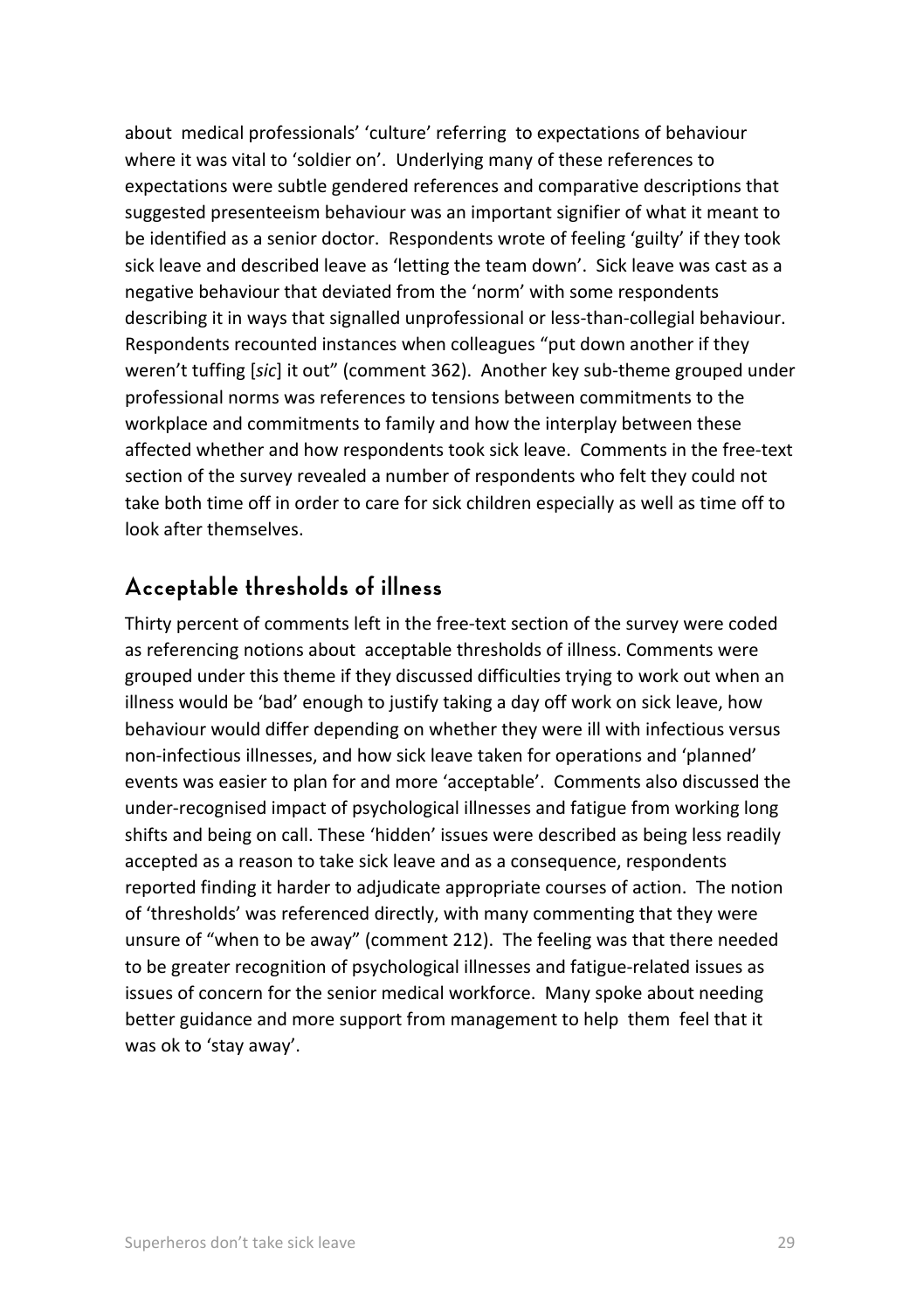# <span id="page-35-0"></span>Discussion

The averaged response rate across questions answered in this study at 49.7% was higher than previous surveys on the ASMS membership and comparable to the 52% response rate in Gauld's 2010 study 'Implementing In Good Hands' (see Gauld, Horsburgh et al. 2011). The response rate suggests that the issue is one of relevance to the membership and attracted a good deal of interest as a consequence. The demographic section of the survey received lower rates of completion, which may suggest that respondents were reticent in providing demographic detail, potentially due to concerns about anonymity and confidentiality.

## <span id="page-35-1"></span>**Rates of presenteeism**

The two estimates of presenteeism used in this report appear to be internally consistent with each other. Combined, they suggest a picture of the senior medical workforce where presenteeism is a common phenomenon and more than half report coming to work unwell often and sometimes in a 24-month period. Respondents reported coming to work unwell at an average rate of approximately three days per year, with 78% reporting coming into work unwell at least one day in a year. These results are in line with findings from other studies into medical professionals in New Zealand (Bracewell, Campbell et al. 2010, Tan, Robinson et al. 2014) and internationally (Senden, Lovseth et al. 2013, Szymczak, Smathers et al. 2015).

In all cases, the scores for coming to work unwell or infectious 'sometimes' was consistently higher than 'seldom' or 'never'. The same trend held with respect to perceptions of colleagues coming to work too unwell to perform to their usual standards. This suggests that there is a high self-awareness of presenteeism within the senior medical workforce as well as indicating that respondents are aware of when their colleagues are unwell and how it can affect their performance. The rates estimated for coming to work infectious are of particular concern given the vulnerable patients that some of the senior doctors are likely to be in contact with. The potential for doctors as vectors in the transmission of illnesses is well documented (Widera, Chang et al. 2010 and see further discussion below) and most of the respondents who left comments readily acknowledged that this was less than ideal behaviour. The high rates of presenting while known to be infectious may reflect an ambiguity as to when symptoms represent a considerable risk to patients (see ['Acceptable thresholds of illness'](#page-51-0) below) but most likely reflect the considerable pressures that senior doctors face to present at work even when experiencing serious illness; for example, one respondent described being seen in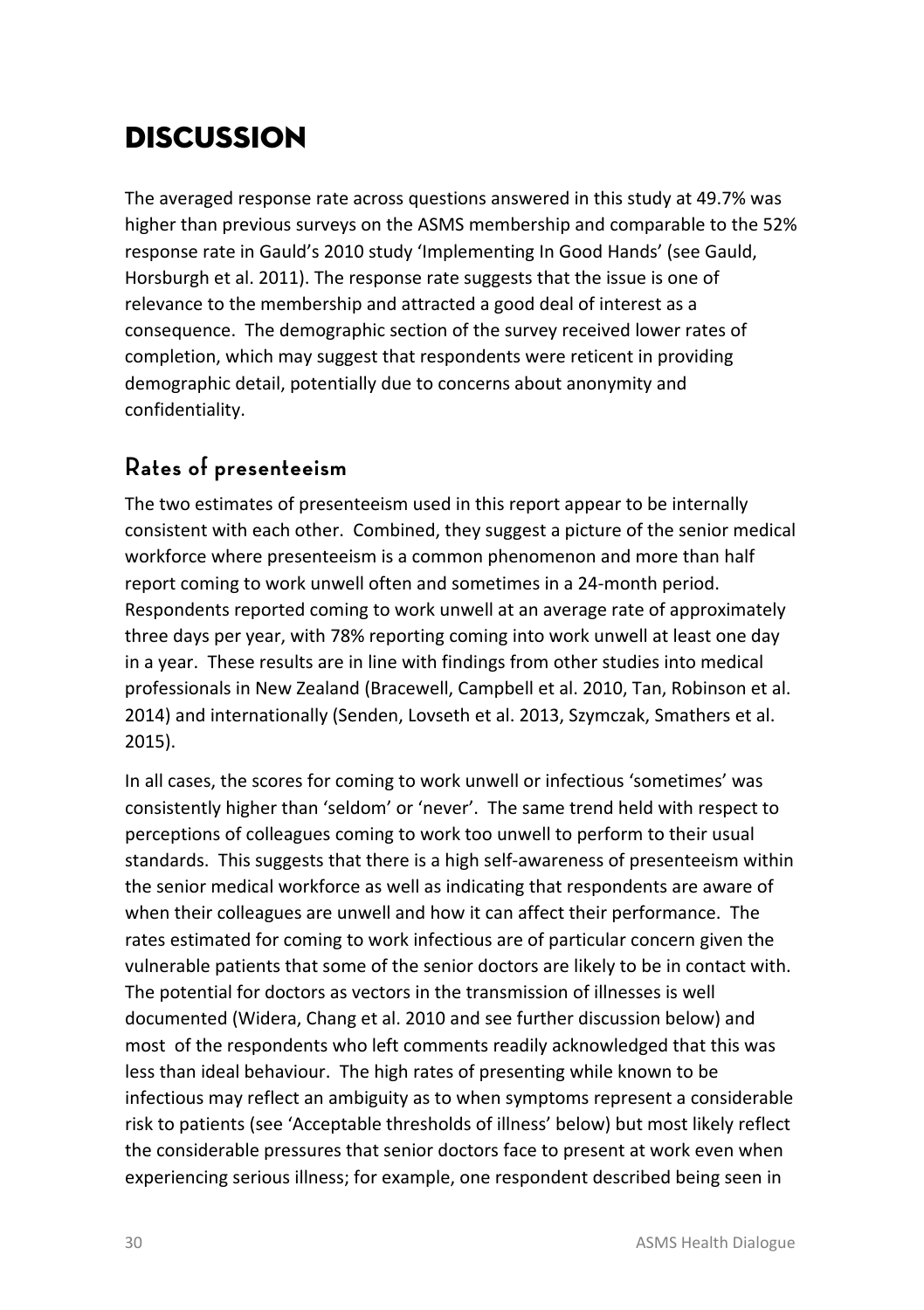an emergency department while ill with pneumonia while running back to conduct a clinic (comment 175).

The rates of overall presenteeism reported in the senior doctors involved in this study are slightly lower than those reported in doctors in other studies. It is possible that this reflects different methodological approaches used. Tan, Robinson et al. (2014) requested a yes or no answer to reporting at work unwell, whereas others relied solely on quantitative counts (for example Szymczak, Smathers et al. 2015). This study was also based on larger numbers of participants than others – 1806 compared with 614 in Szymczak, Smathers et al. (2015) and 328 in Tan, Robinson et al. (2014) – which may have some bearing on the findings. Compared to the estimates of presenteeism in New Zealand workers across the board, the rates found in this study are considerably lower. For example, the study conducted by the Southern Cross Health Society in 2010 (n=461) found on average a presenteeism rate of 11 days per year. This was further segregated into 13 days for 'unhealthy' workers and 7 days for 'healthy' workers (Southern Cross Health Society 2010).

In light of the wider literature on presenteeism in the medical workforce, and the qualitative data collected in this study, it is entirely feasible that the medical professionals involved in this study have a very high threshold for recognising 'illness' in themselves compared with the New Zealand populace as a whole. As the qualitative findings suggest, medical professionals who are consistently in contact with very ill people are unlikely to consider factors such as having a headache or back pain 'illnesses' that would preclude work<sup>[2](#page-36-0)</sup> (also see 'Acceptable [thresholds of illness'](#page-51-0) below). It is important to consider as a consequence that relying solely on the medical professional's own perception of whether or not their state of health would have required sick leave is likely to have resulted in an underestimation of their presenteeism rates compared to other groups. This possibility is further suggested by the very low rates of sickness absence recorded for this cohort in both this and other studies. Indeed, it is worth considering that this study had no way of situating the presenteeism rates estimated in the study in light of an objective health assessment of the survey respondents. It would be useful, for example, to be able to assess whether or not there is a relationship between the presenteeism rates reported and the 'health' of the survey respondents as a whole. As a consequence, it is impossible to assess whether the

 $\overline{a}$ 

<span id="page-36-0"></span><sup>2</sup> In the Southern Cross study, health problems that can result in presenteeism were defined to include depression, back pain, arthritis, heath disease, high blood pressure and gastrointestinal disorders (Southern Cross Health Society 2010).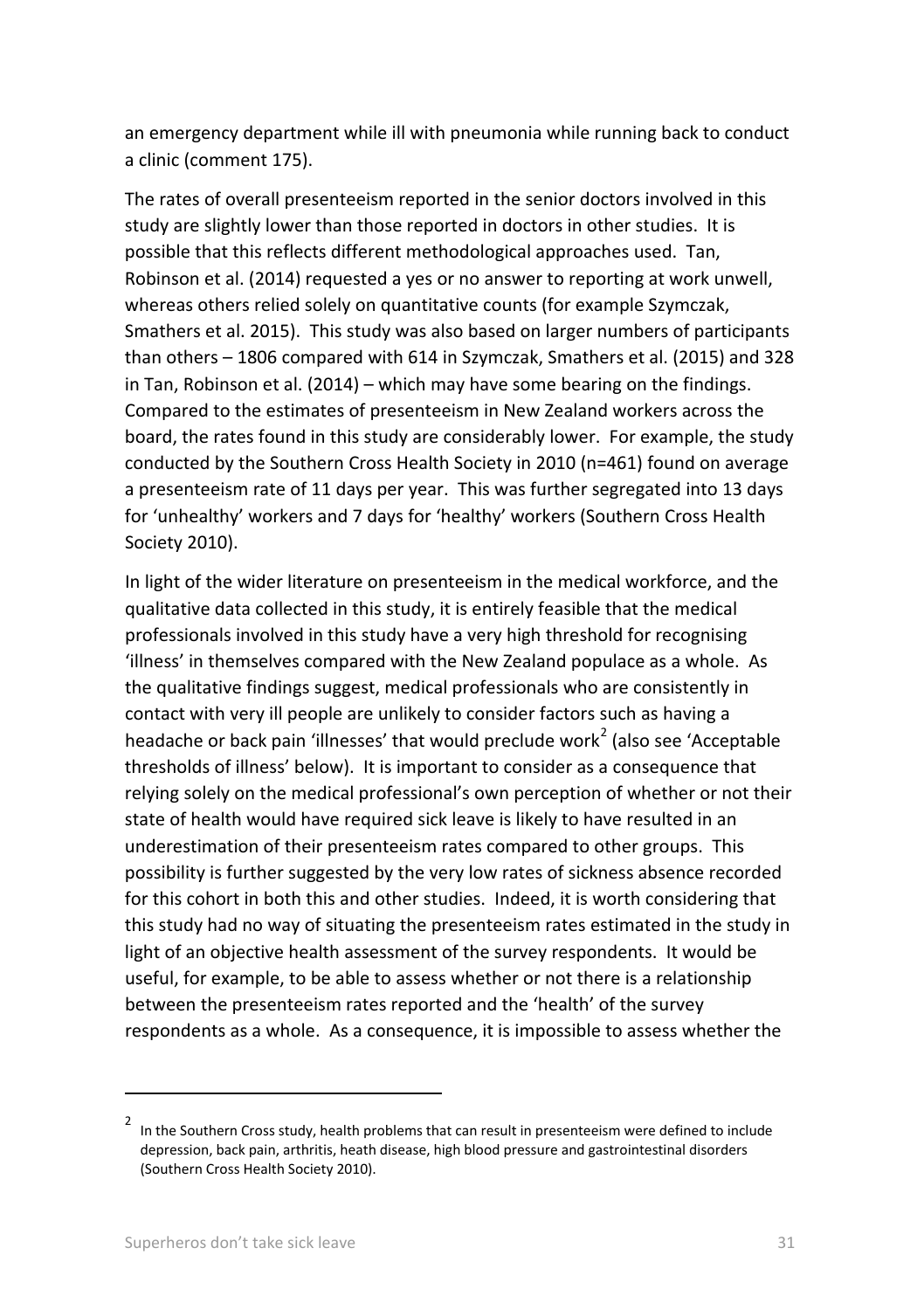presenteeism rates reflect underlying rates of chronic illness or other factors (Hansen and Andersen 2008).

The survey revealed low rates of sick leave which were consistent with the generally lower than average rates of sick leave taken by medical professionals found in other studies. The positive relationship recorded between the qualitative counts of presenteeism and the days of sick leave taken by the survey respondents was consistent with the positive correlation found in Aronsson, Gustafsson et al. (2000). This positive relationship suggests that as the number of presenteeism days increases, so too does the number of sick leave days. The factors contributing to this relationship are likely to be complex, and arguably the study has no way of objectively interrogating the reasons for this association. Nevertheless, there are some possible explanations as to why this positive relationship exists.

As detailed in the demographic composition of the survey respondents, 48% were aged over 50 with 15% aged 60 and over. This demographic make-up is likely to have some influence on the underlying health status of respondents and, in particular, the rates at which sick leave may be taken for planned procedures or significant issues requiring long periods of sick leave absence. This was suggested in some of the qualitative comments left, where some respondents qualified their amounts of sick leave reported in the survey as required (and planned) for specific surgical operations, or for recuperation from cancer treatment. As this respondent noted:

"I would just like to add that the 10 days sick leave I took [was] because I had undergone an operation and the surgeon told me I had to stay home." (Comment 203)

The related high rates of presenteeism could suggest that other than taking large chunks of sick leave for operations or planned procedures, the specialists in this study generally continue to work through illness. Other possible reasons are suggested in the literature, which suggests an association between presenteeism and future ill health possibly as a consequence of not taking adequate time to recuperate (Bergstrom, Bodin et al. 2009), or allostatic overload (McEwen 2008), which can further lead to the likelihood of burnout (Howlett, Doody et al. 2015). As Demerouti, Blanc et al. (2009) suggest, continuing to work through sickness can have significant negative consequences for both physical and psychological recuperation, which can increase the likelihood of experiencing emotional and physical exhaustion or burnout and thus significant sick leave as a result. It would have been useful to have access to human resources data about sick leave days taken by this cohort of the medical community to provide insight into the reported sickness leave rates and, in particular, to enable an objective assessment of the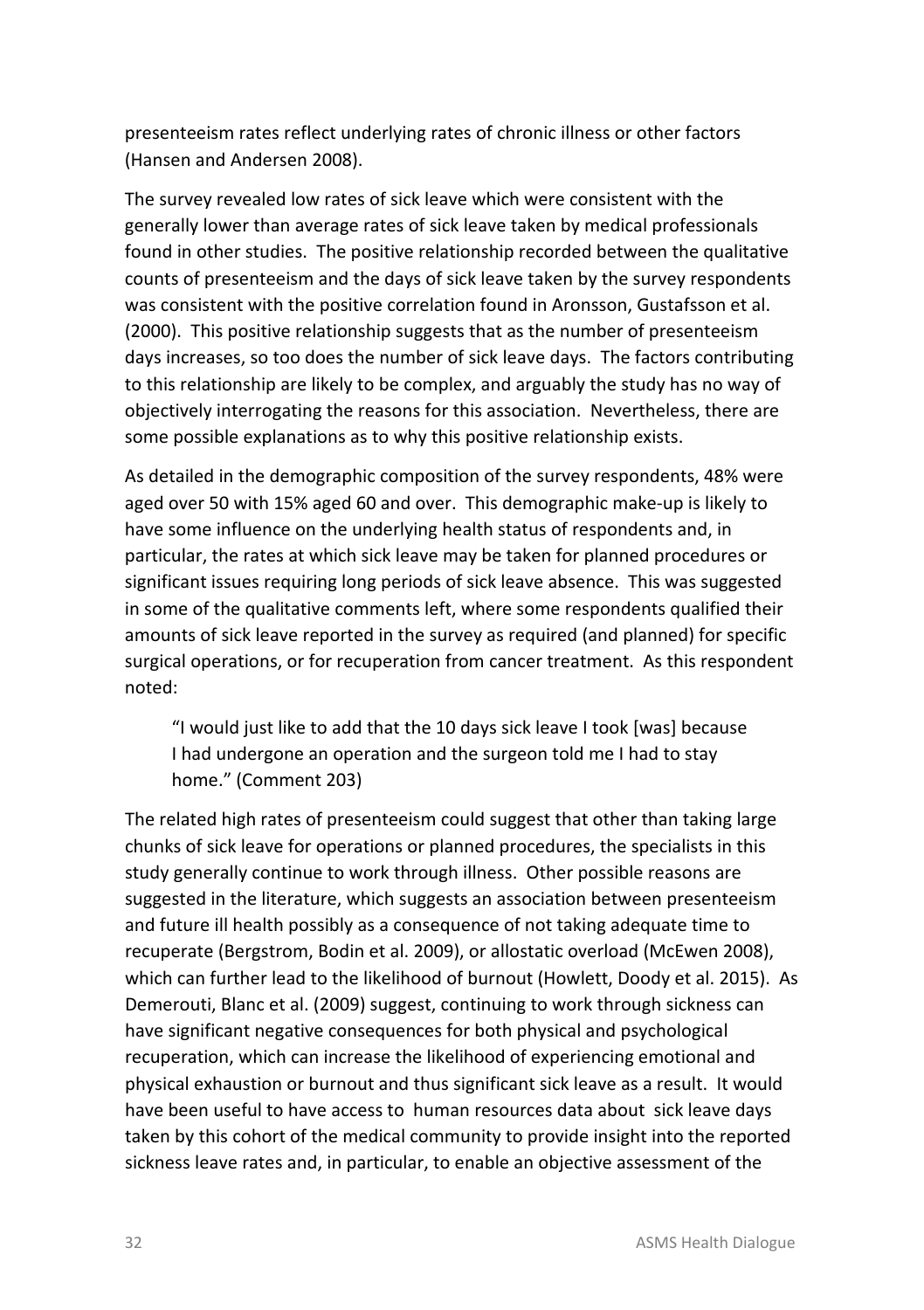self-reported rates of sickness absence found in the study. Other studies have gauged this by including a health status measure against which rates of sick leave and presenteeism are compared (see for example the study conducted by Demerouti, Blanc et al. 2009), which would be useful to replicate if this study is done again in the future.

Importantly, the close association suggested between presenteeism and sick leave supports other research that finds sickness presenteeism and sickness absence as two sides of the same decision-making process (Dew, Keefe et al. 2005, Krane, Larsen et al. 2014). This relationship came across especially strongly in the qualitative material where pressures driving presenteeism were frequently discussed in light of whether or not taking sick leave was possible due to the range of structural and cultural factors identified (see 'Cover and management of sickness absence' below). As other commentators have suggested, low rates of sickness absence is not necessarily an indicator of the absence of sickness (McKevitt, Morgan et al. 1997). Indeed, what emerges from these findings is a clear pattern of coming to work when ill at the expense of taking legitimate sick leave and feeling unable to take legitimate sick leave because of various structural and cultural barriers.

The correlation analysis suggested that women and younger senior doctors were more likely to assert presenteeism and presenteeism with an infectious illness in the survey than their counterparts, as measured by both the quantitative counts and the Likert scale responses. This pattern is consistent with the findings from Tan, Robinson et al. (2014) as well as the findings from Jena, Melzer et al. (2012). Senden, Lovseth et al. (2013) also found being female was a significant predictor of presenteeism in their study of Swedish university hospital physicians. As discussed in greater detail below, many people reported tensions between taking sick leave for themselves and reserving sick leave for when they needed to look after their dependents. It is possible that female respondents are more likely to experience pressures to reserve their sick leave for when they need to care for dependents than their male counterparts (Floderus, Hagman et al. 2009, Wallace 2014). Research cited in Gascoigne, Parry et al. (2015), for example, notes that female professionals are still likely to have primary responsibility for 'caregiving' in addition to their work responsibilities. They further note that these gendered norms are often at odds with the expectations of 'all-hours work', particularly in what they define as 'extreme jobs' which could arguably encompass the nature of work for senior doctors (see also Acker 1990). Simpson (1998) also notes that the women with children who participated in her survey on presenteeism were more likely to cite conflicting demands of home and work than their male counterparts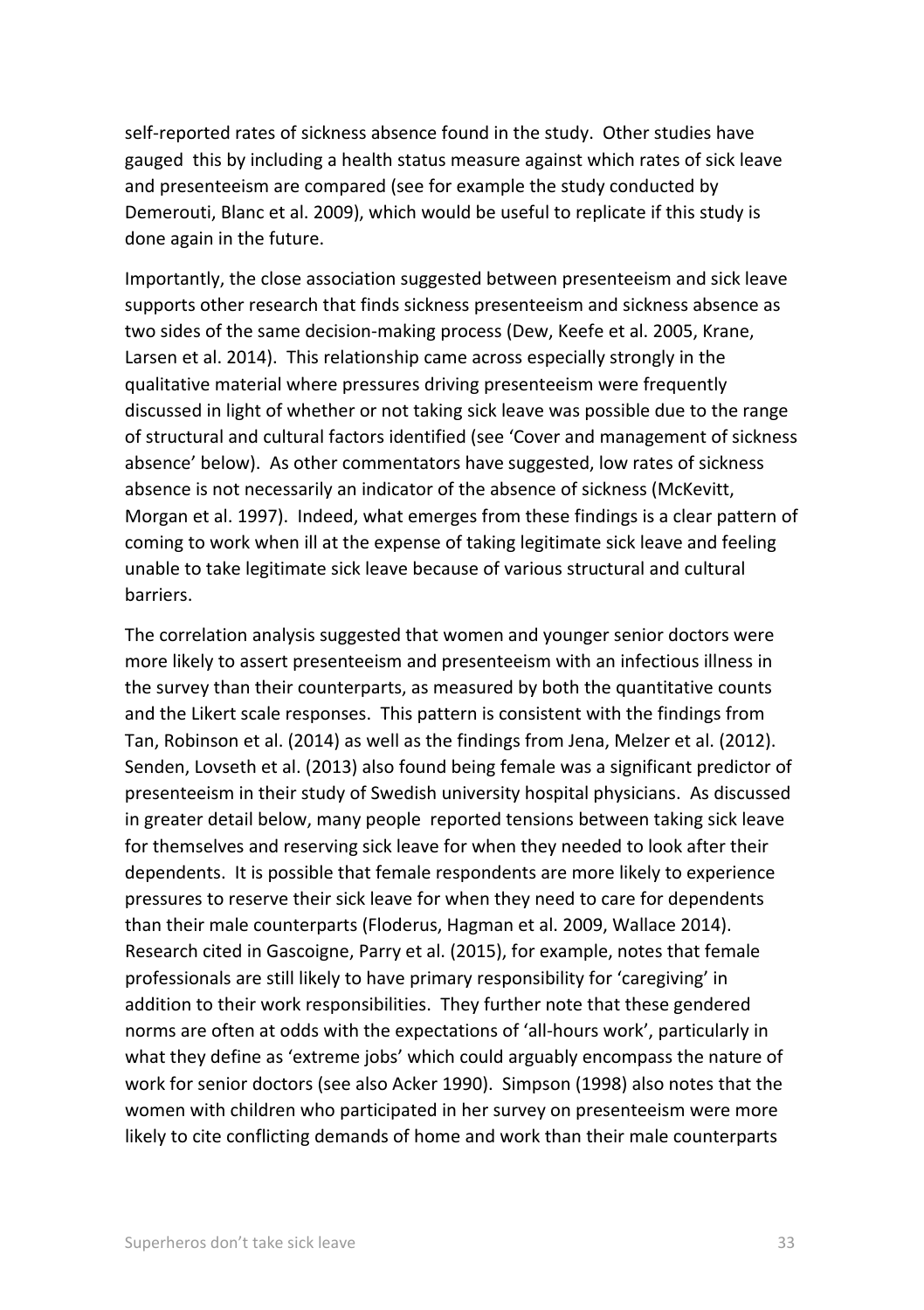who also had children but also to cite this as a driver for staying at work when unwell.

Rosvold and Bjertness (2001) found physicians aged between 30 and 39 were the most likely to work through illness than the older counterparts. They suggest that this was due to the intensive training requirements this cohort were likely to be involved in but also because of additional vulnerabilities experienced by younger medical professionals who are still trying to establish their positions in the medical workforce. Other research supports the idea that presenteeism is common amongst sectors of the workforce who feel a need to demonstrate a more visible commitment to their workplace as well as those who are trying to 'impress' seniors, possibly for promotion opportunities (Demerouti, Blanc et al. 2009). Some of the comments left in the qualitative section of the survey suggested that senior doctors had 'wised up' to the importance of taking sick leave and noted specifically that while they had definitely worked through illness when younger, they no longer felt pressured (or felt better able to resist the pressures) to do so. As the following comment states:

"I am less likely to attend work when unwell now than when I was younger. It has taken some time to overcome the fear of being thought 'weak' or a shirker to get to this point." (Comment 209)

These broader contextual factors, including concerns for appearing weak or a 'shirker', and their possible influence on presenteeism rates are described in more detail in the following sections.

#### **Reasons for turning up to work when unwell**

The results generated in this study are broadly consistent with other published research that suggests concern for impact on colleagues and notions of duty to patients as important reasons behind presenteeism behaviour (Tan, Robinson et al. 2014). The findings from this research suggested that not feeling unwell enough was less important than the concern for co-workers, feeling of duty to patients, and having clinics already booked (cf. findings from Bracewell, Campbell et al. 2010). The findings from the qualitative data generated by this study reiterate the importance of these variables but suggest additional factors and more nuanced explanations for the behaviours revealed in this study. Viewed alongside the quantitative patterns, the qualitative data adds considerable depth to understanding the complex and imbricated decision-making processes that surround presenteeism behaviour. These issues are discussed in detail alongside relevant quantitative findings according to the three main qualitative themes in the following sections.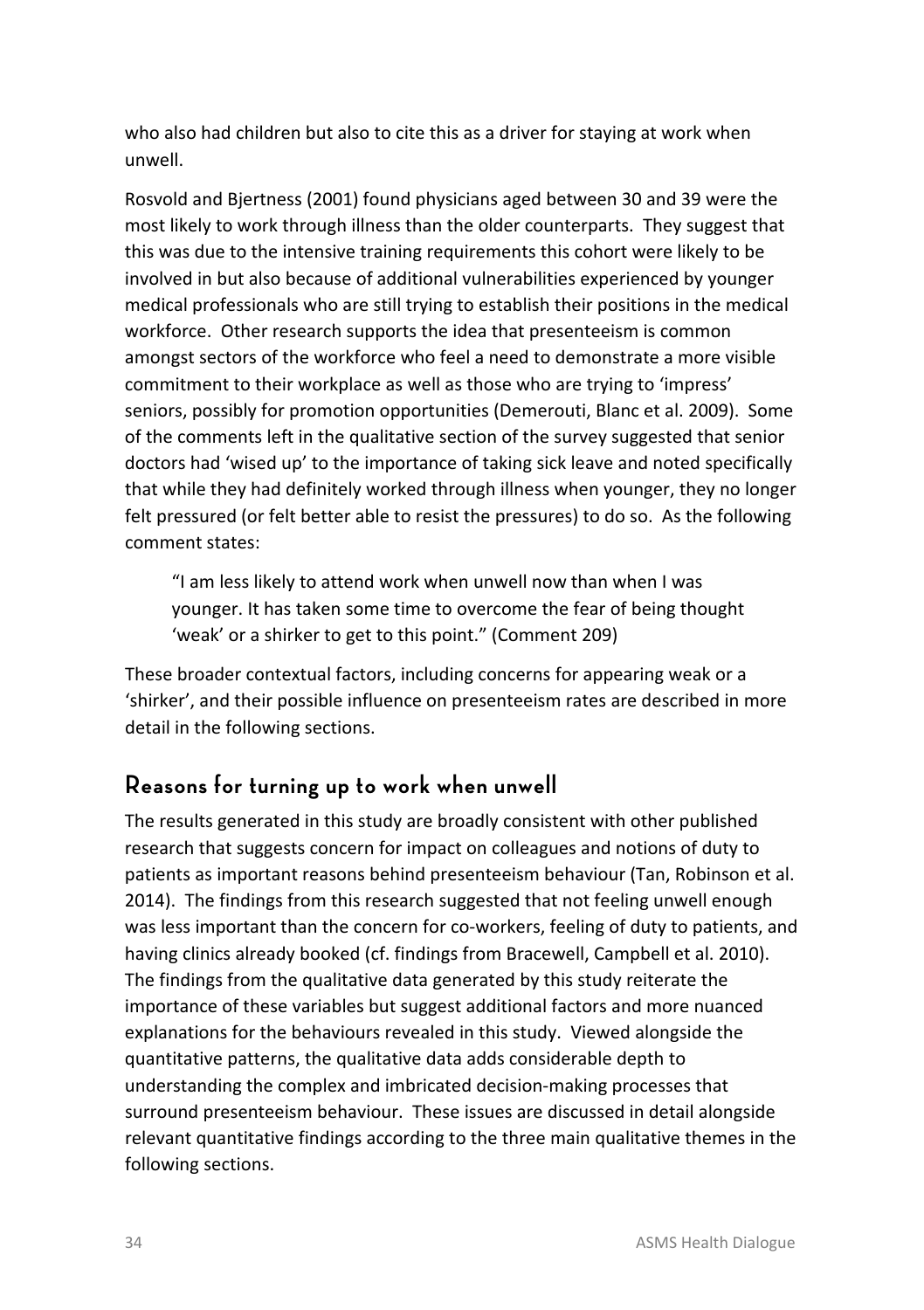## **Cover and management of sickness absence**

As detailed in the results, having clinics and theatre sessions already booked or anticipating extra workload upon return to work were ranked as important drivers of presenteeism by the survey respondents. Ranking anticipation of workload as an important factor was associated with higher numbers of presenteeism days whereas not ranking clinics and/or theatre sessions as an important reason was associated with greater numbers of sick leave days. It is important to note that not all of the specialists involved in this research are likely to have direct patient contact, or may have less frequent contact than some sub-specialities. This may have some bearing as to why specialists who didn't rank clinics or theatre sessions important find it easier to take sick leave than others. Rosvold and Bjertness (2001), for example, note that those with fewer commitments to patient lists were less likely to work when ill, which may suggest a concurrent increase with the amount of sick leave taken by this cohort. Sub-specialty or working with patients was not looked at in the survey so this association can't be explored more fully as a consequence.

These issues were framed slightly differently in the qualitative comments where respondents frequently spoke of presenteeism with reference to their concerns for the lack of available cover, especially if they were to take sudden unanticipated sick leave. These themes were echoed by the 47% of respondents who didn't agree that management would be supportive of them taking sick leave (34% neither agreed or disagreed with this statement and 13% outright disagreed) . As one comment stated:

"Management are supportive of me taking sick leave in terms of telling me 'of course I should be away if unwell', but there is very little practical support offered to offset the effect on patients, colleagues and my work load on return..." (Comment 212)

Research conducted by Krane, Larsen et al. (2014) supports the notion that concerns over how sickness absence would likely be managed both at managerial levels and by colleagues has a large bearing on attitudes towards presenteeism. Their research into nursing home employees found that if employees knew that other workers could cover them, then they were more likely to take the time off work as opposed to turning up to work when unwell. Analysis of levels of agreement with various statements relating to taking sick leave and rates of presenteeism suggested similar patterns. As detailed in the results, disagreeing with the notion that colleagues would manage their workloads if sick leave was taken was found to be strongly associated with higher numbers of turning up to work when unwell and infectious as was disagreeing with the statement that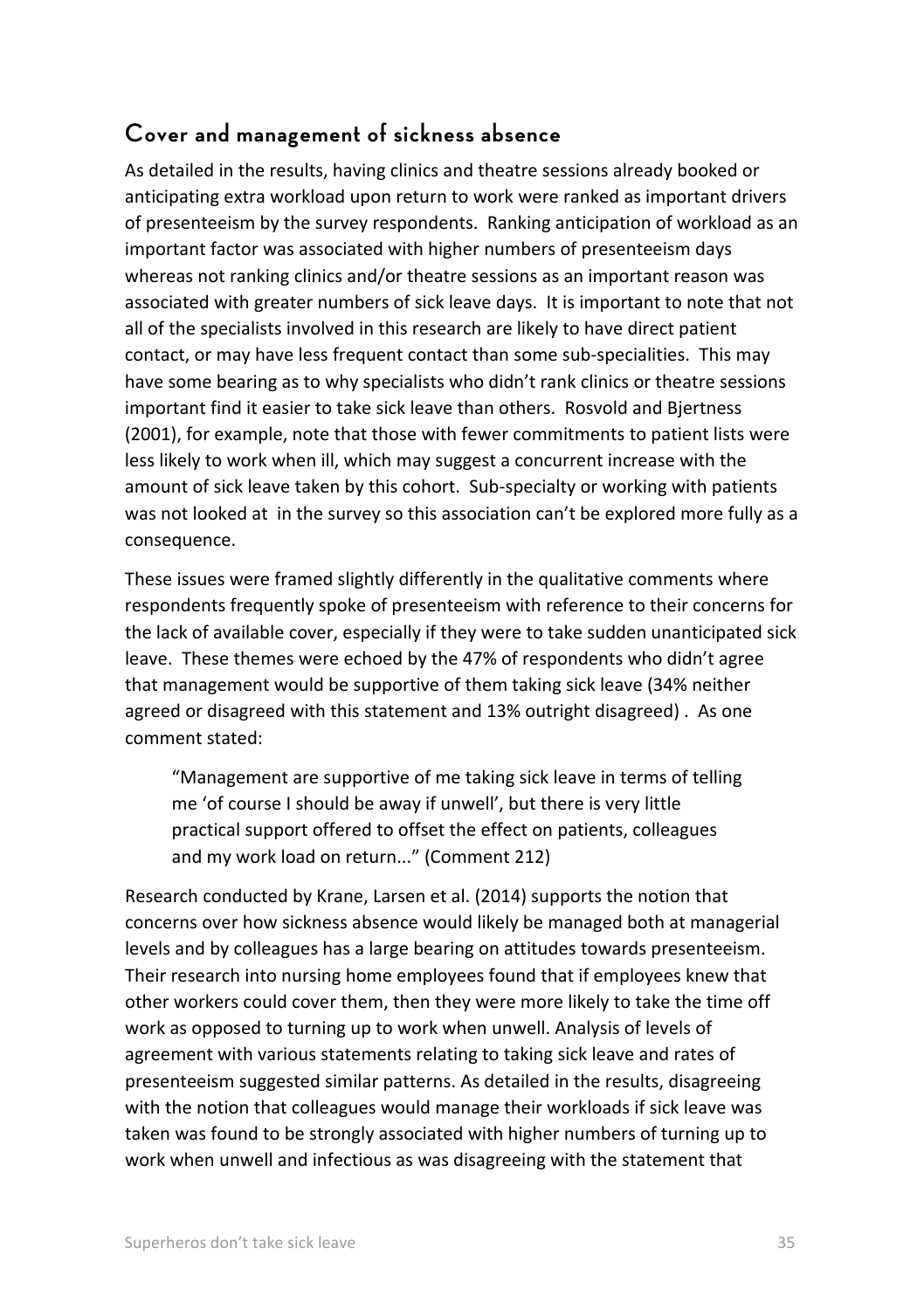departments had good provisions for managing workloads when staff are unwell. This complex picture is illustrated by the following quote:

"The sick leave I have taken this year was for a planned procedure so several weeks' notice was possible and this was much easier to arrange and I didn't feel guilty taking it as I knew cover was in place. In our department … short notice sick leave, particularly on evenings and at weekends is much harder to cover. Staffing levels at our DHB mean that our staff already pick up extra shifts as locums to cover SMO and RMO [resident medical officer] leave and planned sick leave, so there is not much capacity left for short notice sick leave cover … I would be more likely to take short notice sick leave if I thought there was more of a possibility my shift would be covered." (Comment 23)

In the New Zealand DHB context, locums can be provided in some circumstances if sick leave is planned in advance; for example, for an individual's planned surgery. It is unlikely, however, that formal cover will be provided or is even available for short-term unanticipated sick leave. It is generally expected that other staff will absorb the additional workload into their schedules, where possible. At present, ASMS job-sizing activities do not accommodate unplanned sick leave as generally it is expected that it will be of short duration and not represent a large burden. This assumes that there is sufficient capacity for staff to absorb additional workload. One comment from a respondent suggested that future job-sizing activities should indicate the number of sick relief FTE positions there should be per total FTEs as one way of providing an objective assessment of cover needs in departments. These comments, as well as a number of others left in the survey, suggest that formalising both the accounting processes for and the availability of short-term leave cover would have a considerable impact on the likelihood of the senior doctor's willingness to take sick leave. This may be one practical strategy that may have a positive impact on presenteeism behaviour.

Cover, however, is further complicated due to the high levels of specialisation and the nature of the tasks performed by the senior medical specialists. It is conceivable, for example, that the work undertaken by some medical specialists in particular DHBs is so specialised that no one can readily provide cover, even in wellstaffed departments with appropriate mechanisms in place. Difficulties around cover thus involve considerations as to how 'replaceable' the senior medical specialists are. The following comment referred to these issues directly:

"[t]he more senior your level (both clinically and within your departmental structure) the more 'difficult' it is to 'replace' you for leave whether expected or unexpected. We do not have a 'casual pool'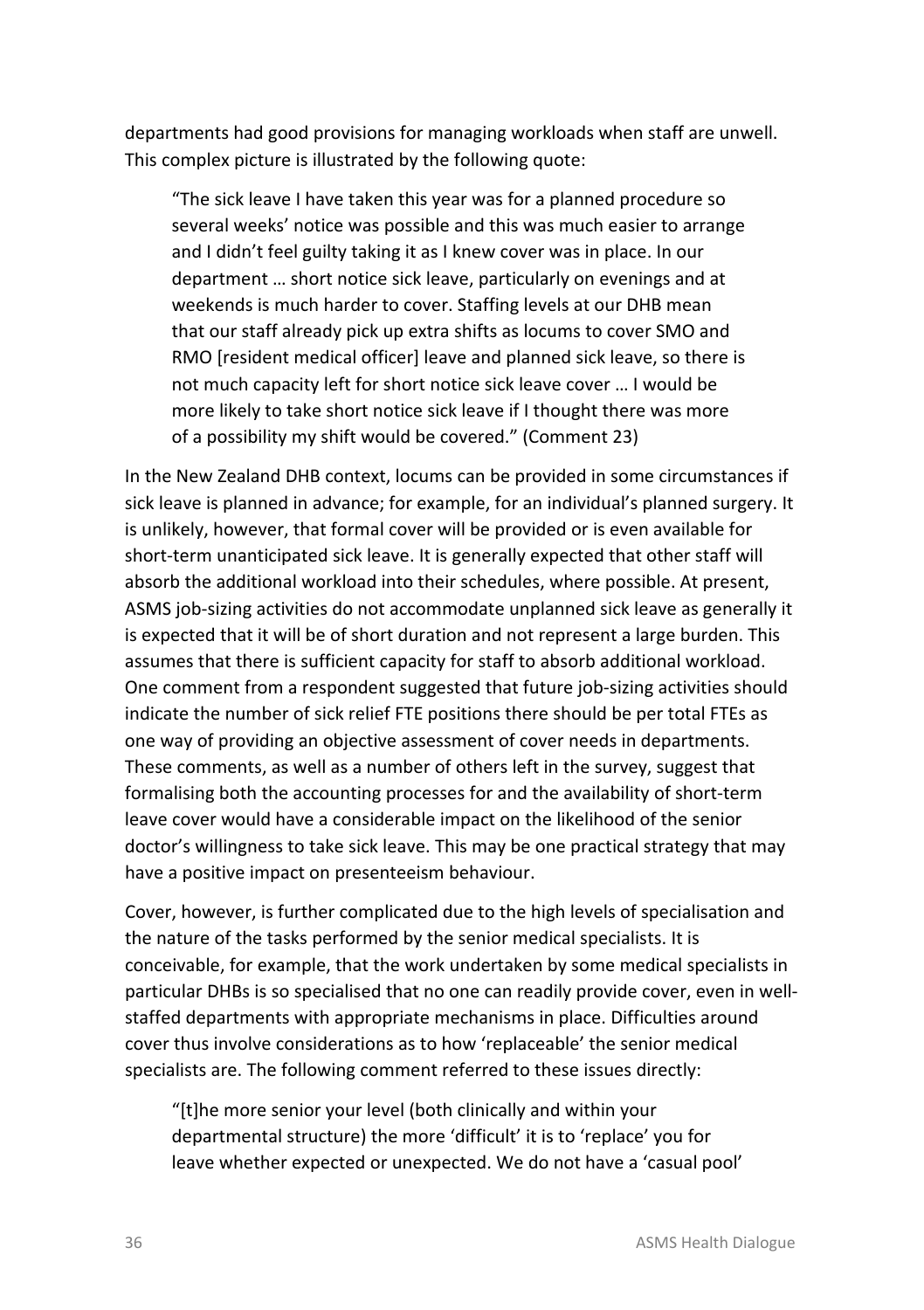available from where to draw on such as in the case of nurses. There is always the awareness of being a burden to colleagues and having to 'catch up' on your return to work." (Comment 572)

Low replaceability, as articulated by Aronsson and Gustafsson (2005), pertains to task specificity but also refers to how 'lean' a workplace is in terms of staffing and resourcing levels. In their research they found that the leaner the workplace, the more likely it was to have staff with low replaceability in that the nature of work may not be readily performed by others and thus builds up during time on leave. Understaffed 'lean' workplaces with demanding workloads were found to encourage workers to attend when unwell. Starke and Jackson (2015) consider this relationship in their discussion of what they define as "a business model of health care" (p. E1). In their view, a health care system focused on productivity metrics and outputs combined with a practitioner's personal and moral obligations as a caregiver act as a potent driver of presenteeism. This may be a factor of particular relevance in some of the smaller DHBs within New Zealand where some specialties have very low numbers or may even be sole practitioners. Interestingly, however, there was no association found between rates of presenteeism and number of specialists in a department, or between presenteeism and host DHB (see the ['Results'](#page-17-0) section above). There was, however, a relationship between rates of sick leave and the number of specialists in a department. This suggests that issues around cover may be interwoven with broader issues to do with the resourcing and staffing of DHBs, especially as the results suggest that larger departments have higher rates of sick leave, which could mean specialists find it 'easier' to take sick leave in better-covered departments. Research by the ASMS in 2014 suggests that issues around cover are increasingly important given the severely entrenched shortages in New Zealand's DHBs where numbers of funded specialists often falls short of the numbers required to meet patient needs (ASMS 2014).

Thirty-eight percent of the respondents ranked concern for growing workload while on sick leave as a core consideration of their presenteeism. Older respondents were more likely to rank it as more important than their younger counterparts. Respondents' comments spoke of this, with frequent references to stress and concern for the build-up of work while on leave. As the following comment summarises:

"It is essentially impossible to be away [sick] when on call. There is simply no potential cover and management are completely ill-prepared for this. If we take time away from clinics, the workload is just increased significantly at the next one to make up for it ... leading to more stress than it's worth. Management in public hospitals have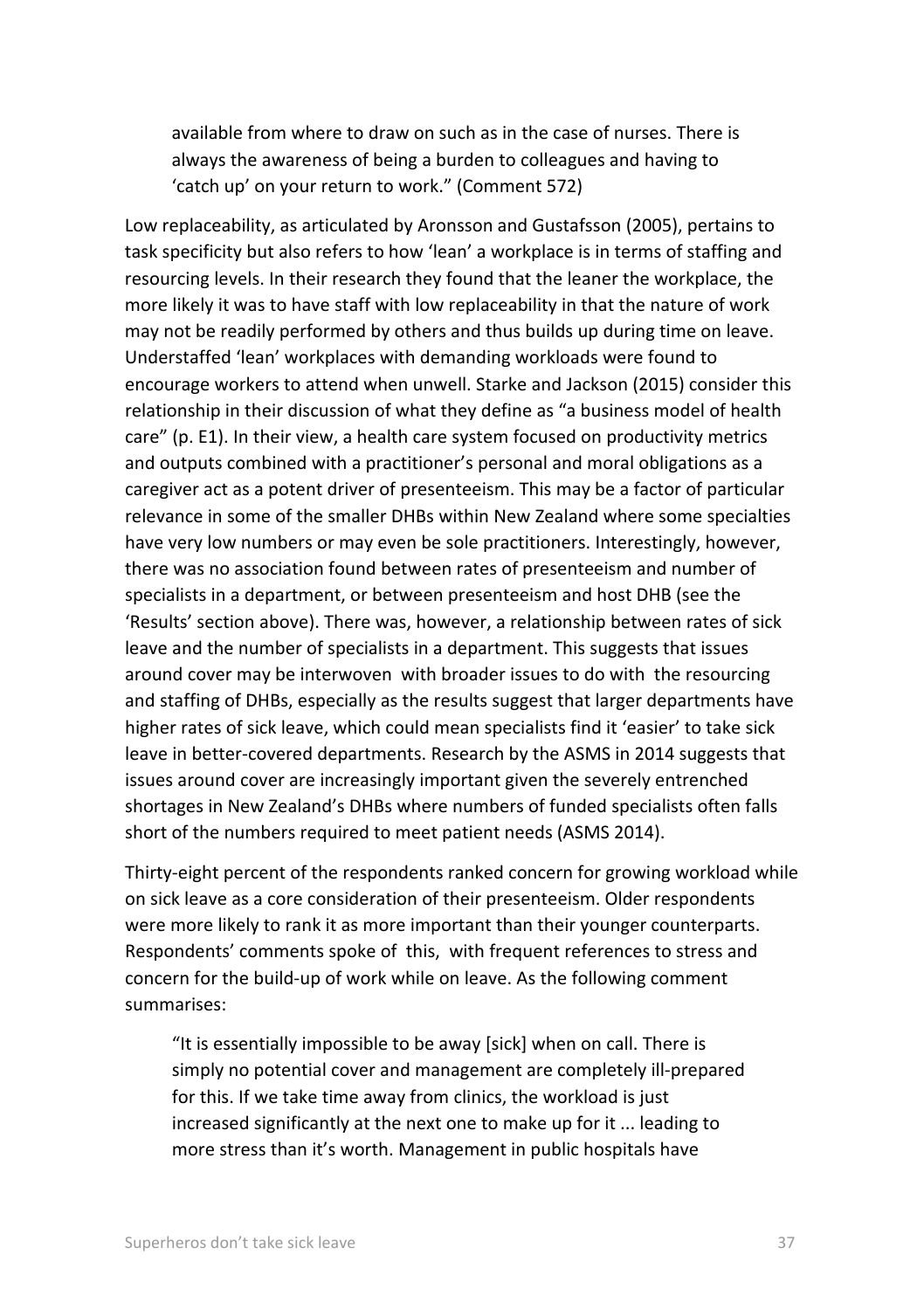survived on specialist goodwill for years, and have abused it for so long they don't even know they're doing it." (Comment 134)

As this comment illustrates, if senior doctors feel they are operating in a 'lean' system with no cover and anticipate further stress and work pressure at the culmination of taking sick leave, then they are likely to continue to show up to work, even if unwell. This comment further highlights how such behavioural patterns can become ingrained as the 'norm' and suggests that management can unwittingly take advantage of "specialist goodwill" under such circumstances.

Madan, Harvey et al. (2011) note that while individuals should not feel pressured into coming to work when unwell, the option of doing 'adapted duties' can be beneficial in avoiding the 'all or nothing' dichotomy in relation to working with illness. Indeed, some respondents noted that they might try and restrict the amount of patient contact they have when they are ill and instead focus on nonclinical duties such as administration tasks. Given the significance of workplace pressures to attend work when unwell, however, strategies to enable employees to be at work at reduced capacity may fail to adequately address the complex nature of this phenomenon. Indeed, encouraging employees to go to work when unwell, even with adapted duties, may not negate the broader stresses and anxieties that many of the respondents spoke about with regard to their presenteeism behaviour. This issue is further touched on in relation to the theme of thresholds of illness in the following sections.

Aronsson and Gustafsson (2005) say that levels of control over both the pace and type of work is a contributing factor to presenteeism. They cite the work of Johansson and Lundberg (2004) to describe 'control' as relating to the concept of 'sickness flexibility' or the ability to adapt tasks to how an individual may be feeling. In their view, having a high level of control might enable an individual to turn up to work unwell because they have the opportunity to adjust their pace of work to how they are feeling. On the contrary, however, having low control over work tasks may also act as a driver for presenteeism if the amount and type of work is unrelenting and inevitable. With low control an individual may feel extremely beholden to turn up regardless of their health status.

For the medical professionals involved in this study, there may be instances of presenteeism as a consequence of both 'low' and 'high' levels of control. For example, a surgeon faced with lists and clinics may describe themselves as having a low level of control because of limited ability to adapt the required task performance to how they are feeling (lists etc must be done) whereas another senior doctor could modify their work plan to ensure low levels of patient contact and thus justify their decision to come in to work when unwell on that basis.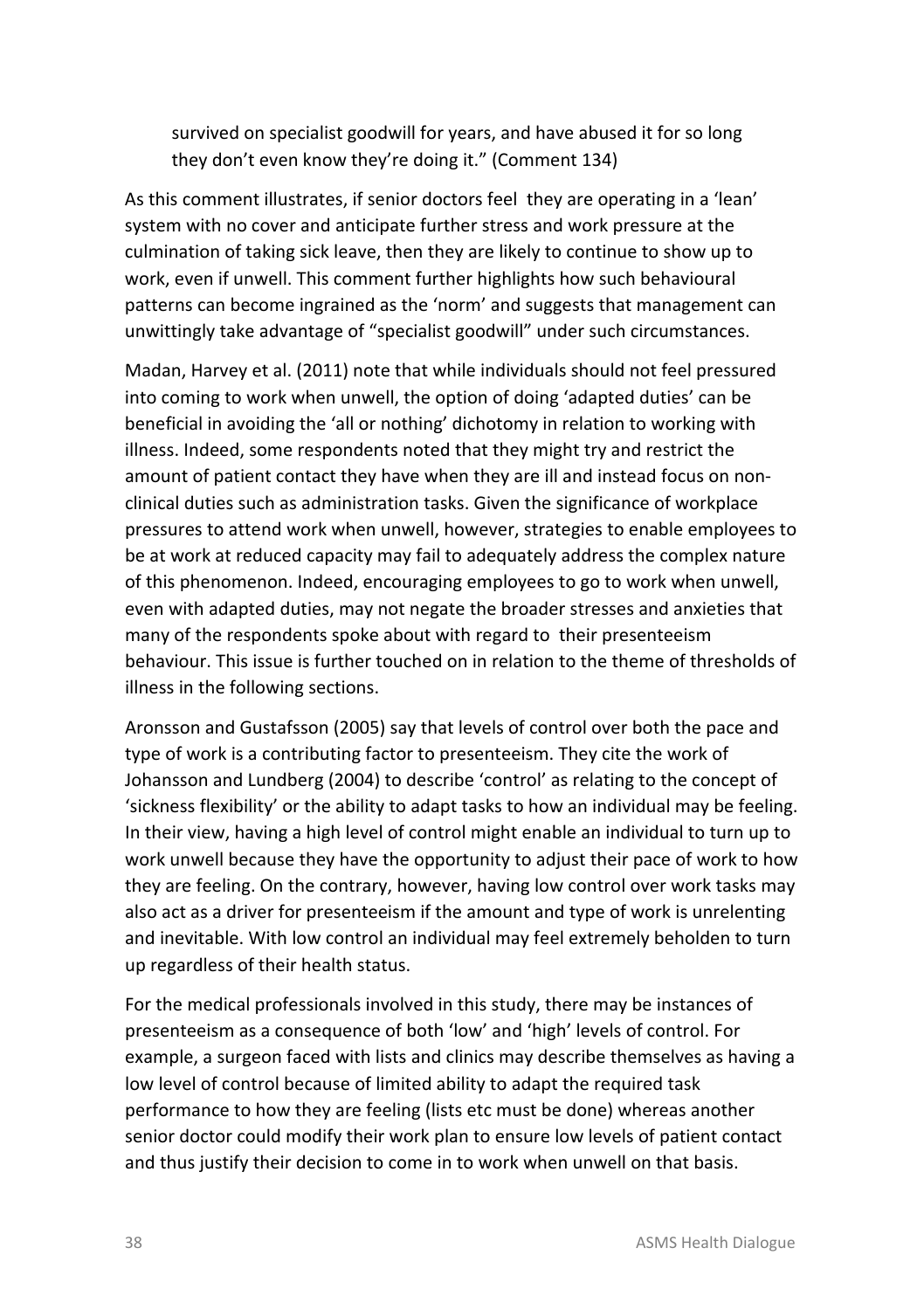Aronsson and Gustafsson further note that those who are able to exert higher levels of control over their work duties are often driven to attend because of their personal thresholds for illness. Here, the notion of 'personality related variables' is useful. Their concept of 'boundarylessness' or the inability to "set limits with regard to excessive demands" (Aronsson and Gustafsson 2005 p960) is particularly relevant in light of other cultural factors associated with the medical profession. These feelings of high personal responsibility to patient care (Widera, Chang et al. 2010), as well as discourses that frame medicine as being an all-hours profession requiring a fulltime commitment (Tsouroufli, Ozbilgin et al. 2001, Ozbilgin, Tsouroufli et al. 2011), are all likely to influence the relative importance of workplace pressures and demands.

### **Presenteeism as a consequence of concerns for burdening colleagues**

As the results in table 12 suggest, structural factors were commonly discussed alongside the anticipated negative consequences taking leave would engender for patients and colleagues alike. Many respondents spoke of feelings of great reluctance to take sick leave due to concerns for the already overstretched and overburdened workloads of colleagues. For example, the following comment links decisions around presenteeism to concerns over burdening already stretched colleagues operating in a 'fragile' public health system:

"It's not about trying to appear tough or about being a martyr, it's knowing that the systems are fragile and being away sick places extra strain on all of your colleagues who are already struggling." (Comment 146)

Not wanting to burden colleagues was ranked by 28% of respondents as the second most important reason to turn up to work when ill and by 24% of respondents as the most significant reason in influencing their presenteeism behaviour. Women and younger senior doctors were more likely to rank this factor as important. Furthermore, ranking not wanting to burden colleagues highly was strongly associated (p=0.000) with higher numbers of presenteeism days. Johns (2011) notes research which suggests workplace environments that have strong team cultures can foster presenteeism due to either perceived pressure from other teammates to turn up to work or self-motivated presenteeism due to not wanting to 'let the team down'. The relative importance placed on collegiality and sense of loyalty to co-workers was clear in this study. While concern for burdening colleagues was emphasised as an important driver of presenteeism behaviour, over 70% of respondents were of the view that their colleagues were supportive of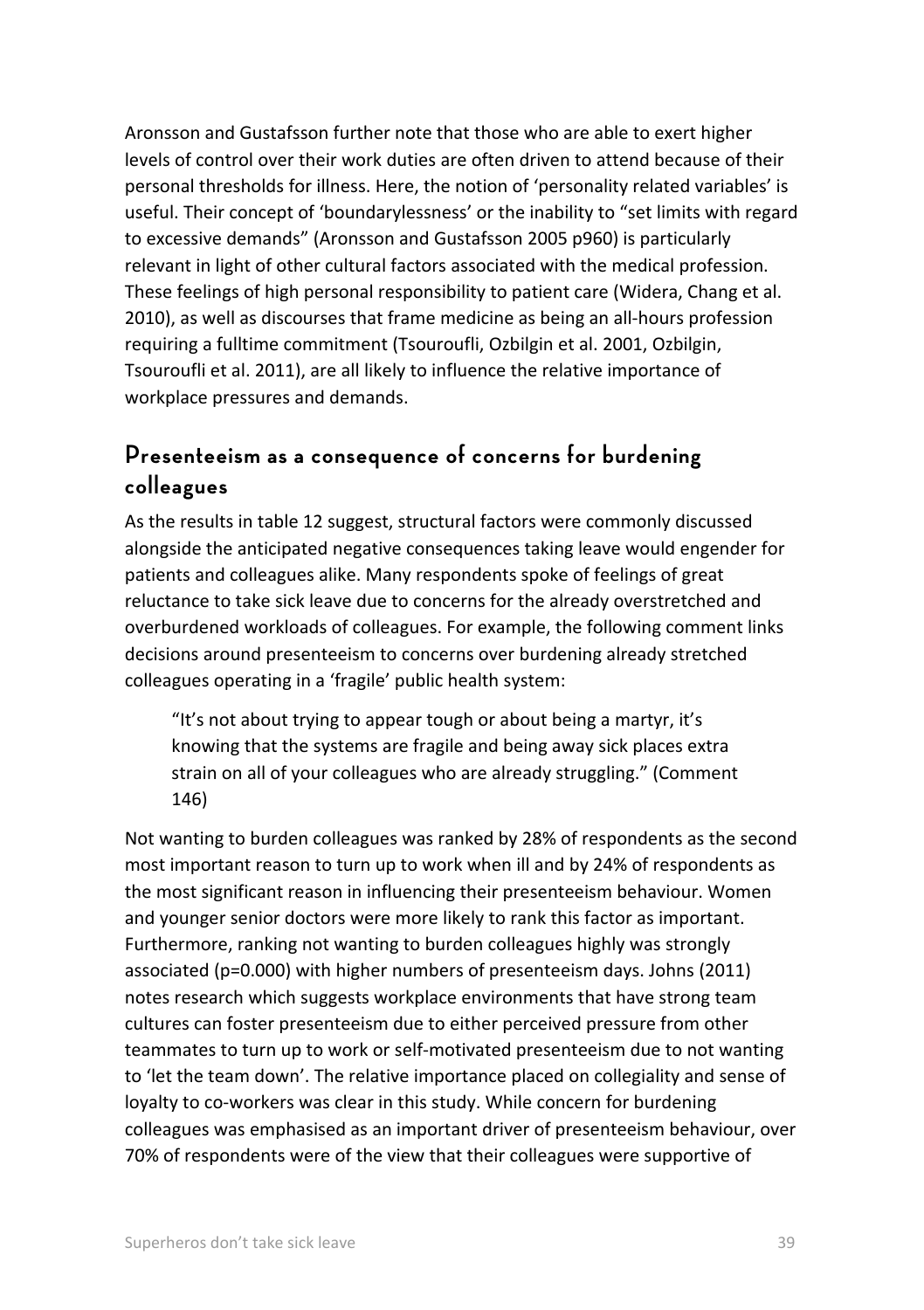them taking sick leave when unwell and over 50% agreed that management were supportive of them taking sick leave. While this suggests a positive picture on the whole with respect to collegial relations, in 30% of situations where colleagues are not believed to be supportive, and 50% of situations where management is perceived as not supportive, presenteeism is likely to be an issue. Indeed, the respondents who disagreed with these statements were found to have higher levels of presenteeism than those who did not. These findings suggest the impact that perceptions of unsupportive colleagues and unsupportive management can have. Combined, these statistics suggest a complex matrix of issues affecting a workforce with strong notions of loyalty to each other, but behaviours driven by concern for burdening colleagues as well as by perceptions of a lack of support from both colleagues and management in a stretched workplace environment.

### **Presenteeism and duty of care**

The notion of duty to those in care is well recognised as a key driver of presenteeism (Aronsson, Gustafsson et al. 2000, Bergstrom, Bodin et al. 2009). As already suggested by the findings from the quantitative data, feeling of duty to patient was ranked by 35% of respondents as the primary reason why the respondents involved in this study continued to turn up to work when unwell and was overall the most significant reason selected by respondents. Ranking feeling of duty to patients highly was found to be significantly associated with number of presenteeism days but this factor was not correlated significantly with gender, age or years of time worked. In the qualitative results, respondents emphasised the logistical difficulties around rescheduling clinics or lists in terms of the disruption these cancellations would represent to patients. As one respondent stated:

"Patients have often been waiting for a couple of months for an appointment, and if they are rescheduled due to illness, it will probably be another 4–6 weeks before they can be seen. I feel a huge duty to honour their appointment." (Comment 433)

The comments referenced in this theme clearly touched on broader discourses about medical professionals as committed and dedicated to their work and their patients. Embedded in these statements about the significance of workplace factors are reflections of what respondents feel it means to be a 'good doctor'. These themes are discussed in the following section as illustrative of a collective normativity of presenteeism within the medical profession where choosing whether or not to take sick leave is often made in reference to embedded social and moral norms.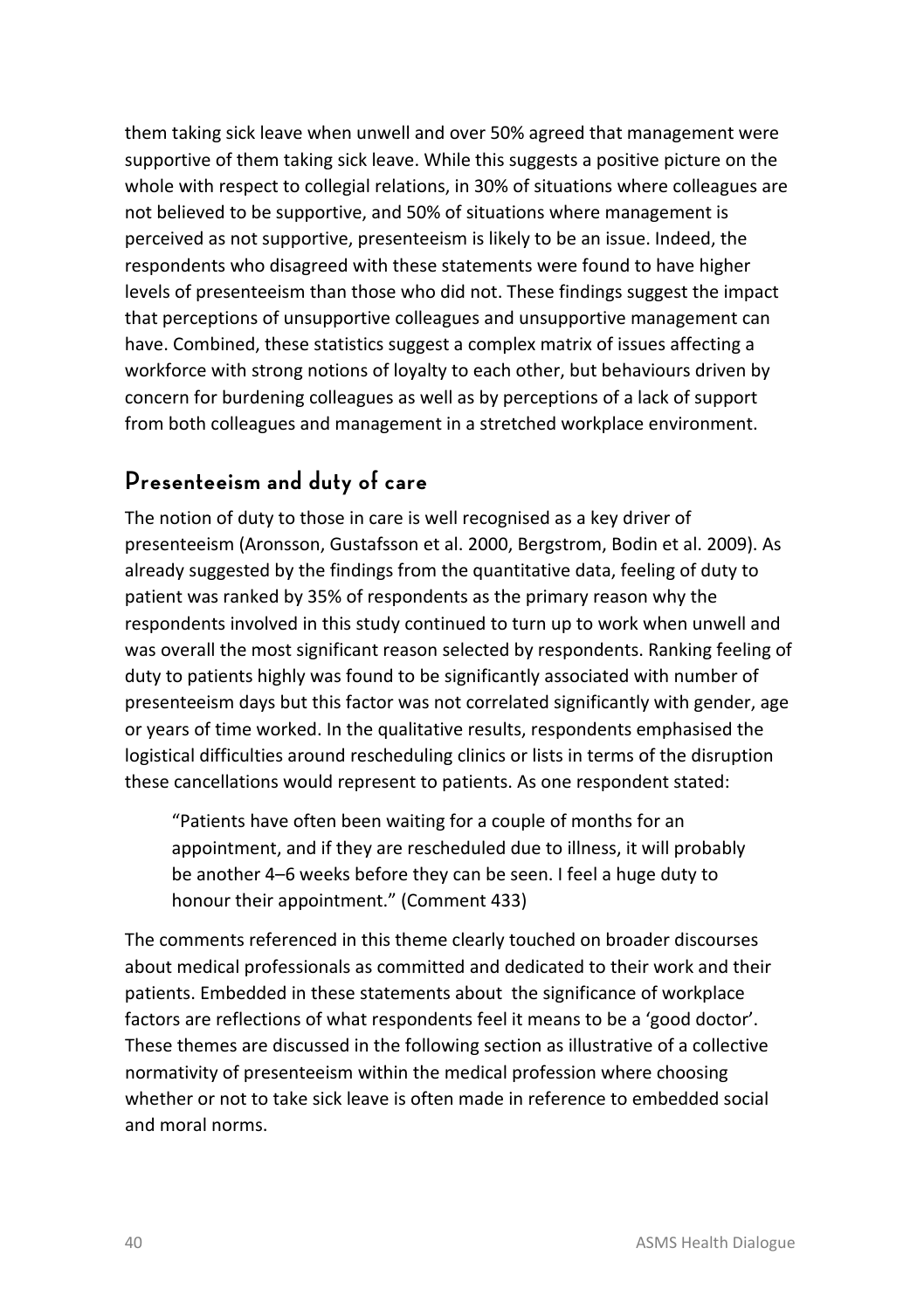## **Sick leave, presenteeism and superhero SMOs**

Compared with the great emphasis placed on duty to patients, fewer than 2% of respondents framed fear of appearing weak as the primary reason they continued to turn up to work unwell, although 9% of respondents signalled that it was the third most significant reason for their behaviour. The correlation analysis suggested that fear of appearing weak was strongly correlated with presenteeism behaviour (p=0.000), rates of turning up to work infectious (p=0.000) and number of sick days taken (p=0.003). If respondents ranked these factors highly, they were both likely to have higher rates and days of presenteeism and greater numbers of sick leave days. While fears concerning appearing weak are not ranked highly as an explicit reason why the respondents may turn up when ill, there was an undercurrent to many of the qualitative comments left that issues around fear of appearing weak, broadly defined, is an issue of relevance in shaping presenteeism behaviour and rates of sick leave taken. Men were more likely to rank this as an unimportant factor in determining their presenteeism behaviour but there was no significant relationship between age and years worked.

Consideration of the qualitative data revealed a sense that some respondents either were aware sick leave could represent weakness in the eyes of their colleagues, or supported the view that taking sick leave represented less than ideal behaviour in a senior doctor. These feelings were conveyed in comments that suggested taking sick leave would be viewed negatively by their colleagues. Comments referred to sick leave as a tenuous option as it might be viewed as 'letting the side down' or suggesting a less than ideal work ethic. For example, in the following comment sick leave and weakness were directly referenced as an issue of concern:

"…There is … a strong pervasive attitude amongst a vocal majority of senior staff that taking sick leaves implies 'weakness' and that [New Zealanders] have a 'terrible work ethic', 'taking sick leave at the drop of a hat' … It almost makes you frightened to call in sick as you feel this will count against you given the real negative perceptions that exist around it in our department." (Comment 162)

In this comment, the connections made between sick leave, work ethic, weakness and rank is interesting. For this respondent, feeling 'frightened' to call in sick suggests their decisions are inflected by a workplace environment where individuals are anxious as to how their sick leave behaviour will be perceived. As another respondent wrote, "Sometimes fear of being criticised by the senior colleague for taking sick leave makes me go to work" (comment 350). If there is a perception that senior members of the department disapprove of the taking of sick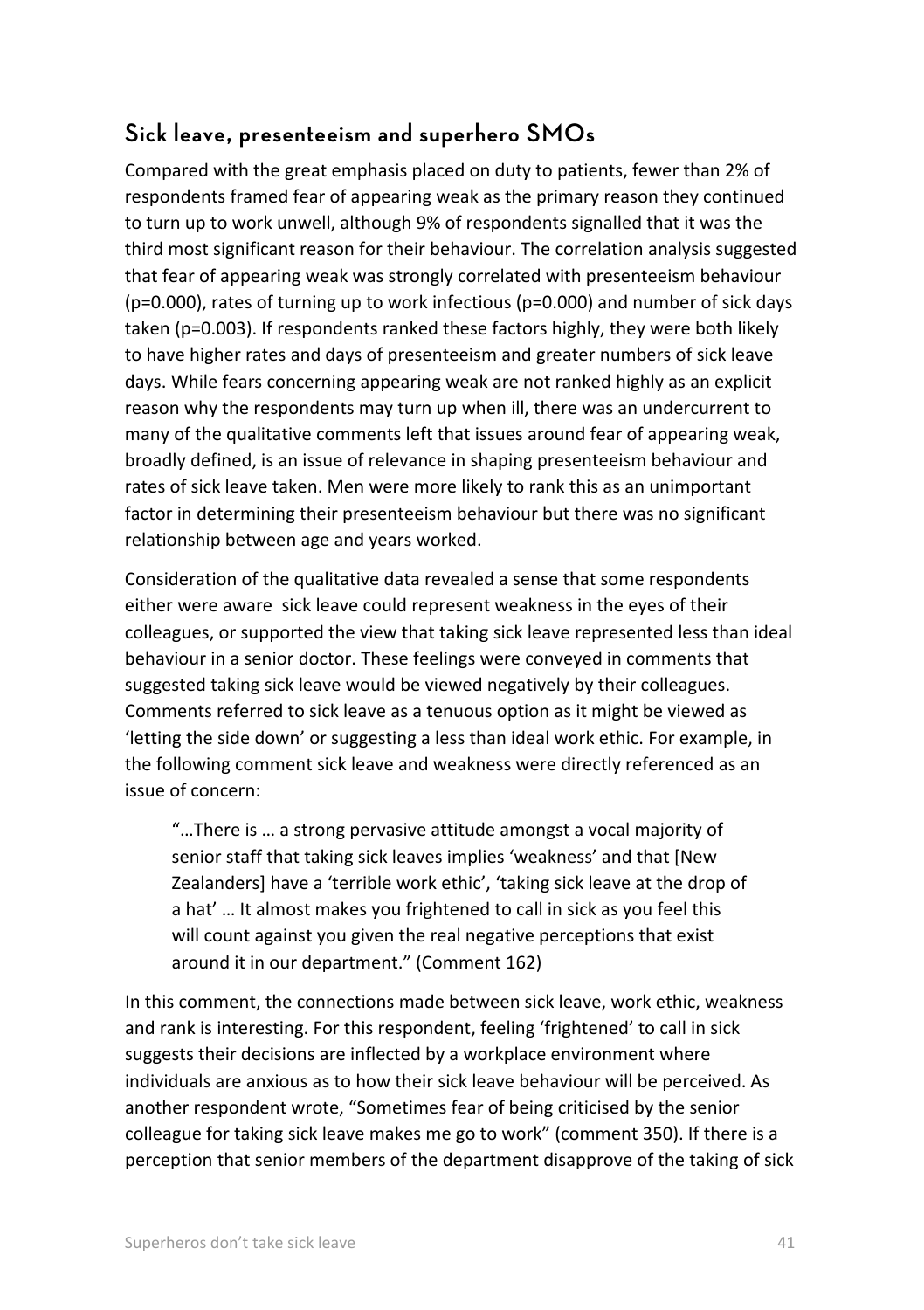leave, then presenteeism is likely to be implicitly normalised as a coping strategy. This could be especially so for those who are younger or attempting to establish themselves in a workplace where it has been made clear that "[sick leave] will count against you". This may also be a contributing factor in the significant correlations found between gender (more females likely to exhibit presenteeism) and younger medical professionals.

Other comments from respondents who viewed presenteeism as a 'non-issue' inadvertently reinforced this view that taking sick leave is indicative of a poor work ethic. For example, one respondent stated:

"I feel this [presenteeism] is a non-issue. In fact, taking mental health staff as a whole, I find it amazing that so many take sick leave so often, indicating a possibly flawed work culture in this country." (Comment 174)

Johns (2011) notes in his research into presenteeism that during wartime, it was not uncommon to view absenteeism (broadly defined) as "extremely deviant and even treasonous behaviour" (p. 486). While sick leave as a form of absenteeism is not framed in such an extreme manner in the comments of this study, some comments certainly conveyed strongly held views about the legitimacy of taking sick leave for specialists. Some comments conveyed this feeling by comparing the sick leave behaviour of senior doctors with that of other medical professionals such as nurses, 'junior' colleagues and technicians. In the following comment, the respondent compares their own behaviour of only missing one shift in 20 years with their perception of the amount of leave taken by resident medical officers:

"I have only missed one shift in 20 years. I work in the ED [emergency department]. Our patients can't reschedule their visit. If I call in sick I am screwing both the patient and my colleagues who are left to deal with the mess. Far more harmful to miss a shift than to wear a mask and keep a reasonable distance. The RMOs don't feel this way, however. They call in sick far out of proportion to the incidence of disease in society. It is truly breath-taking." (Comment 601)

This study has no way of comparing the sick leave rates between the specialists involved in this study and the perceived behaviour of the resident medical officers opined by this respondent. The purpose of reporting this quote is rather to reflect the strongly held views concerning the legitimacy of taking sick leave and to suggest how these views can act as potent drivers for presenteeism. In directly comparing perceptions of sick leave behaviour between the different medical professionals, this individual is casting an implicit professional judgement where those who take sick leave are constructed as inferior to a professional ideal. If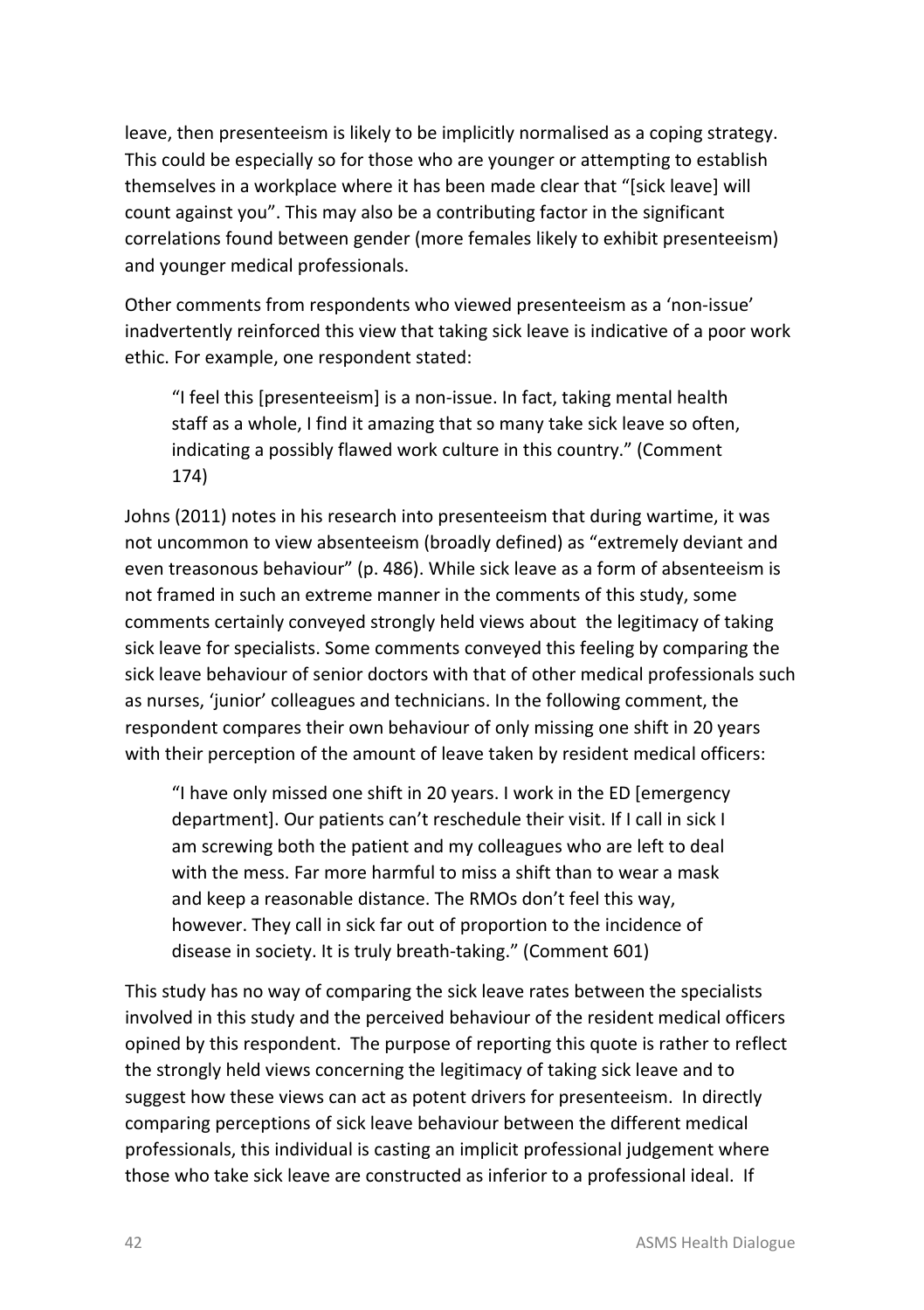calling in sick is viewed as 'screwing' both patients and colleagues, this has the capacity to create a stressful atmosphere where presenteeism can be viewed as a necessary course of action in order to avoid criticism or negative attention. A less vehement comparison was made by another respondent as follows:

"…The nurses and junior doctors have a different culture of calling in sick when they are sick, in fact some could argue they go too far the other way!" (Comment 563)

This respondent's comparative emphasis on their perception of the 'culture' of nurses and 'junior' doctors (whether accurate or not) is further significant because it suggests an 'othering' of behaviour that deviates from an unspoken 'norm'; in this case the idea that specialists should work through illness. This concept of 'othering' has been widely described in feminist literature and has been linked to gendered dualisms where the 'normal' is seen as masculine and more powerful than the 'other', which is often feminised, peripheralised and framed as less powerful (De Beauvoir 1949). As Tsouroufli, Ozbilgin et al. (2001) summarise, "otherness … can be projected to any individual or group to challenge their status and professional authority and disqualify them from membership to a community" (p. 501). Exploring these comparative descriptions of presenteeism behaviour as a form of othering assists with understanding how presenteeism behaviour is entangled with the identity of specialists. In other words, it suggests a 'policing' of sick leave in light of idealised views concerning what it means to be a specialist.

The gendered tone of these discourses around sick leave also requires attention. Phrases such as 'superhero' (comments 563 & 285), needing to 'man-up' (comment 163), or 'battle on' (comment 192) are not gender-neutral descriptions. Rather, they suggest an association between presenteeism behaviour and a masculinised normativity of attitudes (Simpson 1998, Risberg 2004). Medicine as a maledominated profession has been well documented and despite the increasing participation of women in medicine, there are arguable gendered inequalities that persist (Risberg 2004, Wallace 2014). While this is not the emphasis of this research, it is important to consider how pre-existing structural gender inequalities may feed into the expectation of presenteeism as 'normal' behaviour. For example, in the following anecdote a respondent recounts being described as a 'wimp' by colleagues for taking sick leave:

"…[M]ost clinical and non-clinical managers are relatively unsupportive. For example, when taking 1 day off during a 7 day illness, I was laughed at in front of trainees and nurses for being a 'wimp' and my clinical director collared me in the corridor and mentioned my having a lot of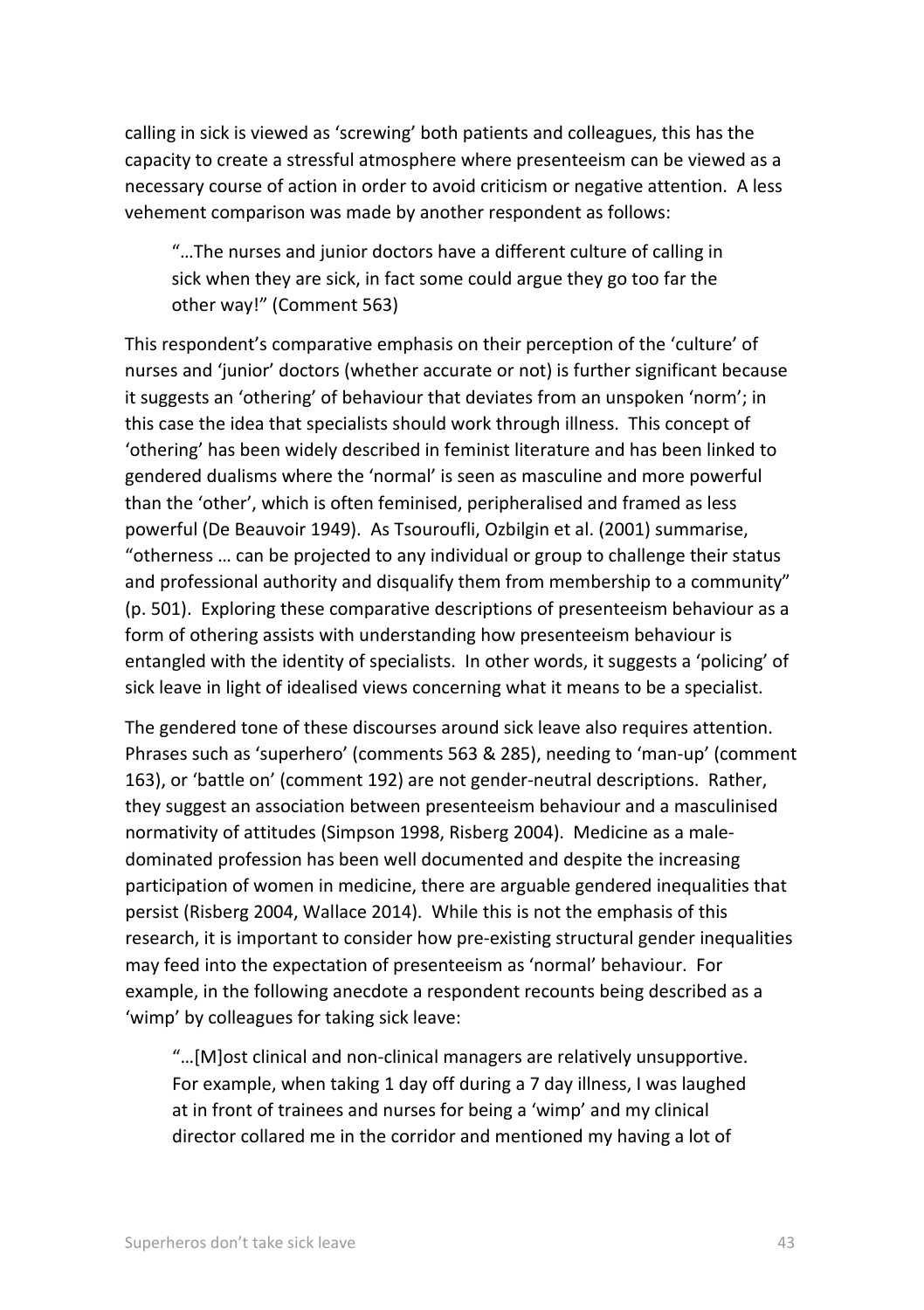time off, despite my having come into work when signed off!" (Comment 317)

As a 'wimp', the respondent's sick leave behaviour is implied to be lacking against an unspoken masculine/macho norm. The respondent highlights their frustration with this teasing and subsequent criticism of their sick leave behaviour, especially because they had come into work when being still officially on leave. These tensions and behaviours are entangled up with other themes around conscientiousness (Rosvold and Bjertness 2001) and heroic perseverance in the face of adversity (Johns 2011) as well as a keenly felt sense of duty and responsibility described in the previous section. Emphasising the gendered dimensions to these discourses is done in order to destabilise the neutrality accorded these expectations around professional behaviour as well as to highlight some of the barriers that may exist to block full and equal participation.

In this regard, many comments discussed drivers for presenteeism in ways that highlighted tensions between the expected norms of professional behaviour and commitments to family life and self. As one respondent recounted:

"I have a 12 month old child that has been sick a lot due to starting preschool, therefore I go into work when I'm sick as I've already been off with my child sick and feel I can't ring in sick again. This is mostly because my first 3 months back after maternity leave I was told (in an informal, friendly meeting…) that I had had too much sick leave and it was affecting other people. So since then I have gone into work when I shouldn't have and had to send my child to preschool when I shouldn't have." (Comment 276)

This recounting of a critical comment regarding the impact of the respondent's sick leave on her colleagues has created a very stressful situation for the respondent where turning up to work "when she shouldn't" is necessary to avoid further criticism or the suggestion of a lack of commitment to the profession. The idea that she has taken "too much" sick leave has created an uncomfortable sense of obligation to work in a manner that forces this respondent to push herself and her child to 'present' in less than ideal circumstances.

Ozbilgin, Tsouroufli et al. (2011) and Simpson (1998) have described similar tensions between demonstrating commitment to the medical profession and an expected 'all-hours' temporal availability of the medical professional. Their research suggests that assumptions about what constitutes 'ideal' medical practice, in this instance, being available to work at all hours of the day, is interwoven with other assumptions about demonstrating commitment to the profession in ways that subjugates the individual's other responsibilities to family, work–life balance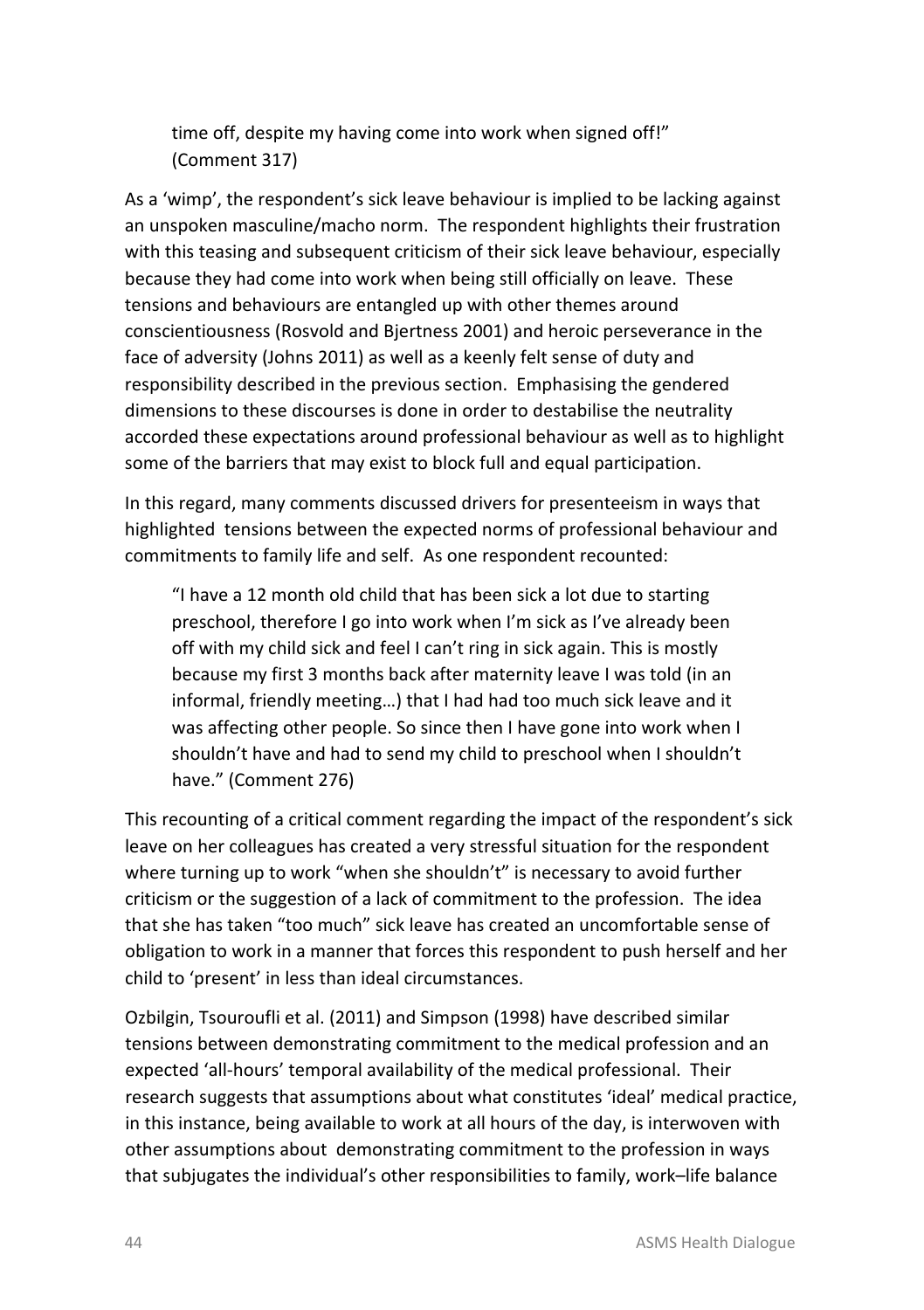and personal needs. Their research further draws attention to how expectations about all-hours work affects female and male doctors differently, particularly because of differences in terms of domestic responsibilities. The tensions described between taking sick leave for dependents and then presenting at work when unwell suggest that similar issues may apply to the specialist workforce; it would be interesting to look at the relationship between gender, dependents and presenteeism in greater depth in future research.

This pressure, perceived or otherwise, to attend work at the expense of looking after oneself or dependents was specifically noted in some comments. One respondent gave an account of an extreme example of presenteeism where her attendance was required under less than ideal circumstances:

"When I was a heavily pregnant house surgeon I was on call overnight and I developed gastroenteritis. I didn't know who to call and hoped I would not get called out. At about 6am I was called to a cardiac arrest – I doubt whether I performed optimally. There have been many instances since when I have felt unwell but 'boxed on' – but in the past few years I am much less inclined to do this. When my children were young I found it easier to stay home if they were sick than if I was sick." (Comment 177)

'Boxing on' through episodes of illness suggests the entrenched nature of presenteeism and how tightly this behaviour is entangled with other norms concerning what it means to be a medical professional. If 'boxing on' and battling through illness is expected, then this creates a real dilemma for those who fall seriously unwell when on call, or for those who have ill dependents and need to take leave in order to look after them. If this legitimate sick leave behaviour is constructed as lacking or inferior, there are likely to be additional issues around morale that require attention. As another respondent wrote:

"Somehow I doubt whether I am really sick if I can physically get out of bed in the morning. It is somewhat ironic that as a general rule we are far more generous towards our patients in terms of sick leave than ourselves or our colleagues." (Comment 381)

The tone of these comments suggests that expectations about presenteeism can have serious ramifications for the morale of departments and the levels of stress and anxiety in the individuals concerned. The difficulty here is teasing out how to normalise sick leave as a legitimate course of action when perseverance in the face of adversity is understood to be a main sign of their dedication to their profession and the patients they serve. Nevertheless, establishing what constitutes an acceptable threshold of illness is not going to be helped if attitudes continue to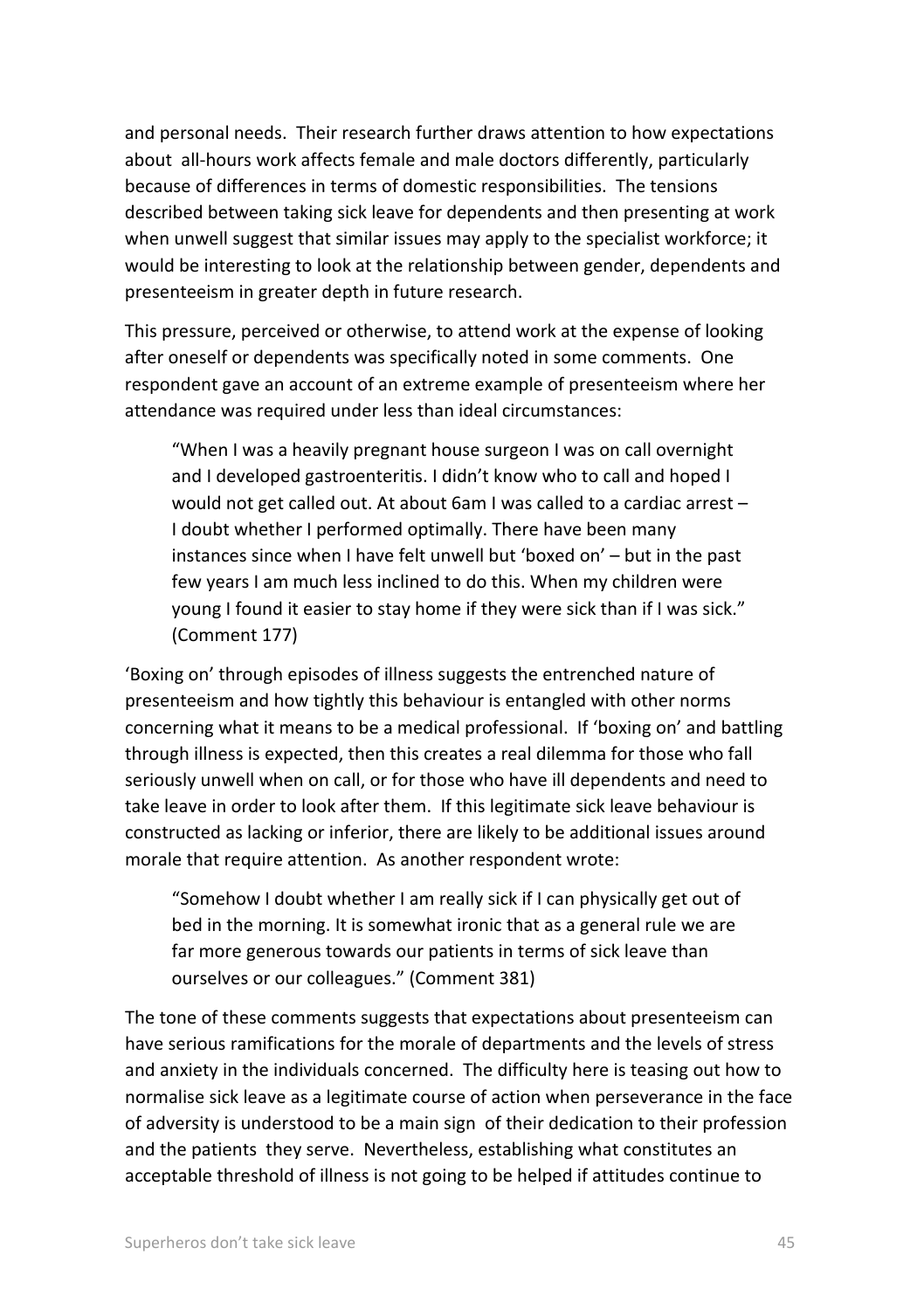exist that view sick leave is only justifiable if medical professionals 'can't walk' or are 'dying'. Greater emphasis needs to be placed on the negative consequences of presenteeism, particularly in terms of its links to future burnout among medical professionals (Bergstrom, Bodin et al. 2009), and the potential for serious harm to patients (Widera, Chang et al. 2010). The following section examines comments about types of illness and how this shapes presenteeism behaviour.

## <span id="page-51-0"></span>**Acceptable thresholds of illness**

As the following quote summarises, respondents often discussed their presenteeism behaviour with reference to determining 'when is sick too sick'. Respondents discussed judging their levels of illness against consideration for workload pressures, the likely burden on colleagues and their feelings of duty to patients:

"It's hard to call in sick, 'cause you feel responsible for your patients and when are you really sick? We hardly feel sick enough to be sick. I had an emergency surgery and even then I felt guilty not being able to call my patients off my worklist." (Comment 470)

Implicit in these statements is a 'weighing up' of their illness against a threshold where the potential for negative outcomes around taking leave necessitates working through illness. As discussed, sick leave was frequently described as only legitimate in the face of serious illness despite a clear acknowledgement that presenting with illness could negatively impact on an individual's ability to perform or negatively affect their patients. As the quantitative findings further emphasise, not knowing the threshold for staying home when unwell was not ranked highly as a significant driver of presenteeism behaviour but it was associated (p=.027) with the number of sick leave days taken. Respondents aged 60 and above were more likely to rank this as an important factor in determining their presenteeism behaviour. However, very few of the respondents agreed with the notion that their departments had either clear written guidelines on the threshold for staying home when unwell or had even a clear understanding of the threshold for staying home (5.9% and 19.3% respectively). Not feeling unwell enough to stay home was ranked as a reasonably significant factor in shaping presenteeism behaviour and was strongly associated (p=.000) with the number of presenteeism days taken. Males, older respondents and those who had spent more time in the New Zealand DHB workforce were all found to rank this as an important issue in shaping their presenteeism behaviour.

Comments fleshed out these associations by describing infectious illnesses such as gastroenteritis as more readily accepted as a reason for staying home with upper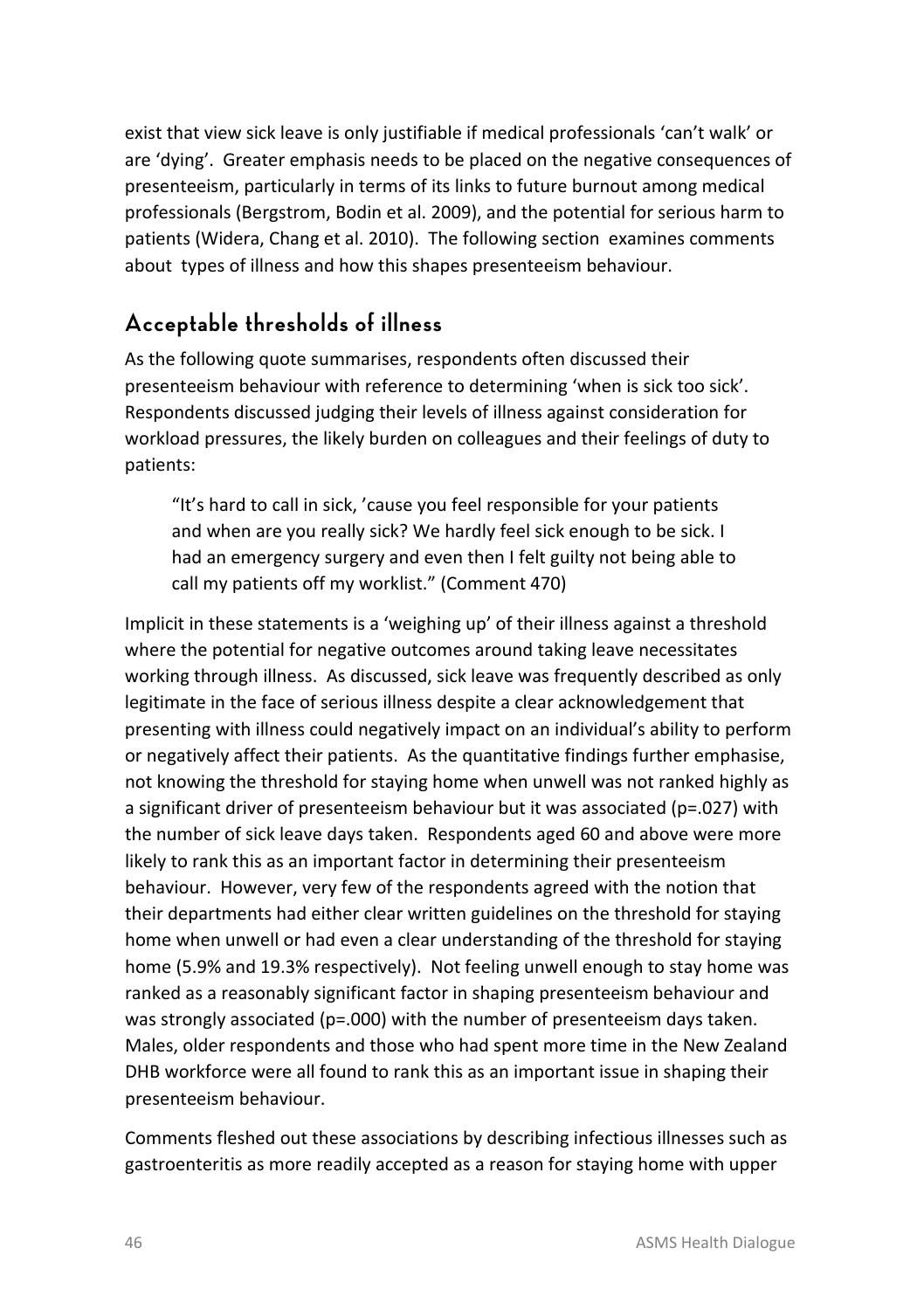respiratory tract infections frequently cited as not being a good enough reason to stay away. As the quantitative findings suggest, however, even with infectious illnesses, the pressure to attend work was still significant enough to encourage presenteeism; 41% respondents cited attending work 'sometimes' and 'often' while unwell with an infectious illness. Only 25% said they had 'never' done so. This is similar to findings reported in Szymczak, Smathers et al. (2015) that found 50–90% of health care workers reporting that they would work or have worked while unwell with infectious illness.

In the view of Jena, Melzer et al. (2012), this apparent willingness to turn up to work while infectious could be interpreted as a decline in standards of 'professionalism' in doctors as it has the potential to place patients at risk of harm. Khalid and Juma (2011) pronounce this tendency as a double standard with Landry and Miller (2010) suggesting that presenteeism behaviour, particularly with communicable disease, should be viewed as a form of medical negligence in that doctors are contravening the Hippocratic oath: "First, do no harm". Senior doctors obviously have considerable professional ability to judge whether or not their illness posed a significant threat to their patients although there is research to suggest that doctors as a group often fail to comply with basic infection control procedures and can play an active role in the transmission of disease (Bracewell, Campbell et al. 2010, Widera, Chang et al. 2010). What this high rate of attending while infectious suggests is that senior doctors in this study are under incredible pressures to attend work which can affect their judgement around when they should stay home. The following comment illustrates this quandary clearly:

"…The other thing is how sick is sick – the commonest being nonspecifically virally unwell (rhinorreah, head cold, cough etc.). It is hard to know whether you should stay home or not and I have worked a whole weekend feeling suboptimal but not terrible only to discover that I actually had Whooping Cough! ... When symptoms are in that borderline zone where you can carry on but aren't quite 100% one does feel bad to cancel patients off lists, clinics, etc." (Comment 366)

Senior doctors clearly face a dilemma when deciding if their illness should necessitate taking sick leave, and, as this example illustrates, there can be serious consequences from making the 'wrong' decision. One suggestion that came through in the comments as a possible way forward was the idea of having either occupational health physicians available for senior medical specialists, or having explicit guidelines about when to stay home, when to cancel clinics, and clarification of the administrative procedures around this. Data from the quantitative part of the study suggested that very few departments had clear written guidelines for the threshold for staying away when unwell and that there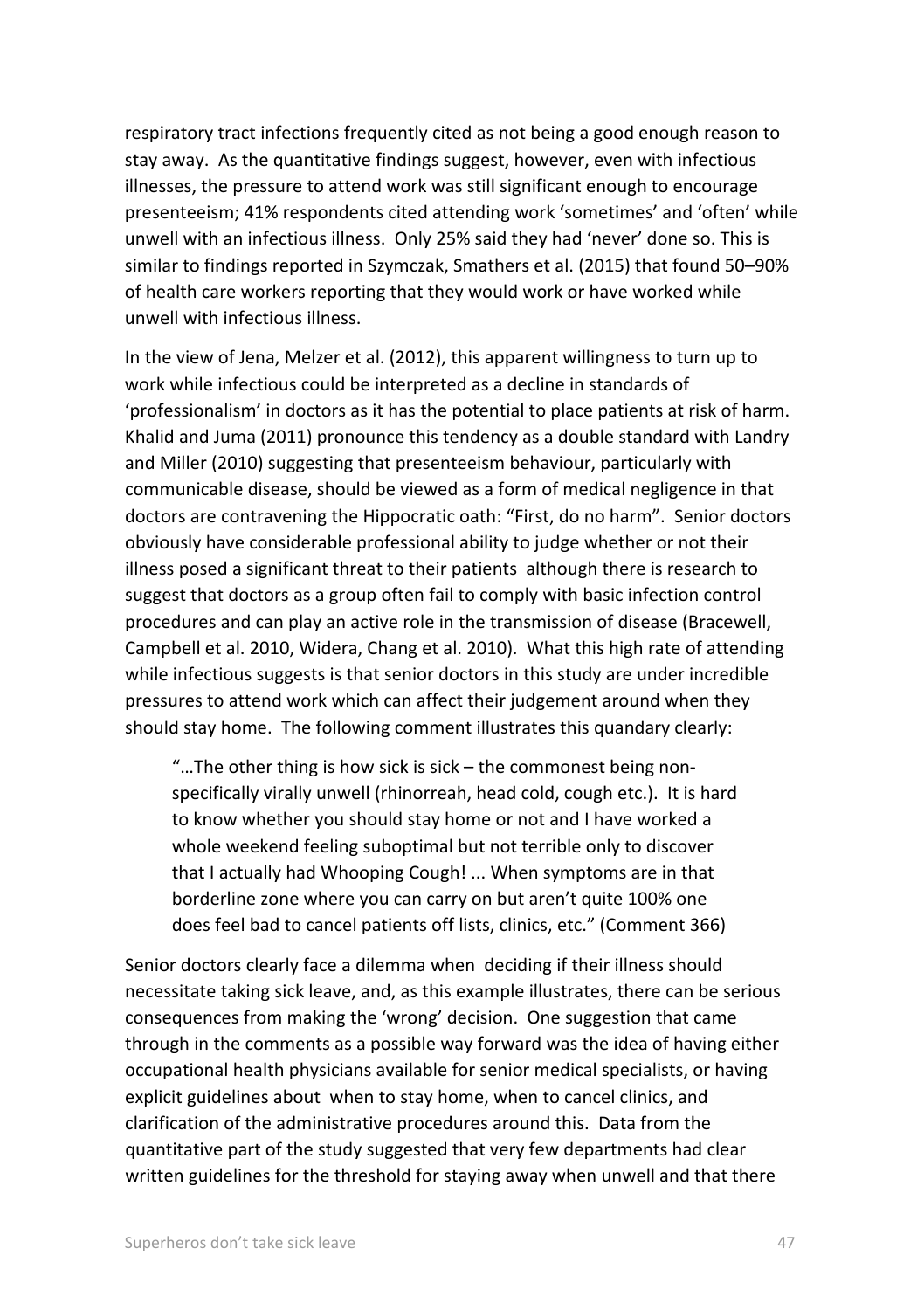was a strong association between levels of presenteeism and whether or not respondents disagreed with the statement that their departments had either thresholds or guidelines. The study did not probe whether or not medical practitioners had their own general practitioner although Tan, Robinson et al. (2014) found no association between presenteeism behaviour and whether or not their respondents had their own general practitioner. These associations, however, do suggest that management could do more in terms of clarifying the 'grounds' for taking sick leave, and making the process easier to do so.

Many of the respondents made it clear that having some form of external validation either in the form of written guidelines, departmental policies or having an occupational health physician available in the hospitals would help to avoid presenteeism. Starke and Jackson (2015) argue for more attention to developing clearer statements regarding the thresholds of illness which have the capacity to restrict work on the basis of key symptoms. They do concede, however, that "determining what constitutes being too sick to work is complicated and lacks a sufficient evidence base" (p. e1). Other suggestions in the literature on ameliorating presenteeism note the importance of flexible working arrangements such as having the option to avoid clinical contact with patients, or conducting clinics over Skype or an equivalent (Landry and Miller 2010). This also came through as an 'informal' strategy, as the following comment suggests:

"Several times with a cold, I have stayed home but done 'paper work' from home & still fielded calls re my patients. This is a reasonable compromise when wanting to not pass on infectious disease but not so unwell that can't concentrate on work." (Comment 341)

The importance of explicit support or permission to take leave was noted by some respondents. This notion of being 'permitted' to take sick leave was described as both an enabling mechanism as well as a strategy to combat the 'guilt' that is often associated with taking leave. As one respondent stated:

"Several years ago our clinic charge nurse made it very clear to me that I was entitled to take sick leave when I or my children were sick and not to compromise on this. This has been tremendously helpful in 'allowing me' to take sick leave rather than coming back to work when I shouldn't." (Comment 562)

This comment reiterates the significance of external support and validation as a factor of relevance for presenteeism. The importance of receiving 'permission', in this case from a charge nurse, reiterates the importance of support from management and colleagues alike and the value placed on shared recognition. As one respondent summarised, "doctors need explicit support and 'permission' to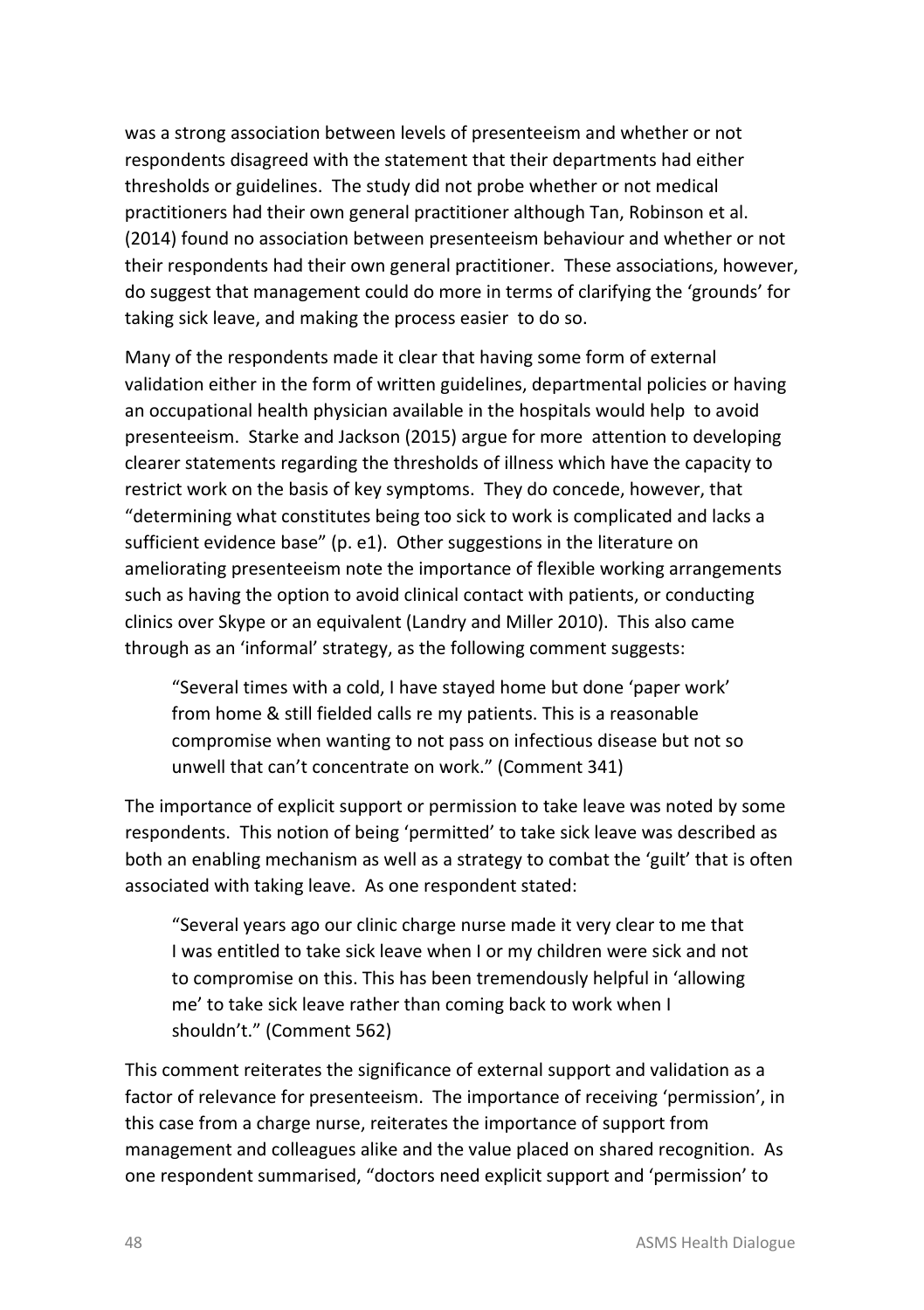take sick leave" (comment 564). These themes reiterate the significance of understanding the broader social and practical context of how a physical illness is 'received', and in turn classified as something that necessitates staying away from work or continuing to work when ill. An additional part of this process that was described in the qualitative data was the manner in which non-physical illnesses were treated by individuals and colleagues alike.

### **Visibility of illness**

The many and varied stresses that influence the decision to present at work when ill also included reference to how visible the illness was. Some respondents framed this notion of visibility in terms of feeling that they had to 'present' at work in order to prove they were unwell before going home once their illness was recognised as genuine and legitimate:

"Sometimes I need to show I'm not well, so I come in then leave early." (Comment 428)

Visibility of illness was also discussed with reference to the under-recognition afforded fatigue as a consequence of onerous on-call duties, or from working outside of normal hours. Many of the senior doctors who left comments felt fatigue needed more explicit attention as a factor potentially more significant than physical illness in terms of its capacity to impair performance. As the following respondent stated:

"Fatigue after [a] 24-hour obstetric call is just as major an issue as sickness, and it is being ignored." (Comment 515)

Fatigue is well recognised as having the capacity to significantly impair a person's ability to work safely and efficiently, as well as having a detrimental effect on individual and workforce morale (Kuhn 2001, AMA 2005, Smith-Coggins, Howard et al. 2006). Studies into the impact of fatigue in emergency departments suggest a clear relationship between working while fatigued and the incidence of errors (Smith-Coggins, Rosekind et al. 1994). Although the definition of presenteeism used in this study was intended to include presenteeism as a consequence of fatigue and stress, many respondents chose to specifically identify fatigue as a separate issue to sickness-related presenteeism. For example, in the following comment the respondent distinguishes between feeling 'jaded and tired' as opposed to being 'unwell':

"I think the hardest one is when you are feeling tired after an 'allnighter' on call. You are not unwell, but feel a bit jaded and tired. Ideally, you don't really want to come in but you are probably at 80–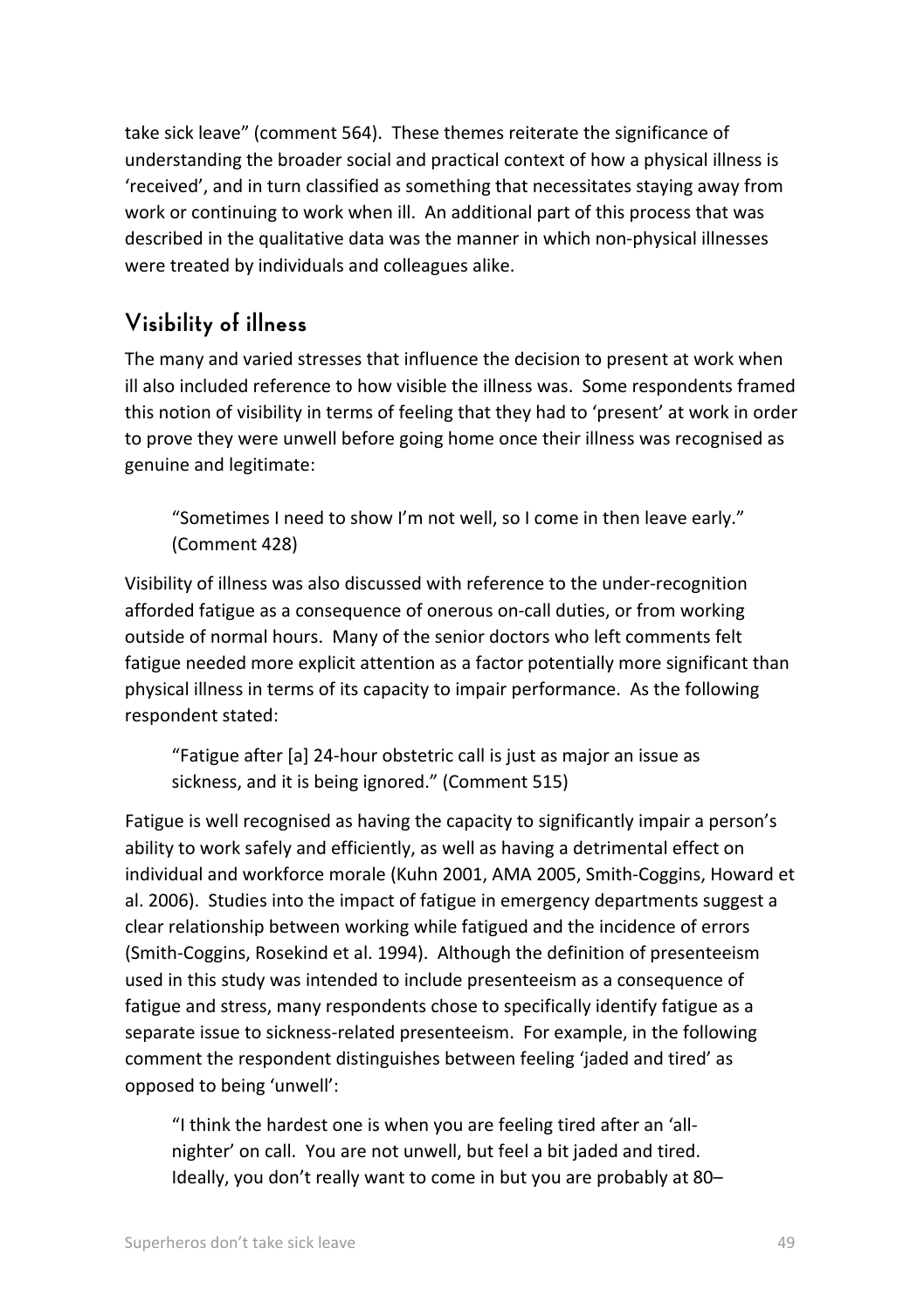90% of normal. You may feel fine initially and then tire later in the day." (Comment 218)

One respondent suggested a second category of leave called "fatigue leave" (comment 409) as a way of distinguishing between leave taken for physical illness and leave required for recuperation from shift work or on-call duties. At present the ASMS is working on guidelines for recuperation time following on-call or shift work which suggest a minimum of 24 hours following one or more night shifts but optimally three days of recuperation time in order to overcome sleep-disruption. What these findings suggest is that fatigue needs greater recognition as a legitimate reason to take sick leave.

Similar comments were made about psychological issues including depression and burnout. Many noted that 'obvious' physical illnesses were likely to be more readily accepted as a valid reason to take sick leave than something that was essentially 'hidden'. Nevertheless, many stated that this attitude disregarded the potential negative consequences of presenteeism as a result of these factors:

"[there is] not enough consideration of psychological illness until overt. You have to be seen to be physically ill. I have seen many colleagues over the years where work or home stress has finally caused illness that may have been averted if the old school macho ethic hadn't forced them to work when they should have been seeking help." (Comment 55)

Psychological or mental illnesses are recognised as having a significant ability to affect the productivity of workplaces (Johns 2011) with Goetzel, Long et al. (2004) estimating depression and other psychological illnesses as being one of the most costly causes of presenteeism. In addition to the negative impacts on productivity, working with depression and other psychological illnesses is recognised as having the potential to negatively impact the quality of patient care as well as morale and team dynamics (Thun, Fridner et al. 2014). Nevertheless, Cooper and Dewe (2008) note that despite depression, stress and anxiety accounting for nearly 46% of all reported illnesses in the United Kingdom, the significance of mental ill health is poorly recognised by employers. Further, other research found that depression was rated lower as a good reason to stay away from work than other factors including family illness, minor illness, bad weather and poor transportation (Johns and Xie 1998). As one respondent summed up:

"…[p]hysical illness is barely 'tolerated' amongst SMOs but psychological stress … is even more 'not tolerated'." (Comment 483)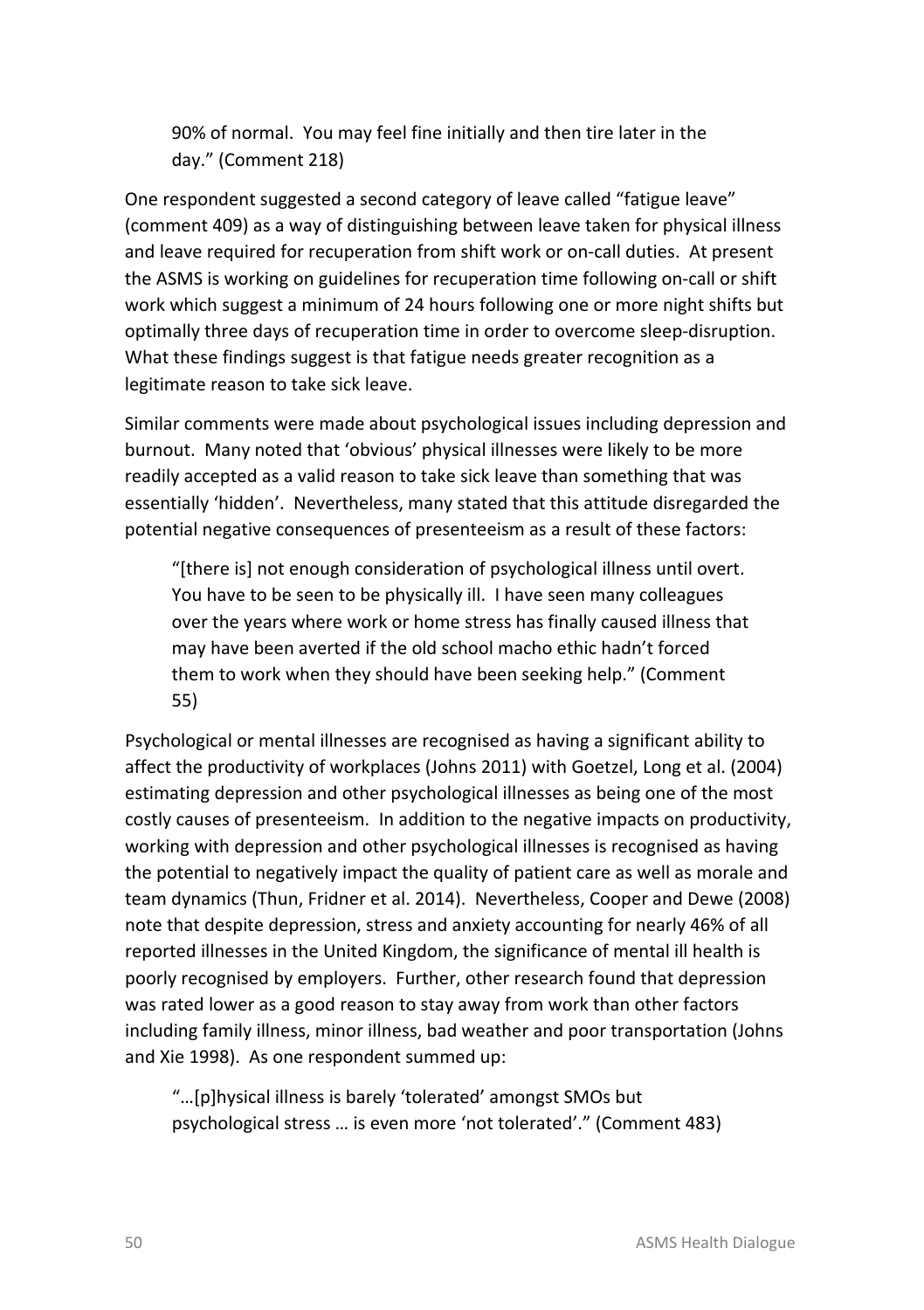Waldron (1996) reports similar attitudes in his research on presenteeism in doctors in the United Kingdom. The study reports one doctor stating that "the mind numbing tiredness and dreadful working conditions led to stress and demoralisation sufficient for me to take 6 months sick leave between jobs" but Waldron states that "…he blamed his absence on an old knee injury rather than admit to being depressed" (p. 394). These issues reflect broader trends to do with recognising depression as a legitimate form of illness and, in some circumstances, a legitimate reason to stay away from work.

Some respondents suggested that this was to do with the different types of risk associated with psychological issues as opposed to infectious illnesses. For example, one respondent noted that:

"…the issue of psychological health is often handled differently by an individual than physical health. [It is] easier to continue working when unwell psychologically than when say [you] have diarrhoea and vomiting." (Comment 241)

Infectious illnesses certainly present different and more immediate 'risks' than psychological conditions but as the respondent intimates, handling mental health 'differently' can be at the risk of ignoring possible significant consequences. As the following section of a comment describing the impact of short staffing as a consequence of sick leave demonstrates, failure to ignore the warning signs of stress can have serious ramifications:

"…[t]here was a more prolonged period of solo cover for the department where I would find myself locking the office door and hiding under the desk in the dark which suggests that longer periods without additional cover are psychologically quite damaging. Doctors as a profession are famously poor at managing their own health and well-being and I am no exception." (Comment 629)

Burnout is a psychological syndrome that can result from working under stressful conditions for a prolonged period of time (Brenninkmeiker and VanYperen 2003). It is well reported that high levels of burnout and stress are associated with lowered cognitive performance and poor team dynamics (Howlett, Doody et al. 2015), and are positively associated with the likelihood of future long-term sickness absence (Borritz, Christensen et al. 2010). The impact on performance was noted by one respondent who stated:

"In my view it is mental health problems ([especially] depression) that people do not want to acknowledge and are often unaware of the impact on their performance." (Comment 316)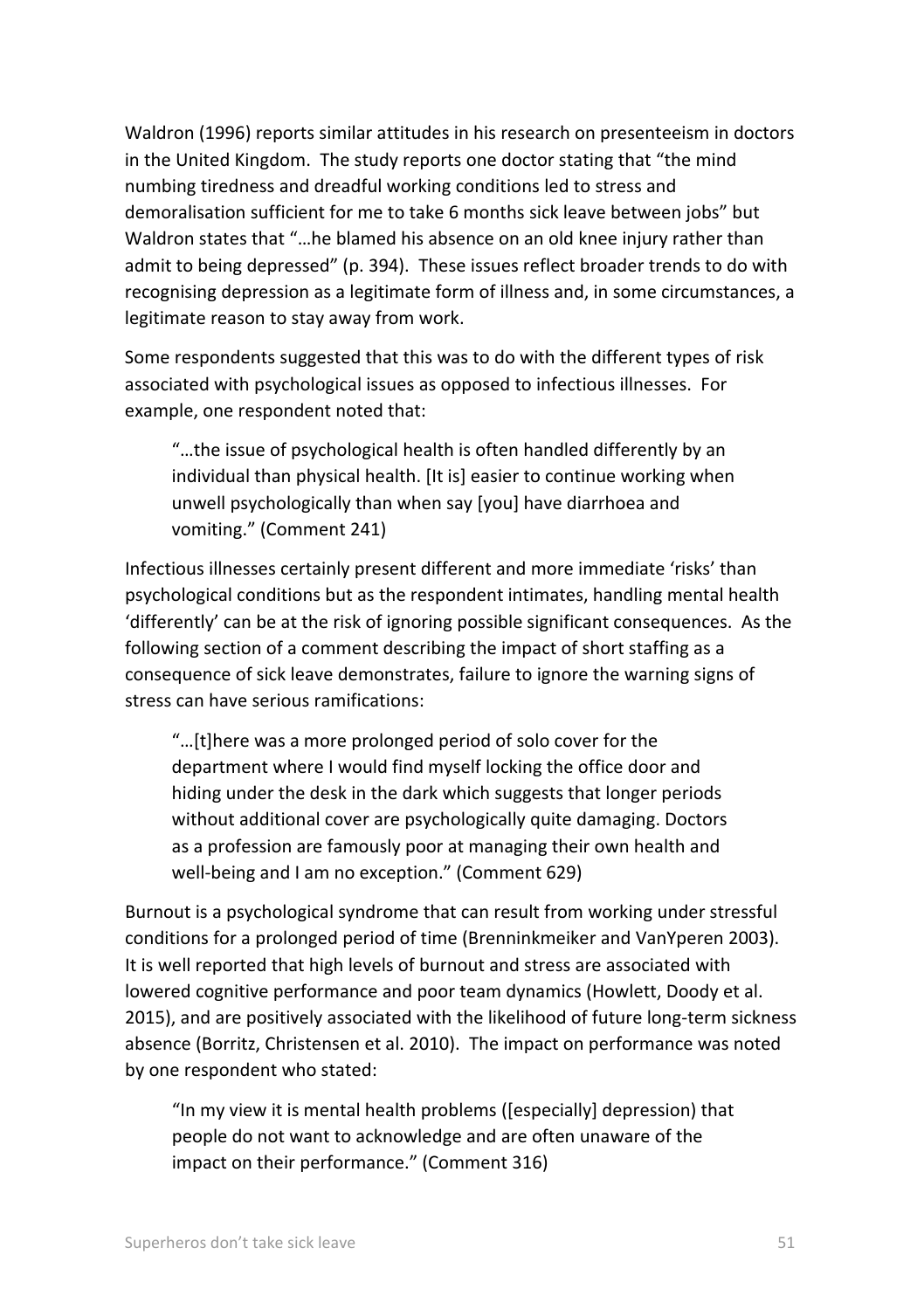Given the cultural and professional norms described in the sections above, there are clear barriers within the senior medical workforce that need addressing before opening up about psychological illness can be done without risk of further judgement (Moll, Eakin et al. 2013). Promoting a culture within the senior medical cohort where viewing sickness as a form of weakness is not tolerated will be very important in this regard (Tan, Robinson et al. 2014).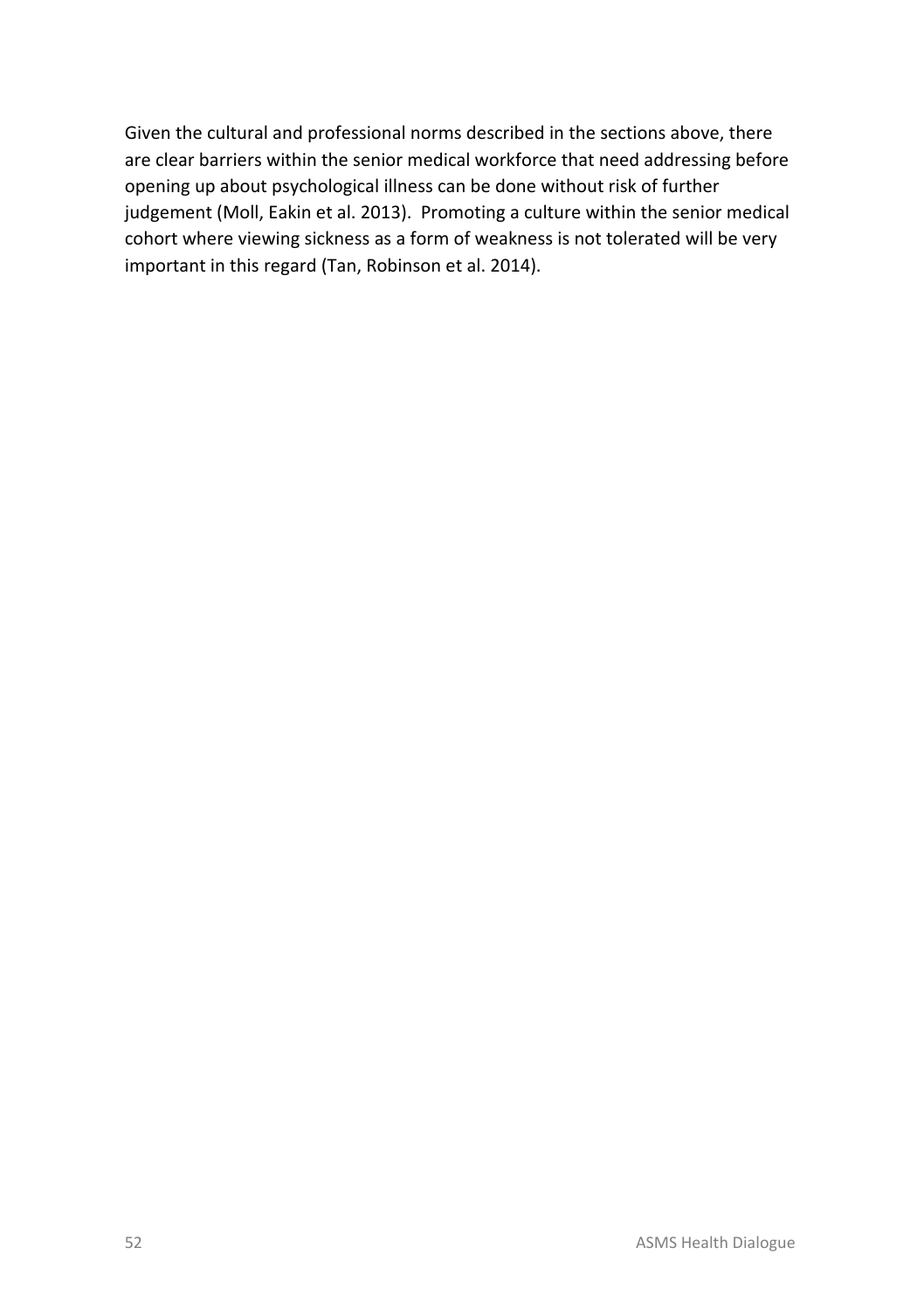# Summary and conclusions

The results from this survey provide a comprehensive insight into both rates of and motivations for presenteeism within this cohort of senior doctors across New Zealand's DHBs. The findings from this research suggest that presenteeism behaviour is common,, well recognised and an issue of concern. It suggests that the rates displayed for this target group are consistent with other research into medical professionals both within New Zealand and internationally. The combination of the qualitative and quantitative findings provides a rich and nuanced examination of the complexities that surround presenteeism and suggests that the 'choices' available to senior medical doctors about whether or not to attend work when unwell are shaped by multiple considerations.

The findings suggest that participants are keenly aware of the pressures on New Zealand's public health system and emphasise the limited scope within DHBs for short-term sickness cover. The research suggests that senior doctors are attentive as to how taking sick leave can add to the workloads of their colleagues, and that this can be a barrier to taking legitimate leave. It further suggests that senior doctors are very concerned as to how sickness absence can impact negatively upon the ability of their patients to access the health care that they require. Conversely, however, the high rates of continuing to work while unwell and while infectious suggest a worrying picture where the potential for further risk of harm to both practitioner and patient alike is considerable.

The findings suggest that management has an important role to play in reshaping attitudes towards sick leave and also in devising strategies to enable senior doctors to readily take leave without the burden of guilt and concern for how their absence will be managed. The survey also suggests that sociocultural factors play an important and possibly under-recognised role in perpetuating presenteeism behaviour.

Any solutions developed must address both practical and cultural change. With DHBs operating in increasingly tight fiscal environments, staffing levels may continue to suffer and entrenched shortages are likely to increase. Improving mechanisms to facilitate the provision of short-term cover is a core issue for the senior doctors involved in this study. While the strategies for addressing this particular issue are not simple, investing in the senior medical workforce to enable DHBs to 'staff up' and have better buffers for short-term sick leave is likely to pay dividends in the long term (see, for example, Wrate 1999 for a forthright commentary on this issue).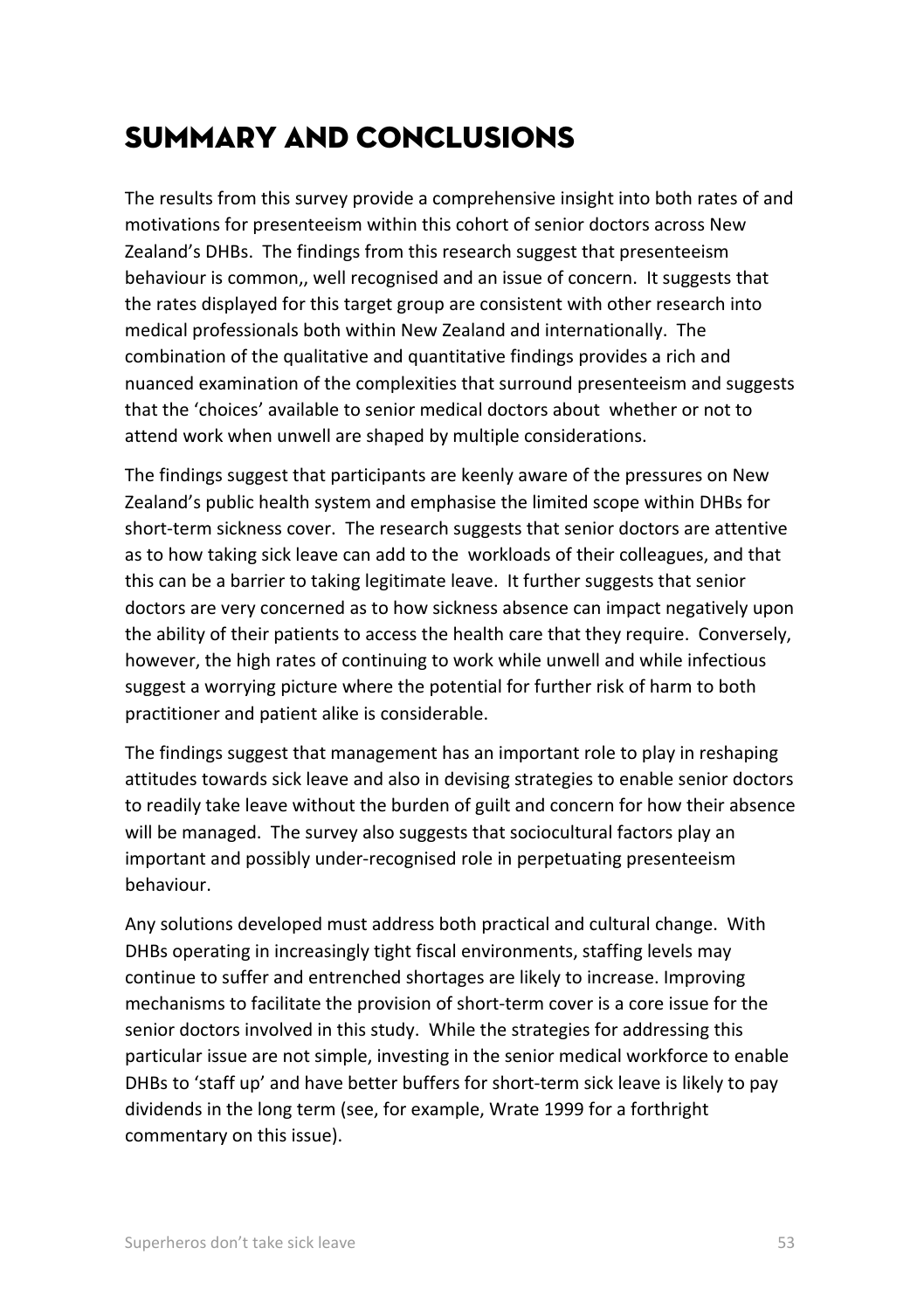Management and senior doctors also need to face some hard questions about the culture of the medical profession. Presenteeism behaviour is unlikely to decrease if individuals are operating in environments where working through illness is viewed as 'normal' or, at worst, 'necessary' behaviour. Creating an environment that fosters work–life balance, including greater recognition of the challenges faced by working parents who have ongoing responsibilities for dependents, needs more explicit support from colleagues and management alike. Management and those in leadership positions need to lead the way in changing the view that sick leave represents weakness. Taking legitimate sick leave must be reframed as responsible and healthy behaviour. What is clear from the research is that the senior doctors in this study value the support of their colleagues and will work through illness in order to avoid overburdening their peers. Finding a middle ground where it is 'ok' to take leave without being seen to be 'letting the side down' will require better cover arrangements as well as a shift in attitude and culture.

In this regard, it is recommended that future job-sizing activities should indicate the number of sick relief FTE positions there should be per total FTEs as one way of providing an objective assessment of cover needs in departments. Formalising both the accounting processes for and the availability of short-term leave cover is likely to have a considerable impact on the likelihood of the senior doctors to take sick leave. This may be one practical strategy that may have a positive impact on presenteeism behaviour.

Another potentially readily achievable measure could be to encourage the provision of clear written guidelines stating the threshold for staying home when unwell. Not only would this give individuals and their colleagues something that they can objectively assess their condition against, but it may also provide a measure of 'permission' to stay home when they are unwell. These guidelines might also advise on when and how clinics and lists may need to be cancelled as well as providing a clear process for how this can be accomplished and the necessary rearrangements that may be required.

There are limitations to the current study; in particular, the already noted reliance on self-reported rates of both sickness absence and presenteeism. It would be helpful to include an objective measure of sickness absence rates as well as including a measure of self-health assessment. Both these additional variables would enable comparison between the rates of presenteeism and some measure of the health of the respondents. For example, there was no way of assessing what types of illness was associated with the rates suggested in this study. Additional variables that could be of relevance to presenteeism behaviour might include number of dependents, ethnicity and working arrangements (e.g. FTE or hours in private work).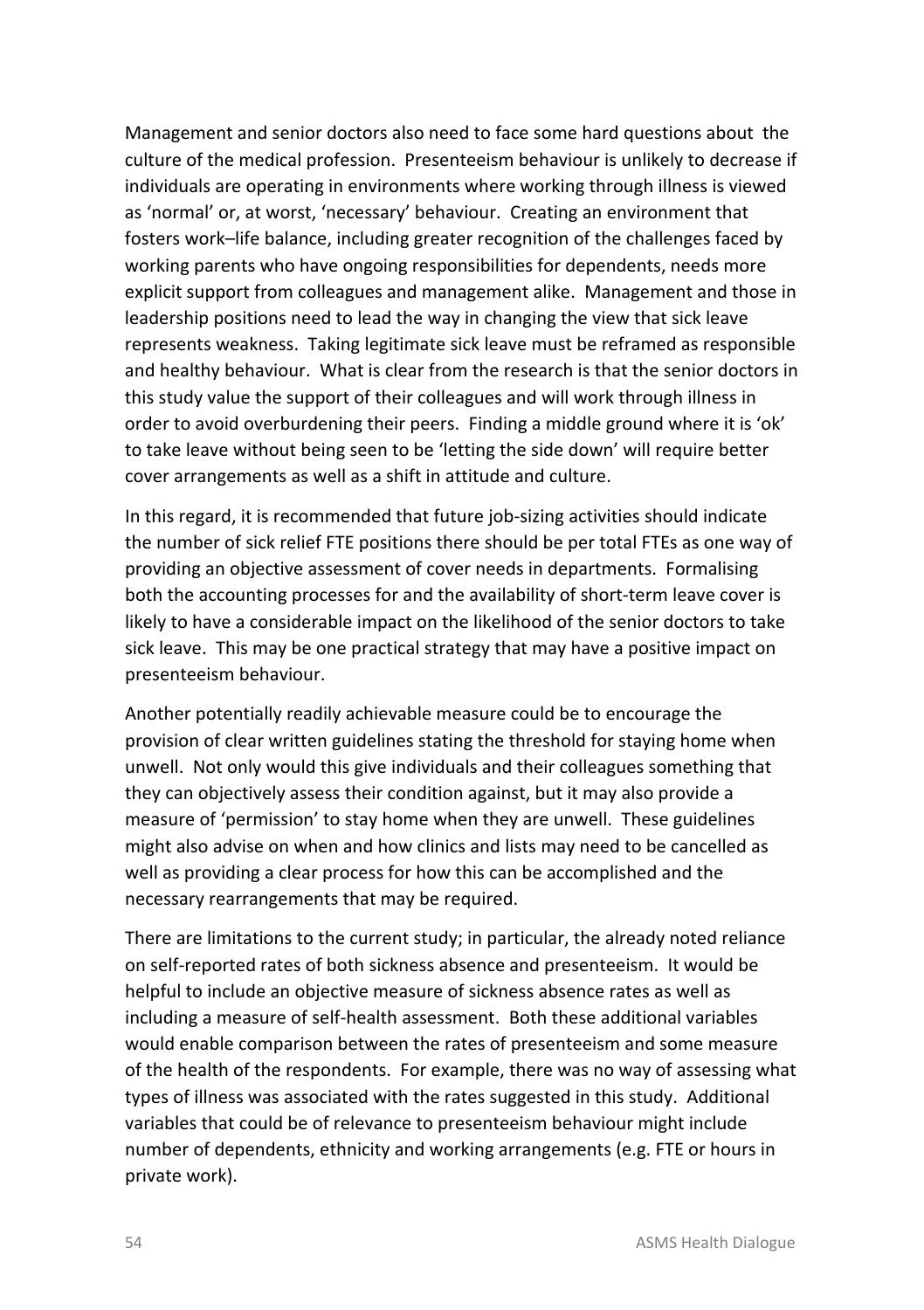Further, it would be helpful to triangulate the findings from the survey with additional research such as semi-structured interviews with a random sample of the membership. This would have enabled further investigation of the themes emerging from the qualitative data and more opportunity to examine and crosscheck the interpretation of the qualitative findings presented.

Importantly, this research suggests that notions of wellness need to be expanded to encompass the significance of psychological illness as well as fatigue and burnout. Encouraging a culture within the medical workforce that recognises the impact of having workers who are struggling as a consequence of depression, fatigue and emotional exhaustion would be an important step in recognising these factors as legitimate reasons to take time off work.

Presenteeism poses clear risks to patients and practitioners alike. Turning up to work while unwell reflects the high value placed on medical professionals' duty of care but also the tensions to do with defining responsible behaviour in this regard. It is clear from this research that the senior medical workforce is under stress. Solutions must prioritise patient health and safety while continuing to find strategies to improve staffing levels and morale.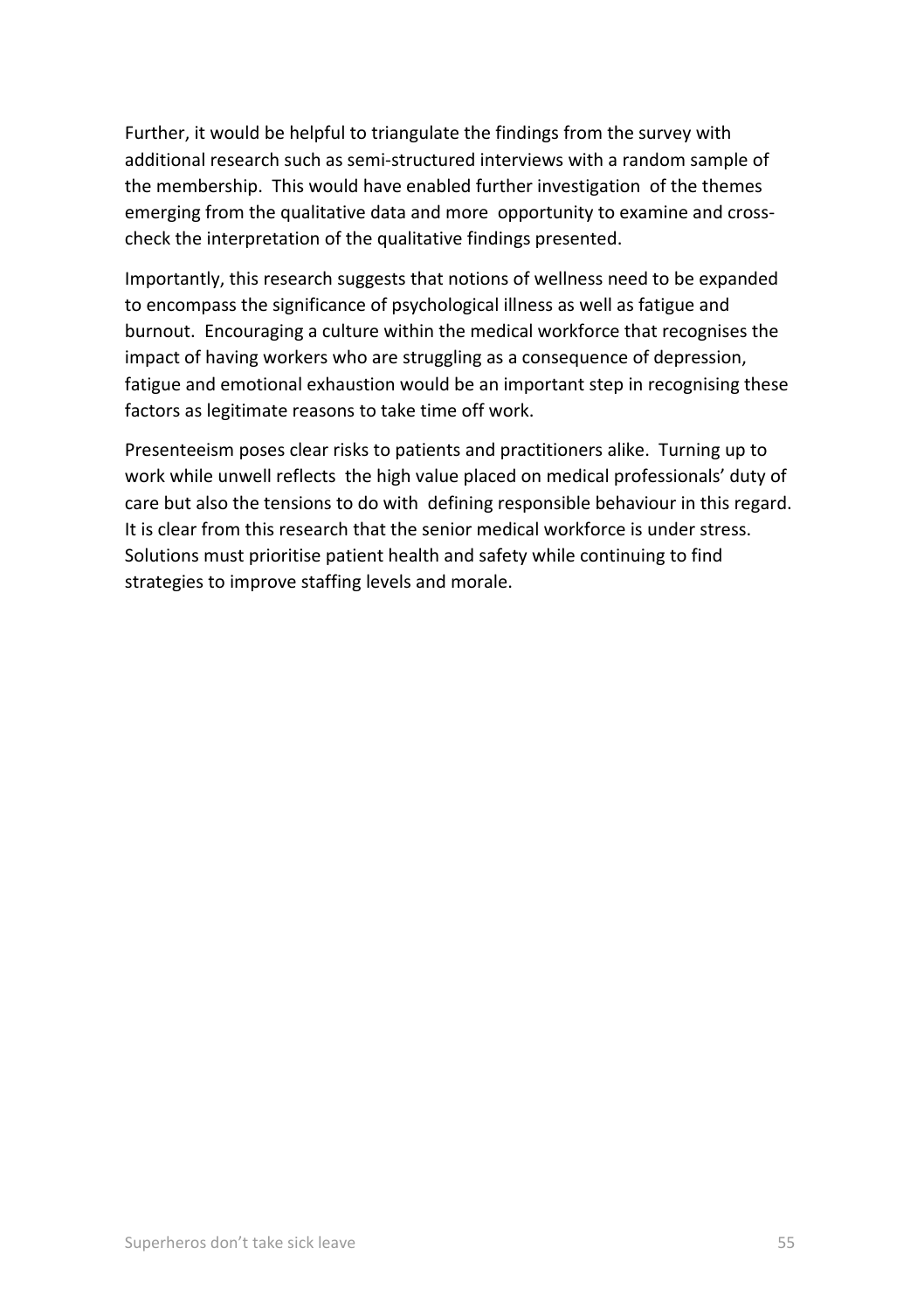# *REFERENCES*

Acker, J. (1990). "Hierarchies, Jobs, Bodies: A Theory of Gendered Organisations." Gender and Society **4**(2): 139-158.

AMA (2005). National Code of Practice- Hours of Work, Shiftwork and Rostering for Hospital Doctors. Kingston, Australia, The Australian Medical Association

Aronsson, G. and K. Gustafsson (2005). "Sickness Presenteeism: Prevalence, Attendance-Pressure Factors, and an Outline of a Model for Research." Journal of Occupational and Environmental Medicine **47**(9): 958-966.

Aronsson, G., K. Gustafsson and M. Dallner (2000). "Sick but Yet at Work. An Empirical Study of Sickness Presenteeism St." Journal of Epidemology and Community Health **54**(7): 502-509.

ASMS (2014). Taking the Temperature of the Public Hospital Specialist Workforce. Wellington, New Zealand, The Association of Salaried Medical Specialists.

Bergstrom, G., L. Bodin, J. Hagberg, T. Lindh, G. Aronsson and M. Josephson (2009). "Does Sickness Presenteeism Have an Impact on Future General Health?" International Archives of Occupational and Environmental Health **82**: 1179-1190.

Borritz, M., K. B. Christensen, U. Bultmann, R. Rugulies, T. Lund, I. Andersen, E. Villadsen, F. Diderichsen and T. S. Kristensen (2010). "Impact of Burnout and Psychosocial Work Characteristics on Future Long-Term Sickness Absence. Prospective Results of the Danish PUMA Study Among Human Service Workers." Journal of Occupational and Environmental Medicine **52**(10): 964-970.

Bracewell, L. M., D. L. Campbell, P. R. Faure, E. R. Giblin, T. A. Morris, L. B. Satterthwaite, C. D. A. Simmers, C. M. Ulrich and J. D. Holmes (2010). "Sickness Presenteeism in a New Zealand Hospital." The New Zealand Medical Journal **123**(1314): 30-41.

Brenninkmeiker, V. and N. VanYperen (2003). "How to Conduct Research on Burnout: Advantages and Disadvantages of a Unidimensional Approach in Burnout Research." Occupational and Environmental Medicine **60**(Suppl I): i16-120.

Charmaz, K. (2008). Grounded Theory as an Emergent Method. Handbook of Emergent Methods. S. N. Hesse-Biber and P. Leavy. New York, The Guilford Press**:**  155-172.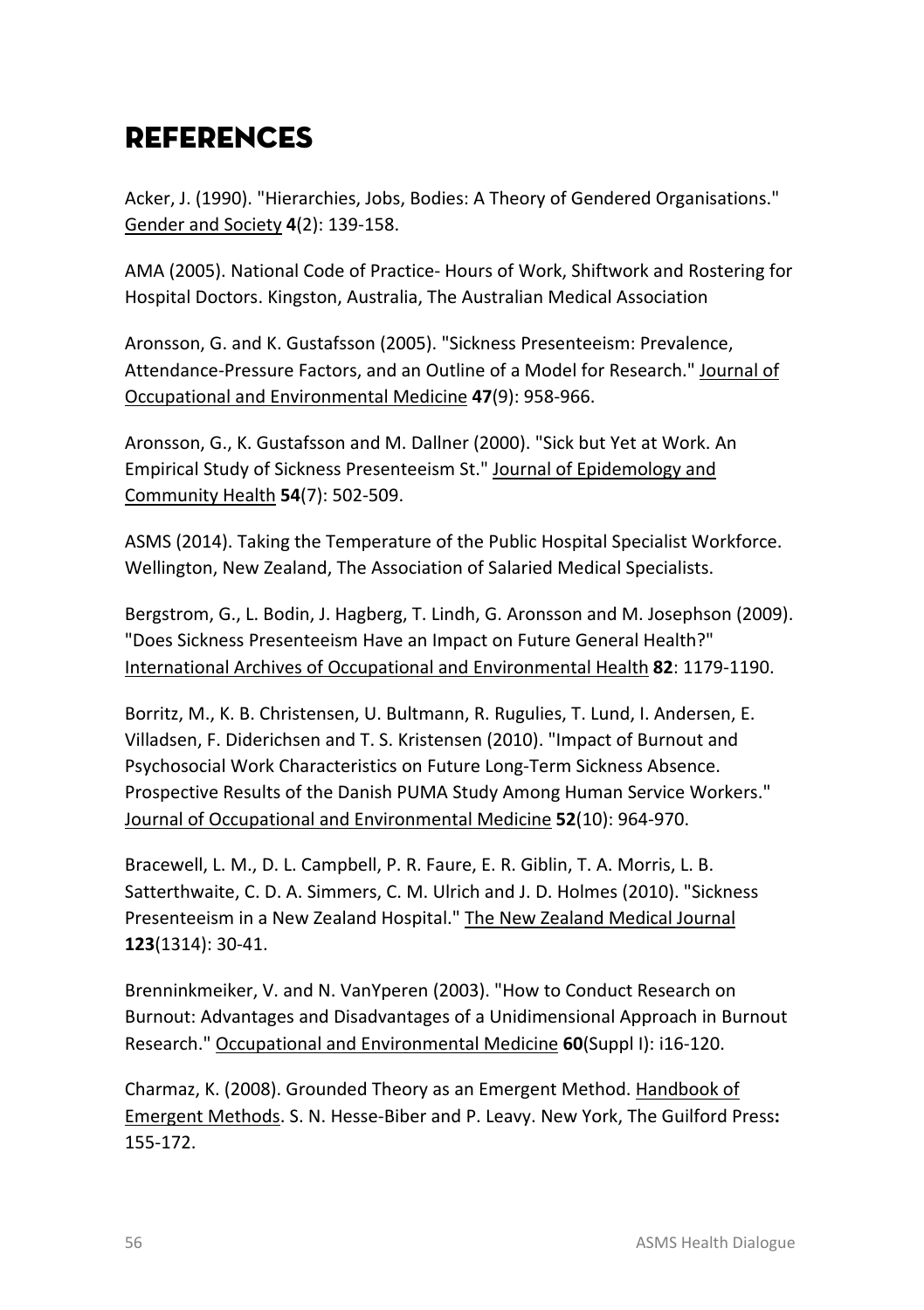Cooper, C. and P. Dewe (2008). "Well-being- Absenteeism, Presenteism, Costs and Challenges." Occupational Medicine **58**: 522-524.

Cunningham, C. T., H. Quan, B. Hemmelgarn, T. Noseworthy, C. A. Beck, E. Dixon, S. Samuel, W. A. Ghali, L. L. Sykes and N. Jette (2015). "Exploring Physician Specialist Response Rates to Web-Based Surveys." BMC Medical Research Methodology **15**(32): 1-8.

De Beauvoir, S. (1949). The Second Sex. Harmondworth, Penguin.

Demerouti, E., P. M. Blanc, A. B. Le Bakker, W. B. Schaufeli and J. Hox (2009). "Present but Sick : A Three-Wave Study on Job Demands, Presenteeism and Burnout." Career Development International **14**(1): 50-68.

Dew, K. (2011). "Pressure to Work Through Periods of Short Term Sickness." BMJ **341**: d3446.

Dew, K., V. Keefe and K. Small (2005). "'Choosing' to Work when Sick: Workplace Presenteeism." Social Science and Medicine **60**: 2273-2282.

Floderus, B., M. Hagman, G. Aronsson, S. Marklund and A. Wikman (2009). "Work Status, Work Hours and Health in Women With and Without Children." Occupational and Environmental Medicine **66**(10): 704-710.

Gascoigne, C., E. Parry and D. Buchanan (2015). "Extreme Work, Gendered Work? How Extreme Jobs and the Discourse of 'Personal Choice' Perpetuate Gender Inequality." Organization **22**(4): 457-475.

Gauld, R. and S. Horsburgh (2014). "Measuring Progress with Clinical Governance Development in New Zealand: Perceptions of Senior Doctors in 2010 and 2012." BMC Health Services Research **14**(547): 1-7.

Gauld, R., S. Horsburgh and J. Brown (2011). "The Clinical Governance Development Index: Results from a New Zealand Study." BMJ Quality and Safety **20**: 947-952.

Gerich, J. (2015). "Sick at Work: Methodological Problems with Research on Workplace Presenteeism." Health Services and Outcomes Research Methodology **15**: 37-53.

Goetzel, R. Z., S. R. Long, R. J. Ozminkowski, K. Hawkins, S. Wang and W. Lynch (2004). "Health, Absence, Disability, and Presenteeism Cost Estimates of Certain Physical and Mental Health Conditions Affecting U.S. Employers." Journal of Occupational and Environmental Medicine **46**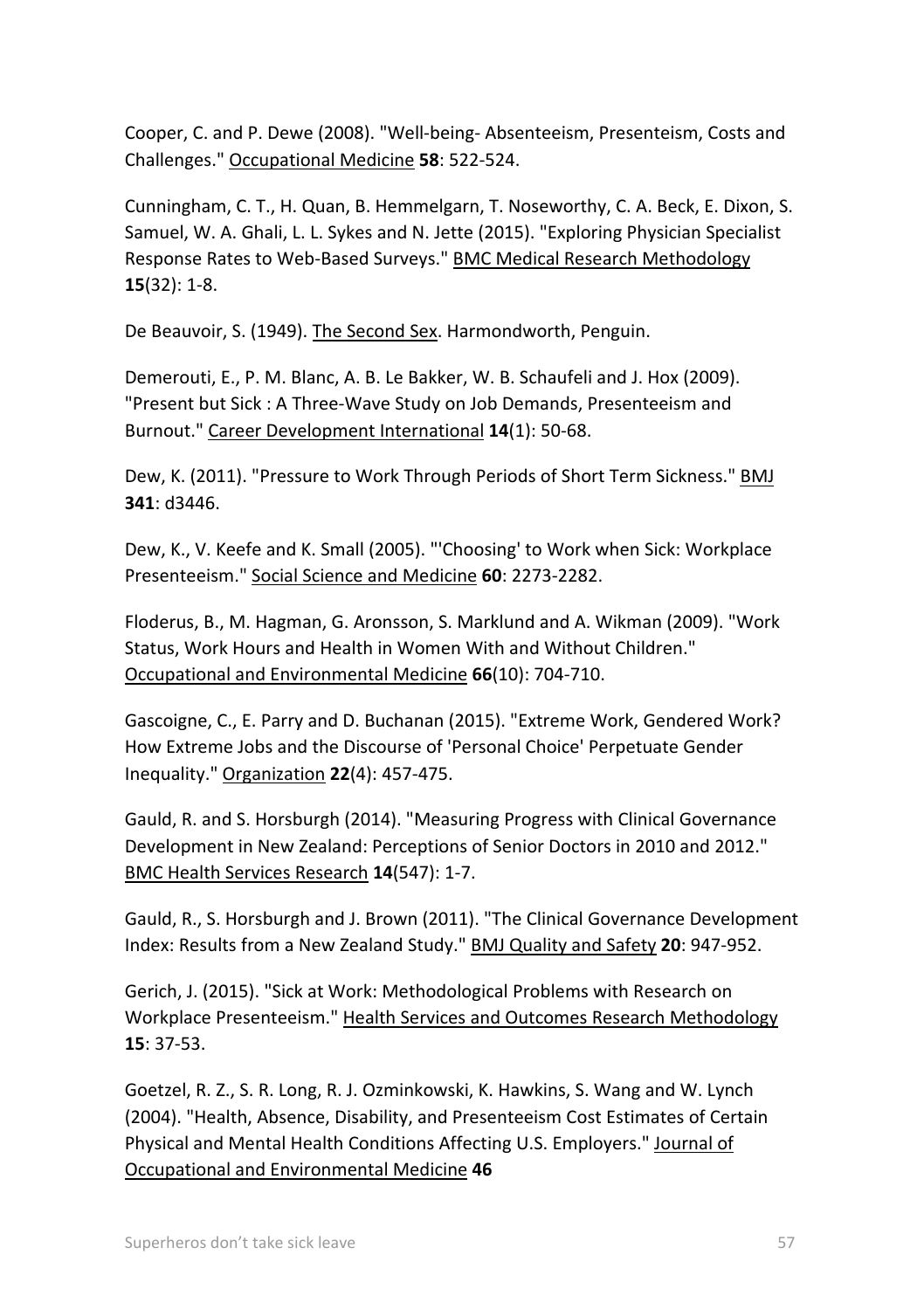398-412.

Hansen, C. D. and J. H. Andersen (2008). "Going Ill to Work- What Personal Circumstances, Attitudes and Work-Related Factors are Associated with Sickness Presenteeism?" Social Science and Medicine **67**: 956-964.

Hemp, P. (2004). Presenteeism- At Work But Out of It. Harvard Business Review. **82:** 49-58.

Holt, H. (2010). The Cost of Ill Health. New Zealand Treasury Working Paper Wellington, The Treasury. **10**.

Howlett, M., K. Doody, J. Murray, D. LeBlanc-Duchin, J. Fraser and P. Atkinson (2015). "Burnout in Emergency Department Healthcare Professionals is Associated with Coping Style: A Cross-Sectional Survey." Emergency Medicine Journal **32**: 722- 727.

Jena, A. B., D. O. Melzer, V. G. Press and V. M. Arora (2012). "Why Physicians Work When Sick." JAMA Internal Medicine **172**(14): 1107-1108.

Johansson, G. and I. Lundberg (2004). "Adjustment Latitude and Attendance Requirements as Determinants of Sickness Absence or Attendance. Empirical Tests of the Illness Flexibility Model." Social Science and Medicine **58**: 1857–1868.

Johns, G. (2010). "Presenteeism in the Workplace: A Review and Research Agenda." Journal of Organisational Behaviour **31**: 519-542.

Johns, G. (2011). "Attendance Dynamics at Work: The Antecedents and Correlates of Presenteeism, Absenteeism, and Productivity Loss." Journal of Occupational Health Psychology **16**(4): 483-500.

Johns, G. and J. L. Xie (1998). "Perceptions of Absence from Work: People's Republic of China versus Canada." Journal of Applied Psychology **83**: 515-530.

Khalid, U. and A. A. M. Juma (2011). "Under Utilization of Sick Leave by the Physicians- Jeopardizing Health Care?" Journal of the College of Physicians and Surgeouns Pakistan **21**(4): 257-258.

Kivimaki, M., R. Sutinen, M. Elovainio, J. Vahtera, K. Rasanen, S. Toyry, J. E. Ferrie and J. Firth-Cozens (2001). "Sickness Absence in Hospital Physicians: 2 Year Follow up Study on Determinants." Occupational and Environmental Medicine 58: 361-366.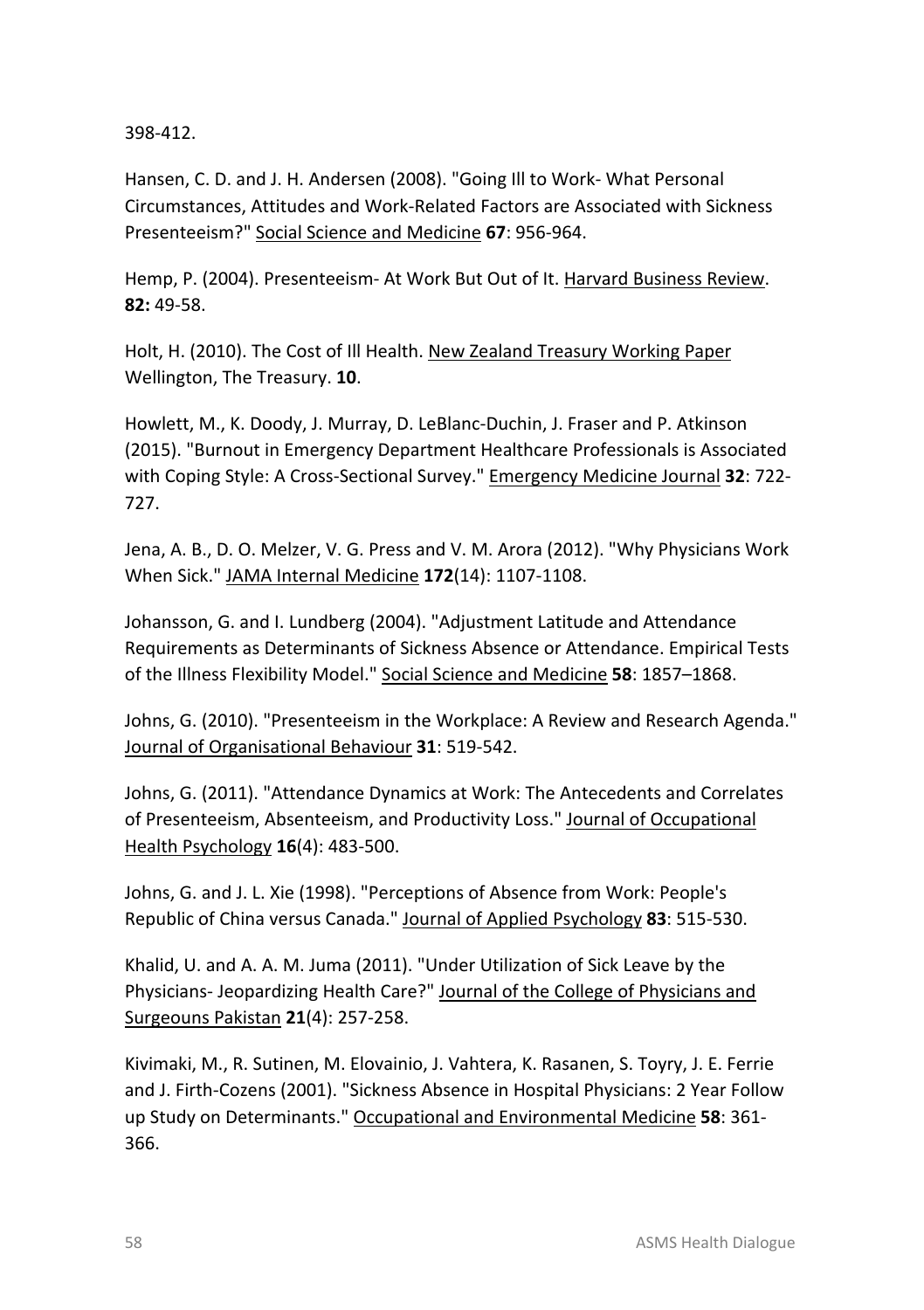Krane, L., E. L. Larsen, C. V. Nielsen, C. M. Stapelfeldt, R. Johnsen and M. B. Risor (2014). "Attitudes Towards Sickness Absence and Sickness Presenteeism in Health and Care Sectors in Norway and Denmark: A Qualitative Study." BMC Public Health **14**: 880-893.

Kuhn, G. (2001). "Circadian Rhythm, Shift Work and Emergency Medicine." Annals of Emergency Medicine **37**(1): 88-98.

Landry, M. and C. Miller (2010). "Presenteeism: Are We Hurting the Patients We are Trying to Help?" Journal of General Internal Medicine **25**(11): 1142-1143.

Madan, I., S. Harvey, M. Hotopf and M. Henderson (2011). "Presenteeism is Not Just a Negative Phenomenon." BMJ **342**(d3446): 1-2.

McEwen, B. S. (2008). "Central Effects of Stress Hormones in Health and Disease: Understanding the Protective and Damaging Effects of Stress and Stress Mediators." European Journal of Pharmacology **583**(2-3): 174-185.

McKevitt, C., M. Morgan, R. Dundas and W. W. Holland (1997). "Sickness Absence and 'Working Through' Illness: A Comparison of Two Professional Groups." Journal of Public Health Medicine **19**(3): 295-300.

Moll, S., J. M. Eakin, R. L. Franche and C. Strike (2013). "When Health Care Workers Experience Mental Ill Health: Institutional Practices of Silence." Qualitative Health Research **23**(2): 167-179.

Nicholls, K., K. Chapman, T. Shaw, A. Perkins, M. Murray Sullivan, S. Crutchfield and E. Reed (2011). "Enhanving Response Rates in Physician Surveys: The Limited Utility of Electronic Options." Health Services Research **46**(5): 1675-1682.

Niven, K. and N. Ciborowska (2015). "The Hidden Dangers of Attending Work While Unwell: A Survey Study of Presenteeism Among Pharmacists." International Journal of Stress Management **22**(2): 207-221.

Ozbilgin, M. F., M. Tsouroufli and M. Smith (2011). "Understanding the Interplay of Time, Gender and Professionalism in Hospital Medicine in the UK." Social Science and Medicine **72**: 1588-1594.

Risberg, G. (2004). "I am Solely a Professional – Neutral and Genderless" On Gender Bias and Gender Awareness in the Medical Profession. PhD, Umeå University.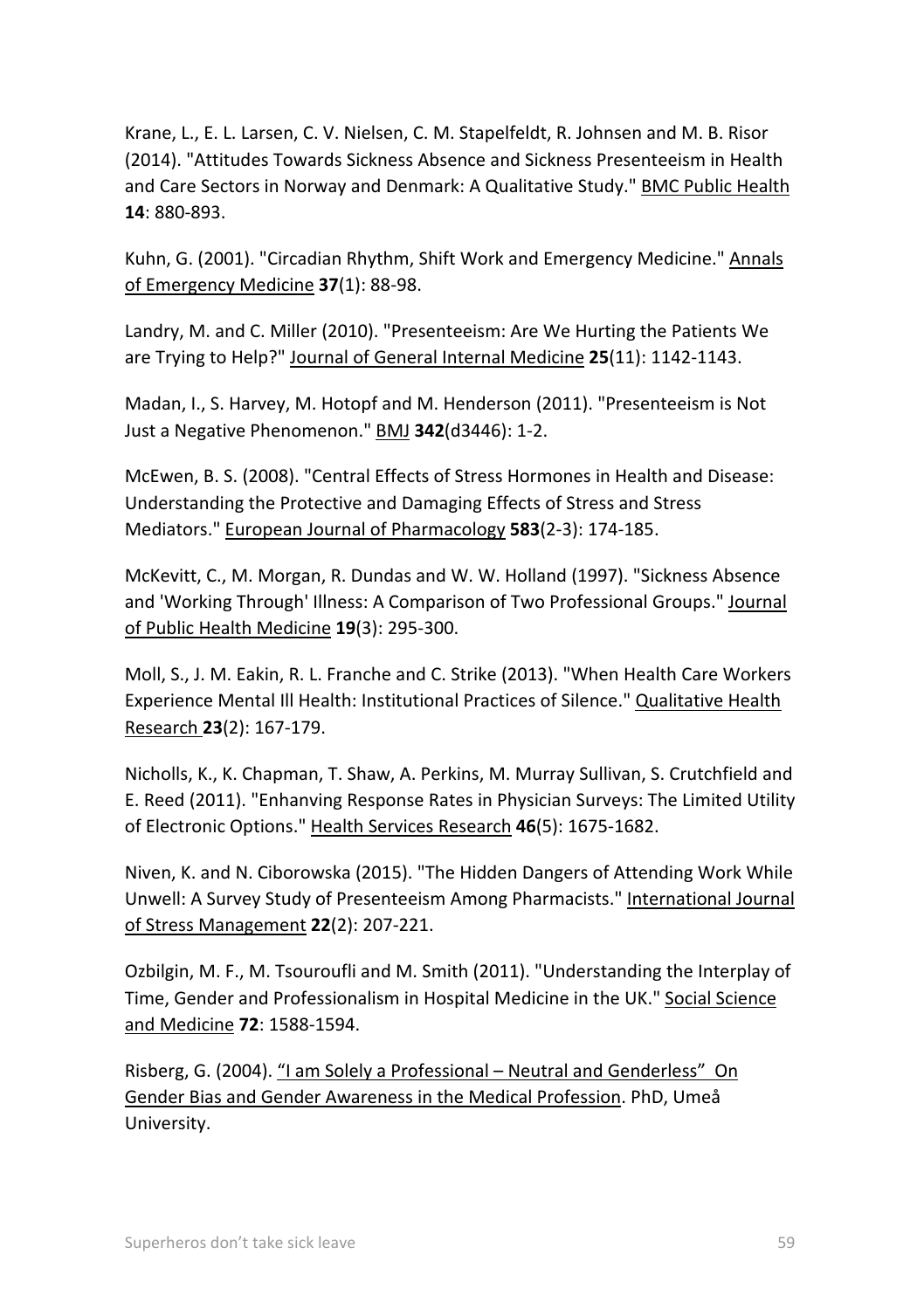Rosvold, E. O. and E. Bjertness (2001). "Physicians Who Do Not Take Sick Leave: Hazardous Heroes?" Scandinavian Journal of Public Health **29**: 71-75.

Sbaraini, A., S. M. Carter, R. W. Evans and A. Blinkhorn (2011). "How to do a Grounded Theory Study: A Worked Example of a Study of Dental Practices." BMC Medical Research Methodology **11**: 128-138.

Senden, M. G., L. T. Lovseth, K. Schenck-Gustafsson and A. Fridner (2013). "What Makes Physicians Go to Work While Sick: A Comparative Study of Sickness Presenteeism in Four European Countries (HOUPE)." Swiss Medical Weekly **143**(w13840): 1-6.

Simpson, R. (1998). "Presenteeism, Power and Organisational Change: Long Hours as a Career Barrier and the Impact on the Working Lives of Women Managers." British Journal of Management **9**(Special Issue): s37-s50.

Smith-Coggins, R., S. K. Howard, D. T. Mac, C. Wang, S. Kwan, M. R. Rosekind, Y. Sowb, R. Balise, J. Levis and D. M. Gaba (2006). "Improving Alertness and Performance in Emergency Department Physicians and Nurses: The Use of Planned Naps." Annals of Emergency Medicine **48**(5): 596-604.

Smith-Coggins, R., M. R. Rosekind, S. Hurd and K. R. Buccino (1994). "Relationship of Day versus Night Sleep to Physician Performance and Mood." Annals of Emergency Medicine **24**: 928-934.

Society, S. C. H. (2010). A New Zealand Study into Hidden Costs of Unhealth Employees. Auckland, Southern Cross Health Society.

Starke, J. R. and M. A. Jackson (2015). "When the Health Care Worker is Sick *Primum Non Nocere*." JAMA Pediatrics **169**(9): 809-810.

Summers, S. (2015). Wellness in the Workplace Survey Report. Wellington Southern Cross Health Society-Gallagher Bassett-BusinessNZ.

Szymczak, J. E., S. Smathers, C. Hoegg, S. Klieger, S. E. Coffin and J. S. Sammons (2015). "Reasons Why Physicians and Advanced Practice Clinicians Work While Sick." JAMA Pediatrics **169**(9): 815-821.

Tan, P. C. M., G. Robinson, S. Jayathissa and M. Weatherall (2014). "Coming to Work Sick: A Survey of Hospital Doctors in New Zealand." The New Zealand Medical Journal **127**(1399): 23-35.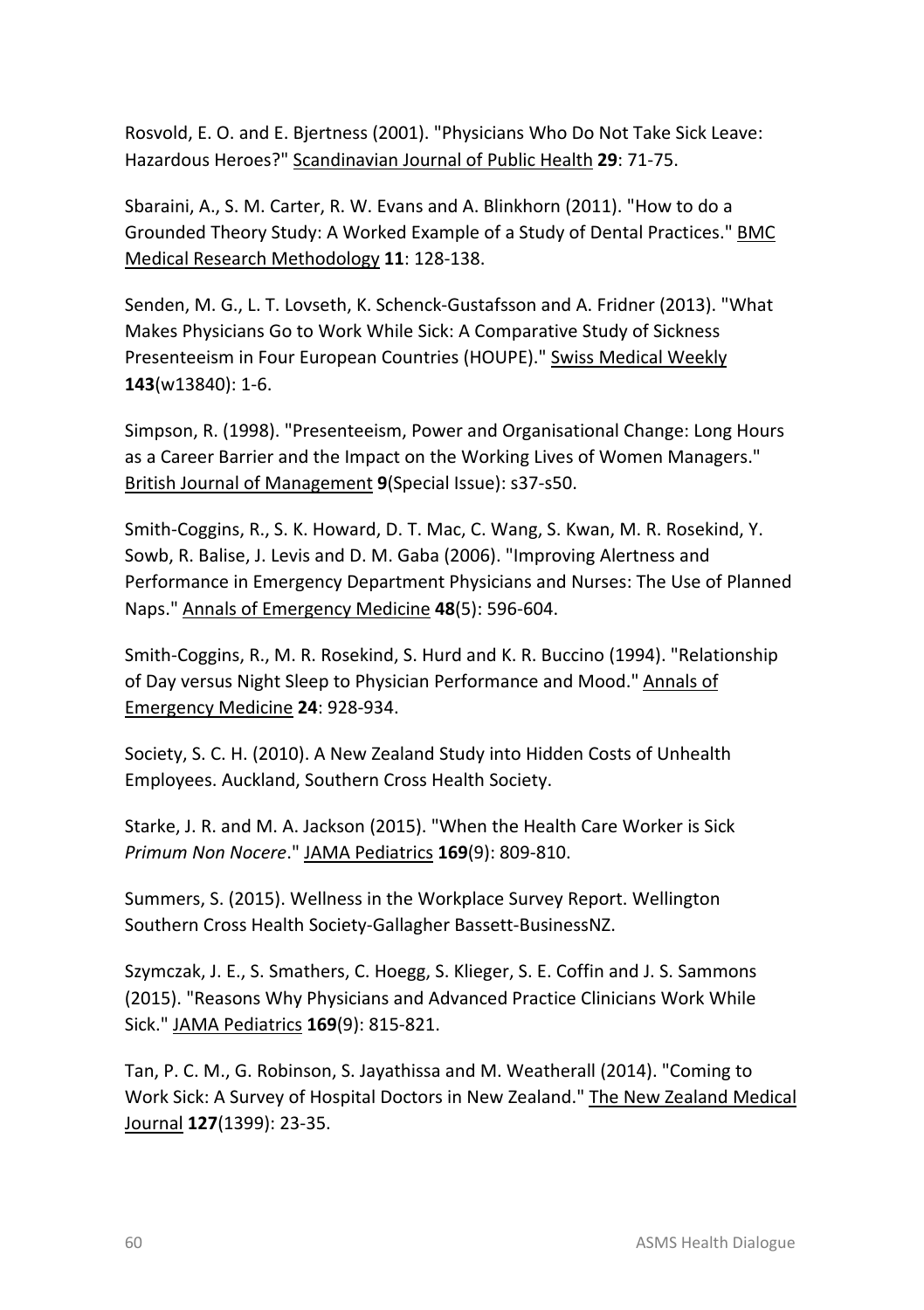Thun, S., A. Fridner, D. Minucci and L. Lovseth Tevik (2014). "Sickness Present with Signs of Burnout: The Relationship Between Burnout and Sickness Presenteeism Among University Hospital Physicians in Four European Countries." Scandinavian Psychologist **1**(5): 1-22.

Tsouroufli, M., M. F. Ozbilgin and M. Smith (2001). "Gendered Forms of Othering in UK Hospital Medicine- Nostalgia as Resistance Against the Modern Doctor." Equality Diversity and Inclusion: An International Journal **30**(6): 498-509.

Vadaparampil, S. T., D. Murphy, M. Rodriquez, T. L. Malo and G. P. Quinn (2013). "Qualitative Responses to a National Physician Survey on HPV Vaccination." Vaccine **31**: 2267-2272.

Virtanen, P., T. Oksanen, M. Kivimaki, M. Virtanen, J. Pentti and J. Vahtera (2008). "Work Stress and Health in Primary Health Care Physicians and Hospital Physicians." Occupational and Environmental Medicine **65**(5): 364-366.

Waldron, H. A. (1996). "Sickness in the Medical Profession." Annals of Occupational Hygiene **40**(4): 391-396.

Wallace, J. E. (2014). "Gender and Supportive Co-Worker Relations in the Medical Profession." Gender Work and Organization **21**(1): 1-17.

Widera, E., A. Chang and H. L. Chen (2010). "Presenteeism: A Public Health Hazard." Journal of General Internal Medicine **25**(11): 1244-1247.

Wrate, R. M. (1999). "Increase in Staff Numbers May Reduce Doctors' "Presenteeism"." BMJ **319**(7223): 1502.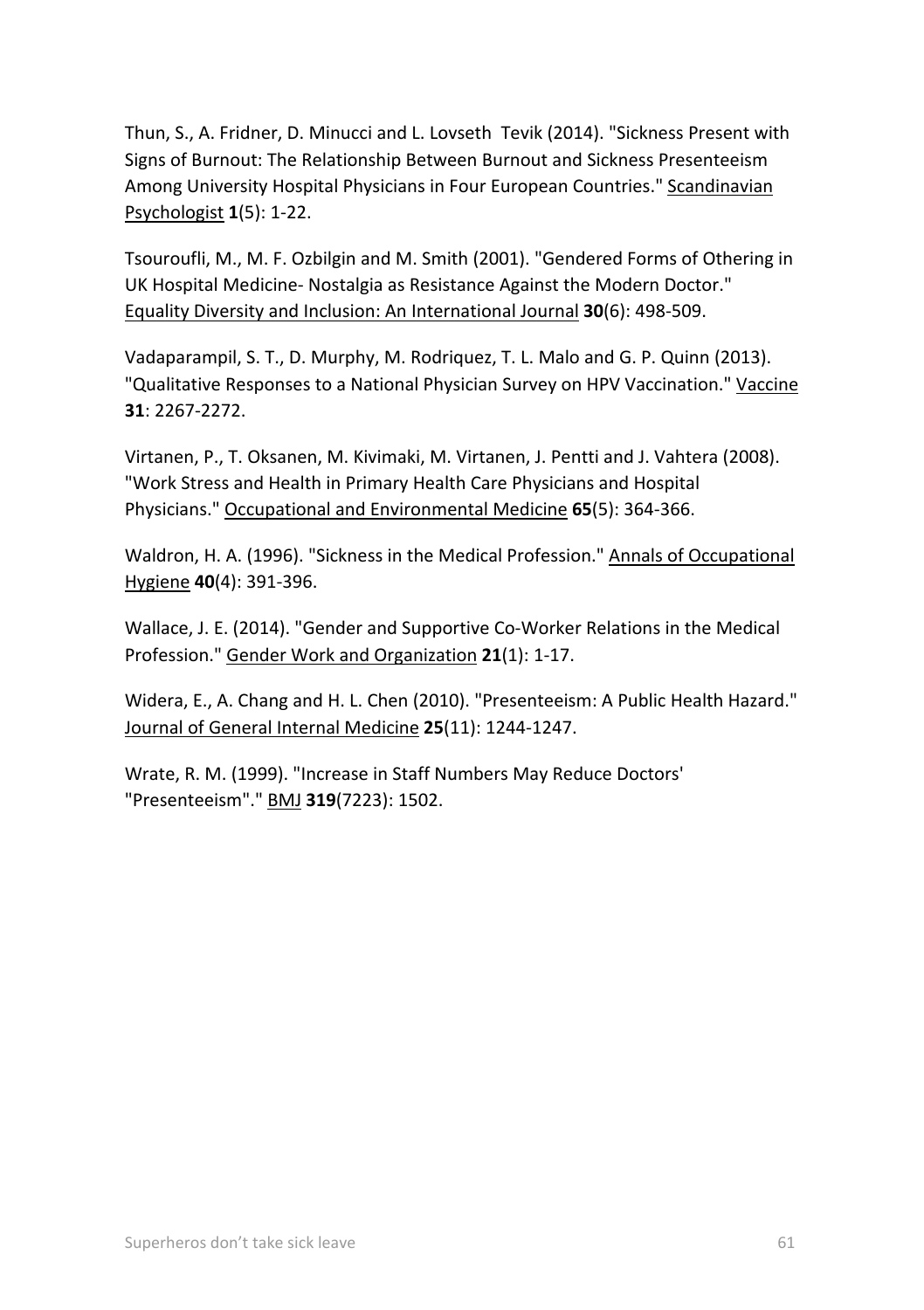# Appendices

**Appendix 1:** Letter from the National Ethics Committee Re. Scope of Study



**Health and Disability Ethics Committees**

20 Aitken Street Freyberg Building PO Box 5013 **Wellington** 

0800 4 ETHICS hdecs@moh.govt.nz

Study title: Presenteeism in the Senior Medical Workforce

Thursday, 24 September 2015

Dr Charlotte Chambers PO Box 10763, Wellington Association of Salaried Medical Specialists

Dear Dr Chambers

Thank you for emailing HDEC a completed scope of review form on 21 September 2015. The Secretariat has assessed the information provided in your form and supporting documents against the Standard Operating Procedures. Your study will not require submission to HDEC, as on the basis of the information you have submitted, it does not appear to be within the scope of HDEC review. This scope is described in section three of the Standard Operating Procedures for Health and Disability Ethics Committees.

An observational study requires HDEC review only if the study involves more than minimal risk (that is, potential participants could reasonably be expected to regard the probability and magnitude of possible harms resulting from their participation in the study to be greater than those encountered in those aspects of their everyday life that relate to the study).

Your study did not involve any disclosure of identifiable health information. Collection of anonymous information does not require HDEC review. If you consider that our advice on your project being out of scope is in incorrect please contact us as soon as possible giving reasons for this.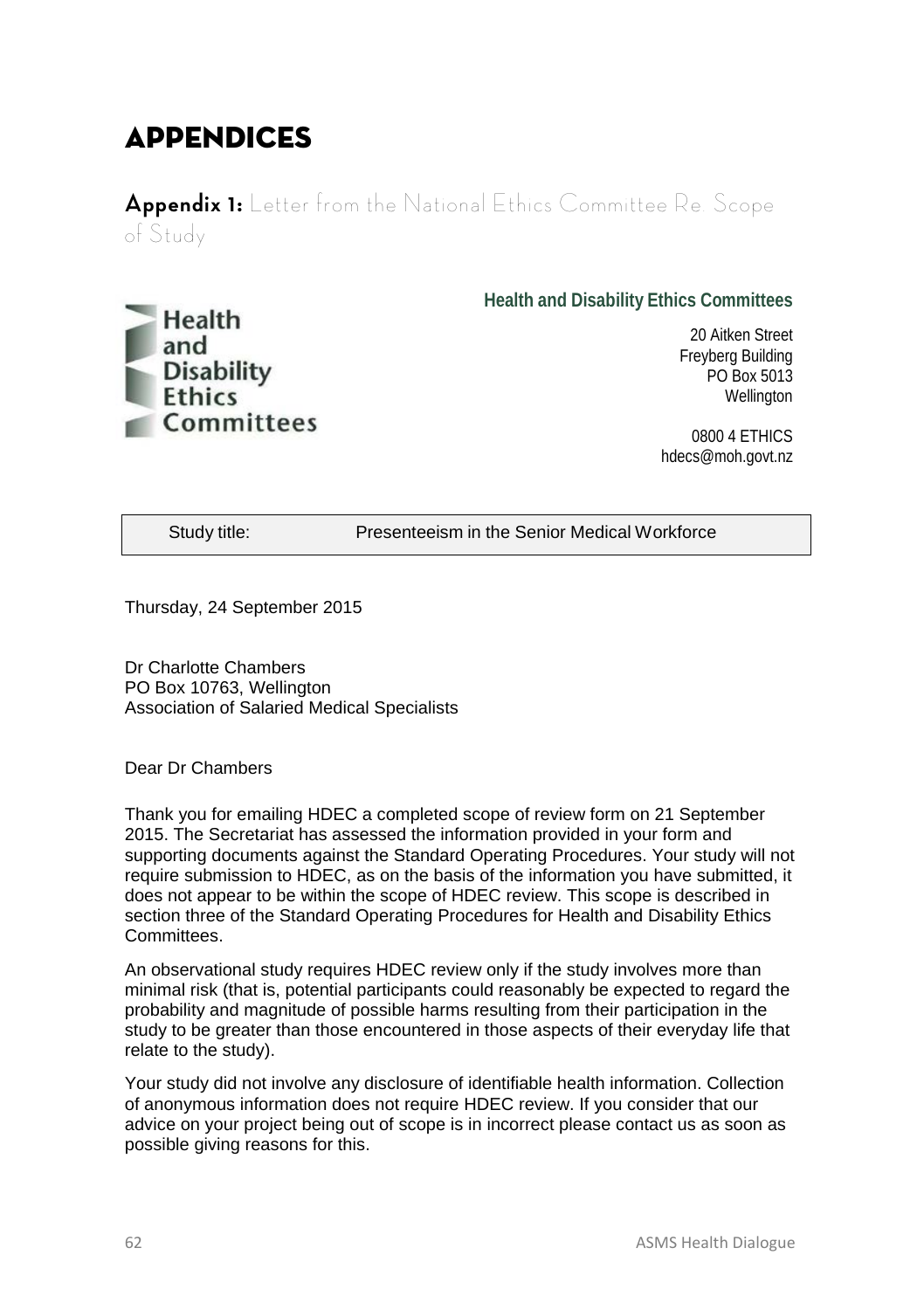This letter does not constitute ethical approval or endorsement for the activity described in your application, but may be used as evidence that HDEC review is not required for it. Please note, your locality may have additional ethical review policies, please check with your locality. If your study involves a DHB, you must contact the DHB's research office before you begin. If your study involves a university or polytechnic, you must contact its institutional ethics committee before you begin.

Please don't hesitate to contact us for further information.

Yours sincerely,

Mand 1

Nic Aagaard Senior Advisor Health and Disability Ethics Committees hdecs@moh.govt.nz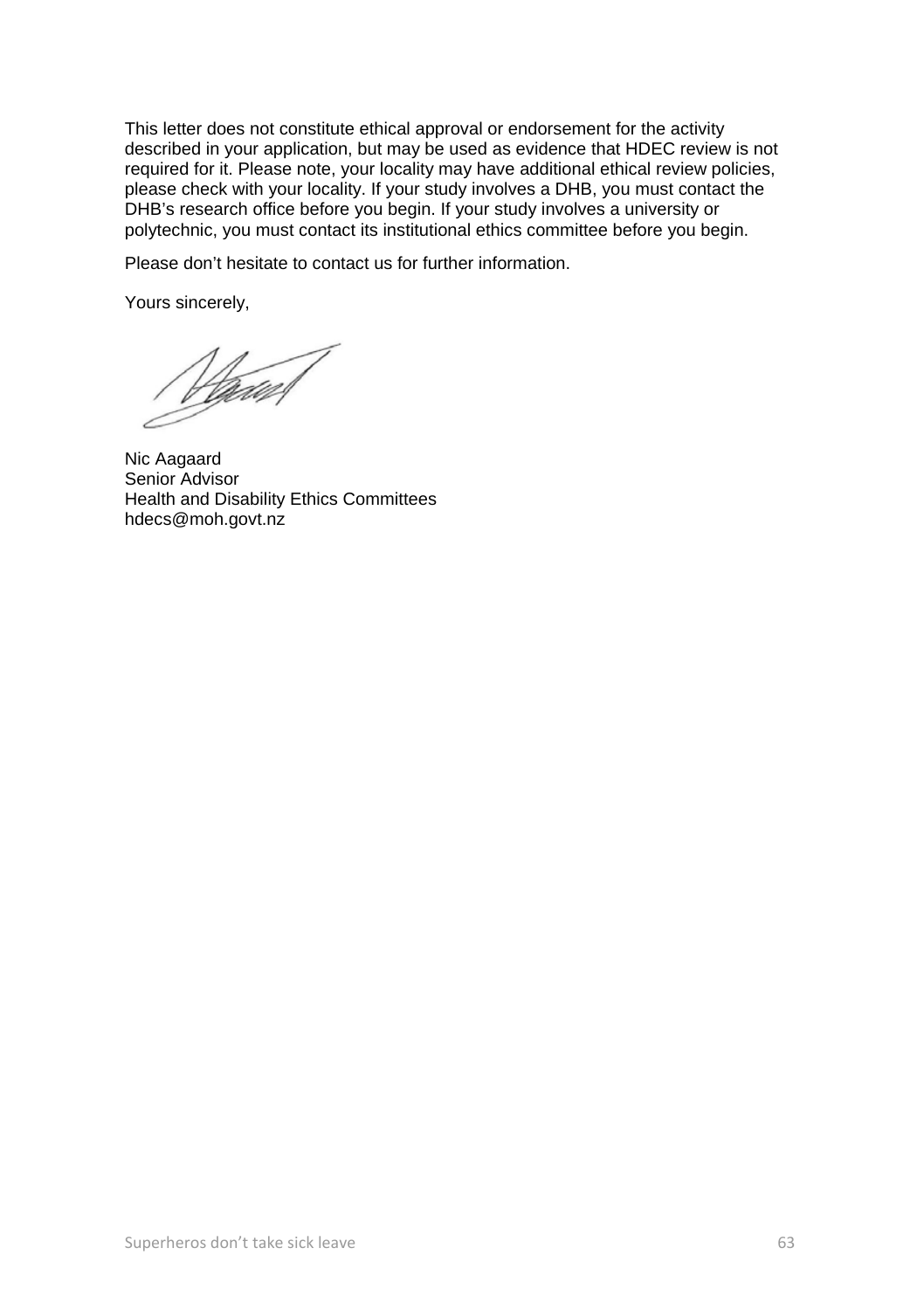Appendix 2: Copy of the survey sent out to DHB-based ASMS members (laid out as received)



Exploring Presenteeism in the New Zealand Senior Medical Workforce

The ASMS is conducting research into 'presenteeism' within the senior medical workforce in New Zealand.

Presenteeism for the purposes of this study is defined as the act of turning up to work when an individual is too unwell, fatigued or stressed to be productive.

This study has two aims: to estimate the levels of presenteeism within the senior medical workforce in New Zealand and to explore why Senior Medical Officers go to work when they should probably be on sick leave.

We estimate this survey will take about five minutes of your time to complete. All responses are anonymous and confidential.

If you have any questions, please feel free to contact Charlotte Chambers at the ASMS: cc@asms.nz

We thank you for your time.

1. Which DHB are you primarily employed by? (please tick one)

| Northland        | Tairawhiti         |
|------------------|--------------------|
| Waitemata        | Hawke's Bay        |
| Auckland         | Taranaki           |
| Counties Manakau | Whanganui          |
| Waikato          | MidCentral         |
| Lakes            | Wairarapa          |
| Bay of Plenty    | <b>Hutt Valley</b> |

Capital and Coast Nelson Marlborough

West Coast

Canterbury

South Canterbury

Southern

#### 2. How many SMOs are in your department (to the best of your knowledge)?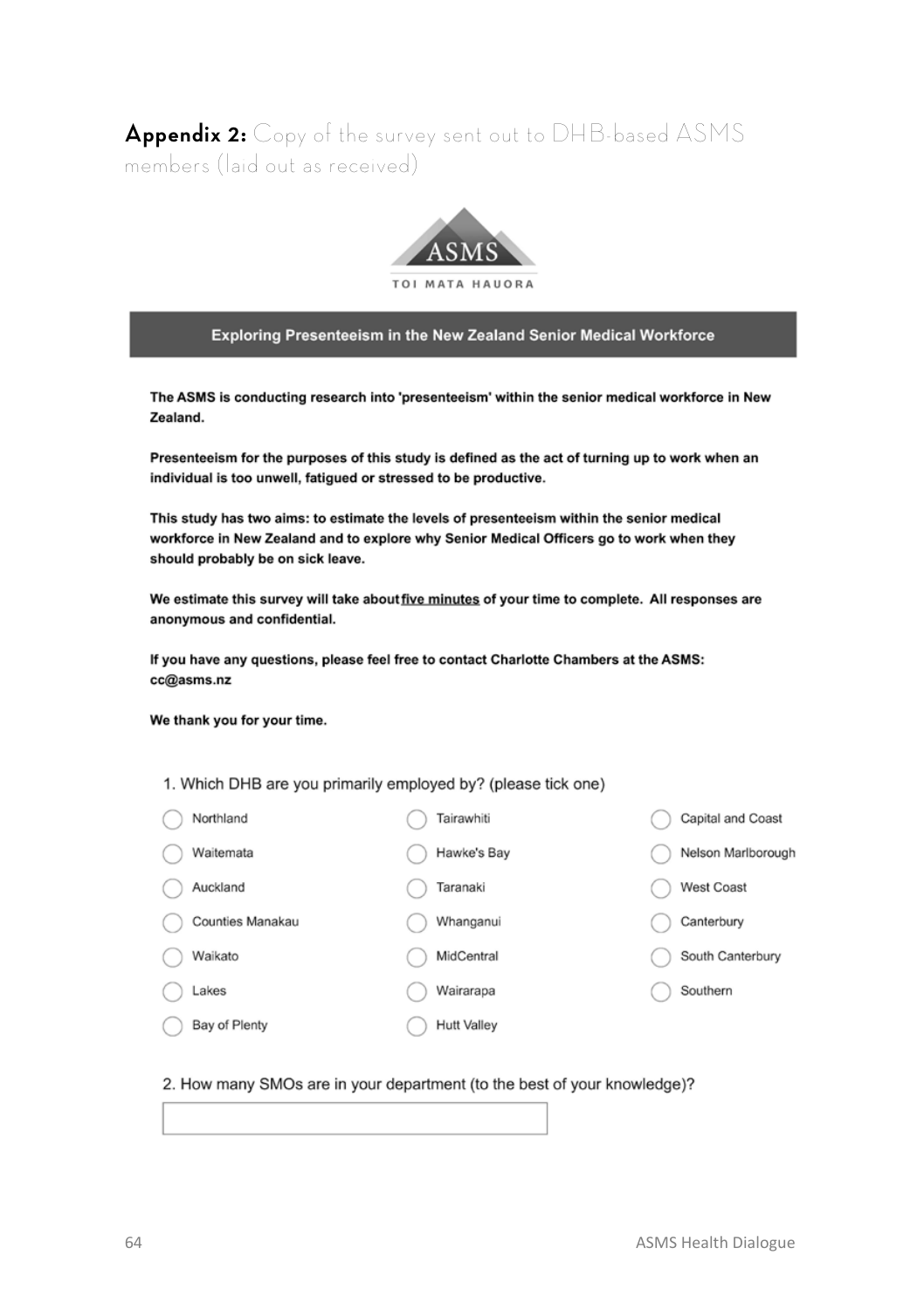3. For the following statements, please choose the answer that best describes your situation over the past two years (to the best of your memory):

|                                                                                                                                               | Often | Sometimes | Seldom | Never |
|-----------------------------------------------------------------------------------------------------------------------------------------------|-------|-----------|--------|-------|
| I have come to work<br>when I have been too<br>unwell (in physiological<br>and/or psychological<br>terms) to perform to my<br>usual standards |       |           |        |       |
| I have come to work<br>knowing I am unwell<br>with an infectious<br>illness (eg. flu,<br>diarrhoea, vomiting)                                 |       |           |        |       |
| My colleagues have<br>come to work too<br>unwell (in physiological<br>and/or psychological<br>terms) to perform to<br>their usual standards   |       |           |        |       |

#### 4. For the following statements, please choose the answer that best reflects your opinion:

|                                                                                                      | Strongly Agree | Agree | Neither Agree or<br>Disagree | Disagree | Strongly Disagree |
|------------------------------------------------------------------------------------------------------|----------------|-------|------------------------------|----------|-------------------|
| My department has<br>clear written guidelines<br>on the threshold for<br>staying home when<br>unwell |                |       |                              |          |                   |
| My department has a<br>clear understanding of<br>the threshold for staying<br>home when unwell       |                |       |                              |          |                   |
| My colleagues would<br>manage their workloads<br>if I stayed home when<br>unwell                     |                |       |                              |          |                   |
| My department has<br>good provisions for<br>managing workloads<br>when staff are unwell              |                |       |                              |          |                   |
| My colleagues are<br>supportive of me taking<br>sick leave when I am<br>unwell                       |                |       |                              |          |                   |
| Management are<br>supportive of me taking<br>sick leave when I am<br>unwell                          |                |       |                              |          |                   |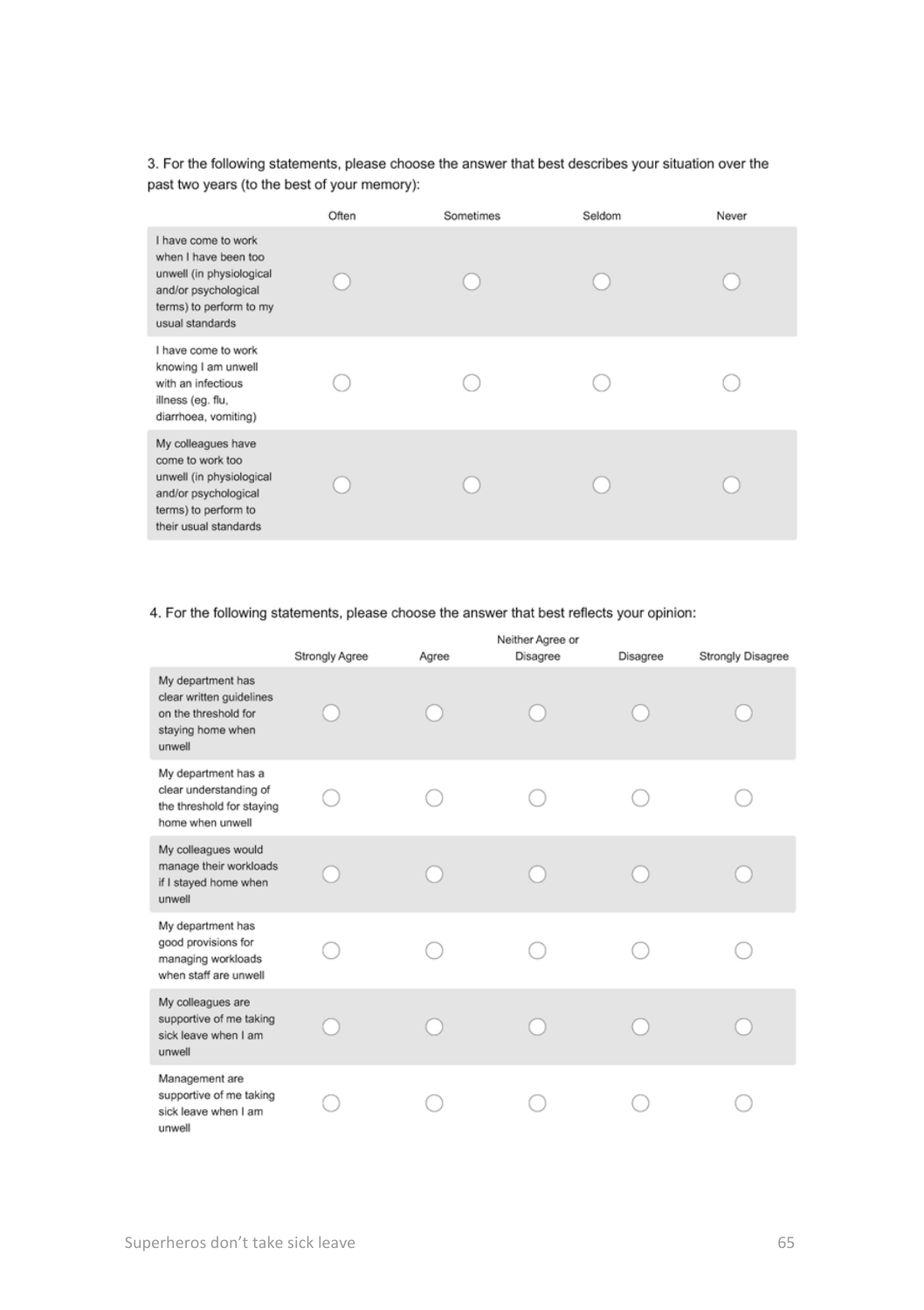5. Please select from the following the top three possible reasons that you might not take sick leave and rank them in order of importance with one being the most important reason in your view.

Please use numeric format eg. 1, 2, 3.

| Feeling of duty to patient                                             |
|------------------------------------------------------------------------|
| Clinics/theatre sessions<br>already booked                             |
| the contract of the contract of<br>Not wanting to burden<br>colleagues |
| Fear of appearing 'weak'<br>compared to other                          |
| colleagues                                                             |
| Anticipation of extra<br>workload on return to                         |
| work                                                                   |
| Not knowing threshold for<br>staying home when                         |
| unwell<br>the control of the control of the control of                 |
| Not feeling unwell enough-                                             |
| to stay home                                                           |
|                                                                        |
| Other (please specify):                                                |

6. Approximately how many sick leave days have you taken in the past 12 months?

7. Approximately how many times have you gone to work in the past 12 months when you should have taken sick leave due to being unwell?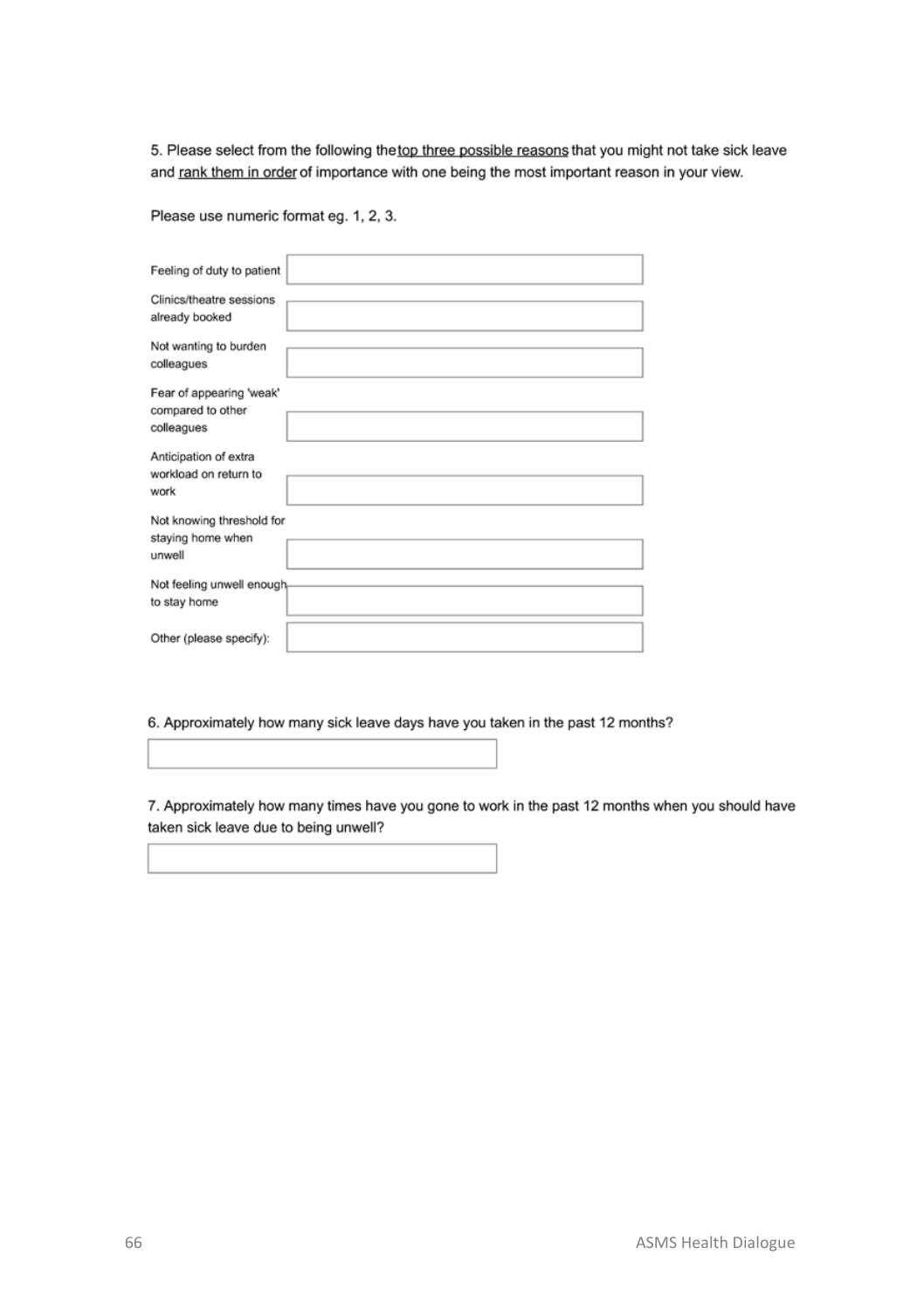◯ More than 30 years

11. We are interested in any further thoughts you may have on presenteeism. Please feel free to add any comments in the box below and thanks for taking the time to complete this survey.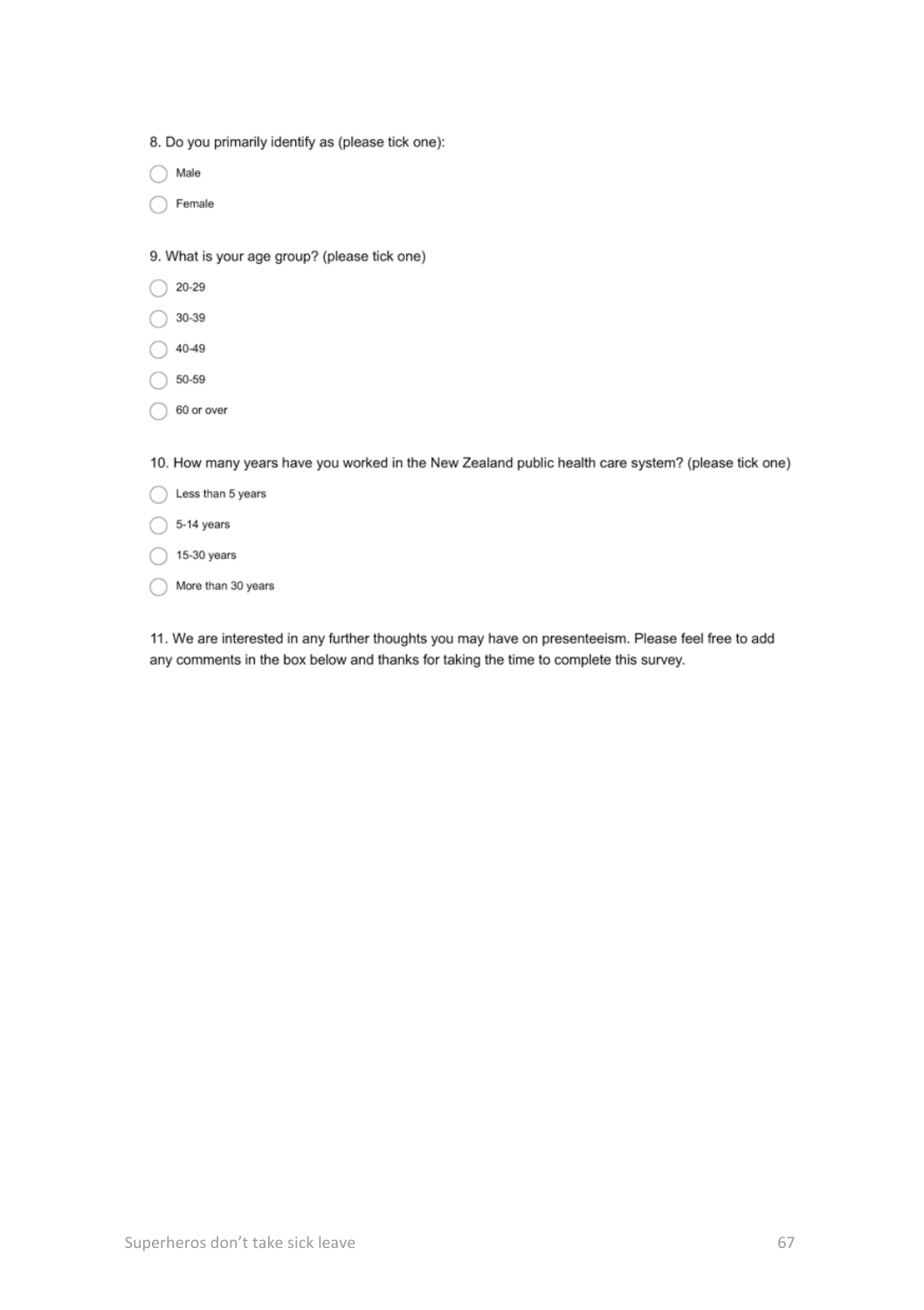**Appendix 3:** Cross tabulations between gender, age and years worked in New Zealand and rates of coming to work unwell and coming to work with an infectious illness

| <b>GENDER</b> | Never (%) | Seldom (%) | Sometimes (%) | Often (%) | Total |
|---------------|-----------|------------|---------------|-----------|-------|
| Female        | 61(8)     | 204 (28)   | 367 (50)      | 105 (14)  | 737   |
| Male          | 159 (15)  | 353 (33)   | 439 (41)      | 118 (11)  | 1069  |
| Total         | 220 (12)  | 557 (31)   | 806 (45)      | 223 (12)  | 1806  |

#### **I have come to work when I have been too unwell to perform to my usual standards**

**I have come to work knowing I am unwell with an infectious illness**

| <b>GENDER</b> | Never (%) | Seldom (%) | Sometimes (%) | Often (%) | Total |
|---------------|-----------|------------|---------------|-----------|-------|
| Female        | 162 (22)  | 249 (34)   | 265 (36)      | 61(8)     | 737   |
| Male          | 285 (27)  | 369 (35)   | 338 (32)      | 77(7)     | 1069  |
| Total         | 447 (25)  | 618 (34)   | 603 (33)      | 138 (8)   | 1806  |

**I have come to work when I have been too unwell to perform to my usual standards**

| <b>AGE</b> | Never (%) | Seldom (%) | Sometimes (%) | Often (%) | Total |
|------------|-----------|------------|---------------|-----------|-------|
| $20 - 29$  | 0(0)      | 1(33)      | 1(33)         | 1(33)     | 3     |
| $30 - 39$  | 27(11)    | 69 (28)    | 128 (52)      | 22(9)     | 246   |
| $40 - 49$  | 57(8)     | 215 (31)   | 322 (46)      | 101(15)   | 695   |
| $50 - 59$  | 81 (14)   | 181 (31)   | 253 (43)      | 72 (12)   | 587   |
| 60 or over | 55 (20)   | 91 (33)    | 102 (37)      | 27(10)    | 275   |
| Total      | 220 (12)  | 557 (31)   | 806 (45)      | 223 (12)  | 1806  |

**I have come to work knowing I am unwell with an infectious illness**

| AGE        | Never (%) | Seldom (%) | Sometimes (%) | Often (%) | Total |
|------------|-----------|------------|---------------|-----------|-------|
| $20 - 29$  | 0(0)      | 2(67)      | 0(0)          | 1(33)     | 3     |
| $30 - 39$  | 47 (19)   | 88 (36)    | 96 (39)       | 15(6)     | 246   |
| $40 - 49$  | 142 (20)  | 244 (35)   | 246 (35)      | 63(9)     | 695   |
| $50 - 59$  | 167 (28)  | 192 (33)   | 187 (32)      | 41(7)     | 587   |
| 60 or over | 91 (33)   | 92 (34)    | 74 (27)       | 18(7)     | 275   |
| Total      | 447 (25)  | 618 (34)   | 603 (33)      | 138 (8)   | 1806  |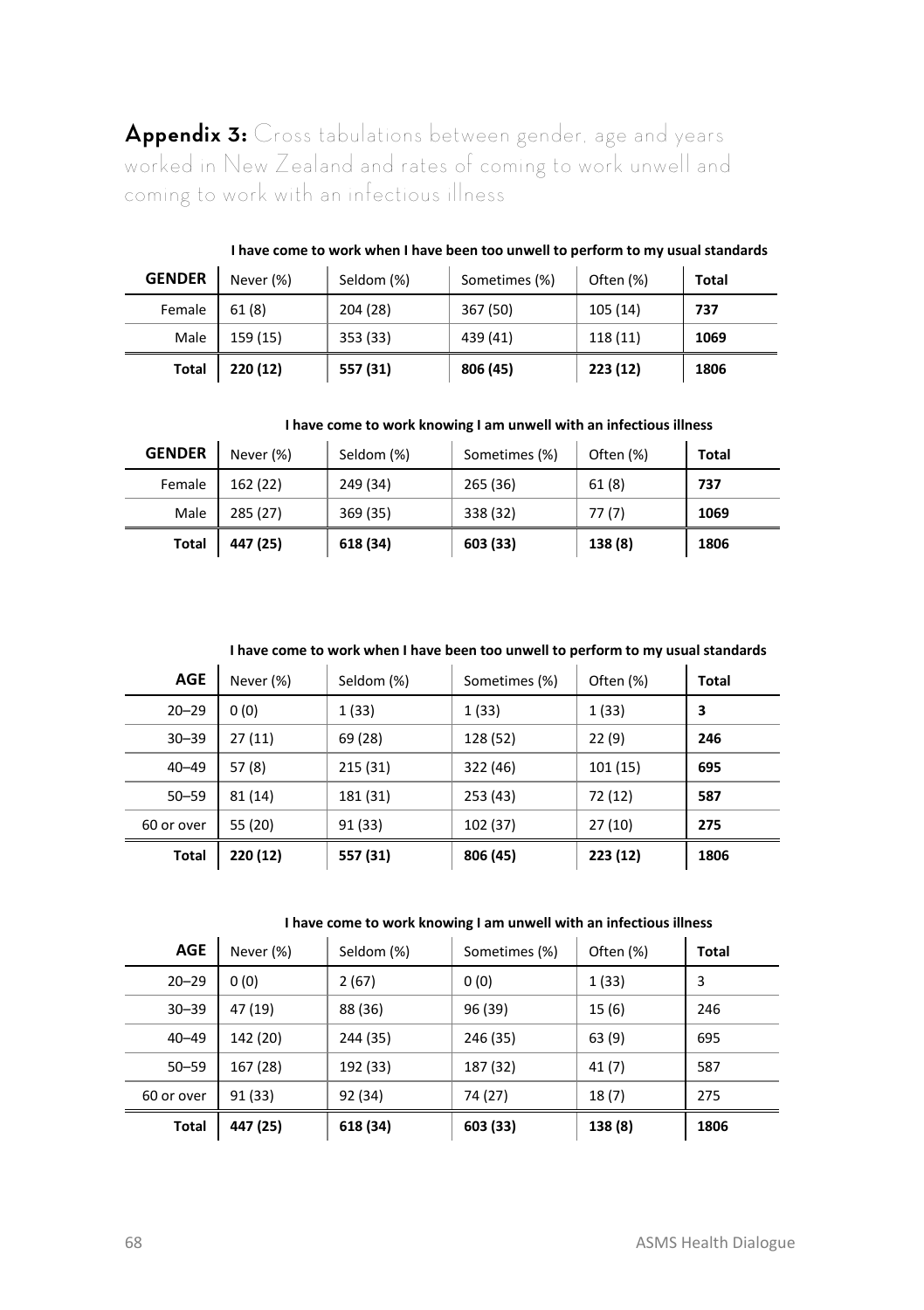|                       | <b>YEARS</b>           | I have come to work when I have been too unwell to perform to my usual standards |            |               |           |       |  |
|-----------------------|------------------------|----------------------------------------------------------------------------------|------------|---------------|-----------|-------|--|
|                       | <b>WORKED</b><br>IN NZ | Never (%)                                                                        | Seldom (%) | Sometimes (%) | Often (%) | Total |  |
|                       | Less than 5<br>years   | 22(14)                                                                           | 49 (31)    | 65 (41)       | 24 (15)   | 160   |  |
|                       | $5-14$ years           | 67 (10)                                                                          | 188 (29)   | 320 (49)      | 80(12)    | 655   |  |
|                       | $15 - 30$<br>years     | 95(12)                                                                           | 246 (31)   | 352 (45)      | 97(12)    | 790   |  |
| 36 (18)<br>> 30 years |                        | 74 (37)                                                                          | 69 (34)    | 22(11)        | 201       |       |  |
|                       | Total                  | 220 (12)                                                                         | 557 (31)   | 806 (45)      | 223 (12)  | 1806  |  |

| <b>YEARS</b>           | I have come to work knowing I am unwell with an infectious illness |            |               |           |       |  |
|------------------------|--------------------------------------------------------------------|------------|---------------|-----------|-------|--|
| <b>WORKED</b><br>IN NZ | Never (%)                                                          | Seldom (%) | Sometimes (%) | Often (%) | Total |  |
| Less than 5<br>years   | 51 (32)                                                            | 46 (29)    | 53 (33)       | 10(6)     | 160   |  |
| $5-14$ years           | 146 (22)                                                           | 230 (35)   | 226 (35)      | 53(8)     | 655   |  |
| $15 - 30$<br>years     | 191 (24)                                                           | 282 (35)   | 255 (32)      | 62(8)     | 790   |  |
| > 30 years             | 59 (29)                                                            | 60 (30)    | 69 (34)       | 13(7)     | 201   |  |
| Total                  | 447 (25)                                                           | 618 (34)   | 603 (33)      | 138 (8)   | 1806  |  |

**I have come to work when I have been too unwell to perform to my usual standards**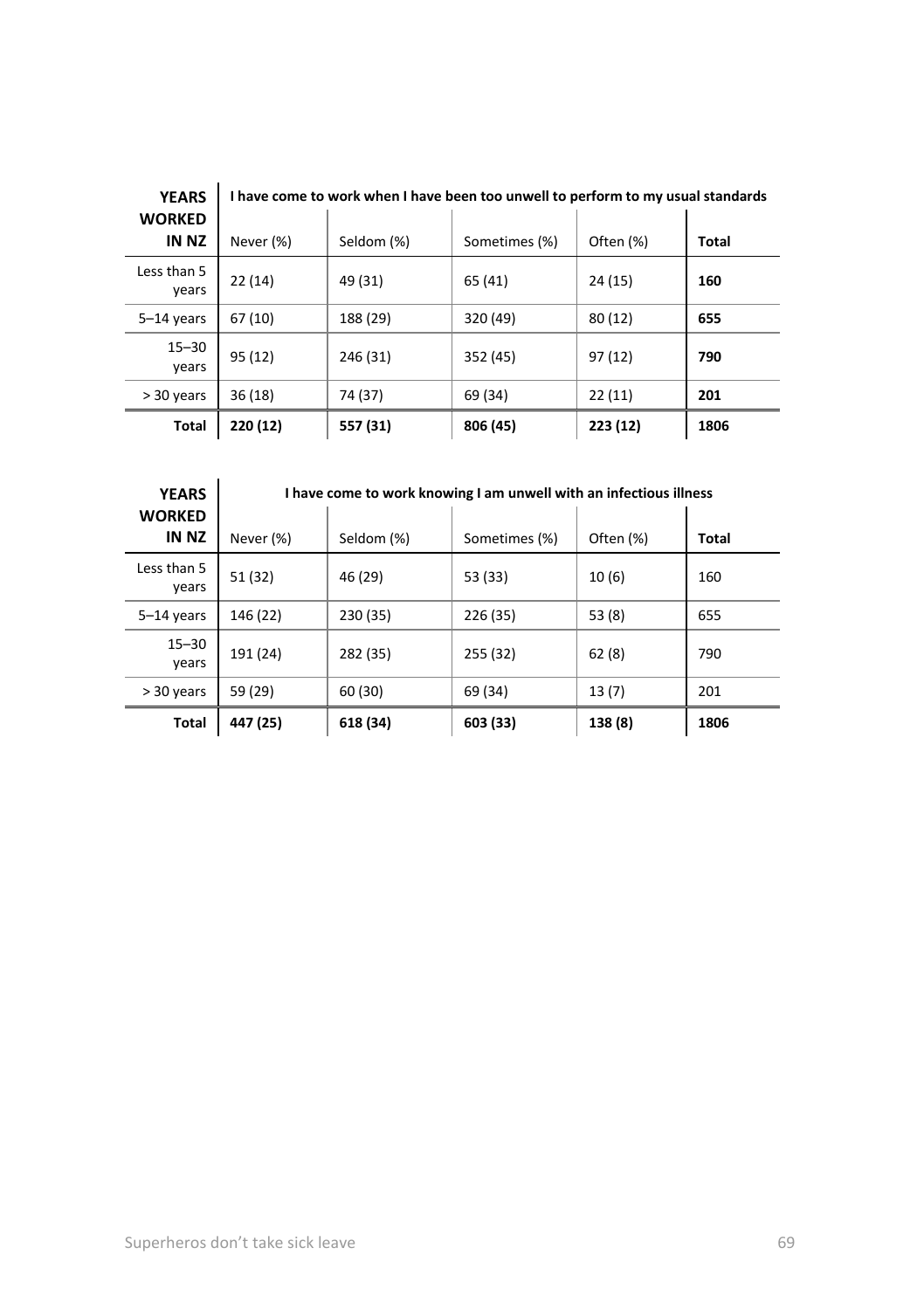**Appendix 4:** Details of Kruskal–Wallis tests for correlations between categories of gender and host DHB and the Likert scale responses to coming to work unwell and infectious and the quantitative counts of days at work presentee.

|    | <b>Null Hypothesis</b>                                                                | Test                                                      | Sig. | <b>Decision</b>                          |
|----|---------------------------------------------------------------------------------------|-----------------------------------------------------------|------|------------------------------------------|
|    | The distribution of At work unwell is<br>the same across categories of<br>Gender.     | Independent-<br>Samples<br>Kruskal-<br><b>Wallis Test</b> | .000 | Reject the<br>null<br>hypothesis.        |
| 12 | The distribution of At work<br>infectious is the same across<br>categories of Gender. | Independent-<br>Samples<br>Kruskal-<br><b>Wallis Test</b> | .009 | <b>Reject the</b><br>null<br>hypothesis. |

## Hynothesis Test Summary

Asymptotic significances are displayed. The significance level is .05.

### **Hypothesis Test Summary**

|    | <b>Null Hypothesis</b>                                                             | Test                                                      | Sig. | <b>Decision</b>                   |
|----|------------------------------------------------------------------------------------|-----------------------------------------------------------|------|-----------------------------------|
|    | The distribution of At work unwell is<br>the same across categories of<br>DHB.     | Independent-<br>Samples<br>Kruskal-<br><b>Wallis Test</b> | .521 | Retain the<br>null<br>hypothesis. |
| l2 | The distribution of At work<br>infectious is the same across<br>categories of DHB. | Independent-<br>Samples<br>Kruskal-<br><b>Wallis Test</b> | .531 | Retain the<br>null<br>hypothesis. |

Asymptotic significances are displayed. The significance level is .05.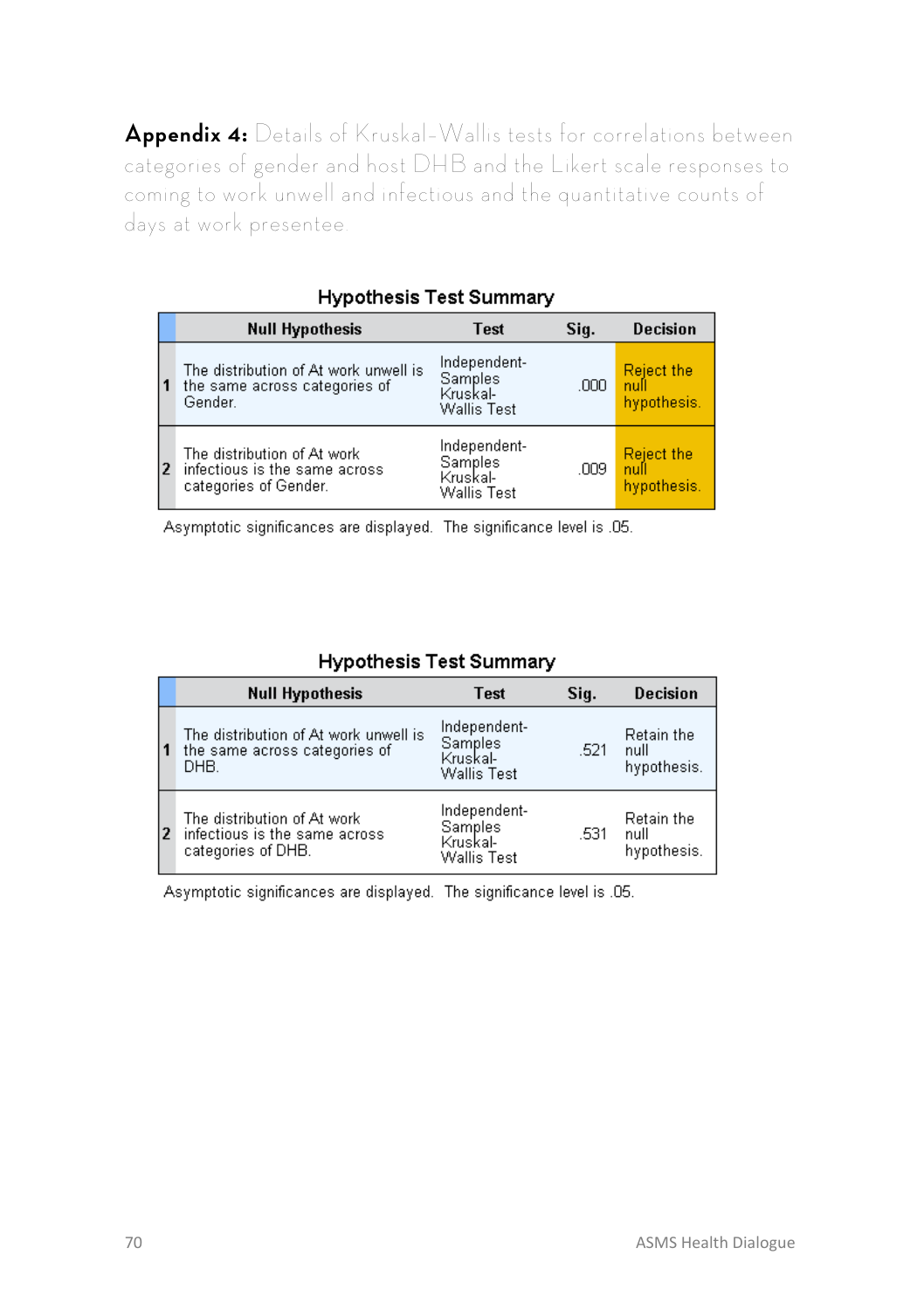|    | <b>Null Hypothesis</b>                                                             | Test                                                      | Sig. | <b>Decision</b>                          |
|----|------------------------------------------------------------------------------------|-----------------------------------------------------------|------|------------------------------------------|
|    | The distribution of no sick days is<br>the same across categories of<br>Gender.    | Independent-<br>Samples<br>Kruskal-<br><b>Wallis Test</b> | ,000 | <b>Reject the</b><br>null<br>hypothesis. |
| l2 | The distribution of no presenteeism<br>is the same across categories of<br>Gender. | Independent-<br>Samples<br>Kruskal-<br><b>Wallis Test</b> | .000 | Reject the<br>null<br>hypothesis.        |

### Hypothesis Test Summary

Asymptotic significances are displayed. The significance level is .05.

## **Hypothesis Test Summary**

|   | <b>Null Hypothesis</b>                                                          | <b>Test</b>                                               | Sig. | <b>Decision</b>                   |
|---|---------------------------------------------------------------------------------|-----------------------------------------------------------|------|-----------------------------------|
| 1 | The distribution of no sick days is<br>the same across categories of<br>DHB.    | Independent-<br>Samples<br>Kruskal-<br><b>Wallis Test</b> | .050 | Retain the<br>null<br>hypothesis. |
| 2 | The distribution of no presenteeism<br>is the same across categories of<br>DHB. | Independent-<br>Samples<br>Kruskal-<br><b>Wallis Test</b> | .183 | Retain the<br>null<br>hypothesis. |

Asymptotic significances are displayed. The significance level is .05.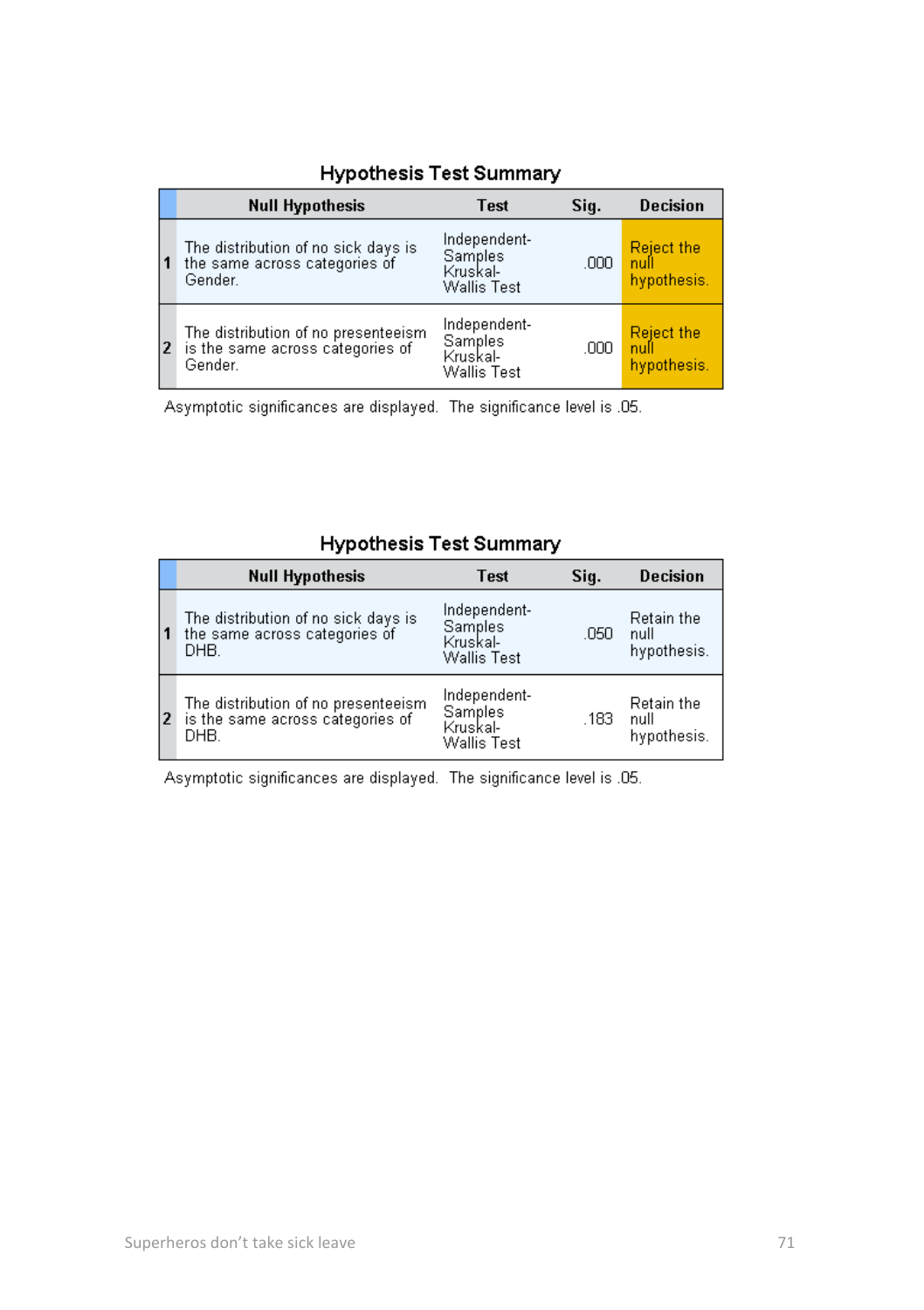# **Appendix 5:** Respondents' views concerning various statements around sick leave when unwell

|                                                                                                   |                                 |                     | <b>Neither</b>                     |                               |                                    |
|---------------------------------------------------------------------------------------------------|---------------------------------|---------------------|------------------------------------|-------------------------------|------------------------------------|
| <b>Statement</b>                                                                                  | Strongly<br>agree<br>n/1917 (%) | Agree<br>n/1917 (%) | agree or<br>disagree<br>n/1917 (%) | <b>Disagree</b><br>n/1917 (%) | Strongly<br>disagree<br>n/1917 (%) |
| My department has clear<br>written guidelines on the<br>threshold for staying home<br>when unwell | 11(1)                           | 99 (5)              | 487 (25)                           | 860 (45)                      | 460 (24)                           |
| My department has a clear<br>understanding of the<br>threshold for staying home<br>when unwell    | 29(2)                           | 334 (17)            | 568 (30)                           | 728 (38)                      | 258(14)                            |
| My colleagues would<br>manage their workloads if I<br>stayed home when unwell                     | 163 (9)                         | 750 (39)            | 383 (20)                           | 472 (25)                      | 149 (8)                            |
| My department has good<br>provisions for managing<br>workloads when staff are<br>unwell           | 65(3)                           | 389 (20)            | 439 (23)                           | 663 (35)                      | 361 (19)                           |
| My colleagues are<br>supportive of me taking<br>sick leave when I am unwell                       | 365 (19)                        | 1009 (53)           | 380 (20)                           | 126(7)                        | 37(2)                              |
| Management are<br>supportive of me taking<br>sick leave when I am unwell                          | 205(11)                         | 808 (42)            | 655 (34)                           | 174 (9)                       | 75(4)                              |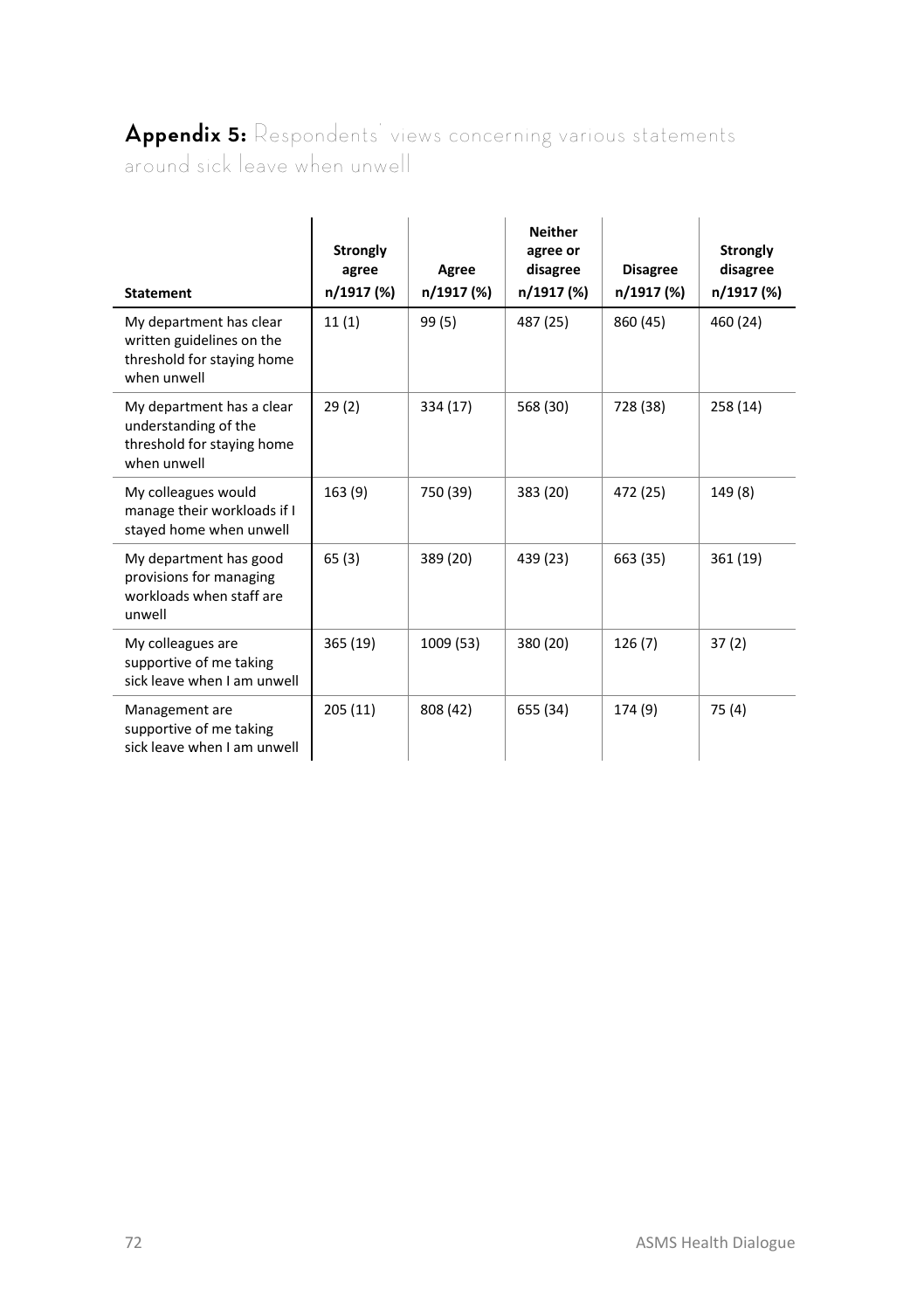# **Appendix 6:** 'Other' reasons provided for turning up to work when unwell

| 'Other' reason stated              | Rank 1   | Rank 2         | Rank 3         | Totals         |
|------------------------------------|----------|----------------|----------------|----------------|
| No cover available                 | 9        | 6              | 19             | 34             |
| Pressure from management           | 6        | $\mathbf{1}$   | 1              | 8              |
| Reason not stated                  | 3        | $\Omega$       | 7              | 10             |
| Work ethic                         | 2        | 1              | 3              | 6              |
| Pressure from colleagues           | 1        | $\Omega$       | $\overline{2}$ | 3              |
| Not unwell with contagious illness | $\Omega$ | $\overline{2}$ | 2              | 4              |
| "Doctors don't get sick"           | 1        | $\Omega$       | 2              | 3              |
| Reserving sick leave for kids      | 1        | $\Omega$       | 1              | $\overline{2}$ |
| Not enough sick leave left         | 0        | 0              | 1              | 1              |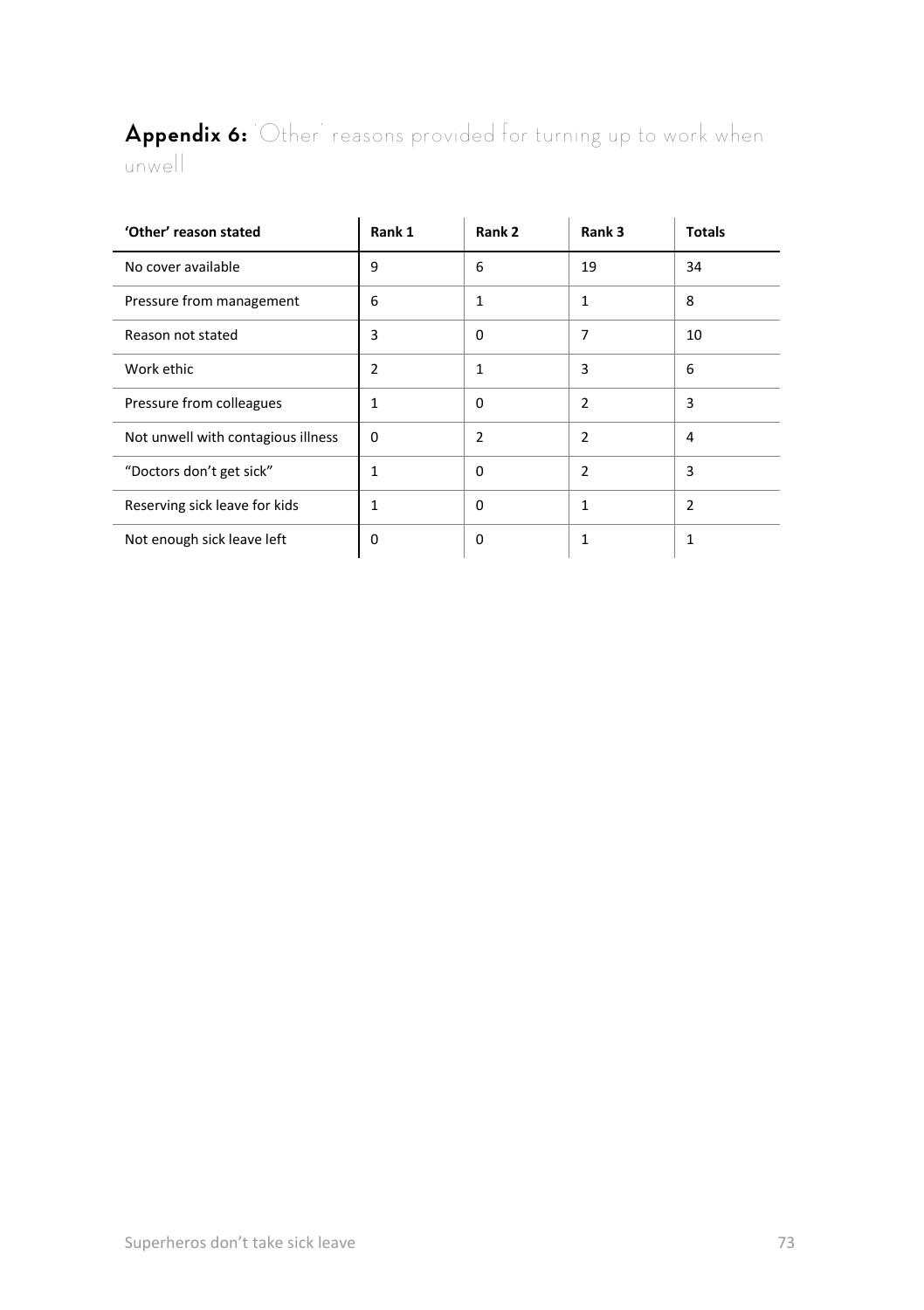**Appendix 7:** Correlations between possible reasons for not taking leave and quantitative counts of sick leave days and presenteeism days

| Variable                                                     | Spearman's rho                 | Number of sick<br>leave days | <b>Number of</b><br>presenteeism days |
|--------------------------------------------------------------|--------------------------------|------------------------------|---------------------------------------|
| Feeling of duty to patient                                   | <b>Correlation Coefficient</b> | .017                         | $-.052*$                              |
|                                                              | Sig. (2-tailed)                | .492                         | .030                                  |
|                                                              | n                              | 1718                         | 1718                                  |
| Clinics/theatre sessions<br>already booked                   | <b>Correlation Coefficient</b> | $.056*$                      | $-.015$                               |
|                                                              | Sig. (2-tailed)                | .020                         | .529                                  |
|                                                              | n                              | 1718                         | 1718                                  |
| Not wanting to burden<br>colleagues                          | <b>Correlation Coefficient</b> | $-.025$                      | $-.115**$                             |
|                                                              | Sig. (2-tailed)                | .298                         | .000                                  |
|                                                              | n                              | 1718                         | 1718                                  |
| Fear of appearing weak<br>compared to other<br>colleagues    | <b>Correlation Coefficient</b> | $-.072**$                    | $-.124**$                             |
|                                                              | Sig. (2-tailed)                | .003                         | .000                                  |
|                                                              | n                              | 1718                         | 1718                                  |
| Anticipation of workload<br>upon return to work              | <b>Correlation Coefficient</b> | $-.061*$                     | $-0.98**$                             |
|                                                              | Sig. (2-tailed)                | .012                         | .000                                  |
|                                                              | n                              | 1718                         | 1718                                  |
| Not knowing the threshold<br>for staying home when<br>unwell | <b>Correlation Coefficient</b> | $-.054*$                     | $-.021$                               |
|                                                              | Sig. (2-tailed)                | .027                         | .394                                  |
|                                                              | n                              | 1718                         | 1718                                  |
| Not feeling unwell enough<br>to stay home                    | <b>Correlation Coefficient</b> | .013                         | $.263**$                              |
|                                                              | Sig. (2-tailed)                | .597                         | .000                                  |
|                                                              | n                              | 1718                         | 1718                                  |

\*\*Correlation is significant at the .01 level (2-tailed)

\*Correlation is significant at the .05 level (2-tailed)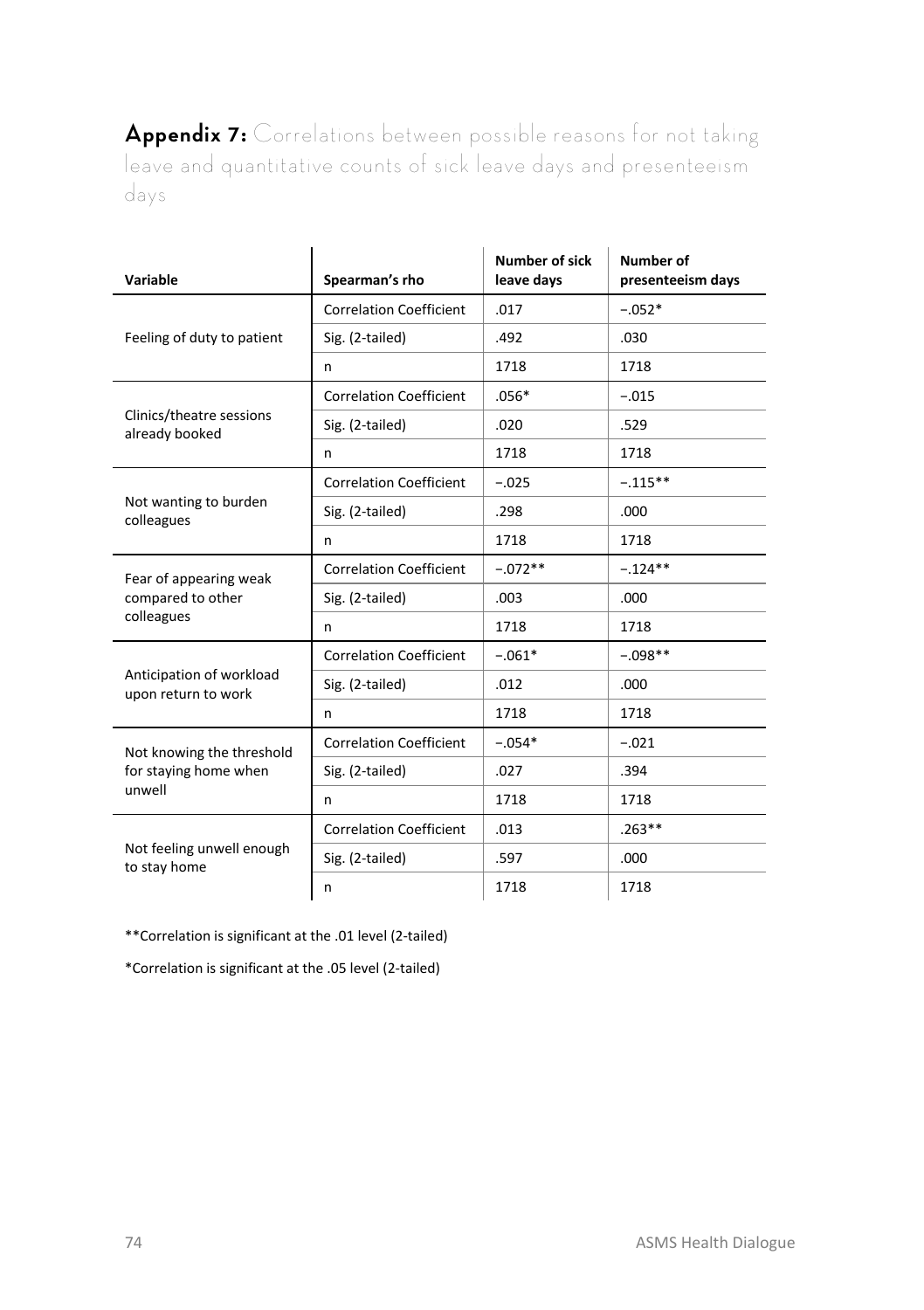**Appendix 8:** Correlations between reasons for coming to work unwell and Likert measures for rates of coming to work unwell and with an infectious illness

| Variable                                                     | Spearman's rho                 | I have come to work<br>knowing I am<br>unwell with an<br>infectious illness | I have come to work<br>when I have been too<br>unwell to perform to<br>my usual standards |
|--------------------------------------------------------------|--------------------------------|-----------------------------------------------------------------------------|-------------------------------------------------------------------------------------------|
| Feeling of duty to patient                                   | <b>Correlation Coefficient</b> | $-.012$                                                                     | $-.050^*$                                                                                 |
|                                                              | Sig. (2-tailed)                | .631                                                                        | .038                                                                                      |
|                                                              | n                              | 1737                                                                        | 1737                                                                                      |
| Clinics/theatre sessions<br>already booked                   | <b>Correlation Coefficient</b> | $-.038$                                                                     | $-.032$                                                                                   |
|                                                              | Sig. (2-tailed)                | .113                                                                        | .178                                                                                      |
|                                                              | n                              | 1737                                                                        | 1737                                                                                      |
| Not wanting to burden<br>colleagues                          | <b>Correlation Coefficient</b> | $-.066$ **                                                                  | $-.034$                                                                                   |
|                                                              | Sig. (2-tailed)                | .006                                                                        | .157                                                                                      |
|                                                              | n                              | 1737                                                                        | 1737                                                                                      |
| Fear of appearing weak<br>compared to other<br>colleagues    | <b>Correlation Coefficient</b> | $-.090$ **                                                                  | $-.099$ **                                                                                |
|                                                              | Sig. (2-tailed)                | .000                                                                        | .000                                                                                      |
|                                                              | n                              | 1737                                                                        | 1737                                                                                      |
| Anticipation of workload<br>upon return to work              | <b>Correlation Coefficient</b> | $-.059$ <sup>*</sup>                                                        | $-.122$ **                                                                                |
|                                                              | Sig. (2-tailed)                | .014                                                                        | .000                                                                                      |
|                                                              | n                              | 1737                                                                        | 1737                                                                                      |
| Not knowing the<br>threshold for staying<br>home when unwell | <b>Correlation Coefficient</b> | .002                                                                        | $-.019$                                                                                   |
|                                                              | Sig. (2-tailed)                | .946                                                                        | .433                                                                                      |
|                                                              | n                              | 1737                                                                        | 1737                                                                                      |
| Not feeling unwell<br>enough to stay home                    | <b>Correlation Coefficient</b> | $.188^{**}$                                                                 | $.258$ **                                                                                 |
|                                                              | Sig. (2-tailed)                | .000                                                                        | .000                                                                                      |
|                                                              | n                              | 1737                                                                        | 1737                                                                                      |

\*\*Correlation is significant at the .01 level (2-tailed)

\*Correlation is significant at the .05 level (2-tailed)